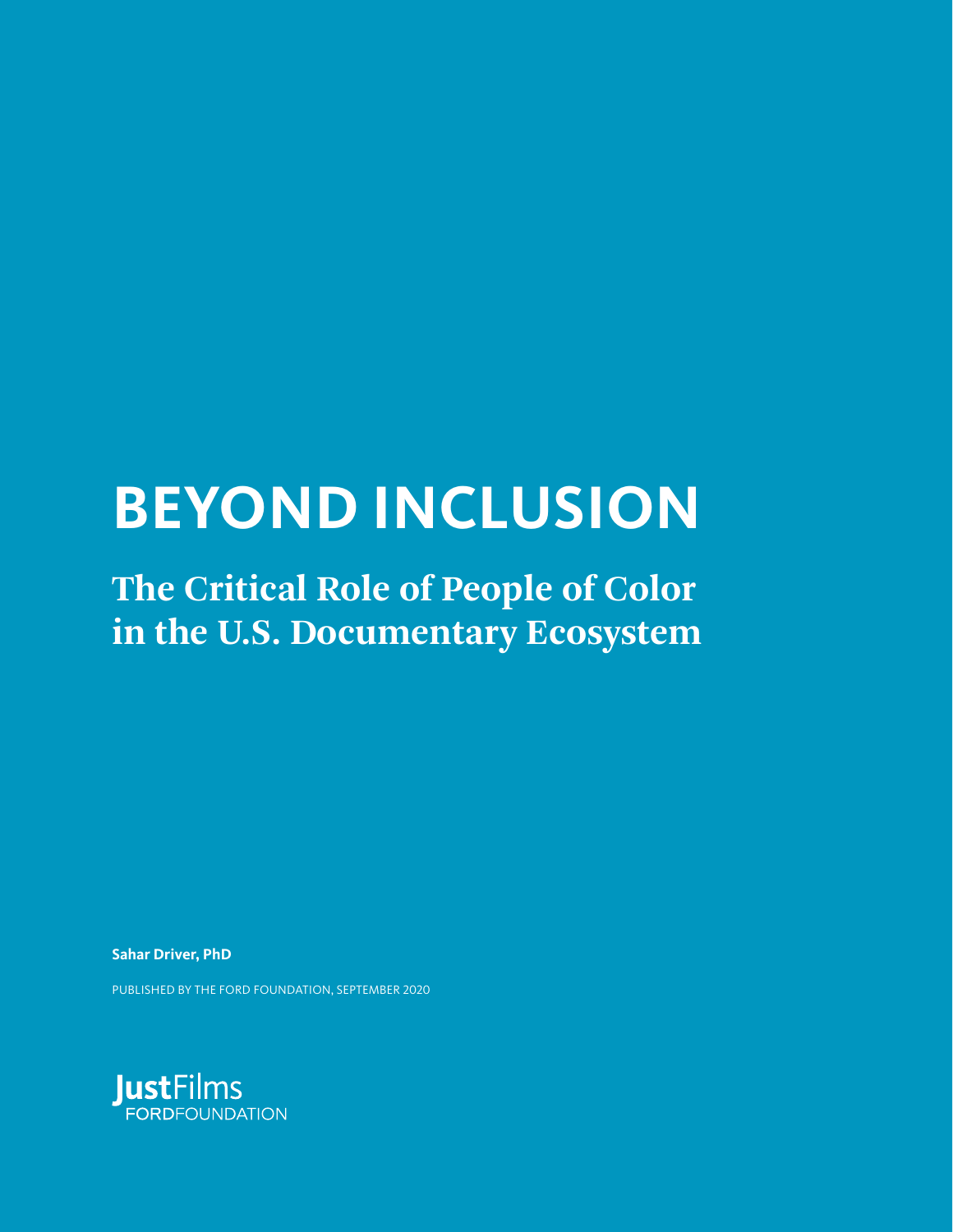#### Dear Colleagues,

Thank you for taking the time to read this report and deep appreciation to Sahar Driver for her fantastic research and analysis.

This report was commissioned in late 2019 to inform JustFilms' grantmaking strategies that support US POC-led and serving organizations as new centers of gravity and influence in the field. This work is grounded in Ford's Creativity and Free Expression division and is at the core of our work as a social justice documentary funder - to support the cultural power and voice of marginalized communities as building blocks for greater social, economic and political power.

As we begin to share this report in the fall of 2020, the reality we operate in has changed. The COVID pandemic and police killing of George Floyd have brought even sharper focus to the systemic inequalities which ravage Black, Brown and disabled communities and have made them even more vulnerable to economic recession. Economic rules that favor the wealthy, unequal access to government, persistent prejudice and discrimination, entrenched cultural narratives and a weakened public sector have worked in tandem to create a deeply divided society.

For more than sixty years Ford Foundation has made significant investments in film and documentary to address these drivers of inequality. Shifting culture and narrative is foundational to broader change. Our work has included creating and strengthening the public media infrastructure, supporting media arts centers, public television labs and film institutes, funding documentary content for the public good and strengthening a global network of documentary practitioners.

The intersectional challenges facing us demand bold, systemic change, and a new normal that centers justice and equity. This is a moment for significant investment in documentary infrastructures led by and serving communities of color, work that JustFilms is committed to. This report articulates why and we are pleased to share its findings.

The effects of the COVID pandemic will require a restabilizing and strengthening of organizations most vulnerable, including POC-led and serving ones, and the longer term asks for their resilience and sustainability. We are also pleased to work alongside a number of colleagues who share this commitment. And hope that this report will help funders and resource holders prioritize their investments as we rebuild and reimagine from the present moment into a more equitable future.

#### **Chi-hui Yang**

Senior Program Officer JustFilms / Creativity and Free Expression Ford Foundation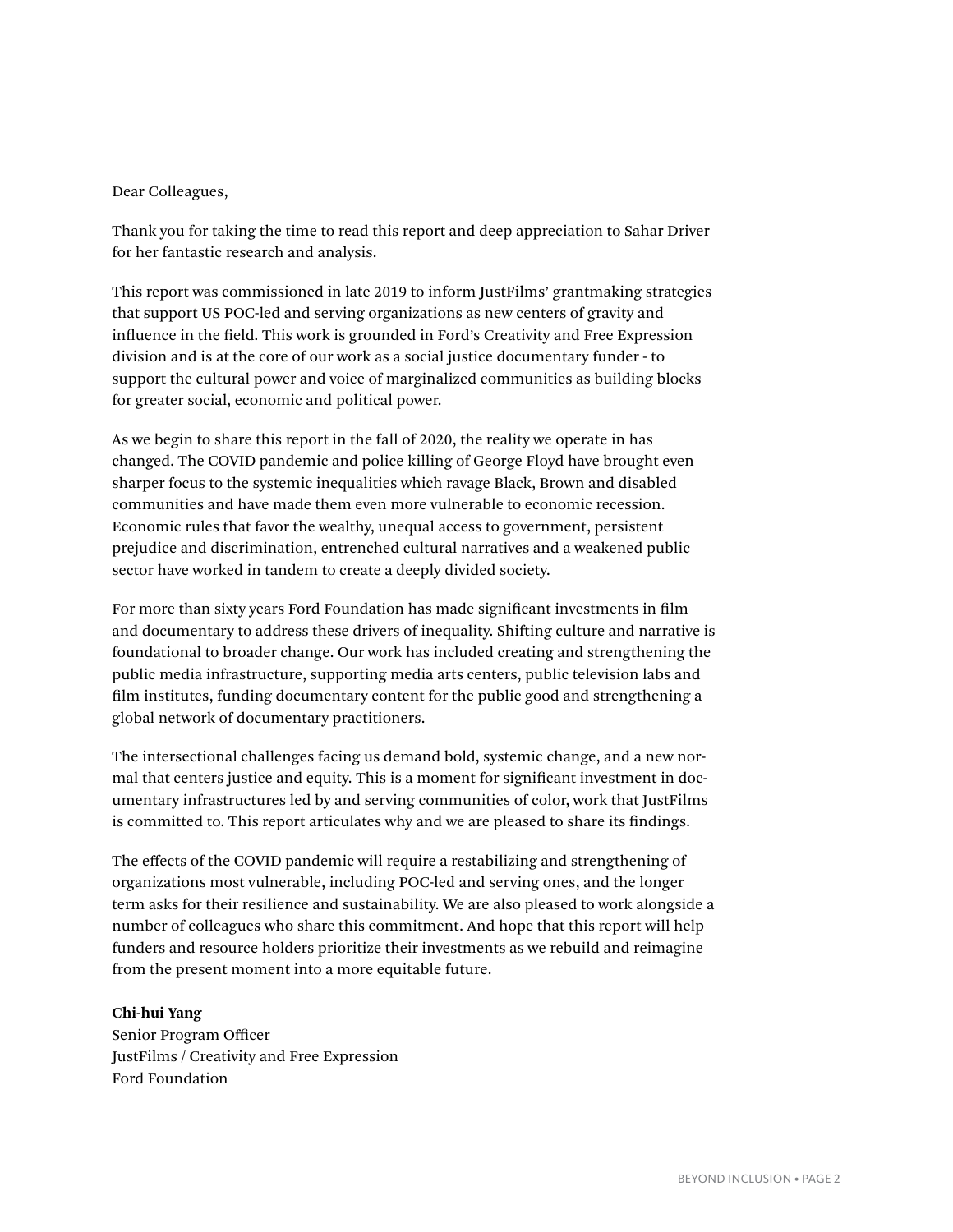## Introduction

At a time of mass industry disruption and instability, and when there is urgent need for media that is just and representative, this report examines the critical role that People of Color play in advancing a healthy independent nonfiction film ecosystem and makes recommendations to funders and stakeholders on why and how these efforts should be resourced and supported at this time. It draws on research, conducted between October 2019 and March 2020, that aimed to deepen understanding of the history, present state and activities, challenges and needs of organizations led by and serving communities of color who are operating in the independent U.S. documentary sector.<sup>1</sup> The inquiry assumed, as a starting point, that the voices and leadership of People of Color (POC) matter not only to the nonfiction landscape but to society at large. Film and media can reinforce and legitimize harmful narratives and ideologies of domination and white supremacy, shaping pervasive systems of inequality enshrined in discriminatory laws. The opposite is also true; they can interrupt, present counternarratives, raise cultural consciousness, and create a vision for the future that advances justice and equity in ways that transform society. The role of POC authorship, increased visibility, and cultural power in film and media was assessed through this lens.

The research points to a few broad themes and necessary areas of focus related to the above:

- **People of Color have been essential architects of the contemporary documentary landscape,** through contributions of storytelling and leadership, from at least the 1960s-onward.
- **Today in a time of media mistrust and deception online nonfiction storytelling plays a particularly valuable role,** as lived experience and personal points of view deepen understanding rather than simply revealing facts. **Documentary film has thus become a standard medium used by artists and advocates** seeking to advance social change. It is a key site where cultural and political power are shaped and contested in the present.
- **While there is broad interest in diverse stories and inclusive media systems today, the field must catch up** by addressing structural barriers to entry and visibility, and identifying resources and support for artists of color. Communities of color have long been the subjects of documentary but too infrequently the authors, producers and decision makers behind them.

<sup>1</sup> The research was conducted by Documentary Impact + Engagement Strategist, Researcher and Educator Sahar Driver, PhD. It was based on dozens of informal conversations, 21 semi-structured and open-ended formal interviews with filmmakers of color and others who play a key role in the sector (some on-the-record, some off-the-record), online research, a review of relevant papers, and listening and participation in public convenings on related subject matter. Key analytical frames this research drew from include an orientation to research justice, a framework of Research Action Design that respects the authority of the lived experiences of impacted communities and centers community knowledge production (shared through stories, practices, and by various other means) as essential to problem solving. (While drawing on these principles, this was not a participatory research designed project. See [www.rad.cat/](https://rad.cat/) and [www.alliedmedia.org/amc/research-justice-track](https://www.alliedmedia.org/amc/research-justice-track) to learn more.)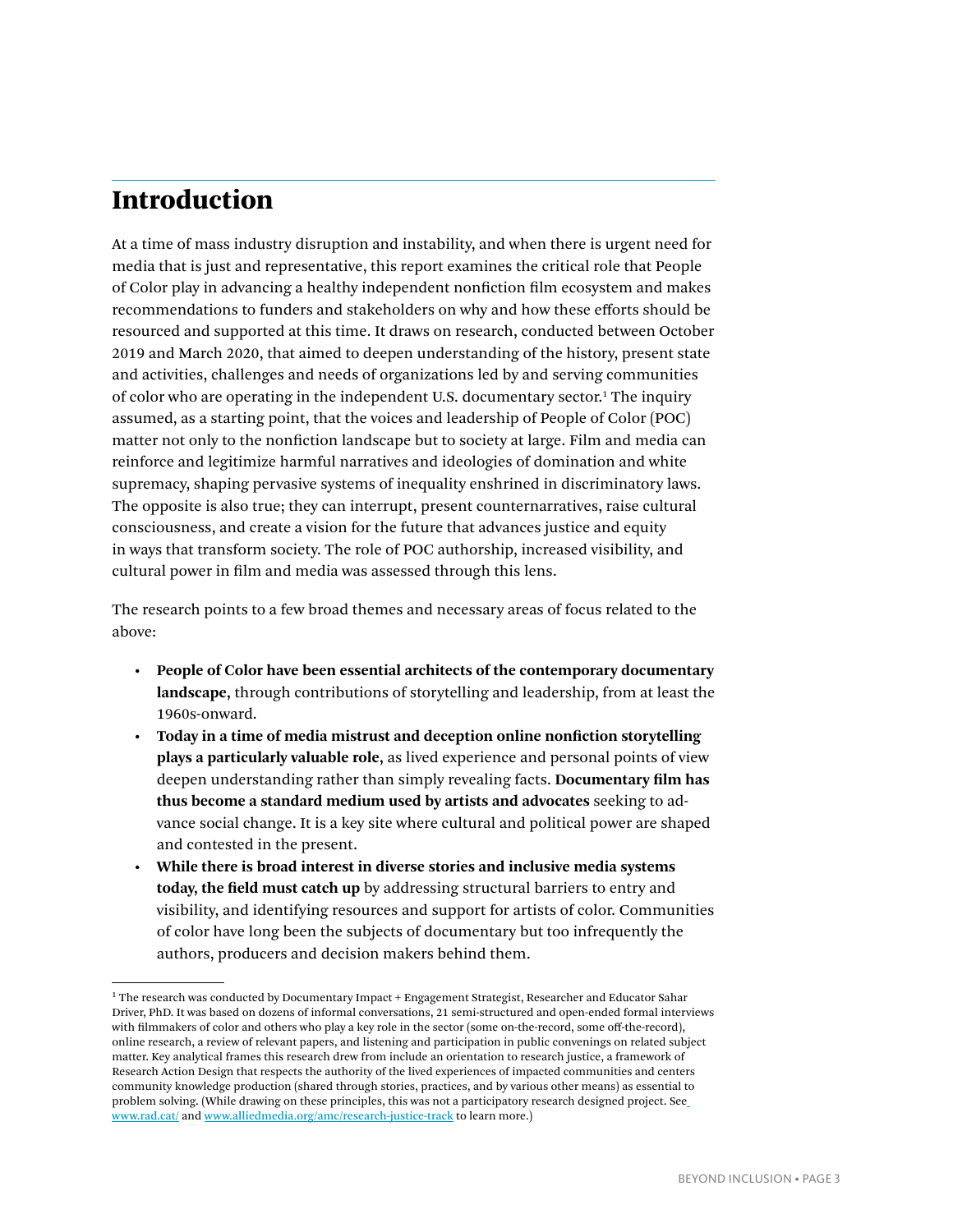- **POC-led organizations with missions to advance POC careers are uniquely effective** at ensuring a healthy, thriving, inclusive, and accountable media ecology. They have been setting new standards that elevate the field and sustain both this sector and broader democratic participation.
- **Increased commercialization and consolidated strength of streaming platforms are the latest threats** to filmmaker diversity and independence, as well as audience access, and point to a growing hegemonic curatorial power.
- **There is nonetheless tremendous energy and renewed organizing today among POC filmmakers**, both legacy and next-generation, that points to the future of the documentary field. Some of the most exciting and powerful examples of storytelling are being created by individuals who have been long marginalized by culture and society.

**A key finding of this report is that the present moment offers a significant opportunity to strengthen the existing POC-led and serving documentary ecosystem and support the creation of an infrastructure that can meet the needs of the current and emerging social, political and market context. The organizations featured in this survey have achieved significant accomplishments, despite being chronically underfunded. When assessing the demographic shifts the nation is facing, and the need for inclusive storytelling and leadership to address broader inequality, it is crucial that the next significant investments in the documentary ecosystem be centered on those organizations led by and committed to communities of color.**

The research helped to map varied ways the nonfiction sector has been functioning to uplift and support leadership of color and the advancement of filmmakers of color. The sector snapshot that it produced and that was analyzed is based on 192 entities captured in the Landscape Scan (see Appendix). It shows a small and loosely networked collection of entities operating across the country. Altogether they are focused on work that includes: artist support, mentorship and training, funding, regional and crosssector networking, professional development, distribution, and advocacy for industry equity. The research centered the work of POC-led organizations and organizations with explicit missions to serve or advance POC filmmakers and leaders. Also included, but analyzed separately, are mainstream organizations with significant diversity programs that serve POC communities.

The Scan shows that it is the POC-led organizations that have shown a *sustained* commitment to POC inclusion and leadership in the nonfiction space. This research also showed that the enduring commitment of these mission-aligned organizations creates inclusive cultures of decision making and filmmaking that tangibly benefit both POC filmmakers and the field more broadly. It is also noteworthy how often people interviewed for this paper spoke of the importance of specific individuals at organizations (rather than the organizations themselves) for helping to make the work of their organizations/networks possible. Almost all of the people named were women of color.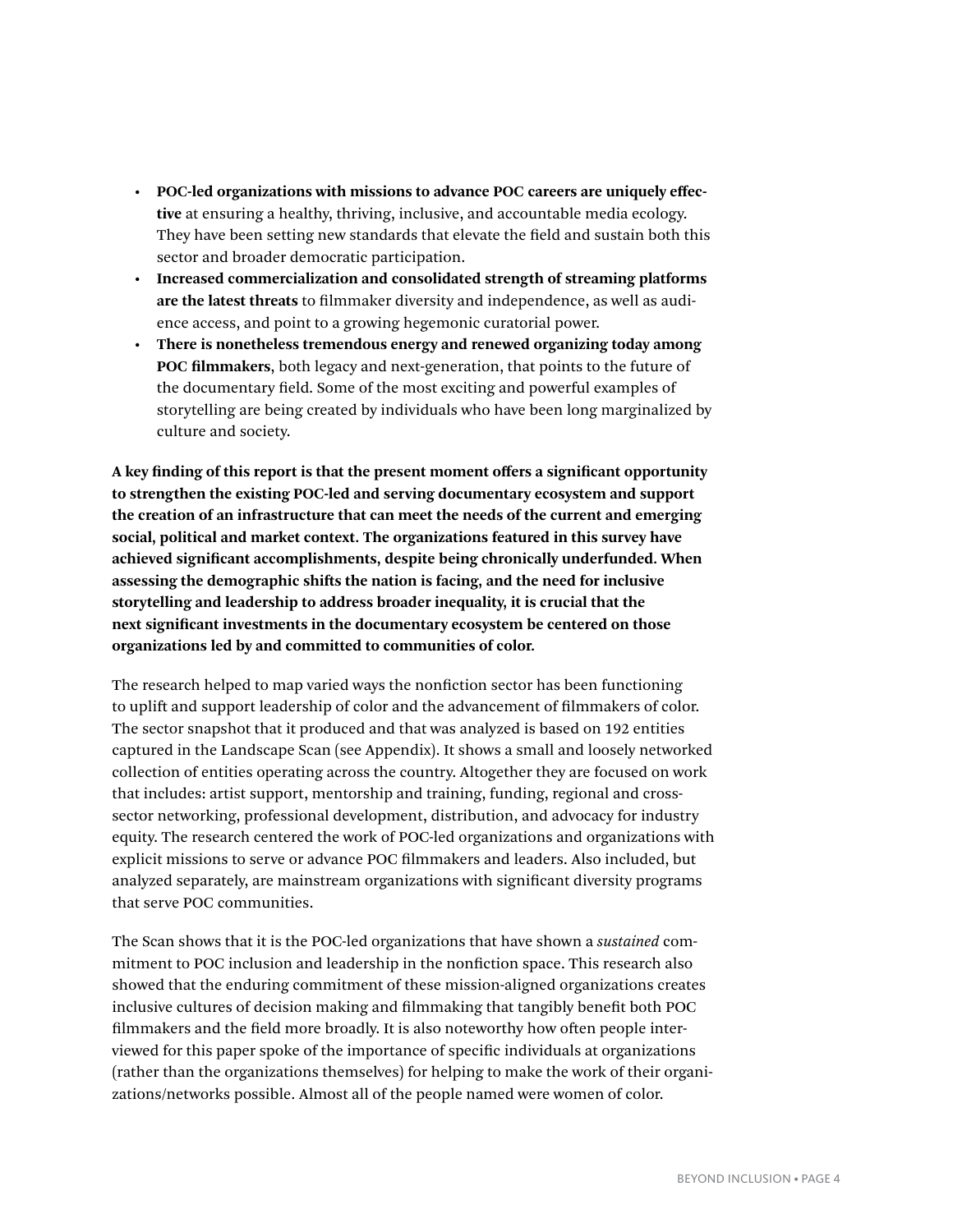Issues relating to public access and diverse representations, as well as challenges around equitable funding and programming, have long been concerns in the nonfiction indy film space. Those concerns continue today and have evolved with the changing market conditions and terrain. Historically, community organizers have had to mobilize and push traditional gatekeepers to be more accountable to communities of color, a dynamic that continues today. It's vitally important that the field, from funders and traditional gatekeepers to individual decision makers and other emerging formations, commit to the long-term success of independent artists and leaders of color in the nonfiction film space and build sustainable career pathways. Inequity in the cultural sphere reinforces social inequity and a more inclusive documentary ecosystem informs broader dynamics relating to whose voices and lives are valued and seen. There is great need to establish, commit to, and promote standards that create the conditions for more powerful filmmakers and leaders of color in this sector, who should not have to fight to contribute to the rich tapestry of stories that a healthy and functioning society depends on.

## Documentary and Social Change: Present Context and Challenges

Nonfiction film is an invaluable part of the U.S.' collective cultural heritage. It has proven to be a powerful and unique means for advancing justice in society. Documentaries can expose abuses and speak truth to power. They can uncover hidden histories vital to understanding the present day. They can bring issues to life by presenting information in compelling and relatable ways. They can offer a starting point for understanding one another across vast differences in experience or knowledge. They move people emotionally, connecting to hearts and souls and help illuminate the world in a new light. They bear witness to changing realities and can inspire hope, give pause, or spark action. And they are often simply beautiful.

What a loss it would be if America had never experienced *Eyes on the Prize* (1987), a landmark series documenting the history of the civil rights movement in America, or Stanley Nelson's *The Black Panthers: Vanguard of the Revolution* (2015), *Who Killed Vincent Chin?* (1987) by Renee Tajima Pena and Christine Choy, or *The Devil Never Sleeps* (1994) by Lourdes Portillo? Films like these are illuminating and help people to understand the world anew, where society has been, and where society is headed. Some even become the centerpiece of movements. What a difference Rehad Desai's *Miners Shot Down* (2014) made in South Africa, effectively changing the narrative about the Marikana Massacre and offered as forensic back up by the SA Human Rights Commission during The Marikana Commission Of Inquiry In 2013. The film *9.70* (2012) by Victoria Solano, about a law that made it illegal for Colombian farmers to store seeds after harvest and gave private transnational corporations control over the market, fueled popular resistance and grassroots mobilizations across the country.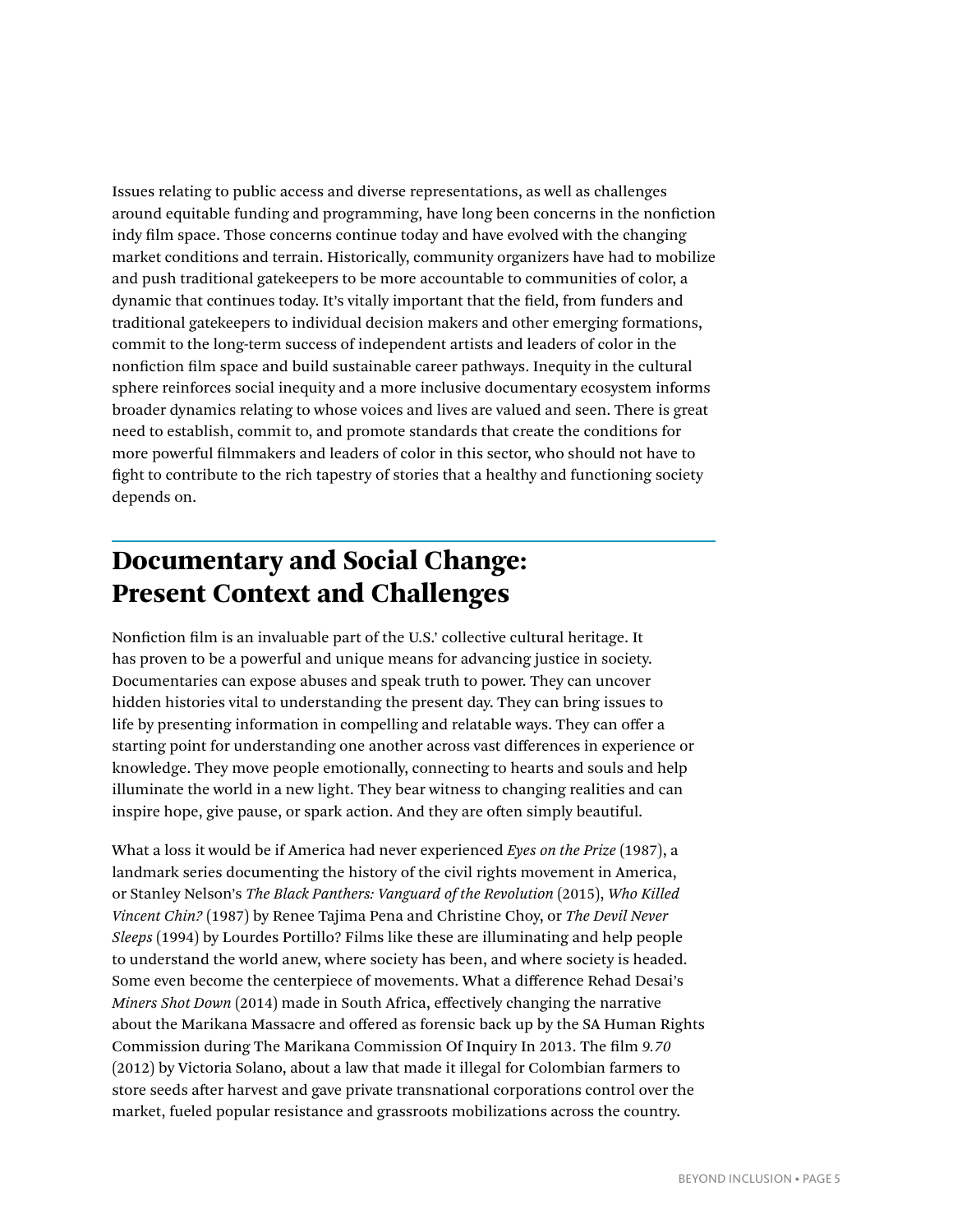**Independent nonfiction film also plays an essential role in shifting culture over the long term, often contributing to the swelling cultural tide alongside movement moments, policy changes, commercial media and entertainment, and cultural moments (sometimes a film** *is* **the cultural moment).**<sup>2</sup> **Efforts made to protect filmmaker independence have played an essential role in fostering a community of trusted storytellers unique in their motivations to tell not the most popular or profitable stories** *but the most critical ones.* **Sometimes people watch these films for entertainment, but often it's because people need them to help make sense of the world; documentaries can play the role of truth-teller as culture shifts and moves.** 

Broad public acknowledgement of the power and importance of nonfiction film could be traced to the 1968 "Kerner Commission" report that came out of the Johnson administration, which explored the growing racial divide in the U.S. It pointed to mass media as being "partly responsible for exacerbating racial tensions through imbalanced coverage of American life" and the underlying problems that lead to it (Ankhra et. al. 2018 p.15). Realizing this power, foundations like Ford and Carnegie Foundations became early supporters of public media as a vital tool for civic society (Borum Chattoo 2020, p. 31). Further, the report "American Realities on Public Television: Analysis of Independent Television Service's Independent Documentaries, 2007-2016" (Borum Chattoo, Aufderheide, Alexander, Green 2018), found that publicly funded documentaries cover social issues and concerns that are most important to the American people; feature characters who reflect the United States; reflect the geographic diversity of America; and the makers themselves reflect the gender and racial diversity of the United States. Perhaps as a result, public media has consistently won the U.S. public's trust, as evidenced by national surveys over the years (PBS 2015, Borum Chattoo, Aufderheide, Alexander, Green 2018). Over the past forty years, the public media sector has provided the most consistent support for POC filmmakers.

A few key characteristics define the current moment in the U.S. Extreme division, media consolidation and streaming platform dominance, accumulated power and wealth, and distrust of media due to inauthentic and deceptive behavior<sup>3</sup> online all pose grave threats to freedom of expression, democracy, and the U.S. social fabric. Predictably racism continues to be deployed as a tool to divide and erode social power. However, this is also a moment characterized by an energized multiracial grassroots base that is actively organizing for power (e.g. Black Lives Matter, Poor People's Campaign, the #MeToo movement, youth organizing for the climate, local efforts to get women of color elected, mutual aid networks to address the Covid-19 pandemic, and more). **It is also a moment characterized by a renewed interest in documentary and is commonly being referred to** 

 $^2$  More writing on culture change can be found in Doc Society's updated Impact Field Guide (2019). See <u>[impactguide.](https://impactguide.org/planning/the-four-impact-dynamics/)</u> [org/planning/the-four-impact-dynamics/](https://impactguide.org/planning/the-four-impact-dynamics/).

<sup>&</sup>lt;sup>3</sup> See Aspen Institute report on the decline of public trust (*[csreports.aspeninstitute.org/Knight-Commission-](https://csreports.aspeninstitute.org/Knight-Commission-TMD/2019/report/details/0283/Knight-Commission)*[TMD/2019/report/details/0283/Knight-Commission](https://csreports.aspeninstitute.org/Knight-Commission-TMD/2019/report/details/0283/Knight-Commission)) and associated writings by Peter Pomerantsev, including This Is Not Propaganda: Adventures in the War Against Reality (2019).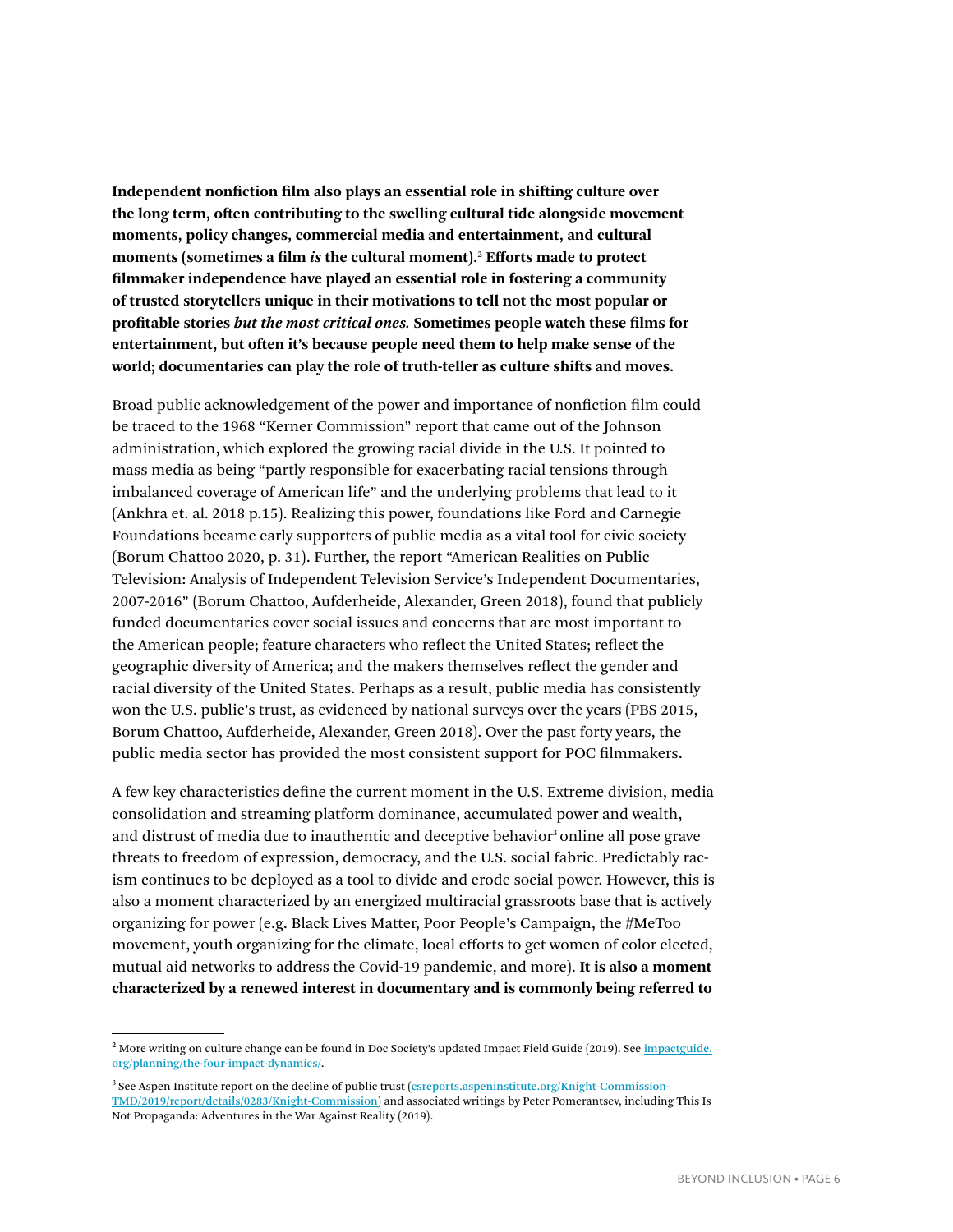**as the "Golden Age of Documentary." Activists, politicians and artists understand that culture is a battleground for politics, and that the stakes are high for who shapes what people see, hear and experience. Documentary, with its power as a medium that can express alternate perspectives and create social accountabilities, plays an important role within this. But as many People of Color working in the nonfiction space have asked: who is it a golden age for?** 

It is noteworthy that a new crop of collectives, organizations, and alternate formations led by and serving People of Color in the industry began emerging around the same time as Black Lives Matter was becoming a major force, as Trump was campaigning and eventually entering office, and as white supremacist forces began gaining new traction. The New Negress Film Society and Full Spectrum Features formed in 2013; Brown Girls Doc Mafia and the Latino Filmmakers Network formed in 2015; Asian American Documentary Network (A-Doc) and Femme Frontera formed in 2016; Critical Minded and the Mezcla Media Collective formed in 2017; COUSIN and the Undocumented Filmmakers Collective formed in 2018.

Each of these organizations, alongside legacy organizations such as those in the National Multicultural Alliance (formerly National Minority Consortia) and distributor Third World Newsreel, works to uplift and strengthen storytelling by People of Color. **Collectively they point to a groundswell of energy and activity happening in various corners of the country, in regional organizations and community outlets often underreported and underrecognized, that are gaining power and visibility through collective action. The work of these organizations does not only result in the creation of inclusive content, but in strengthening work in multiple arenas that will continue to build over the long term. This includes supporting a pipeline of leadership and artistry of color, early investment and financial risk capital for emerging filmmakers, and the development of equitable, ethical, and inclusive field protocols and norms.** An investment in these new and emerging leaders is one that will strengthen the field for all.

History has shown that through collective advocacy and strategic investments and support, movements can achieve great things. When filmmakers from marginalized communities in the early years of nonfiction film "took matters into their own hands" they were often supported by public broadcasting and philanthropic funding (Borum Chattoo, 2020 p. 39). They organized, formed collectives, and organizations and trained new filmmakers to tell their own stories (2020 p. 39). The result was to benefit the American social and cultural fabric for generations. Third World Newsreel's early investments in nonfiction media and their growing commitment to the artists themselves was critical. Graduates of their programs have gone on to produce award winning documentaries, including Byron Hurt *(Beats and Rhymes)*, Grace Lee *(The Grace Lee Project)*, and Renee Tajima-Pena *(The Asian Americans)*. These filmmakers have themselves mentored and educated other filmmakers of color in turn.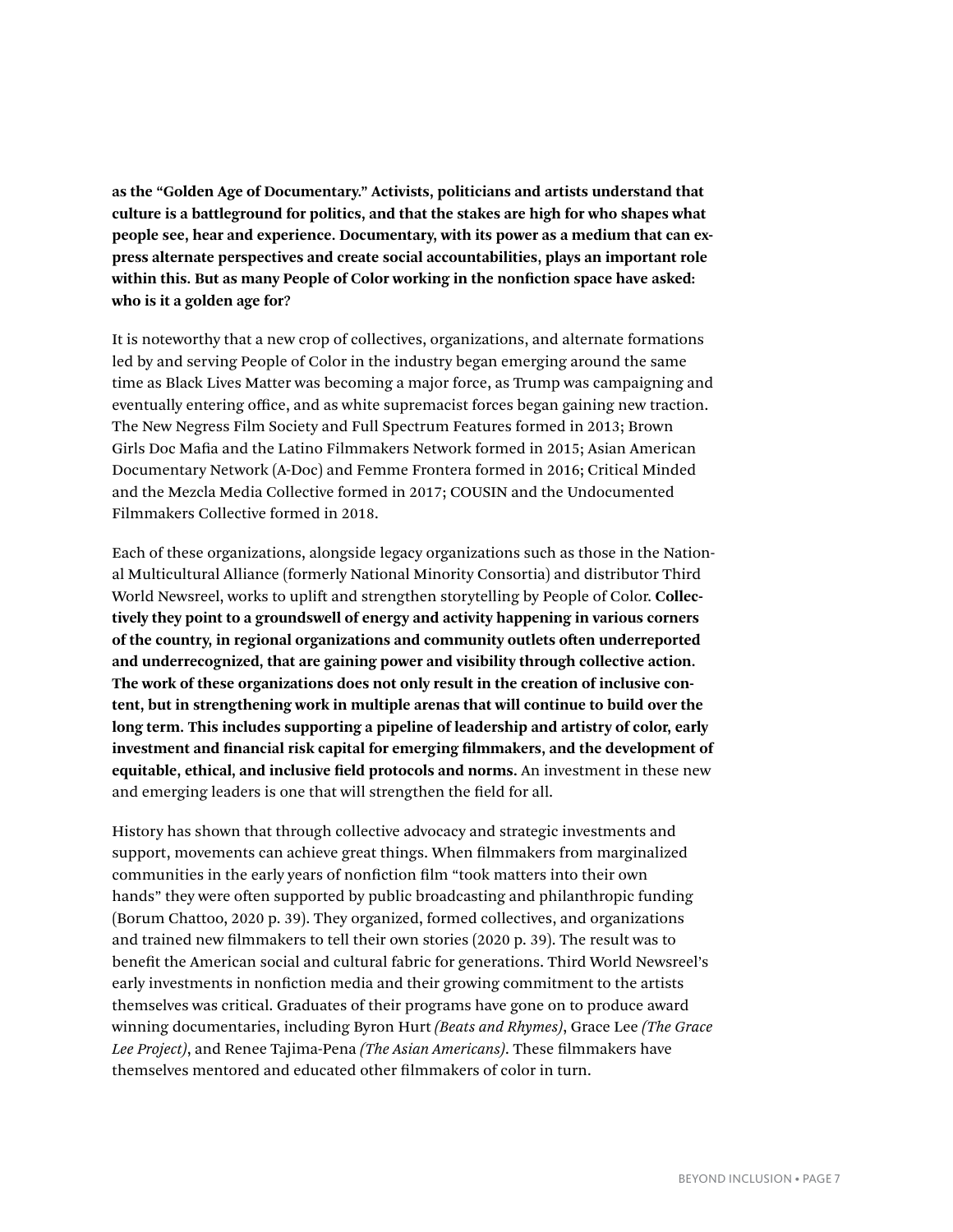Black Public Media's investment in Stanley Nelson brought us classics like *Freedom Riders* (2010) and *Tell Them We are Rising* (2017). Nelson then went on to create Firelight Media with Marcia Smith and train generations more of filmmakers through its renowned fellowship program. Many of the filmmakers who have gone through their programs have gone on to become heavyweights in the field. Yoruba Richen (Firelight 2010) was awarded the Henry Hampton Award for Excellence in Documentary Filmmaking for her film *The Green Book: Guide to Freedom*, which was broadcast on the Smithsonian Channel to record audiences. Dawn Porter (Firelight 2011) won the Creative Promise Award at the 2013 Sundance Film Festival and was nominated for an Emmy for *Gideon's Army. (T)error* by Lyric Cabral (Firelight 2014-2015) won the Special Jury Award for Breakout First Feature at Sundance in 2015; the story was then retold on the podcast *This American Life*. More recent films like *Whose Streets?* by Sabaah Folayan (Firelight 2015-2016), *Always in Season* by Jackie Olive (Firelight 2016-2017) or *Southwest of Salem: The Story of the San Antonio Four* by Deb Esquenazi (Firelight 2013) went on to become some of the most talked about films of the year. Esquenazi went on to win a Peabody for *Southwest of Salem*, her first film, which was also cited by the judge who ultimately exonerated the women in the film who were falsely accused of a crime.

Firelight Fellows have also gone on to nurture the leadership of other filmmakers of color. Pete Nicks (Firelight 2015-2016) for example went on to mentor director Ryan Coogler and help him secure financing for his acclaimed break-out feature *Fruitvale Station*. Sharese Bullock-Bailey (Firelight 2009) went on to create industry partnerships for emerging artists through the Ghetto Film School. In other words, the community, support, connections, and social capital that Firelight offers has helped to open up doors for many of the artists who go through the programs; it helps to pull in new funding and fosters much needed credibility for emerging filmmakers of color.

Blackside was an early POC-led production company, run by Henry Hampton, that made groundbreaking films like the aforementioned *Eyes on the Prize* civil rights series and among other noteworthy films. It set a new precedent and new standards for storytelling as a craft and for what documentary filmmaking could be. Blackside also became the training ground for generations of award-winning filmmakers and production professionals of color, who have gone on to become architects of the contemporary documentary field. These include Orlando Bagwell who went on to found JustFilms at Ford Foundation, and then to Berkeley School of Journalism to train another generation of nonfiction filmmakers; Louis Massiah who founded the Scribe Video Center in Philadelphia with a focused commitment to providing access and training to underrepresented communities there to uplift issues of concern and relevance; Callie Crossley who went on to ABC News and became a host of the radio program *Under the Radar* where she continues to focus on overlooked news of concern to communities of color; and Noland Walker who went on to become the vice president of content at ITVS. Despite Blackside's pioneering contribution to the field, Hampton had to work hard, too hard for too long, to raise money to build Blackside into the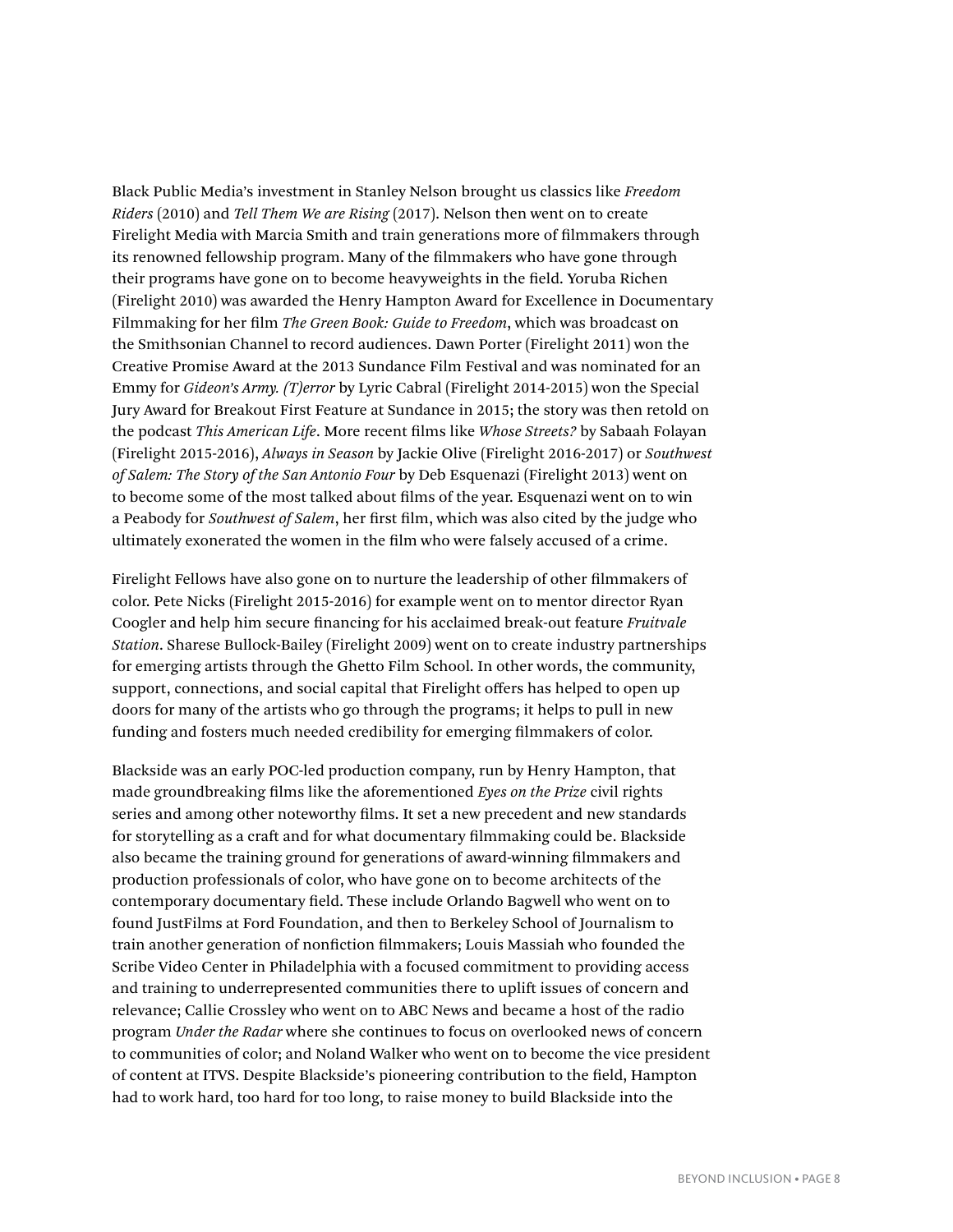force it became. His ability to make these achievements was due to visionary, big bet investments from public media and philanthropy and it is exactly these kinds of investments which are needed again today, both from the private and public sectors.

The collection of entities named above that have been active or forming in recent years are thinking big, beyond this moment, and are looking to build a future for nonfiction filmmaking that is sustainable, powerful, accountable, and beautiful… and in service of a future that benefits society overall. **Visionary leaders in the nonfiction space are people who recognize this power and possibility; they have begun discussing their shared responsibility to these emerging leaders and the future they are striving for.**

## POC Documentary Ecosystem: Roles and Activities

The size and scope of the entities that make up the ecosystem of POC-led and serving organizations that were surfaced by the Landscape Scan varies dramatically. Some work nationally, many do work that is local. Some have broad scopes whereas others have more discrete functions. Most are multi-function; in other words they offer a range of services that make it difficult to categorize them too neatly. Some are relatively new and loosely knit collectives and networks aimed at addressing specific problems related to equity and inclusion in the broader independent film space. Others have been around for decades advocating for artists and professionals of color in the industry to support their career development and build power.4 Despite the differences between them, collectively their activities point to a shared project: to construct a nonfiction media ecosystem that recognizes a broad public audience that is diverse, multiple, and that values and supports POC authorship and leadership. To this end they are serving the needs of their communities at multiple levels. The sections below illustrate how they are cultivating new leaders and talent; producing content; distributing this content and ensuring it also reaches audiences of color; facilitating meaningful public engagement advancing the cutting edge of new approaches in craft and artistry; and establishing valuable cultural and ethical norms within institutions and the industry at large. **In short, they are addressing the structural inequities and gaps built into the economics and design of the sector and are the future of the craft and industry.** The sections below offer a closer look.

<sup>4</sup> As a result of the ad hoc nature of this research, the data set is not exhaustive and subjective in its collection. In other words, focused research in every city in the country would inevitably identify new POC serving film festivals or media arts centers, as an example. Therefore there is a limit to what can be extrapolated from it (particularly crosscutting analyses). However, a few observations can reliably be made, which follow in the sections below.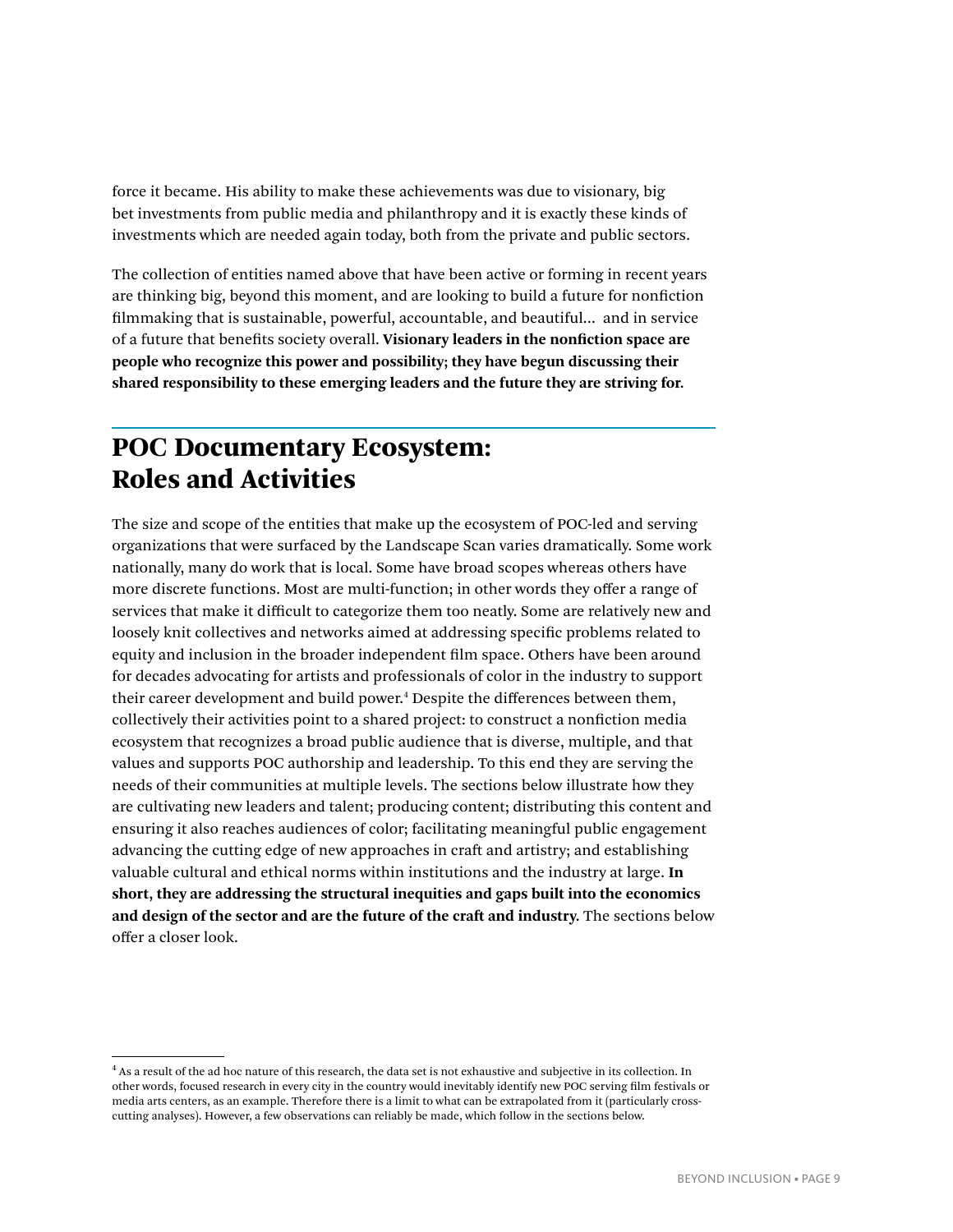#### SUPPORTING ARTISTS OF COLOR IN AN INDUSTRY NOT DESIGNED FOR ARTISTS OF COLOR

Well over half of the 192 entities identified (61%) are doing work to uplift, support, advance the work of artists of color, indicating this is a clear area of need. All of the groups that have emerged to address this gap are doing so by a variety of means with services that range from training, education, mentorship, fellowships, residency, project incubation support, professional development and networking opportunities. In fact, almost half of the artist support entities on this list offer some kind of mentorship or fellowship support. **In some cases, this support provided can be pivotal to advance a career.**

Broader and more equitable access to this kind of support was a theme and concern in interviews. The density of artist support services tend to be offered in major media centers on the coasts. Outside of these, they center around regional hubs and anchor institutions that offer equipment, opportunities, and other forms of access. It is often film festivals and institutes, some of which formed in the nineties and early aughts, that have become the places where filmmakers find support today. In fact, about 22% of the entities that offer artist support services in this Scan are film festivals or organizations that run film festivals. By the 2000's local media centers began forming to offer equipment access and production support. These are vital for communities that have little knowledge of or access to funding or other opportunities.

**"Many of our members don't have money or jobs to go here [Sundance]… don't have DACA and becoming more high profile. We need the money to sustain our organizing work, but not just through the nonprofit models. We are thinking how to be strategic -like a co-op or another model- to work collaboratively...I wish there were more ways the field was supporting undocumented folks from a place of solidarity…"**

> Set Hernandez Rongkilyo, Undocumented Filmmakers Collective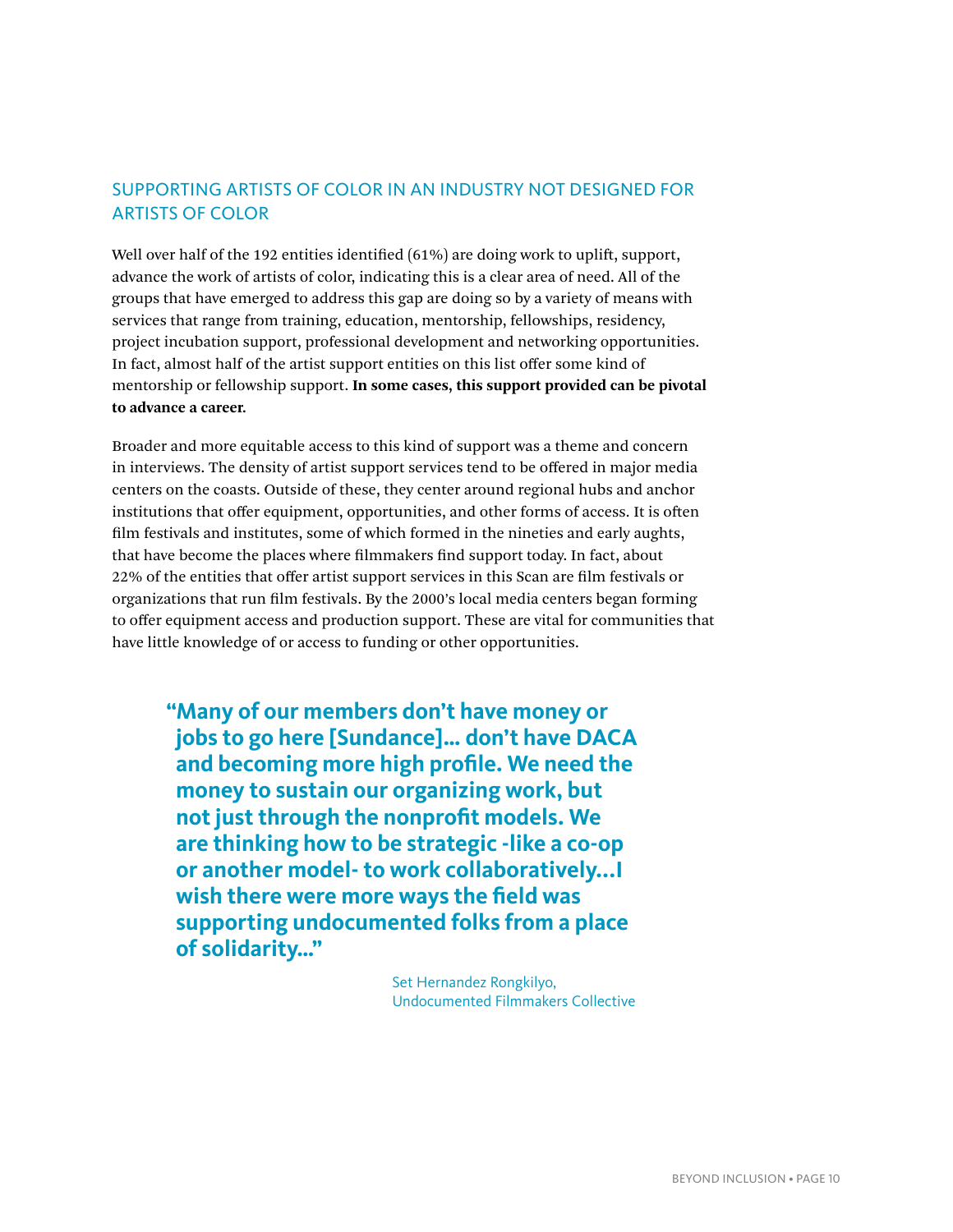Firelight's<sup>5</sup> grantmaking and artist support programming are a stand-out for being among a few in the ecosystem outside of public media that have dedicated themselves to People of Color artists and audiences. They mentor, fund, and support artists of color and do outreach to communities outside the major media centers, frequently collaborating with other sector leaders to form valuable scaffolding for the careers of aspiring or emerging filmmakers of color. As noted, Firelight's programs have contributed to a growing community of award-winning artists who may never have gotten a chance without their support.

**But there is tremendous activity afoot to support artists of color doing vital work that the sector has ignored for too long. New and emerging groups and networks are pushing the field in important new directions They include Asian American Documentary Collective; Brown Girls Doc Mafia; COUSIN; Femme Frontera; Full Spectrum Features; the Latino Filmmakers Network; Mezcla Media Collective; Undocumented Filmmakers Collective.** Many are eschewing traditional, 501c3 organizational structures for more flexible network or collective structures, to keep overhead low and meet the needs of their constituents. The COUSIN Collective of Indigenous artists, for example, (founded in 2018 by Alex Lazarowich, Sky Hopinka, Adam Khalil and Adam Piron) provides mentorship and funding to empower Indigenous artists, actively working to expand indigenous aesthetics. They are growing a community of artists who are experimenting with form, from hybrid works, micro features and other provocative and creative styles to interrogations of how the craft can speak to and through indigenous meaning-making more directly.

**"I'm all for Indigenous people breaking new ground for each other and doing their thing, but I'm more interested in Indigenous artists making their own tables for themselves rather than asking for a seat at someone else's. I think we deserve our own and we should continue to build that for ourselves. Indigenous artists should be allowed the space to experiment and figure out how they want to tell a film on their own terms, however radical and out there that might be."**

> Adam Piron a Kiowa/Mohawk filmmaker and part of Cousin (Asenap 2020)

<sup>&</sup>lt;sup>5</sup> Transparency note: I work as an independent consultant and Firelight is one of my core clients.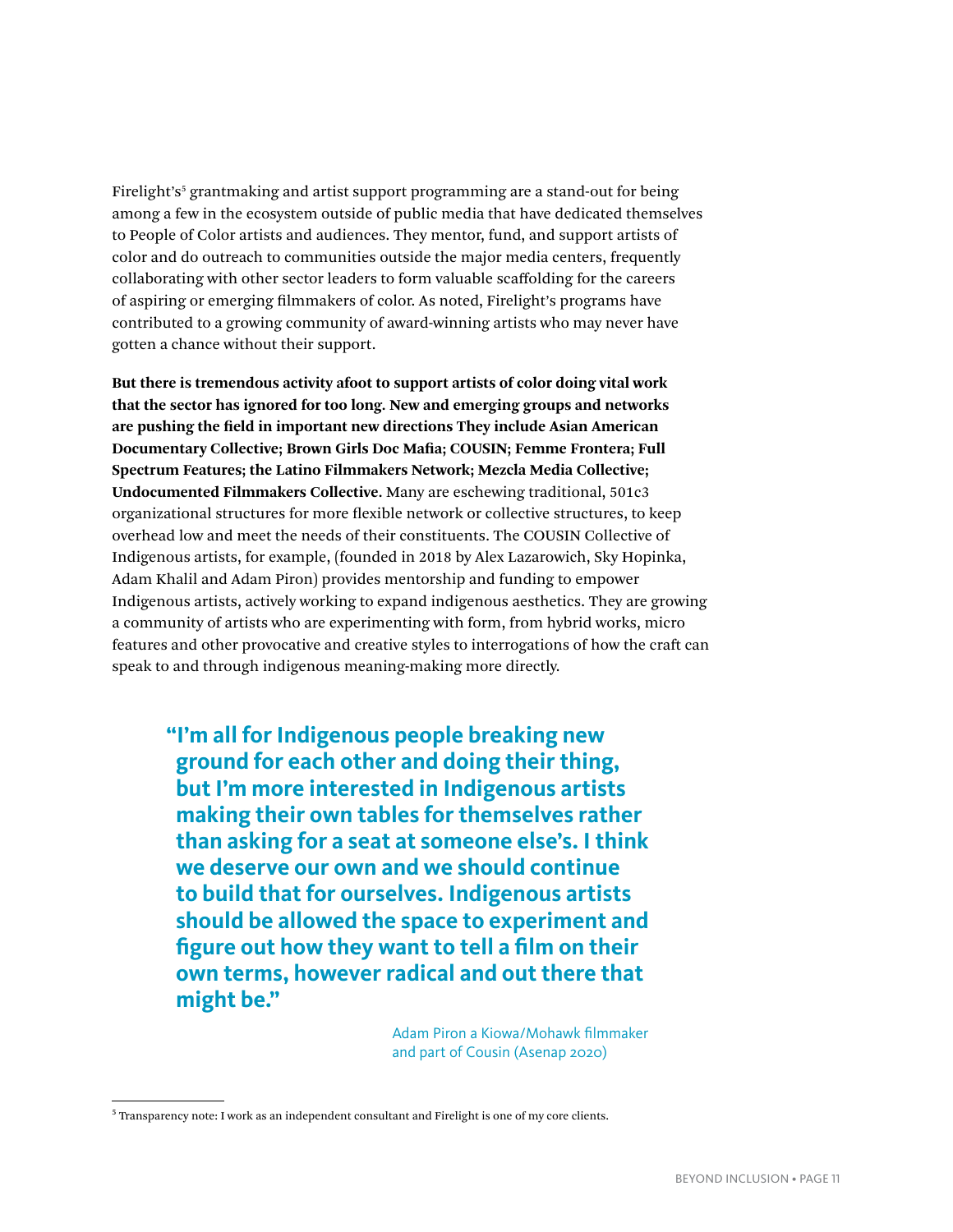Another example is Femme Frontera, which is a collective that supports female LatinX filmmakers working in U.S. border regions. It is largely organized by one individual in El Paso, Angie Reza Tures. It has been leading workshops to train aspiring filmmakers in this economically depressed and geographically isolated region. Tures explains that the majority of people in her town are working class and in poverty so people who want to go into filmmaking feel like they can't stay there. To them, it's a dead-end. But she and the rest of the collective are determined to turn that around by designing and offering trainings and workshops there to foster storytelling from the region.

**"When it comes to looking for funding outside of what we do locally… we want to be a part of a larger narrative. We don't want to remain in the bubble, doing a small thing… I would like Femme Frontera to reach far beyond our borders. It's taking those next steps."**

Angie Reza Tures, Femme Frontera

#### ADVOCATING FOR MORE ETHICAL AND ACCOUNTABLE PRACTICES

**Traditionally, filmmakers are asked to respond to questions about their craft that relate to their choices in musical score, how they got certain shots, the mood they aimed to create, etc. But demands for more representative media are increasingly shaping with expectations that filmmakers will also speak to the measures they took to be ethical and accountable. Filmmakers of color have been at the leading edge of these conversations** and pushing for documentary filmmaking to become: more accountable to impacted communities, cognizant of the relationships of power between filmmakers and film subjects, of the ethics of filmmaking practice and a filmmaker's right to tell a particular story, the ethics of how they financed and produced their works, and what their approach was to rights and distribution.<sup>6</sup> While these can be uncomfortable questions to ask in a culture of documentary practice that is built on an extractive and market led approach, this level of ethical consideration is vital and will become a standard to the craft.

In fact, other countries like Canada and Australia are much farther along in these conversations than in the U.S. The Indigenous Australian Film Department standard,

<sup>6</sup> These themes are coming up in public conversations and spaces too numerous to count. To name just a few: it was at the center of numerous Firelight House panel discussions over the first weekend of Sundance 2020 and in other spaces at Sundance this year; at New Orleans Film Society's 2019 South Summit; and at CAAM's 2018 Southern Asian American Documentary Filmmakers Convening among others.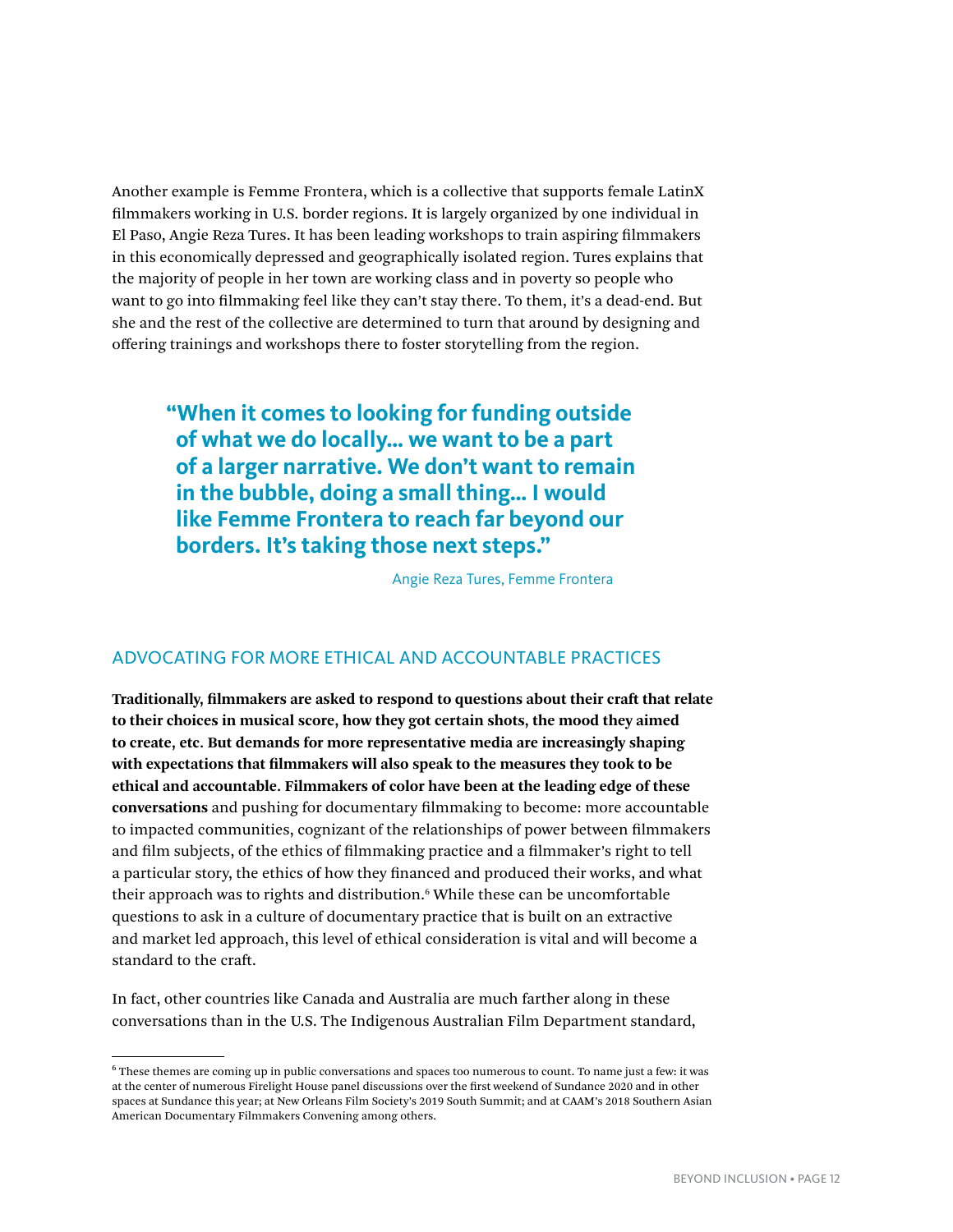for example, is rigorous; Screen Australia supports telling of Indigenous stories by Indigenous storytellers but where that's not the case (i.e. if Indigenous people appear, are a focus, or even just referred to in a film) they expect filmmakers to foster meaningful collaboration and consultation with the Indigenous people whose stories they tell. Their pathways and protocols<sup>7</sup> require filmmakers go through a checklist, show evidence of consultation, and present signed letters of consent - all to be assessed by Indigenous assessors (Screen Australia 2009).

**"There's a certain aspect of the anthro culture that assumes the movies are about People of Color, not made by them. It is set up culturally that way. The industry is having a hard time recognizing that."**

Iyabo Boyd, Brown Girls Doc Mafia

Detroit Narrative Agency (DNA), an Allied Media Project<sup>s</sup> fiscal sponsee, offers a promising example of ethical and accountable storytelling practices here in the U.S. It has been incubating storytelling that can shift the dominant narratives about Detroit. Its work is rooted in the belief that the "stories we tell about a place form a kind of DNA - shaping what that place is and what it can become." Their fellowship program thus supports a cohort of Black and Brown filmmakers in Detroit who are developing short films and accompanying community impact strategies to this end. They make an explicit commitment to accountable practices as modelled through a set of Principles, Cultural Community Benefit Agreements (CBAs), which they use to ensure the work they do with stakeholders is work that benefits the Detroit community, particularly impacted communities (Arts in a Changing America 2018).

The principles require that they: 1) build (racially) inclusive organizations, 2) honor Indigenous peoples and lands, 3) commit to cultural equity, 4) create local economic benefits and value, 5) contribute to field-wide change. The intentionality of their efforts is a model that is having ripple effects of impact in the region and beyond. For example, the CBAs are influencing how Good Pitch Local (a Doc Society program they partnered with) was staged in the city - reportedly with great success. And it came up in conversations and interviews over the last six months as a model people want to learn from.

<sup>7</sup> Pathways & Protocols: A Filmmaker's Guide to Working with Indigenous People, Culture and Concepts (Screen Australia 2009)

<sup>8</sup> The Allied Media Project/Allied Media Conference centers a commitment dismantling supremacist systems.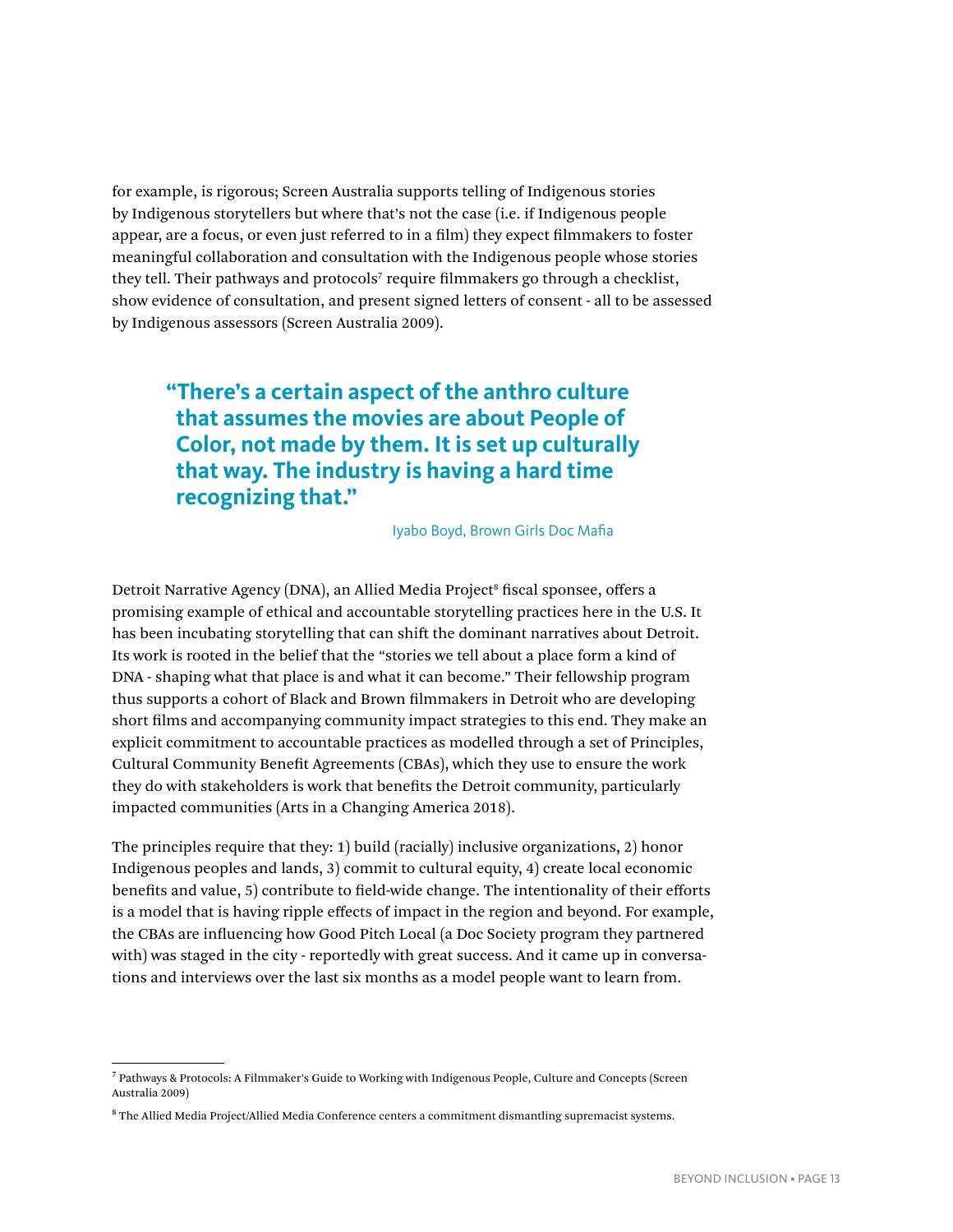**"We need to reframe success and look at the story and where it can have the most impact. We feel strongly that while it's fantastic to reach a broad audience –we believe if a story can make a difference for a particular community that may not be so broad, especially given that local journalism is in free fall that is worthwhile. Stories shouldn't need big awards or big press to be valuable. But it would help if we all agreed on this, funders and institutions."**

> Carrie Lozano, International Documentary Association (IDA)

#### ADVOCATING FOR SUSTAINABLE FUNDING STREAMS FOR FILMMAKERS OF COLOR

For filmmakers to get trained and supported, for films to get made and seen, and meaningfully engaged with, requires funding. But funding for nonfiction film is notoriously limited. A 2018 report on the State of the Field by the Center for Media & Social Impact (CMSI) found that "more than half of documentary filmmakers (56%) received less than \$25,000 (as gross personal income) from their most recent documentary film" (Borum Chattoo and Harder 2018, p. 11). A report from the 2018 South Summit put out by the New Orleans Film Society underscores the point. "Far and away, most filmmakers reported that they are primarily self-funding their own work, and respondents noted that, on average, less than 20% of their funding comes from grants or institutional funding. The majority of survey responses indicated that they have a significant side hustle or other main gig: arts administrator, teaching, freelance photography, producing, and commercial work. The majority reported an inability to sustain themselves through their filmmaking alone and noted major challenges in the ability to focus on their creative pursuits" (New Orleans Film Society 2018, p. 4).

**This can make documentary film a career choice that is highly untenable for people who do not already have financial resources to sustain them and would alienate many low-income communities of color who do not have access.** And in fact, despite notable gains from a previous report, UCLA College of Social Science's Hollywood Diversity Report 2019 found that "People of Color remained underrepresented on every industry employment front in 2016-17" (Hunt, Ramon and Tran 2019, pg. 3). There are disparities but without transparency, it is difficult to come up with clear numbers to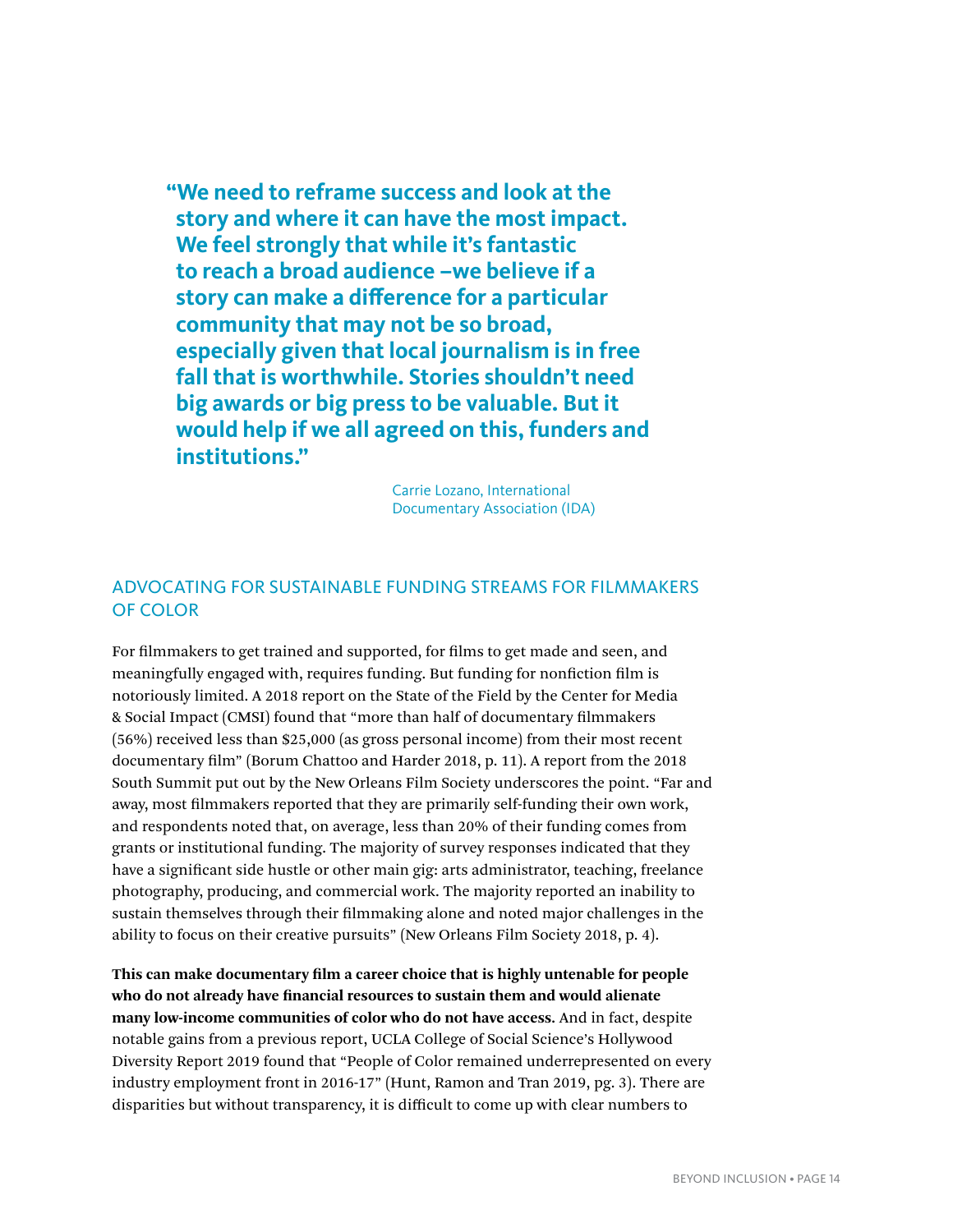illustrate them. That said, the economic model that underpins independent nonfiction film does not work in favor of filmmakers of color. A 2018 report by Black Public Media notes that a "growing dependency on public donations in the face of uncertain Congressional support has resulted in public media programming and advertising strategies that cater to middle-aged, college-educated, affluent, white listeners and viewers" (Ankhra 2018, p. 18).

The Landscape Scan only came up with about 22 groups total that appear to offer direct, dedicated project funding for POC filmmakers. While recent market trends have injected more resources into the documentary ecosystem, largely through equity and sales (with terms that worry filmmakers), it generally tends to be in separate streams than filmmakers of color see. In other words, POC filmmakers are not necessarily part of this new exclusive funding ecosystem, which is market-driven and aimed at financial returns and notions of broad audiences. There has been consistent philanthropic support that has been provided to filmmakers of color as the field has grown, and this has become more competitive. Predictably the most significant funding appears to come through public media institutions (like Center for Asian American Media, Latino Public Broadcasting, Black Public Media, Vision Maker Media, Pacific Islanders in Communications) that made commitments to the artists decades ago. Begging the question, why are these still some of the only entities that makers of color can rely upon?

**"I remember when larger grants were made 20 years ago that were 4-5 times larger than today, even in spite of inflation. Those days are long gone. Not having those resources, separate from producers of color, that further exacerbates the question of why we should go with public media."**

Don Young, CAAM

Funding streams can wax and wane with the cultural currents of the times -influenced by when the cultural mainstream increases attention and standing of People of Color (e.g. #OscarsSoWhite) or when the pressure loosens a bit and/or other currents take over -whether it's a new interest in culture shifting work or dealing with a pandemic. As attention moves, so do the resources and support. POC-led organizations with explicit missions to serve People of Color are steadfast and reliably serve the needs of their immediate communities and peers because *it is their mission to do so*. This does not mean other organizations with diversity programs and initiatives do not also do valuable work. But diversity initiatives within mainstream organizations that do not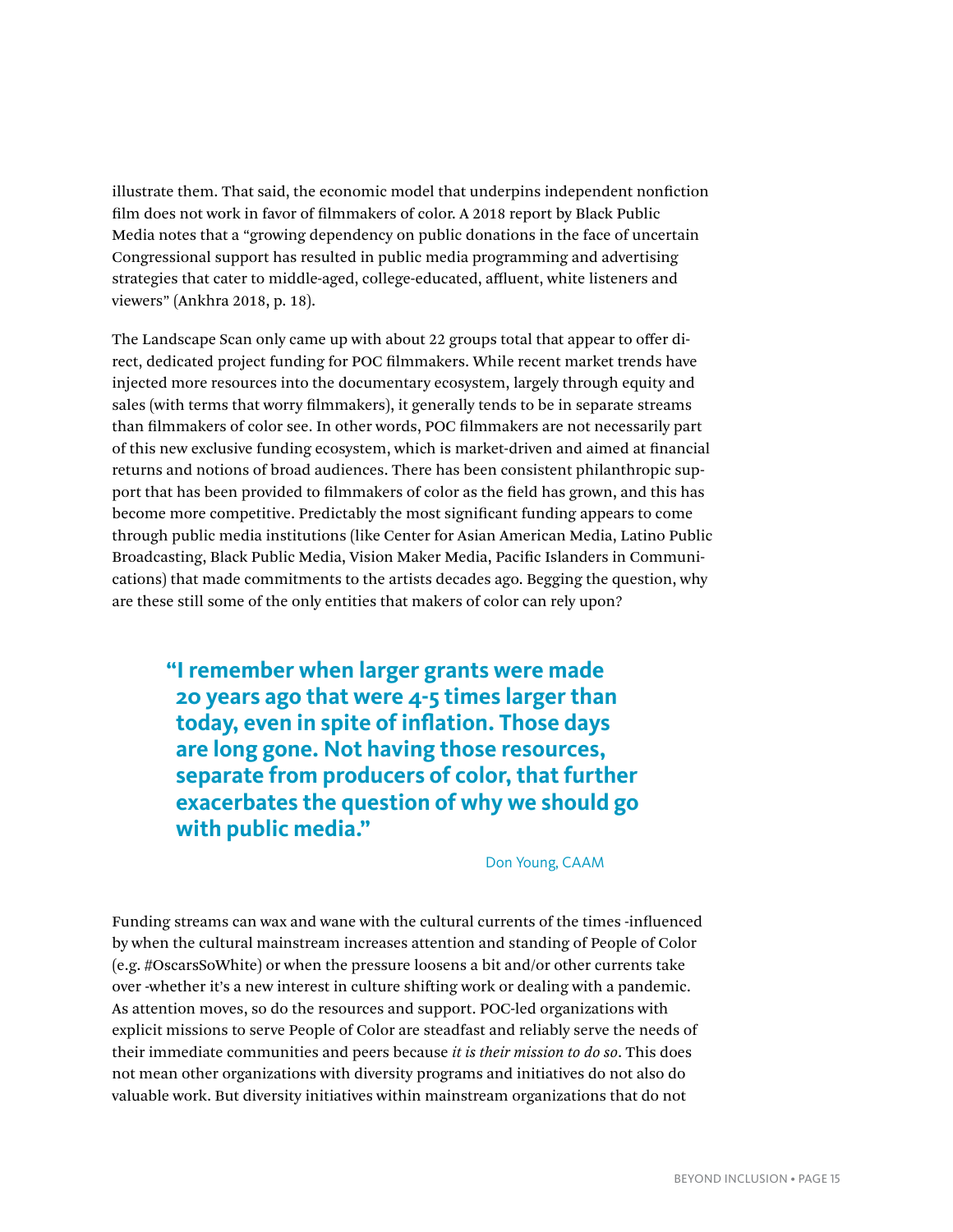have explicit commitment to filmmakers of color can be dependent on other funders and priorities. Not only can this inconsistency be de-stabilizing to the broader field and filmmakers of color, it can erode the power of earlier investments. Not surprisingly, it can also cause resentment and toxic competition for scarce resources that is damaging to the collaborative justice-oriented efforts many in the nonfiction documentary field strive for individually and collectively.

#### DISTRIBUTING CONTENT BY FILMMAKERS OF COLOR

**Among those in the Scan that serve some distribution function to help get the works of filmmakers of color out in the world, the vast majority (85%) are led by People of Color. This is not a function that mainstream organizations have taken on. Notably more of the efforts have an explicitly stated aim to support or advance the work of the artists (61%) than addressing issues of representation and educating the public about people of color (26%). This may suggest that the need to support the artists is a priority before the latter can be accomplished.** 

The top two distribution mechanisms for documentary films, according to the CMSI 2018 survey on the state of the field, were film festivals (as reported by 57% of respondents) and community screenings (as reported by 44% of respondents)<sup>9</sup> (Borum Chattoo and Harder 2018, p. 16, 30). The primacy of film festivals in this regard was also reflected in this Landscape Scan, which found that 59% of those serving some distribution function are film festivals (or host them). (Just a bit more focused research would likely surface more.) Given restrictions on public gatherings, the fall-out of the post-Covid-19 pandemic moment will be dramatically felt by most filmmakers in this ecosystem.

The research surfaced only a few distributors or sales agents explicitly aimed at making content by/for People of Color available to the public. For example: Array uses their platform for theatrical bookings community screenings, and sales of works by select filmmakers of color on their slate; dGenerate Films distributes independent Chinese film and movies; Pragda Films distributes their catalogue of "the newest Latin American, Spanish, and Latinx cinema"; Third World NewsReel's (TWN) Educational Media Collections offer a selection of films and videos covering relevant issues that affect underrepresented communities. (More focused research could possibly reveal more such distributors.)

Like many multi-function organizations, TWN is much more than a distribution company. Formed in 1967 as an activist collective, it aimed to disseminate alternative media about liberation movements worldwide that were being distorted or ignored in mainstream media. Like many long-standing POC-led institutions with a commitment to building the power of POC voices, it has evolved over the last few decades to address

<sup>&</sup>lt;sup>9</sup> Only 28% reported public television.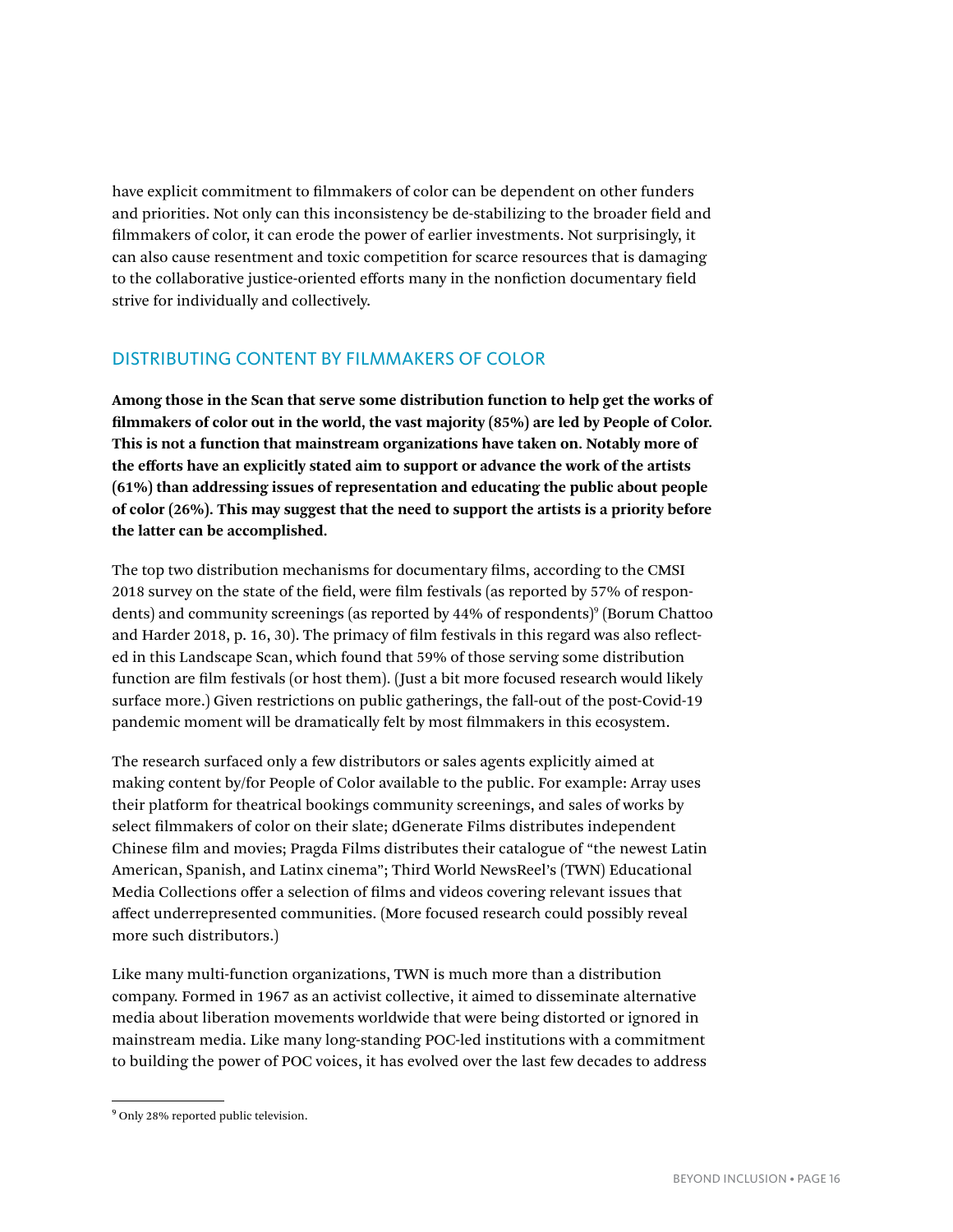new and emerging needs of these communities. In the 1970's as women and People of Color involved in TWN began demanding access to equipment and training and greater outreach to community-based audiences, the organization shifted its services again to meet this need. By the 1980's, acting as an innovator in the field, they began to strengthen their distribution and audience cultivation support and in the 1990's they began to produce original content and offered fiscal sponsorship to other productions. Today it provides training and seminars and other support to emerging filmmakers, many of which have gone on to produce award-winning documentaries.

#### ENGAGING AUDIENCES OF COLOR, UPLIFTING POC-MADE FILM IN A TIME OF HEGEMONIC CURATION

**When the arbiters of what is worthwhile content do not value or reflect diverse perspectives, this can have real impact on filmmakers of color. This can be especially pronounced when there is little leadership of color making curatorial decisions that also consider audiences of color.** And it can be exacerbated by the lack of accountability mechanisms and transparency to ensure these values sustain through leadership transitions and other organizational shifts.

As they strengthen and consolidate their position in the market, commercial streaming platforms become the arbiters of what (independent) content has value (and thereby gets funded and sees the light of day). Connected to this is also the problem of who has access to these platforms anyway. Income and education disparities as well as geography all influence internet usage. In fact, in 2018 more than 18 million American households (15%) lived without a broadband subscription, and many schools have firewalls to these platforms, meaning that today's digital economy is out of reach for far too many people (Tomer, Fishbane, Siefer and Callahan 2020).

POC-created films have long relied on film festivals, public media and independent movie theaters to reach audiences and build cultural value and influence. These sectors have been the backbone of POC audience building and filmmaker visibility, when commercial platforms have not shown interest. Generations of POC film programmers, curators and critics have championed this work and brought it to audiences. And while they continue to work, fragile economic conditions and media consolidation continue to threaten their sustainability. A significant and deeply entwined sector is community outreach and engagement programs and firms. But these efforts all operate on very small budgets, uncertain grant dollars and a notion that they only service particular communities and do not speak to the needs of the broader public.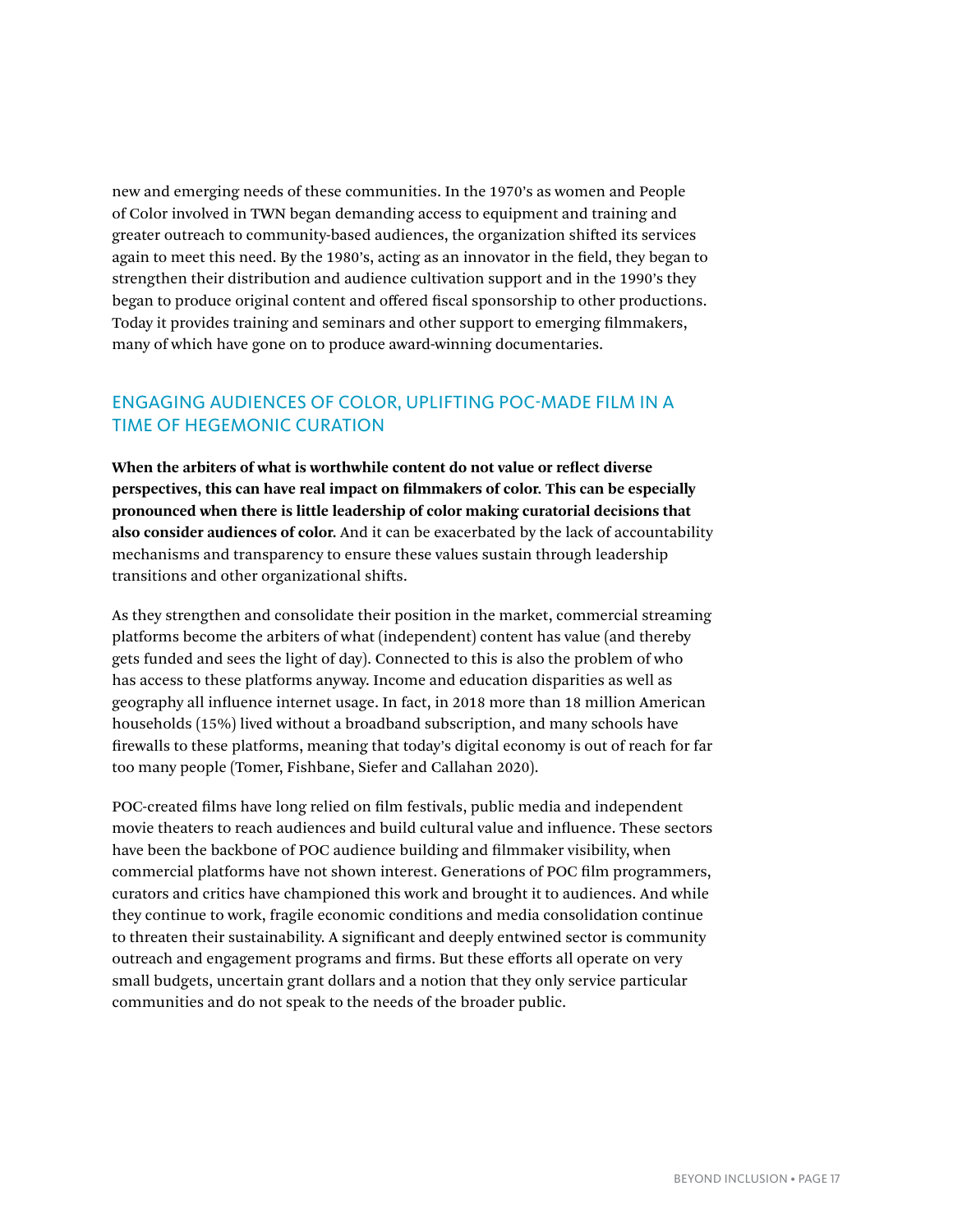**"Our goal is to connect films to audiences… [If you're] not making work for affluent white audiences, you find yourself with a project that needs to be translated for different audiences… some people change their work to meet that audience or they drop out… I've been hoping to create a new connection to a new kind of audience… a new festival body… reaching out to activists and community organizers and people in visual arts spaces so they can see the work of these makers…"**

Maori Holmes, BlackStar Film Festival

The past seven years has seen an emergence of newer entities or projects that, like TWN, focus on helping nonfiction filmmakers of color to reach audiences of color, by blazing alternative distribution pathways and initiatives for lifting visibility for their works and/or by building community power. They include The New Negress Film Collective, which has been advancing the work of Black women filmmakers through curated exhibitions, its annual Black Women's Film Conference, and creating new models for collective filmmaking; Critical Minded was formed by the Ford Foundation and the Nathan Cummings Foundation (and sponsored by Allied Media Projects) to network cultural critics of color and strengthen their efforts; and the Programmers of Color Collective is aimed at creating more inclusive pool of film programmers in the sector who can bring a broader set of curatorial perspectives to film festivals.

Community outreach and engagement support led by and for People of Color is a resource gap worth examining because when it comes to questions of social benefit in a time of polarization and mistrust, community engagement goes a long way. A Netflix release on its own can help raise awareness, reveal new information, or shift attitudes related to the film's content. But media organizing and impact and engagement efforts around documentaries at the community level can go much further. It can do all those things, but depending on the model, it can also mean the opportunity to seed and grow new relationships, address tensions, strengthen organizing power for structural change. Not only does it foster community trust, there is also demand for diverse community-based programming. This is why the activities of the newer collectives and organizations named above are so exciting and necessary.

But there is also a relative scarcity of POC-led or explicitly serving film impact and engagement service providers. And while there are a few independent Impact Producers (IPs) of color, many Impact Producers in general, like their documentary filmmaker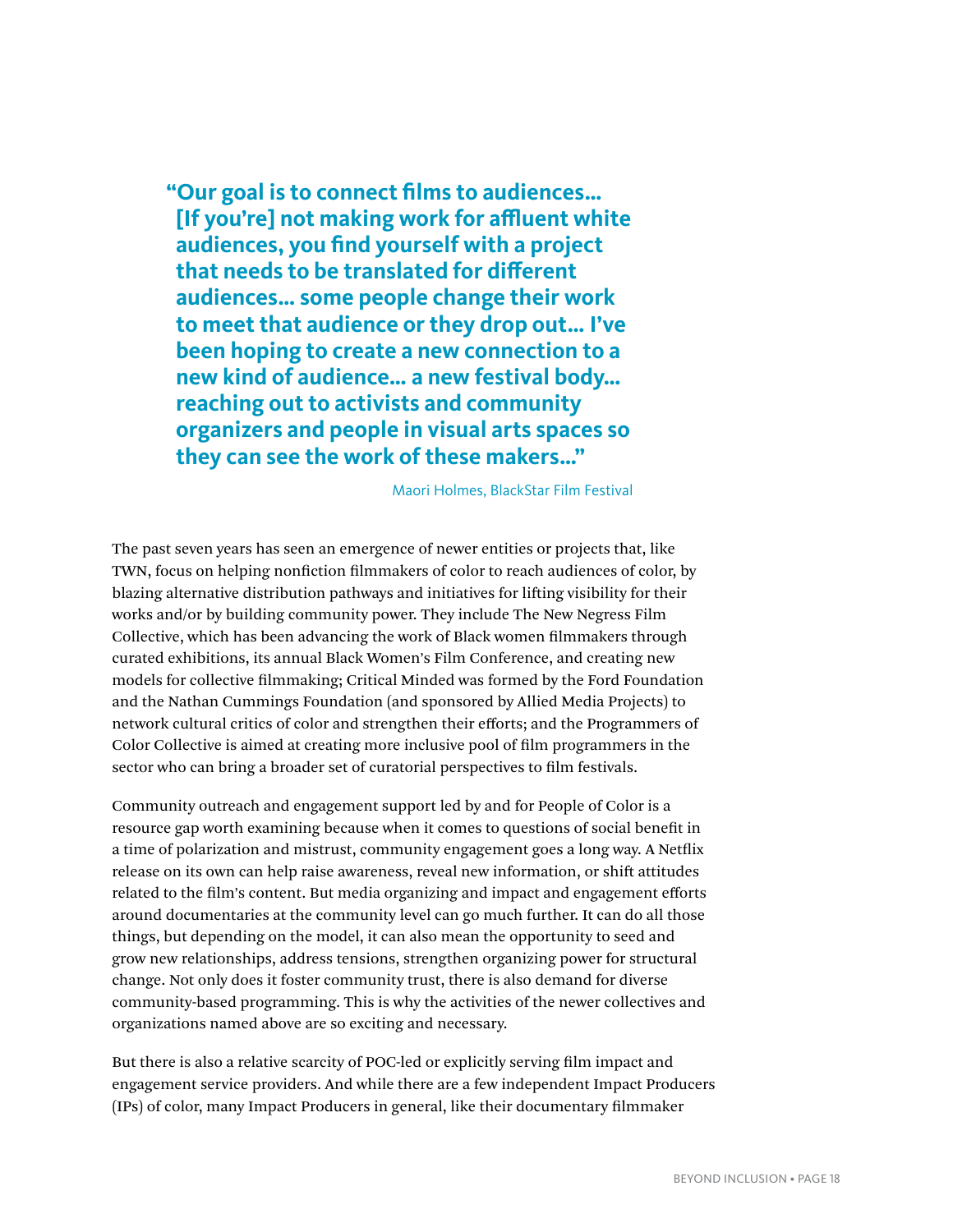peers, also struggle to make ends meet. Many reportedly drop out of active impact producing or pursuing it as a career path. And yet, the core function of an Impact Producer is to engage audiences that are key to advancing social change. Increasingly Impact Producers of color are also focusing their efforts on engaging communities impacted by the issues raised in the films they work with, often audiences of color, and strengthening power, relationships, and community there.

The traditional allies in the space could also be doing better. While the most diverse documentary series on TV, according to CMSI, have tended to be Independent Lens and POV, the report also found commercial TV to be ahead in key areas: representation in minority producers for example (Borum Chattoo, Aufderheide, Merrill, Oyebolu 2018). "Public TV can celebrate diversity in Independent Lens and POV, but can't boast about diversity in other doc series" (2015). If public media does not lean into this trend and do even better, particularly as the country gets even younger and more diverse, they will alienate these audiences who will continue to seek out content that speaks to them elsewhere.

The potential long-term impacts of these trends on the independent, nonfiction storytelling sector –and particularly for filmmakers of color who are already being marginalized— is significant. The impact on social cohesion and movement building could also be significant as different platforms that cater to discrete tastes can create fissures that further deepen divides and widen the echo chambers people today are forced to inhabit. This is the latest manifestation of a decades-long movement to secure financing, distribution, and respect for nonfiction filmmakers of color but also one that has implications for all filmmakers in the independent film space as well.

#### ADVOCATING FOR PEOPLE OF COLOR IN NONFICTION AT A TIME OF INDUSTRY DISRUPTION

The Landscape Scan surfaced about two dozen organizations (23/192) that do some sort of work to influence the industry around issues of concern for filmmakers of color. Some are newer formations working on developing local industries, such as: AdocPR in Puerto Rico; ArtUp (Memphis); or Black Owned Media Alliance (Florida). AdocPR for example is working to saturate their local filmmaking community with professional development opportunities, launching a Puerto Rican cinema sales platform and way for local audiences to see locally made films, pushing back against local government repression, and building other ways of independently producing and distributing the work of filmmakers in the community on their own terms.

Other organizations that work to influence the industry do so by leveraging influence and public pressure to effect change in media and representation. Color of Change for example uses online campaigns and other forms of influence. Institutions like Annenberg/ USC's Inclusion Initiative (which launched in 2017) and American University's Center for Media & Social Impact (the Center for Social Media was founded in 2001, and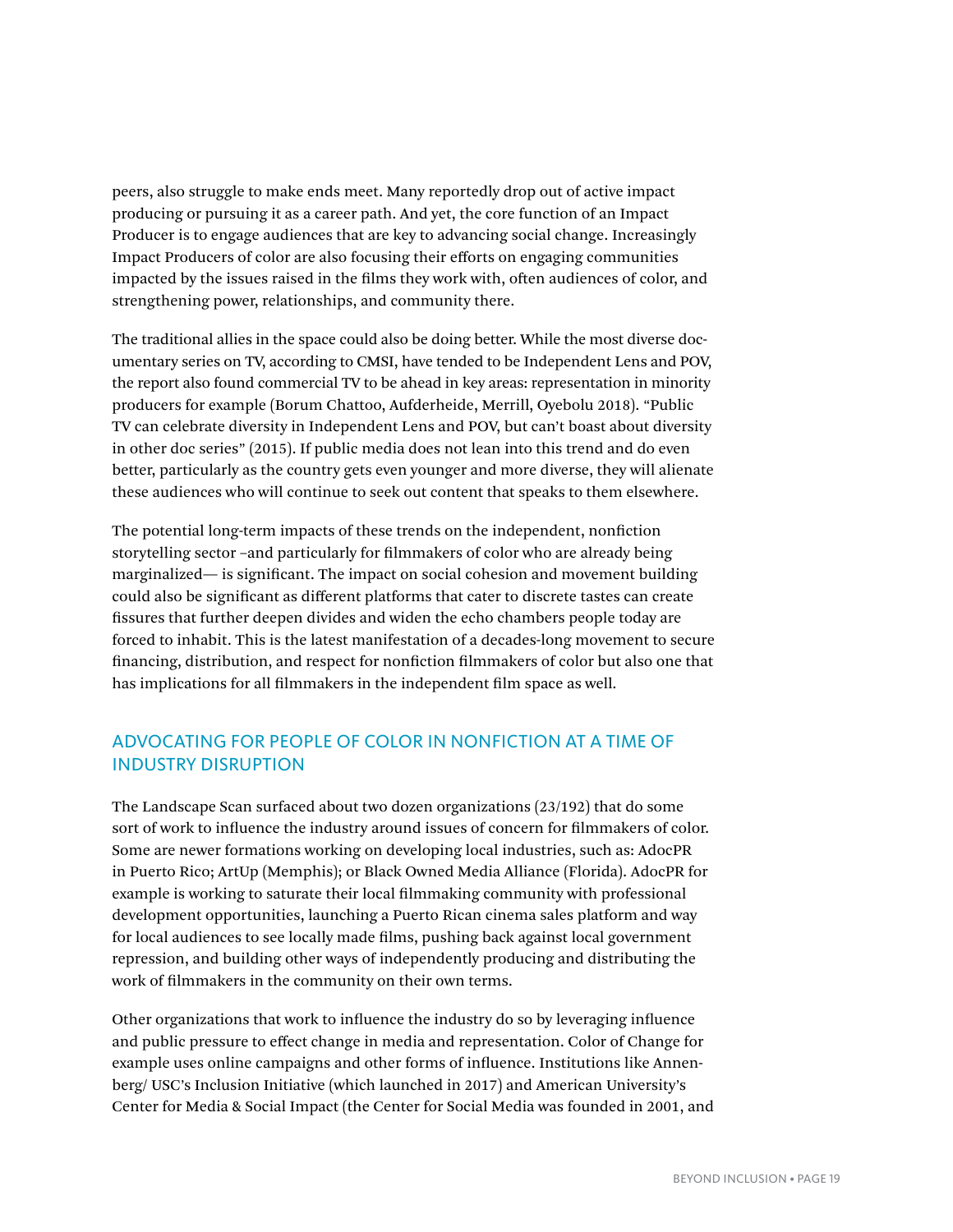then re-branded and re-launched under new leadership in 2015 as CMSI) use research to do so; the latter (CMSI) also uses convenings to strengthen field building.

**Long-standing industry advocacy has focused on issues of representation in the media, public access, and ensuring funding for independent public media; these fights continue today. But as noted the entire sector today is confronted with the pressing need for collective action and serious change to ensure it can retain its independence and flourish through mass commercialization and media consolidation.** It was in the mid-2000's that streaming platforms like Netflix and Hulu started to gain traction.10 They have helped to generate more money for documentaries, more interest in documentaries, and a widening scope of the types of documentaries available. But the opportunities these seemed to present have not necessarily borne out for independent filmmakers of color.

The last ten years has seen these platforms gaining a foothold and dramatically shifting the market. When for example in 2018, after having set a precedent for major acquisitions of nonfiction content at film festivals like Sundance in the years prior, these commercial companies suddenly acquired none, it sent ripples of anxiety through the industry. And while the acquisitions have continued in years since, the tremendous and disruptive power these platforms' hold has become a pressing concern. This includes concern about the ways they establish consumer behavior, drawing audiences to streaming platforms through acquiring films from the independent space, gaining a foothold, only to then create original content and not reinvesting in the independent sector.

For the few filmmakers who get a deal with a major platform like these, they can at the very least make their money back. Often these can also be career changing sums. Many filmmakers are eager for such a deal, which could mean high visibility for their project and that their film will be available to audiences around the world in countries that the platform services. On the other hand, because the numbers are rarely released, filmmakers don't always know the actual reach of their content. And a deal does not guarantee the film will be promoted on the platform; it may even get buried. Importantly, it also could mean a filmmaker's loss of control over their production process; their ability to tell the story they want to tell as they wish to tell it; the type and scale of audience engagement and impact work that they're able to do; and their ability to serve or ethically engage with the communities they are most accountable to. And by taking all rights in perpetuity, a filmmaker's power and leverage can disappear.

In the post-Covid-19 pandemic era, as traditional outlets for nonfiction/independent media falter, these commercial platforms will gain even more of a foothold. All of this has necessitated a new round of organizing and advocacy, which preceded the pandemic, to safeguard independent filmmakers from streaming platform dominance.

<sup>&</sup>lt;sup>10</sup> This research surfaced only two commercial streaming platforms featuring nonfiction that appears to target filmmakers and audiences of color: BET+ and Vix.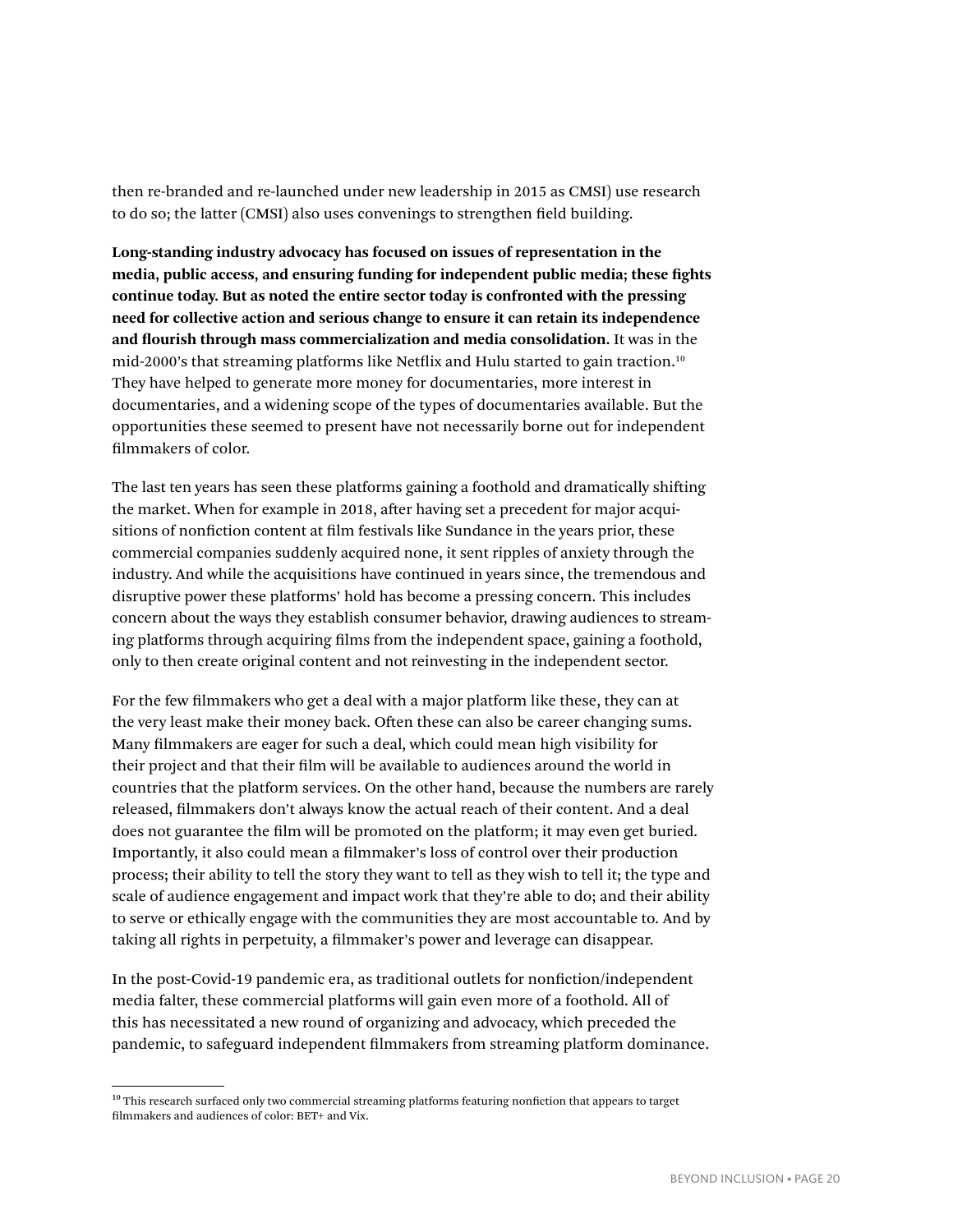Among the emerging groups is a collection of independent distribution experts called Distribution Advocates who got together as a "community-in-formation" and to write The Decency in Distribution Manifesto<sup>11</sup> to reclaim power for independent storytellers and "maintain plurality and originality." It will be important for these initiatives to consider the varying vulnerabilities of different filmmaker communities.

## Opportunity Spotting & Recommendations

Considering all of the above, a generational investment in POC infrastructure is necessary at this moment – to both shore up legacy organizations who have done slow and steady (often under-the-radar) work for decades, as well as the dynamic new organizations and networks that have emerged in the last ten years. These players constitute a powerful ecosystem that—if invested in properly—can be a significant force in transforming the documentary landscape toward one which is more inclusive, ethically grounded and sustainable, and one that ultimately is a more powerful force for social change.

The present moment calls for a re-evaluation of business as usual and the advancement of practices which are sustainable not just on financial levels, but equally in ecological, ethical and aesthetic dimensions. This has been the work of POC organizations and filmmakers for decades and is essential for today's reality. **The stakes are high. Many of the organizations highlighted in this paper are functioning on a shoestring and have to fight regularly to prove their worth and value to society. But what would society look like without them? A United States without an abundance of stories by and about People of Color is one that gives-in to a singular, hegemonic white dominant point of view.** 

What follows is a list of potential interventions and opportunities that came up in interviews and conversations that could help uphold this vision.

#### STRENGTHENING THE INFRASTRUCTURES THAT SUSTAIN POC FILMMAKERS

The importance of POC authorship and leadership towards cultivating a rich, beautiful, and representative storytelling tapestry in this country cannot be overstated. The capacity to interrupt ideologies of domination and white supremacy depends on it. A vision for a just and equitable future that people can believe in and move toward is inspired by it. Gatekeepers in the documentary industry, from funders and broadcasters to programmers and exhibitors working in small theatres or large film festivals, would be investing in the future by prioritizing the following areas (and examples of interventions):

<sup>&</sup>lt;sup>11</sup> See here[:](https://distributionadvocates.substack.com/) [distributionadvocates.substack.com/](https://distributionadvocates.substack.com/)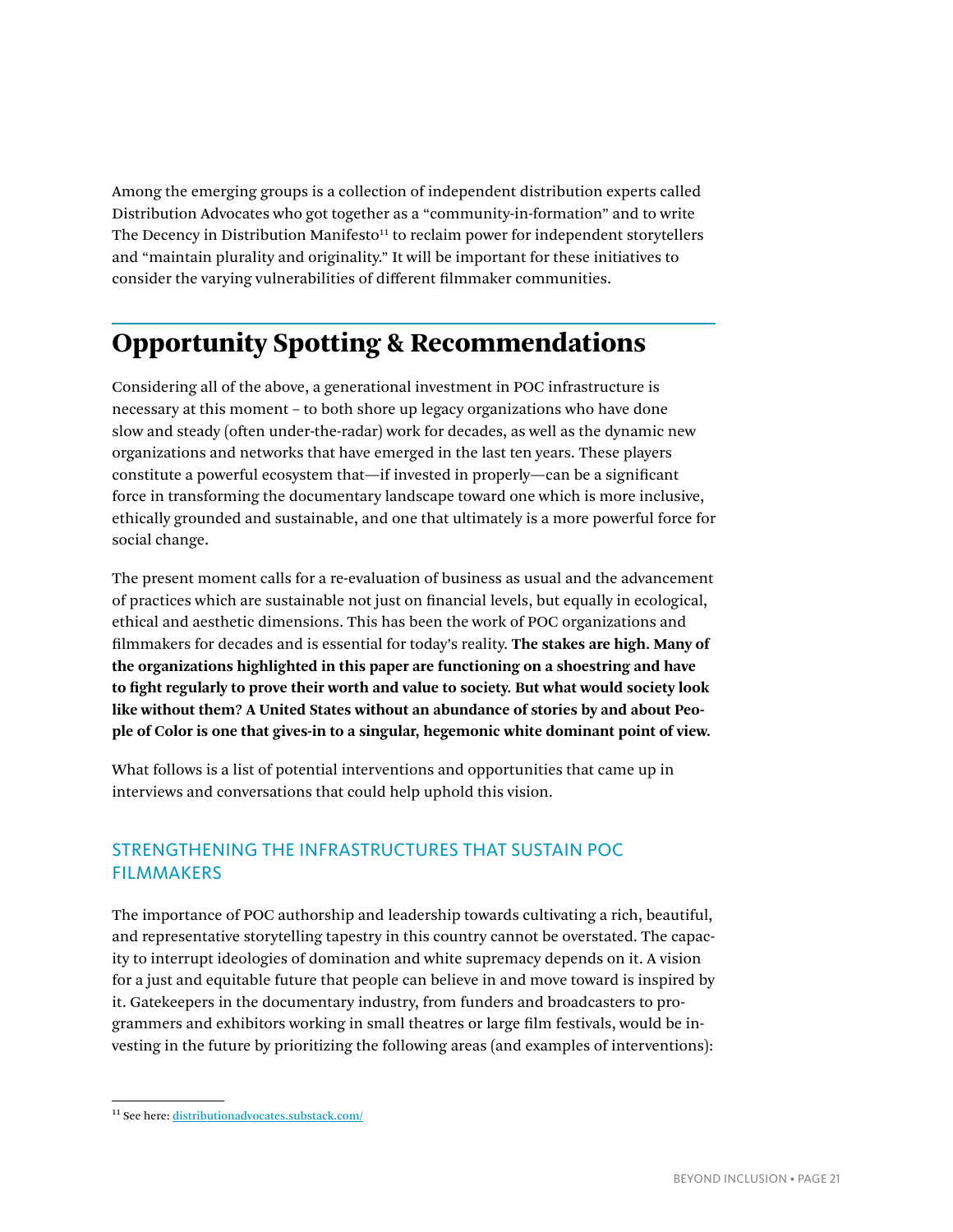#### **• Strengthen POC authorship from underrepresented communities by**

- **–** Setting up dedicated funds to resource filmmakers of color directly for their nonfiction projects;
- **–** Resourcing POC-led orgs with missions to provide critical support and services to artists of color;
- **–** Resourcing anchor institutions that support/train filmmakers of color in geographically isolated areas (ideally led by People of Color) and other programs and strategies that do active outreach to communities of color who face significant geographic, financial, or other barriers (citizenship status, confidence, social capital);
- **–** Prioritizing institutions that articulate clear plans for nurturing audiences of color and for building career pipelines for leadership of color - to be enforced among traditional institutions and new/emerging ones;
- **–** Ensuring equitable POC representation on boards, selection panels and film festival juries and resourcing research into their composition to understand the trends of entities that are the leading pathways for securing distribution deals;
- **–** Lifting structural barriers so resource-strapped artists of color are not burdened by restrictive reporting and requirements and advancing trust-based philanthropy models.12

#### **• Strengthen POC leadership in the documentary sector by**

- **–** Prioritizing institutions (e.g. public media, festivals, distributors) that articulate clear plans and pathways for leadership of color (e.g. producers, programmers, curators, distributors);
- **–** Prioritizing organizations that push towards cultivating real change in the economy and culture of the nonfiction filmmaking space (e.g. racial equity hiring commitments and standards );
- **–** Standardizing mentorship models and strategies (between filmmakers, within/across sectors, between nonprofit and commercial peers) that are sustainable with clear career pathways;
- **–** Developing and advancing protections for People of Color who speak up about their experiences of racism in the industry.

 $^{12}$  See the Whitman Institute's  $\underline{trustbasedphilanthropy.org/}$  $\underline{trustbasedphilanthropy.org/}$  $\underline{trustbasedphilanthropy.org/}$ , which advocates for multi-year unrestrictive funding, places the onus of due diligence on the grantmakers, simplifies/streamlines paperwork, minimizes power imbalances through transparency and open communication, relates to grantees as partners, and solicits feedback.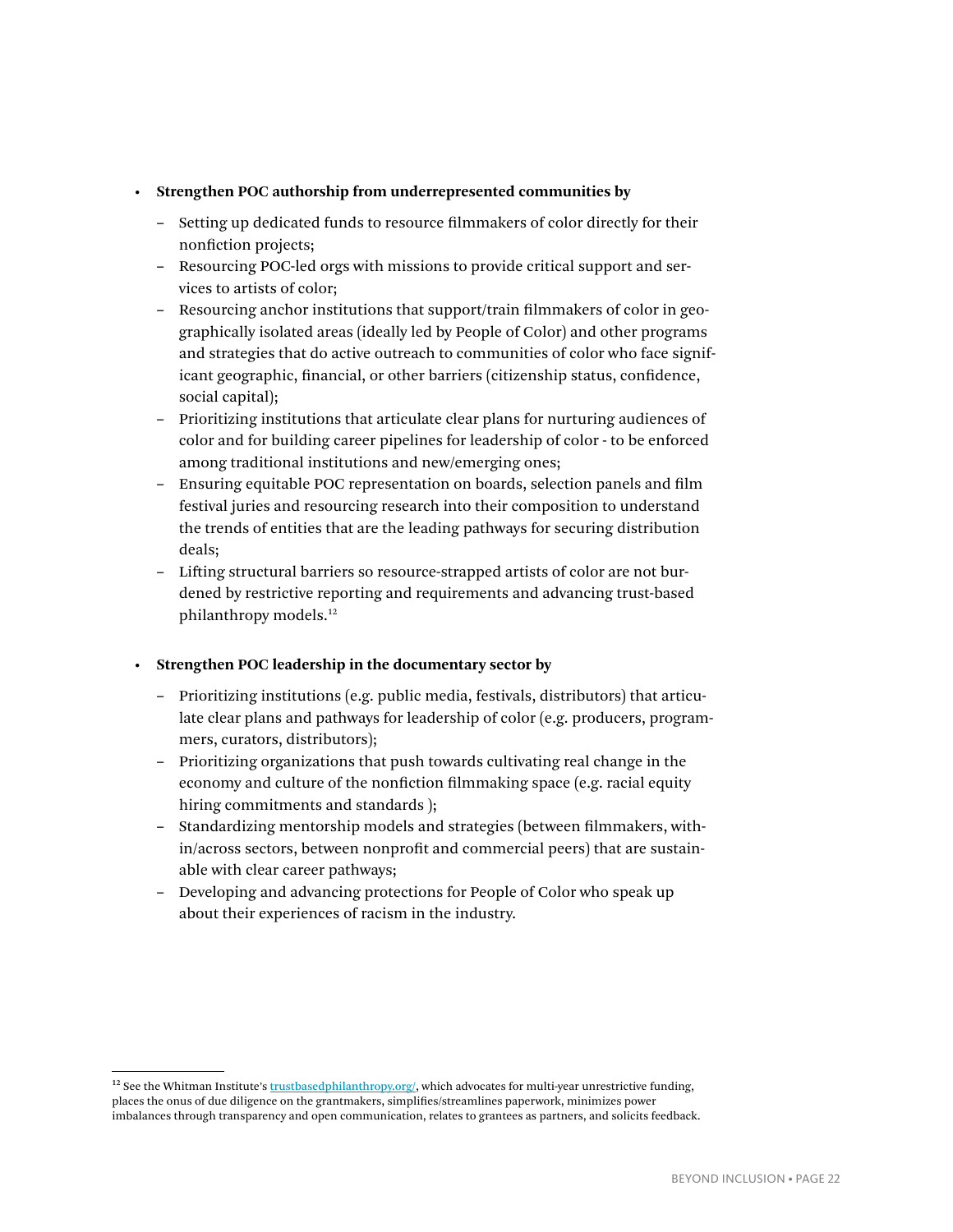**"I was invited to a meeting with a potential high-level corporate media employer who said [with regard to apprentices]: 'We can't promise them jobs. We can't even promise we'll be able to give them a mentor that cares about mentoring.' Media companies are not putting the same resources they invest in creative production into developing their next generation producers."**

> Wendy Levy, The Alliance for Media Arts + Culture

#### ADVANCING ETHICAL, ACCOUNTABLE, SUSTAINABLE PROGRAMS AND PRACTICES

The historical moment calls for accountable and ethical filmmaking practices to become industry norms. Movements in other cultural sectors, such as #Metoo and the refusal of opioid- and weapons industry-funded contributions to museums, have led this. Grantmaking strategies should prioritize programs, practices, organizations that clearly articulate why and how their programs are designed with these principles in mind and advance field learning and accountability. Filmmakers, nonfiction film funders, and leaders of institutions in nonfiction film should support the following areas (and examples of interventions):

- **• Commit to, model and promote racial equity, ethics, and accountability standards and best practices in evaluation of proposals, grantee management, and when philanthropic and nonprofit money is used by**
	- **–** Requiring that grant applications address ethical filmmaking and storytelling practices and plans that are being developed to ensure projects are accountable to impacted communities;<sup>13</sup>
	- **–** Educating funders and influencers about the value of these filmmaking practices and standards of accountability in grantmaking protocols;
	- **–** Promoting community benefit standards whenever philanthropic and nonprofit money is used;<sup>14</sup>

<sup>&</sup>lt;sup>13</sup> See back of the report for: Immigrant's Rising Storyteller's Bill of Rights; Working Film's StoryShift; Co-creation (MIT)/Co-productions; The Laundromat Project's POC Principles; Undocumented Filmmakers Collective statement.

<sup>14</sup> See back of the report for the ArtChangeUS's Community Cultural Benefit Agreements Toolkit and GIA 2017: Ill Weaver and Linda Campbell (lead organizer of Detroit CBA Coalition)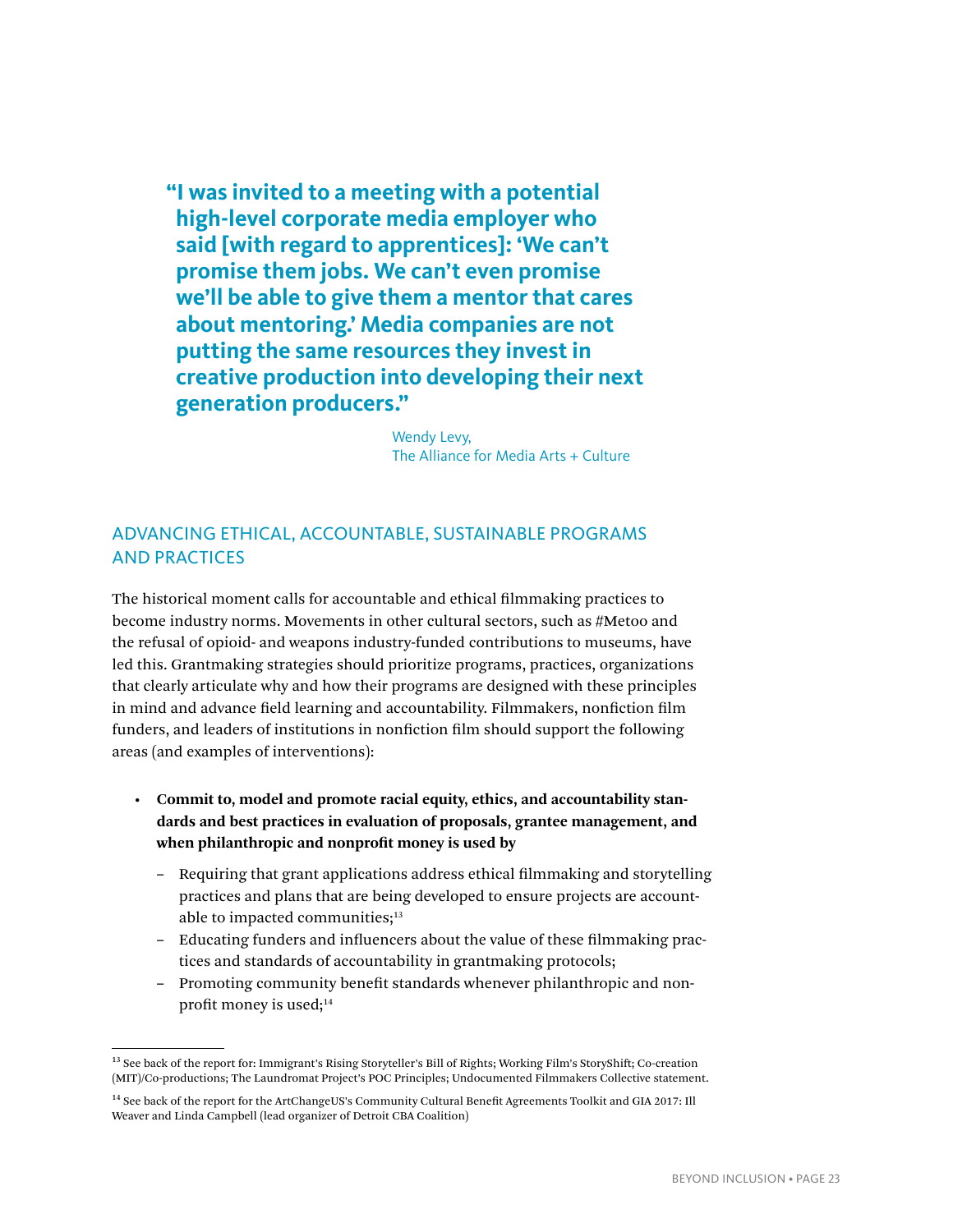**–** Creating learning opportunities for gatekeepers and funders about the critical importance of these standards and identifying ways to ensure these ideas move beyond the usual allies (e.g. requiring broad participation in related learning opportunities or engaging in strategic one-on-one conversations with peers and potential allies).

**• Incentivize collaboration, peer-learning, community-building, and solutions/ power-building within the independent nonfiction ecosystem that centers POC organizations and filmmakers by**

- **–** Resourcing innovative models that privilege collaboration, community building, and accountability among and between filmmakers, impact producers, and other industry players;
- **–** Supporting regional networking, coalition-building, and engagement that advance opportunities for POC inclusion, success and leadership;
- **–** Sharing the Landscape Scan and using this paper as the basis for conversations and planning to create or deepen strategic coordination, coalition-building, networking and engagement.

**"A lot of times in these really thoughtful… panels and workshops on inclusion and diversity, but when you look at the crowd, it's not white. You rarely see a white person in these groups being spoken to so how are we going to reach through to them? Just preaching to the choir…"**

Rebekka Schlichting, Vision Maker Media

#### SUPPORTING ALTERNATIVE BUSINESS, FINANCING AND DISTRIBUTION MODELS THAT PROTECT INDEPENDENT FILMMAKER VOICE, SUSTAINABILITY AND INTELLECTUAL PROPERTY RIGHTS

The need for new marketplace formations (or interventions) that support artist sustainability and independence has been a long-time concern. But the Covid-19 pandemic has accelerated and made this more urgent, as the primary outlets for independent artists' work (small theatres and film festivals) are in crisis, and as media power is increasingly consolidated. This will be especially hard on artists of color and other marginalized communities already living and working in precarious conditions.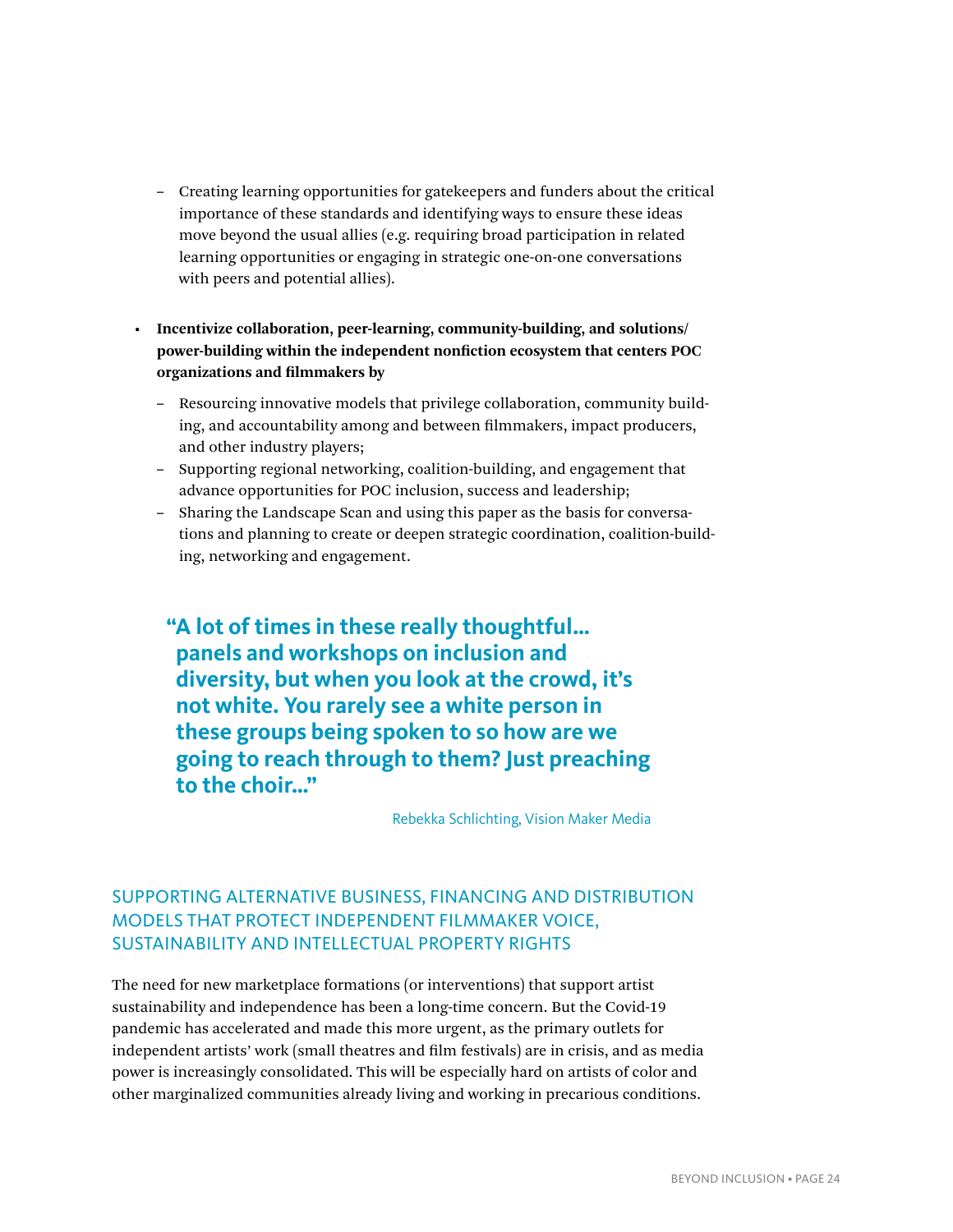The industry as it is currently structured is unlikely to remain the same and it is imperative to set down new foundations that hold a long view for a more equitable ecosystem. Sector leaders and funders who care about nonfiction film, independent and public media, a healthy democracy, culture change, equity or any of the social issues of the day that have benefited from powerful storytelling should support the following areas (and examples of interventions):

#### **• Protect and strengthen filmmaker independence and power from immediate threats by**

- **–** Ensuring intellectual property rights are secured for independent filmmakers when private funding and philanthropy is at play;
- **–** Resourcing new/deeper research into the dynamics and the stakes for filmmaker and field independence in the face of increased commercialization and streaming platform dominance;
- **–** Resourcing advocacy initiatives that map standards of engagement for/with commercial distribution entities that preserve filmmaker independence and power;
- **–** Leveraging influence/relationships with industry leaders to educate and create interventions/ models that preserve filmmaker independence and power, especially those that center the needs and experiences of people of color filmmakers, leaders, and audiences
- **–** Increasing payout rates15 as a matter of urgency in a time of existential crisis for the sector to avert the risk of privatization and commercial take-over and ensure independent nonfiction filmmaking can continue to be a part of the American cultural fabric for decades to come.

**"Who we empower really matters. People need to be protected to challenge the norms. There is great courage in the field. But you may not have the true impact without the protection."**

Ken Ikeda, AIR

<sup>&</sup>lt;sup>15</sup> See Vu Le's writing on the subject at the blog NonprofitAF[:](https://nonprofitaf.com/category/funder-relations/) [nonprofitaf.com/category/funder-relations/](https://nonprofitaf.com/category/funder-relations/)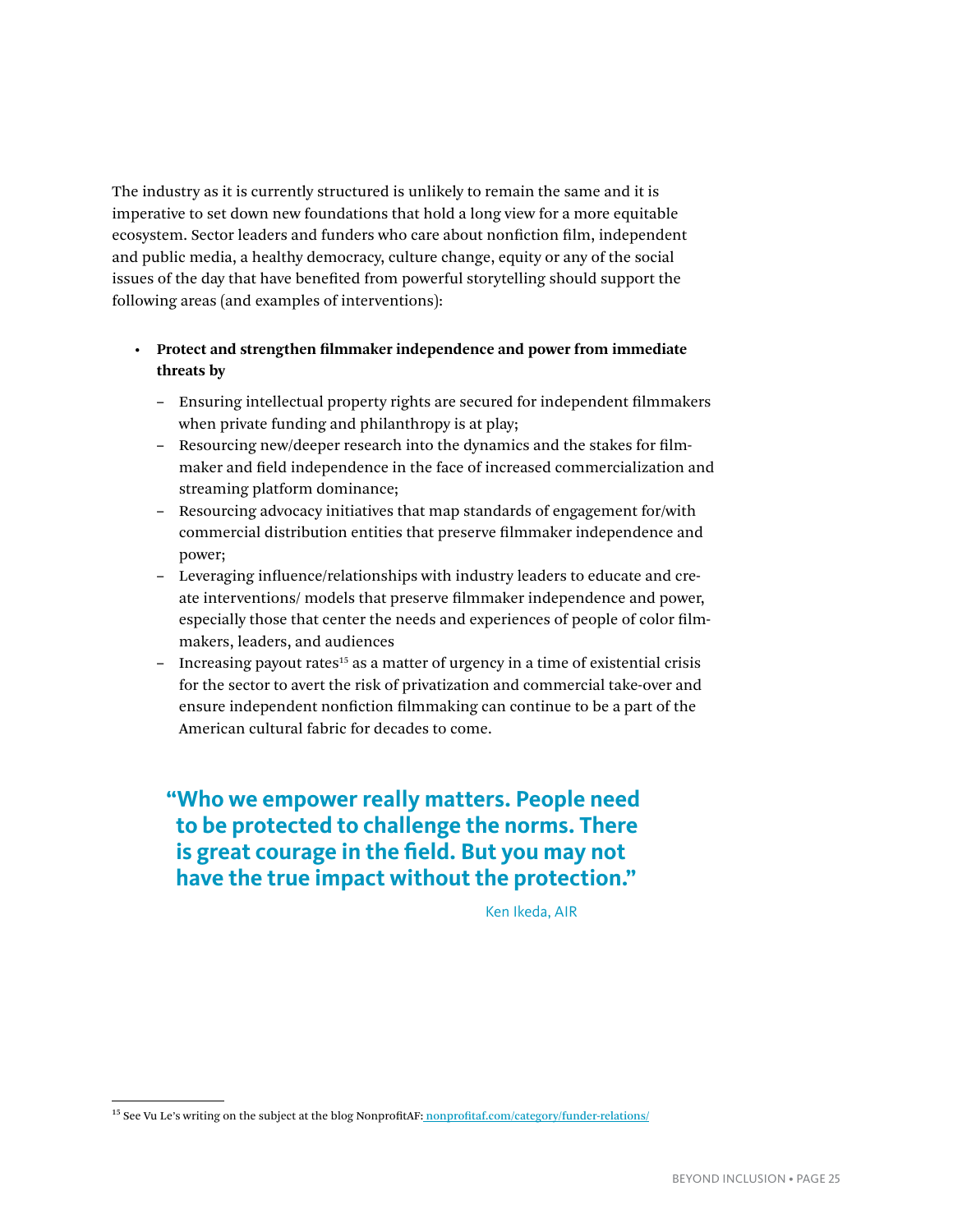### Conclusion

These interventions take on more urgent meaning in this pandemic moment, which has laid bare many of the systemic weaknesses of the independent nonfiction media ecosystem, and within the context of emboldened white supremacy and corporate media consolidation. As is often the case, those who have been hit hardest are busy navigating the fall-out so they and their loved ones can survive; those with resources and capacity are able to move relatively more quickly and set up anew. Filmmakers and leaders of color and other impacted communities must be at the center of planning and engagement at this pivotal time. The inclusion of POC voices is foundational to building a nonfiction sector that respects all artists, from the most marginalized to the most successful. And more broadly, POC voices are essential to shifting the cultural mainstream toward a more relevant, inclusive, and emancipatory future. Their presence is central to a healthy and thriving democracy. This has been an essential function of public media and its powerful space-making function in society. And it is what a new generation of filmmakers, activists and organizers, and leaders of color in the sector are working to build despite the challenges the industry has set up for them.

It is critical to support media that is relevant to audiences of color, made by artists of color. To support storytelling that is ethically created and produced, with accountability to impacted communities. To support interventions, both tried and true and innovative, that ensure nonfiction filmmaking can continue to thrive in general. Social divisions and ruptures result when people do not have access to stories and media they feel they can trust. That's because storytelling is absolutely essential to a healthy and functioning society. In other words, the developments and themes laid out in this paper are not simply about strengthening POC inclusion in the nonfiction space for its own sake and because it's the right thing to do; these developments and themes are also related to the strength of this fragile democracy.

As this paper has laid out, it is an especially potent moment full of possibility, of enthusiasm, and energy among People of Color who are pushing for change in the nonfiction space. In this time of great social and climate disruption and change, it is important to consider short and long-term strategies that ensure an enduring and thriving nonfiction film ecosystem that can rise to any challenge. Without early investments in filmmakers of color, some of the most valuable stories and conversations of the last decades may not have come to pass. And the nonfiction field would not be the same. There is an opportunity to build the healthy ecosystem that has long been needed, which supports all independent artists in the community, especially those who are most vulnerable. The moment calls on stakeholders to remain vigilant and attentive as new interventions, resources, systems and structures are implemented for the short term that may remain in place and have long-term impacts. It is imperative to learn from the past and insist that filmmakers of color who are most impacted are at the center of accountable decision-making and leadership at this time. As this paper shows, it is a wise and worthwhile strategy that will likely benefit the independent creative community for decades to come.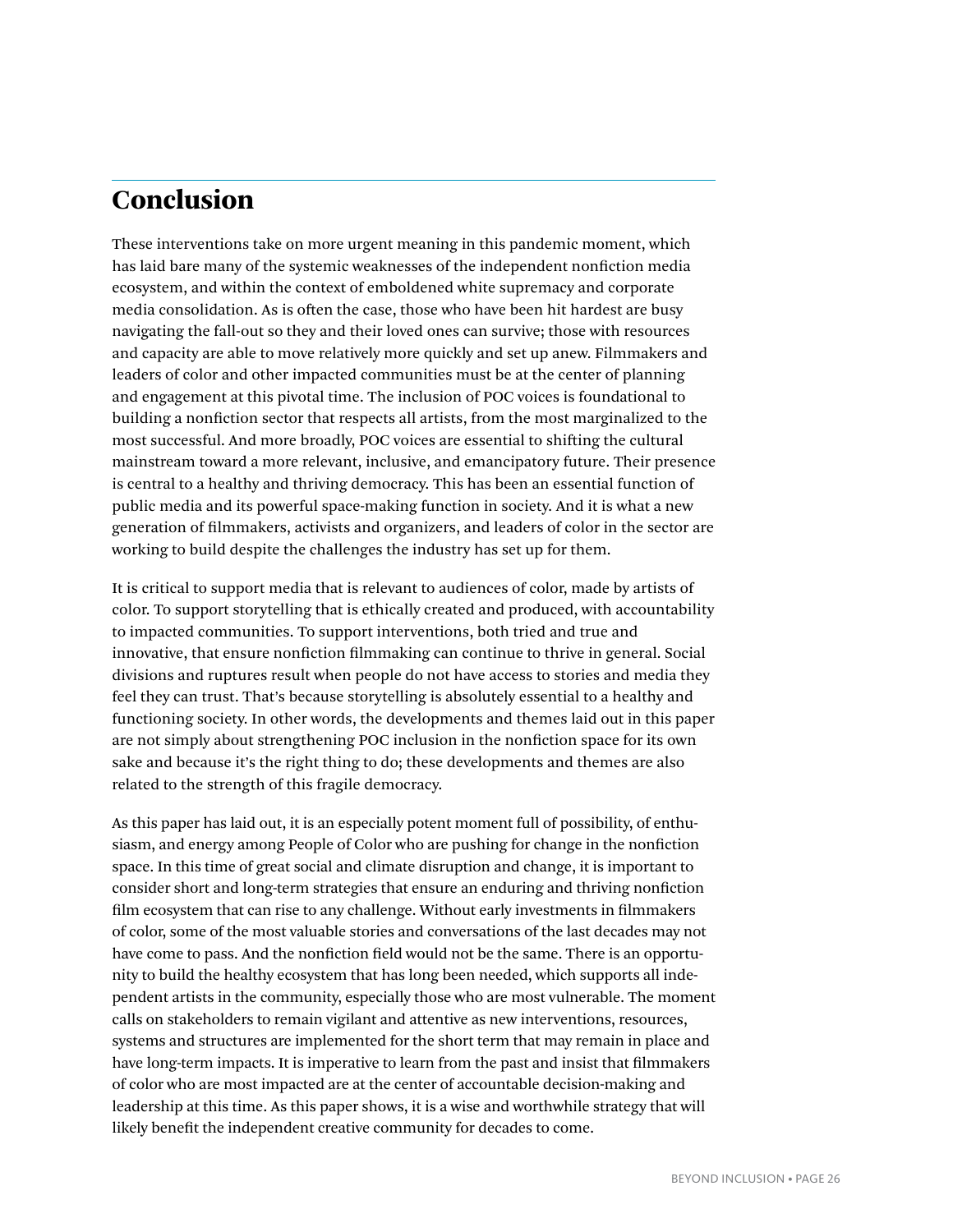## Appendix

The [Landscape Scan](#page-31-0), referred to in this paper, reflects the data set at the center of this research. It can be found at the end of this report.

## Acknowledgements

Deepest thanks to all the people who participated in interviews and conversations throughout this research, from those who spoke informally or off the record and whose names will not appear here but who helped tremendously. To those who participated in formal interviews on the record, including: Marya Bangee from Harness; Caty Borum Chattoo from Center for Media & Social Impact at American University (CMSI); Clint Bowie and Fallon Young from New Orleans Film Society; Iyabo Boyd from Brown Girls Doc Mafia (BGDM); Jax Deluca from the National Endowment for the Arts (NEA); N'Jeri Eaton from NPR; Set Hernandez Rongkilyo from Undocumented Filmmakers Collective; Maori Holmes from BlackStar Film Festival; Ken Ikeda from AIR; Thomas Lax from Museum of Modern Art (NYC); Wendy Levy from The Alliance; Loira Limbal from Firelight Media; Carrie Lozano from International Documentary Association (IDA); Louis Massiah from Scribe; Toni Moceri from Allied Media Projects (AMP); Jolene Pinder from Kartemquin; Rebekka Schlichting from Vision Maker Media; Iliana Sosa and Angie Reza Tures from Femme Frontera; JT Tagaki from Third World Newsreel; Ill Weaver and Cornetta Lane from Detroit Narrative Agency (DNA); Don Young from Center for Asian American Media (CAAM).

A special thanks in particular to Marcia Smith of Firelight for her thoughtful feedback and review of a longer version of this paper. And to Caty Borum Chattoo of the Center for Media & Social Impact who also reviewed a longer version of this paper and whose essential research over the years shows up throughout this work, including her 2020 book. And deep gratitude to Don Young of the Center for Asian American Media who reviewed multiple versions of this paper and for his deeply insightful thought partnership. But most importantly, deep gratitude to Chi-hui Yang for commissioning this research, his visionary leadership around this subject, for inviting this inquiry, and for the many thoughtful conversations and commitments along the way.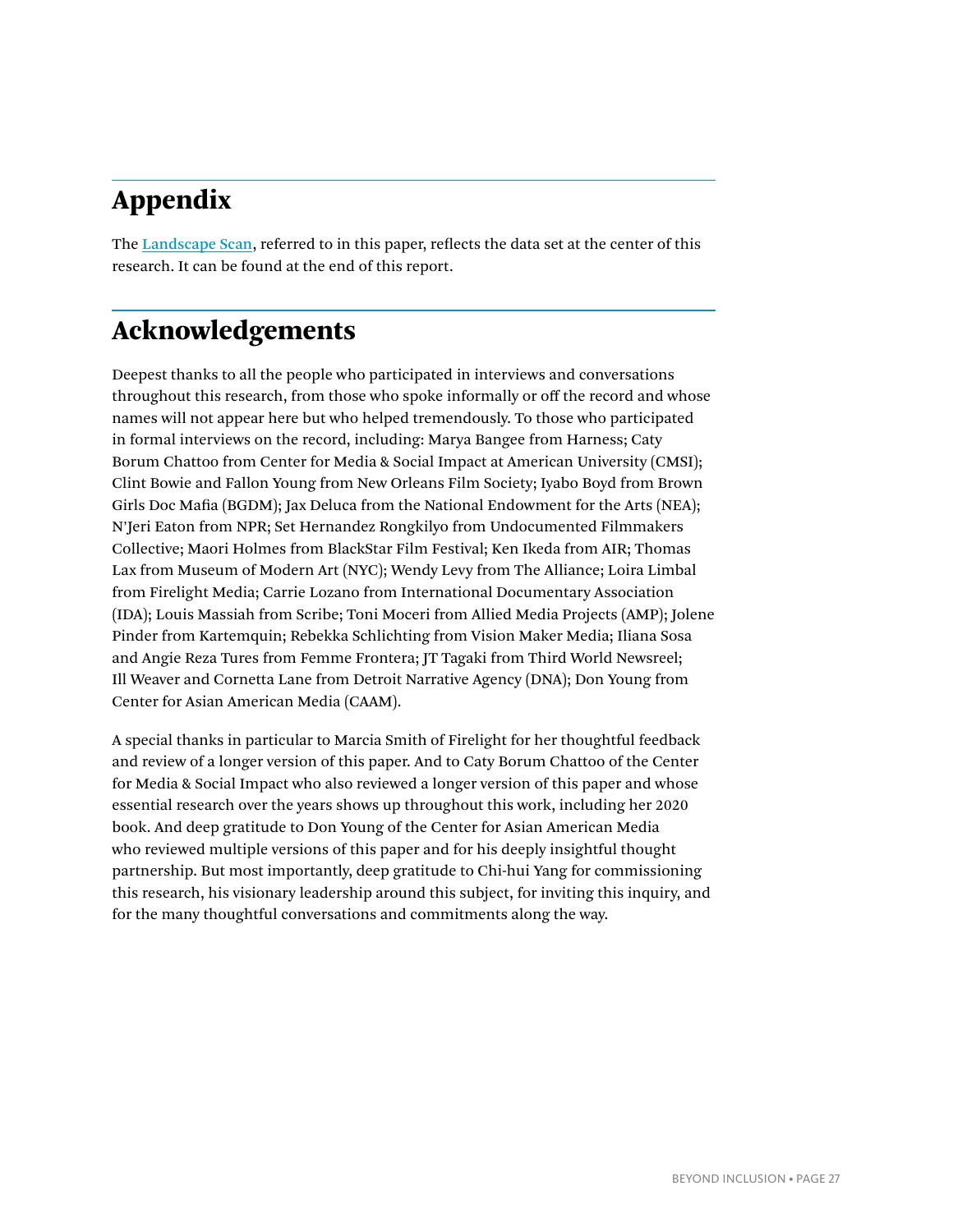## **Citations**

- Ankhra, Pi-Isis, Sheridan Booker, Michon Lartique and Susan John. "The Black Paper." *Black Public Media* (2018). [https://mk0blackpublicmef9rc.kinstacdn.com/wp-content/](https://mk0blackpublicmef9rc.kinstacdn.com/wp-content/uploads/2020/01/thoughtpaper14_Cover2-1.pdf) [uploads/2020/01/thoughtpaper14\\_Cover2-1.pdf](https://mk0blackpublicmef9rc.kinstacdn.com/wp-content/uploads/2020/01/thoughtpaper14_Cover2-1.pdf). Accessed 4/9/20.
- Borum Chattoo, Caty (in press, publication September 2020). *Story Movements: How Documentaries Empower People and Inspire Social Change*. New York, New York: Oxford University Press. [https://global.oup.com/academic/product/story-movements-](https://global.oup.com/academic/product/story-movements-9780190943417?cc=us&lang=en&)[9780190943417?cc=us&lang=en&](https://global.oup.com/academic/product/story-movements-9780190943417?cc=us&lang=en&)
- Borum Chattoo, C., Aufderheide, P., Alexander, M., & Green, C. (2018). "American realities on public television: Analysis of the Independent Television Service's documentaries, 2007-2016." *International Journal of Communication*, 12: 1541–1568. <http://ijoc.org/index.php/ijoc/article/view/7826/2314>
- Borum Chattoo, Caty, Aufderheide, P., Merrill, K., & Oyebolu, M. (2018). "Diversity on U.S. public and commercial TV, in authorial and executive-produced social-issue documentaries." *Journal of Broadcasting & Electronic Media,* 62(3), 495-513.
- Borum Chattoo, Caty and William Harder. "The State of the Documentary Field: 2018 Study of Documentary Professionals." *Center for Media and Social Impact* (September 2018)[.](https://cmsimpact.org/wp-content/uploads/2016/08/CMSI-State-of-Documentary-Field-2018.pdf) [cmsimpact.org/wp-content/uploads/2016/08/CMSI-State-of-Documentary-](https://cmsimpact.org/wp-content/uploads/2016/08/CMSI-State-of-Documentary-Field-2018.pdf)[Field-2018.pdf](https://cmsimpact.org/wp-content/uploads/2016/08/CMSI-State-of-Documentary-Field-2018.pdf). Accessed 3/8/20.
- Charles, Cezanne. "Cultural Community Benefits Principles Toolkit*." Arts in a Changing America*. 2018. [https://artsinachangingamerica.org/cultural-community-benefits](https://artsinachangingamerica.org/cultural-community-benefits-principles/)[principles/](https://artsinachangingamerica.org/cultural-community-benefits-principles/). Accessed 4/9/20.
- Choueiti, Marc, Stacy L. Smith, and Dr. Katherine Pieper. "Critic's Choice? Gender and Race/Ethnicity of Film Reviewers Across 100 Top Films of 2017." *USC Annenberg Inclusion Initiative* (June 2018)[.](http://assets.uscannenberg.org/docs/cricits-choice-2018.pdf) [assets.uscannenberg.org/docs/cricits-choice-2018.pdf](http://assets.uscannenberg.org/docs/cricits-choice-2018.pdf) Accessed 3/8/20.
- Hunt, Dr. Darnell, Dr. Ana-Christina Ramon and Michael Tran. "Hollywood Diversity Report 2019: Old Story, New Beginning." *UCLA College of Social Science.* [socialsciences.ucla.edu/wp-content/uploads/2019/02/UCLA-Hollywood-Diversity-](https://socialsciences.ucla.edu/wp-content/uploads/2019/02/UCLA-Hollywood-Diversity-Report-2019-2-21-2019.pdf)[Report-2019-2-21-2019.pdf](https://socialsciences.ucla.edu/wp-content/uploads/2019/02/UCLA-Hollywood-Diversity-Report-2019-2-21-2019.pdf). Accessed 3/8/20.

Martin, Rachel L. "Making Eyes on the Prize: An Oral History." *Ford Foundation.* [www.](http://www.fordfoundation.org/ideas/ford-forum/making-eyes-on-the-prize-an-oral-history/) [fordfoundation.org/ideas/ford-forum/making-eyes-on-the-prize-an-oral-history/](http://www.fordfoundation.org/ideas/ford-forum/making-eyes-on-the-prize-an-oral-history/). Accessed 5/3/20.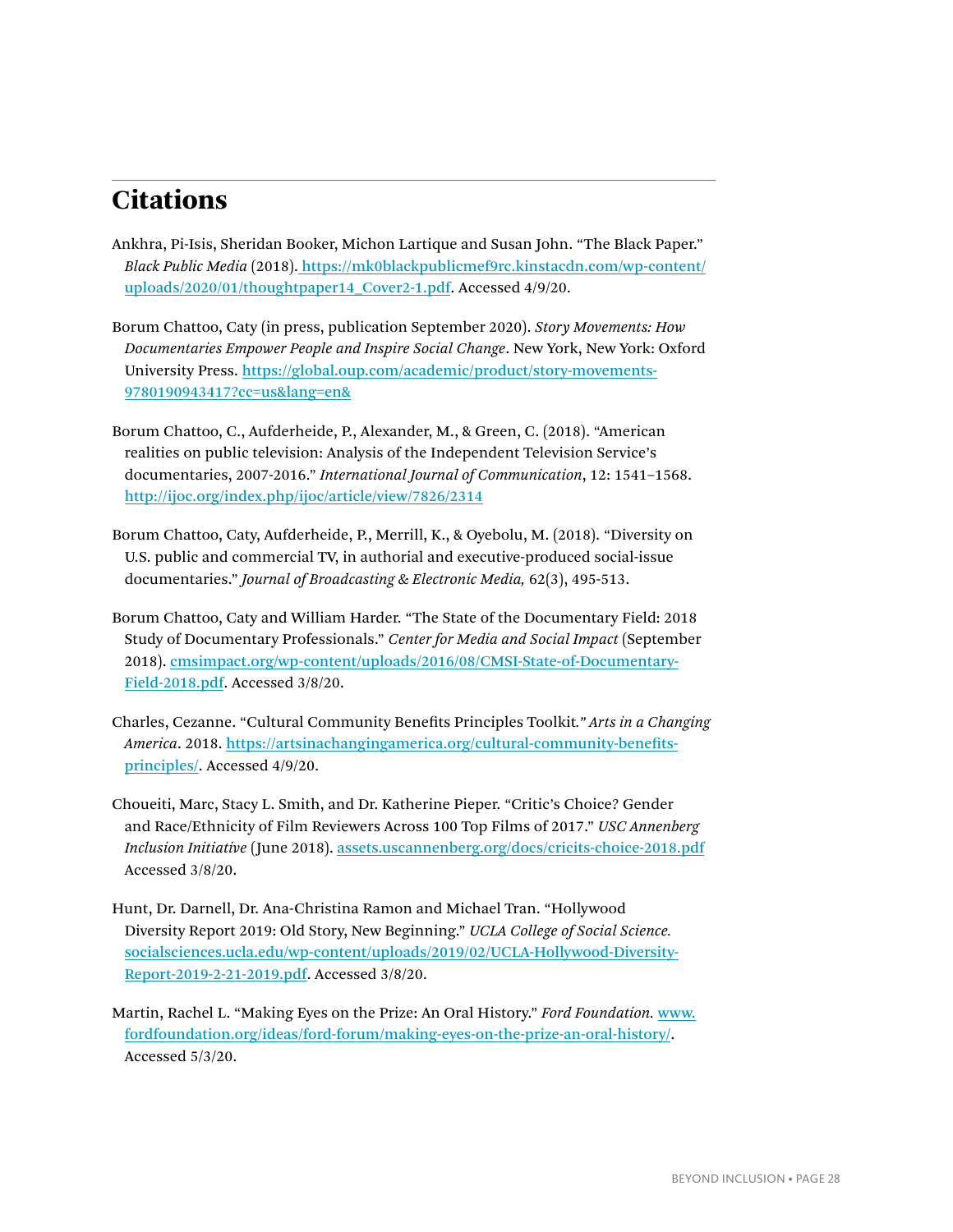- "National survey confirms that PBS and member stations are America's most trusted institution and an 'excellent' use of tax dollars for 12th consecutive year." *PBS.* (February 20 , 2015). [Press release]. [https://www.pbs.org/about/about-pbs/blogs/](https://www.pbs.org/about/about-pbs/blogs/news/national-survey-confirms-that-pbs-and-member-stations-are-americas-most-trusted-institution-and-an-excellent-use-of-tax-dollars-for-12th-consecutive-year/) [news/national-survey-confirms-that-pbs-and-member-stations-are-americas-most](https://www.pbs.org/about/about-pbs/blogs/news/national-survey-confirms-that-pbs-and-member-stations-are-americas-most-trusted-institution-and-an-excellent-use-of-tax-dollars-for-12th-consecutive-year/)[trusted-institution-and-an-excellent-use-of-tax-dollars-for-12th-consecutive-year/](https://www.pbs.org/about/about-pbs/blogs/news/national-survey-confirms-that-pbs-and-member-stations-are-americas-most-trusted-institution-and-an-excellent-use-of-tax-dollars-for-12th-consecutive-year/). Accessed 4/9/20.
- "Pathways & Protocols: A Filmmaker's Guide to Working with Indigenous People, Culture and Concepts." *Screen Australia*. (May 2009). [www.screenaustralia.gov.au/](http://www.screenaustralia.gov.au/about-us/doing-business-with-us/indigenous-content/indigenous-protocols) [about-us/doing-business-with-us/indigenous-content/indigenous-protocols](http://www.screenaustralia.gov.au/about-us/doing-business-with-us/indigenous-content/indigenous-protocols). Accessed 3/8/20.
- Adie Tomer, Lara Fishbane, Angela Siefer, and Bill Callahan. "Digital prosperity: How broadband can deliver health and equity to all communities." *Brookings Institute.* (February 27, 2020). [www.brookings.edu/research/digital-prosperity-how-broadband](http://www.brookings.edu/research/digital-prosperity-how-broadband-can-deliver-health-and-equity-to-all-communities/?utm_campaign=Brookings%20Brief&utm_source=hs_email&utm_medium=email&utm_content=84018599)[can-deliver-health-and-equity-to-all-communities/?utm\\_campaign=Brookings%20](http://www.brookings.edu/research/digital-prosperity-how-broadband-can-deliver-health-and-equity-to-all-communities/?utm_campaign=Brookings%20Brief&utm_source=hs_email&utm_medium=email&utm_content=84018599) [Brief&utm\\_source=hs\\_email&utm\\_medium=email&utm\\_content=84018599](http://www.brookings.edu/research/digital-prosperity-how-broadband-can-deliver-health-and-equity-to-all-communities/?utm_campaign=Brookings%20Brief&utm_source=hs_email&utm_medium=email&utm_content=84018599). Accessed 3/8/20.
- "The Nielsen Total Audience Report Q1 2018." *The Nielsen Company*. [www.nielsen.com/](http://www.nielsen.com/wp-content/uploads/sites/3/2019/04/q1-2018-total-audience-report.pdf) [wp-content/uploads/sites/3/2019/04/q1-2018-total-audience-report.pdf](http://www.nielsen.com/wp-content/uploads/sites/3/2019/04/q1-2018-total-audience-report.pdf). Accessed 4/9/20.
- Young, Fallon and Clint Bowie. "South Summit Report." *New Orleans Film Society and New Orleans Film Festival* (October 2018). [neworleansfilmsociety.org/app/](https://neworleansfilmsociety.org/app/uploads/2018/12/SOUTH-SUMMIT-2018-REPORT.pdf) [uploads/2018/12/SOUTH-SUMMIT-2018-REPORT.pdf](https://neworleansfilmsociety.org/app/uploads/2018/12/SOUTH-SUMMIT-2018-REPORT.pdf). Accessed 3/8/20.

#### RESEARCH THIS PAPER DREW FROM BUT DID NOT CITE

- "An Open Letter from Undocumented Filmmakers to the Producers of Living Undocumented and the Broader Media Industry." *Undocumented Filmmakers Collective.* [\(](http://medium.com/@undocufilmmakerscollective)December 6, 2019). [medium.com/@undocufilmmakerscollective](https://medium.com/@undocufilmmakerscollective). Accessed 5/6/20.
- The Aspen Institute and The Knight Foundation. "Crisis in Democracy: Renewing Trust in America," (February 2019)[.](https://csreports.aspeninstitute.org/Knight-Commission-TMD/2019/report/details/0283/Knight-Commission) [csreports.aspeninstitute.org/Knight-Commission-](https://csreports.aspeninstitute.org/Knight-Commission-TMD/2019/report/details/0283/Knight-Commission)[TMD/2019/report/details/0283/Knight-Commission](https://csreports.aspeninstitute.org/Knight-Commission-TMD/2019/report/details/0283/Knight-Commission). Accessed 3/8/20.
- Asenap, Jason. "How an Indigenous Filmmaker is Challenging Narratives and Boundaries*.*" *High Country News* (February 4, 2020). [www.hcn.org/articles/indigenous](http://www.hcn.org/articles/indigenous-affairs-how-an-indigenous-filmmaker-is-challenging-narratives-and-boundaries?mc_cid=8925072210&mc_eid=0d0c727561)[affairs-how-an-indigenous-filmmaker-is-challenging-narratives-and-boundaries?mc\\_](http://www.hcn.org/articles/indigenous-affairs-how-an-indigenous-filmmaker-is-challenging-narratives-and-boundaries?mc_cid=8925072210&mc_eid=0d0c727561) [cid=8925072210&mc\\_eid=0d0c727561](http://www.hcn.org/articles/indigenous-affairs-how-an-indigenous-filmmaker-is-challenging-narratives-and-boundaries?mc_cid=8925072210&mc_eid=0d0c727561). Accessed 3/8/2020.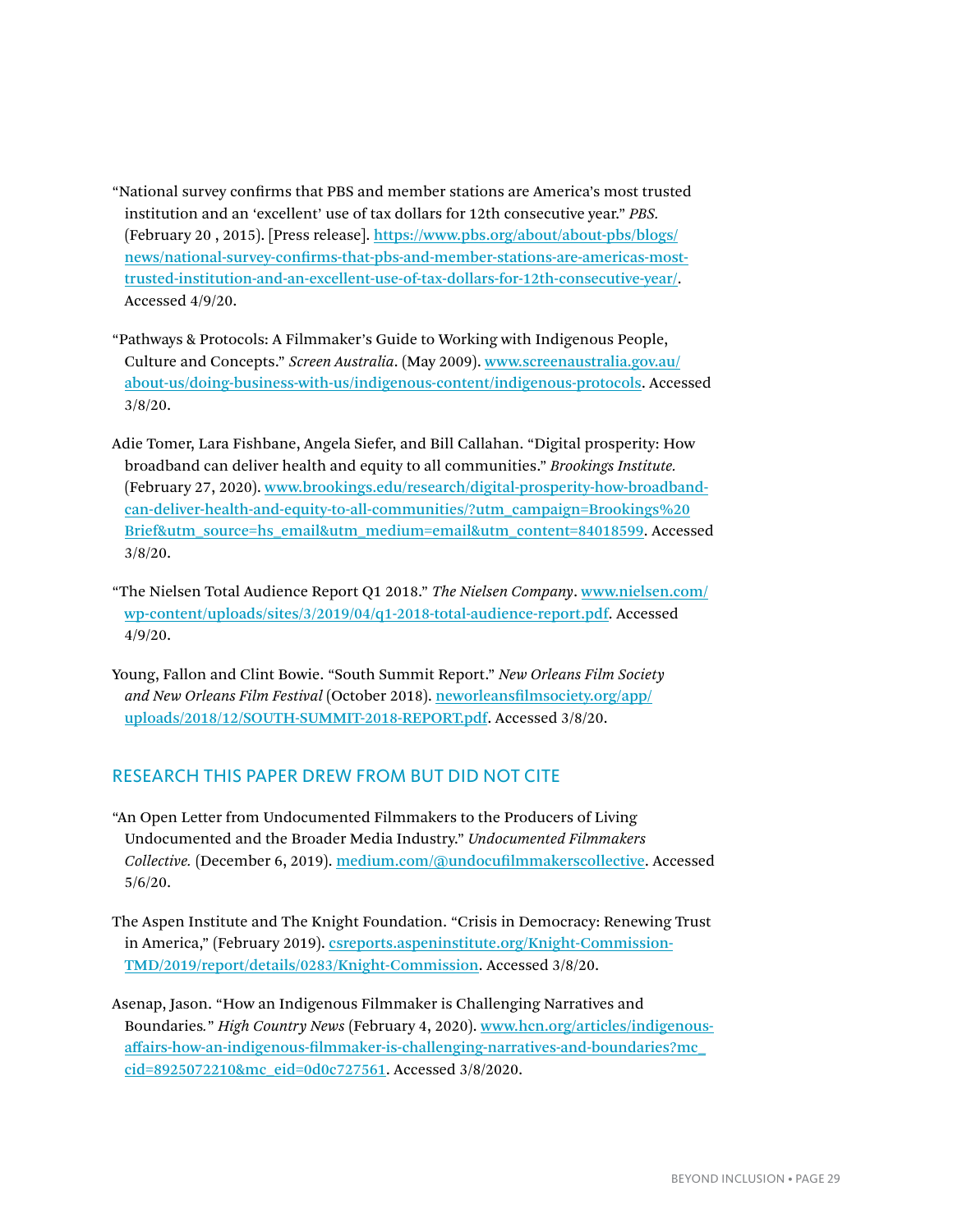- Bauerlein, Mark and Ellen Grantham (eds). *"National Endowment for the Arts: A History 1965-2008"* [www.arts.gov/sites/default/files/nea-history-1965-2008.pdf](http://www.arts.gov/sites/default/files/nea-history-1965-2008.pdf). Accessed 3/8/20.
- "COLLECTIVE WISDOM: Co-Creating Media within Communities, across Disciplines and with Algorithms" *Co-creation Studio, MIT Open Documentary Lab*. [cocreationstudio.mit.edu/](https://cocreationstudio.mit.edu/). Accessed 5/6/20.
- "Community Cultural Benefit Agreements Toolkit." *Creative Many Director of Creative Industries and Toolkit editor Cézanne Charles at ArtChangeUS REMAP* (September 25, 2018 Twin Cities). [artsinachangingamerica.org/cultural-community-benefits](https://artsinachangingamerica.org/cultural-community-benefits-principles/)[principles/](https://artsinachangingamerica.org/cultural-community-benefits-principles/). Accessed 5/6/20.
- "Complicating Narratives: Asian American Storytellers in the South*." Center for Asian American Media.* <https://caamedia.org/diverse-south/>. Accessed 3/8/20.
- Eitzen, Dirk. "The Duties of Democracy in a Post-Truth Society." *Cognitive Theory and Documentary Film,* Catalin Brylla, Mette Kramer (eds). Palgrave Macmillan, 2018. DOI: 10.1007/978-3-319-90332-3\_6
- Fishbane, Lara and Adie Tomer. "Neighborhood broadband data makes it clear: We need an agenda to fight digital poverty." *Brookings Institute* (February 6, 2020). [www.](http://www.brookings.edu/blog/the-avenue/2020/02/05/neighborhood-broadband-data-makes-it-clear-we-need-an-agenda-to-fight-digital-poverty/?utm_campaign=Brookings%20Brief&utm_source=hs_email&utm_medium=email&utm_content=83108134) [brookings.edu/blog/the-avenue/2020/02/05/neighborhood-broadband-data-makes](http://www.brookings.edu/blog/the-avenue/2020/02/05/neighborhood-broadband-data-makes-it-clear-we-need-an-agenda-to-fight-digital-poverty/?utm_campaign=Brookings%20Brief&utm_source=hs_email&utm_medium=email&utm_content=83108134)[it-clear-we-need-an-agenda-to-fight-digital-poverty/?utm\\_campaign=Brookings%20](http://www.brookings.edu/blog/the-avenue/2020/02/05/neighborhood-broadband-data-makes-it-clear-we-need-an-agenda-to-fight-digital-poverty/?utm_campaign=Brookings%20Brief&utm_source=hs_email&utm_medium=email&utm_content=83108134) [Brief&utm\\_source=hs\\_email&utm\\_medium=email&utm\\_content=83108134](http://www.brookings.edu/blog/the-avenue/2020/02/05/neighborhood-broadband-data-makes-it-clear-we-need-an-agenda-to-fight-digital-poverty/?utm_campaign=Brookings%20Brief&utm_source=hs_email&utm_medium=email&utm_content=83108134). Accessed 3/8/20.
- Green-Barber, Lindsay, PhD and Eric Garcia McKinley, PhD. "Engaged Journalism: Practices for Building Trust, Generating Revenue, and Fostering Civic Engagement." *Impact Architects* (October 2018). [https://s3-us-west-2.amazonaws.](https://s3-us-west-2.amazonaws.com/lindsaygreenbarber.com/assets/IA+Engaged+Journalism+Report+1.31.19.pdf) [com/lindsaygreenbarber.com/assets/IA+Engaged+Journalism+Report+1.31.19.pdf](https://s3-us-west-2.amazonaws.com/lindsaygreenbarber.com/assets/IA+Engaged+Journalism+Report+1.31.19.pdf). Accessed 4/9/20.
- Green-Barber, Lindsay, PhD. "Indie Lens Pop-Up: Strengthening Stations, Strengthening Communities" *Impact Architects*. (November 27, 2017). [https://s3-us-west-2.amazonaws.com/lindsaygreenbarber.com/assets/](https://s3-us-west-2.amazonaws.com/lindsaygreenbarber.com/assets/FINAL+ITVS+ILPOP+Case+Study+11.21.17.pdf) [FINAL+ITVS+ILPOP+Case+Study+11.21.17.pdf](https://s3-us-west-2.amazonaws.com/lindsaygreenbarber.com/assets/FINAL+ITVS+ILPOP+Case+Study+11.21.17.pdf). Accessed 4/9/20.
- "Impact Field Guide: Case Studies*.*" *Doc Society*. [impactguide.org/library/](https://impactguide.org/library/). Accessed 3/8/20.
- Kapitan, Alex. Ask a Radical Copyeditor: Latinx. *Radical Copyeditor.* (September 5, 2016)[.](https://radicalcopyeditor.com/2016/09/05/latinx/) <https://radicalcopyeditor.com/2016/09/05/latinx/>. Accessed 3/8/20.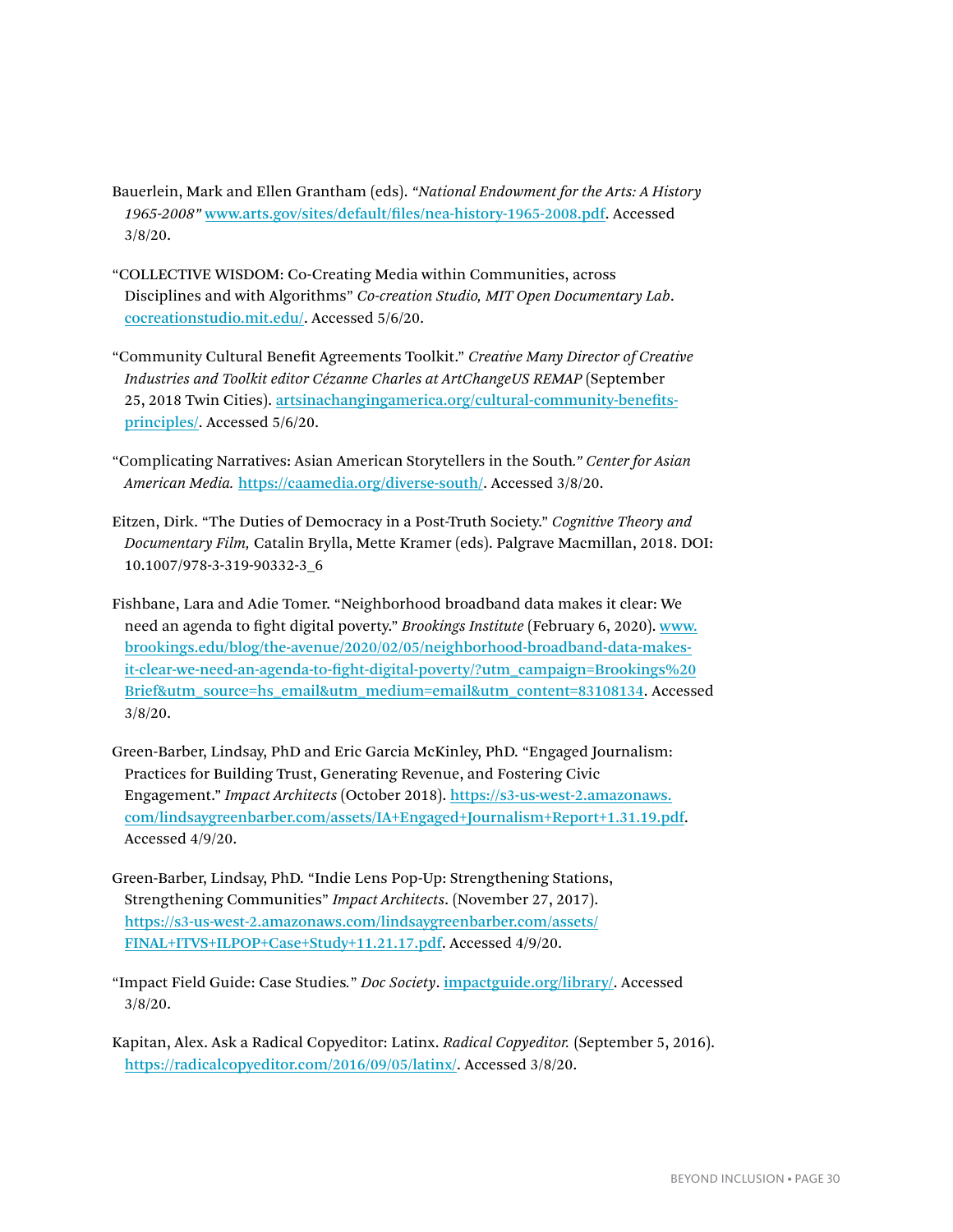"National Data Surveys." *Arthouse Convergence*. [www.arthouseconvergence.org/](http://www.arthouseconvergence.org/wp-content/uploads/2020/02/AHC-2020-Conference-National-Audience-Study-Presentation-vF-compressed.pdf) [wp-content/uploads/2020/02/AHC-2020-Conference-National-Audience-Study-](http://www.arthouseconvergence.org/wp-content/uploads/2020/02/AHC-2020-Conference-National-Audience-Study-Presentation-vF-compressed.pdf)[Presentation-vF-compressed.pdf](http://www.arthouseconvergence.org/wp-content/uploads/2020/02/AHC-2020-Conference-National-Audience-Study-Presentation-vF-compressed.pdf). Accessed 4/9/20.

- "Nonprofit Leaders of Color Face Additional Challenges, Report Finds." *Philanthropy News Digest*. (June 6, 2019)[.](https://philanthropynewsdigest.org/news/nonprofit-leaders-of-color-face-additional-challenges-report-finds) [philanthropynewsdigest.org/news/nonprofit-leaders-of](https://philanthropynewsdigest.org/news/nonprofit-leaders-of-color-face-additional-challenges-report-finds)[color-face-additional-challenges-report-finds](https://philanthropynewsdigest.org/news/nonprofit-leaders-of-color-face-additional-challenges-report-finds). Accessed 3/17/20.
- Okada, Jun. "*Making Asian American Film and Video: History, Institutions, Movements.*" Rutgers University Press, 2015, New Jersey.
- "POC Centered Principles." *The Laundromat Project.* [laundromatproject.org/](http://laundromatproject.org/pocprinciples/) [pocprinciples/](http://laundromatproject.org/pocprinciples/). Accessed 5/6/20.
- Pomerantsev, Peter. *Nothing Is True and Everything Is Possible: The Surreal Heart of the New Russia.* Public Affairs Books, 2015, New York City.
- Pomerantsev, Peter. *This Is Not Propaganda: Adventures in the War Against Reality*. Public Affairs Books, 2019, New York City.
- "StoryShift." *Working Films*. [www.workingfilms.org/story-shift/](https://www.workingfilms.org/story-shift/). Accessed 5/6/20.
- ["Storyteller's Bill of Rights](http://immigrantsrising.org/story-telling/bill-of-rights/;)" [Immigrant's Rising](http://immigrantsrising.org/story-telling/bill-of-rights/;). [immigrantsrising.org/story-telling/bill](https://immigrantsrising.org/story-telling/bill-of-rights/)[of-rights/](https://immigrantsrising.org/story-telling/bill-of-rights/). Accessed 5/6/20.
- "2017 GIA CONFERENCE: Monday IDEA LAB." *Grantmakers in the Arts YouTube.* (January 1, 2018) [www.youtube.com/watch?v=fA-TQS-4xCk&feature=youtu.be&t=1209](https://www.youtube.com/watch?v=fA-TQS-4xCk&feature=youtu.be&t=1209). Accessed 5/6/20.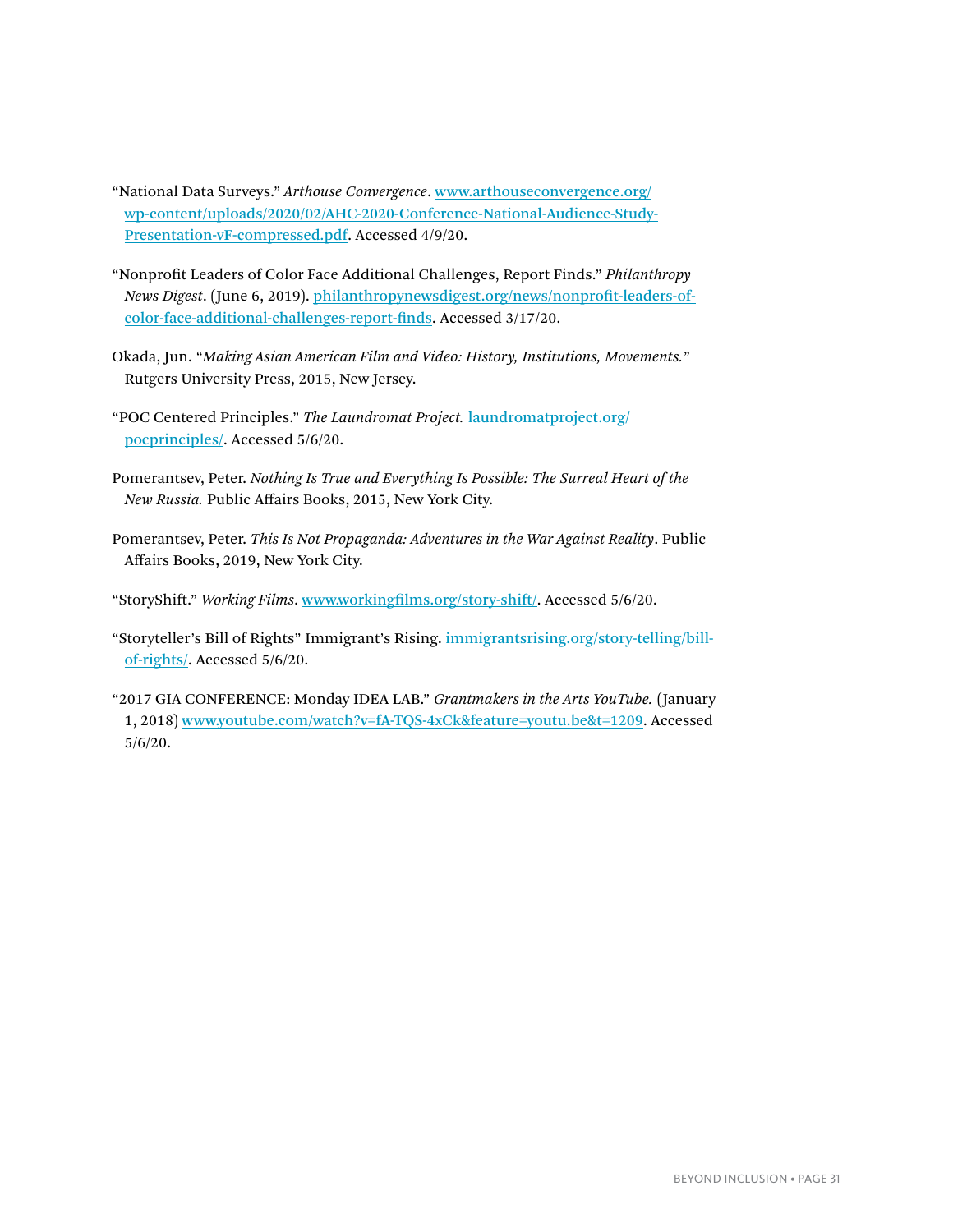## <span id="page-31-0"></span>Landscape Scan Data Set: POC Led + Supporting Nonfiction Entities in U.S. Informing the Research and Beyond Inclusion Report

The data set below is based on research conducted from October 2019 to March 2020. It should not be understood as conclusive, given that organizations and staffing shift, nor exhaustive or reflective of the entire ecosystem of POC led and supporting organizations and entities. The descriptions are composed of selected language from public materials and are not necessarily complete. For full descriptions and understanding of these organizations, please visit their websites.

\* Demarcates organizations not led by People of Color but with programs and initiatives that support People of Color.

| <b>Organization</b>                            | <b>Location</b>           | <b>Description</b>                                                                                                                                                                                                                                                                                                                                                                                                                                                                                                                                                                                                                                                                                                                                                                                                                                                                                                                                                                                                                                                                                                                                                                                                                                                                                                                                                                                                             |
|------------------------------------------------|---------------------------|--------------------------------------------------------------------------------------------------------------------------------------------------------------------------------------------------------------------------------------------------------------------------------------------------------------------------------------------------------------------------------------------------------------------------------------------------------------------------------------------------------------------------------------------------------------------------------------------------------------------------------------------------------------------------------------------------------------------------------------------------------------------------------------------------------------------------------------------------------------------------------------------------------------------------------------------------------------------------------------------------------------------------------------------------------------------------------------------------------------------------------------------------------------------------------------------------------------------------------------------------------------------------------------------------------------------------------------------------------------------------------------------------------------------------------|
| 3rd i Intl South Asian<br><b>Film Festival</b> | California - Palo<br>Alto | From art-house classics to documentary films, from innovative visions<br>to next-level Bollywood: 3rd i promotes diverse images of South Asians<br>through independent film. We showcase films from India, Pakistan,<br>Bangladesh, Sri Lanka, Nepal, Tibet, Bhutan, Afghanistan and the global<br>South Asian Diaspora.                                                                                                                                                                                                                                                                                                                                                                                                                                                                                                                                                                                                                                                                                                                                                                                                                                                                                                                                                                                                                                                                                                       |
| A-Doc                                          |                           | A national network that works to increase the visibility and support of<br>Asian Americans in the documentary field. We welcome and include<br>filmmakers who self-identify as Asian American, recognizing that this is a<br>porous, evolving definition. We encourage members from the broader Asian<br>American community to be active. We are Asian American documentary<br>filmmakers who have come together as one, multi-generational force to<br>advocate for our vital presence in the field. We are committed to sharing<br>ideas and resources, providing mutual support and mentorship, and<br>advocating for equity and diversity in the production and distribution of<br>non-fiction storytelling.                                                                                                                                                                                                                                                                                                                                                                                                                                                                                                                                                                                                                                                                                                               |
| <b>A3 Foundation</b>                           |                           | The A3 Foundation is a non-profit whose mission is to foster and support<br>Asian American artists in media.                                                                                                                                                                                                                                                                                                                                                                                                                                                                                                                                                                                                                                                                                                                                                                                                                                                                                                                                                                                                                                                                                                                                                                                                                                                                                                                   |
| <b>AADIZOOKAN</b>                              | Michigan - Detroit        | The Aadizookaan helps build & enhance the quality of life in a way that is<br>rooted in indigenous/ancestral knowledge systems from all over the world<br>we work through collaboration, enhancing a support network of creative<br>community that works individually and collectively with rooted values to<br>better the quality of life for our communities. Our team believes in using<br>our multimedia to uplift narratives that are genuine and engaging. We<br>value our stage, meaning we foster collaboration and mentorship amongst<br>our skillshares. This is a commitment to one another as well as to the<br>community as we share our gifts and talents to have a positive impact on<br>the world. Goals are to facilitate Intentional & Authentic Cultural & Artistic<br>exchanges in Southwest Detroit with the purpose of: Inspiring local Artists<br>& Entrepreneurs in their work; Preserve & grow the stories deeply rooted<br>in Detroit; Create a unique, organic live-work experience for rooted and<br>visiting artists; Build an interconnected web of artists & culture creators<br>internationally, nationally, & hyper locally; Continue to grow the work of<br>the Aadizookaan have. They do this through a mobile collective storytelling<br>unit; a fellowship for youth to do media organizing work; offering music and<br>video production, media organizing work; working as a collective. |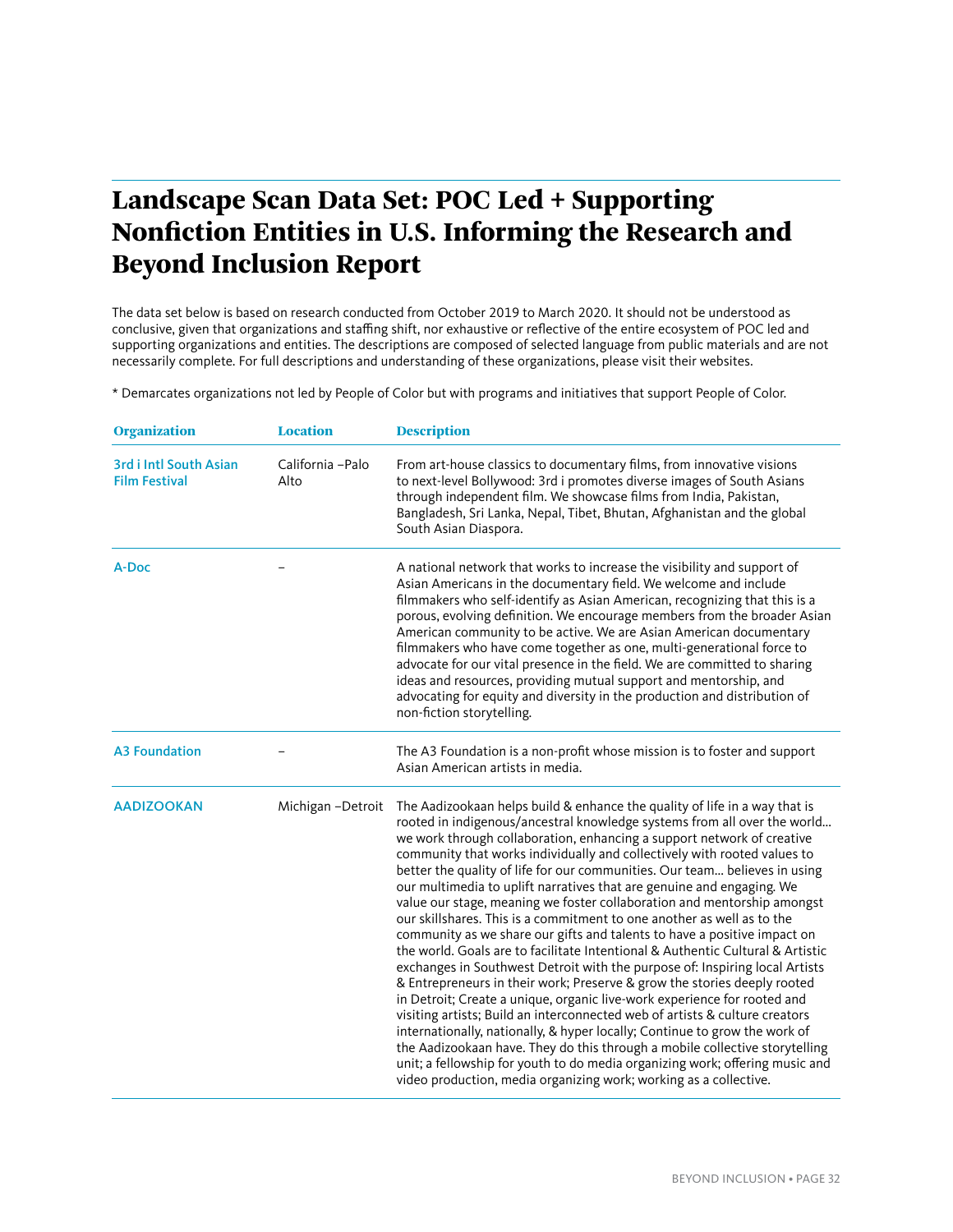| <b>Organization</b>                                        | <b>Location</b>                      | <b>Description</b>                                                                                                                                                                                                                                                                                                                                                                                                                                                                                                                                                                                                                                                                                                                                                                                                                          |
|------------------------------------------------------------|--------------------------------------|---------------------------------------------------------------------------------------------------------------------------------------------------------------------------------------------------------------------------------------------------------------------------------------------------------------------------------------------------------------------------------------------------------------------------------------------------------------------------------------------------------------------------------------------------------------------------------------------------------------------------------------------------------------------------------------------------------------------------------------------------------------------------------------------------------------------------------------------|
| <b>ADOCPuerto Rico</b>                                     | Puerto Rico                          | A non-profit organization that brings together several generations of<br>documentary filmmakers in the country with the aim of promoting<br>the development of documentary cinema, and improving our working<br>conditions. We are currently around 40 associate documentary filmmakers,<br>teachers and professors, students and other members related to the work<br>of documentary cinema. Our work has mainly focused on expanding the<br>dissemination of the documentary genre by creating audiences, offering<br>workshops and training tools for our members, lobbying for the creation of<br>public policy in favor of national film production, and creating bridges of<br>collaboration, exhibition and Dialogue with international forums.                                                                                      |
| <b>African American Film</b><br><b>Critics Association</b> |                                      | The African-American Film Critics Association (AAFCA) actively reviews<br>cinema at-large, with a particular emphasis on films which include the Black<br>experience. The organization creates a platform for movies with universal<br>appeal to the African-American community, while highlighting films<br>produced, written, directed and starring, persons from the African Diaspora.<br>Our members are also involved in our advocacy work that includes<br>programming for students interested in film criticism and journalism.<br>AAFCA members are a geographically diverse cross-section of journalists,<br>covering all genres of the cinematic arts, while representing multiple<br>mediums - including print, TV, radio broadcast and online. Collectively, they<br>have reached a worldwide audience in excess of 100 million |
| <b>African American</b><br><b>Women in Cinema</b>          | Atlanta/Florida<br>Chapters          | For the past twenty years, the AAWIC organization has served as a<br>continuous support for the vibrant work of women filmmakers. We are<br>dedicated to providing a platform and showcase for aligning experienced<br>and novice filmmakers, directors, producers, screenwriters and/or actors.<br>Our mission is to expand, explore and create business opportunities for<br>minority women filmmakers throughout the entertainment industry. It is<br>the goal of AAWIC to give artistic women a path to fulfilling their dreams<br>through showcasing their talents, exposure to peers' interaction, and<br>mentoring by established professionals.                                                                                                                                                                                     |
| <b>African Documentary</b><br><b>Film Fund</b>             | International/<br>Africa (continent) | *NOT US BASED* Identify and nurture African filmmaking and producing<br>talent across the continent; Increase the quality and quantity of creative<br>social, cultural and political documentaries produced on the continent;<br>Support filmmakers and producers with mentorship assistance at each step<br>of development and production of their films; Build communication and<br>cooperation for international co-productions within Africa and beyond;<br>Build short and long term distribution activities within Africa and globally;<br>Work complementarily with other Funds, film schools, training programmes,<br>and film festivals supporting African filmmakers and producers, within<br>Africa and beyond.                                                                                                                  |
| African Film Festival, Inc.<br>(AFF)                       | New York -New<br>York City           | Dedicated to advancing an enhanced understanding of African culture<br>through the moving image. It offers diverse platforms for the wide<br>distribution of African media through its flagship annual film festival and<br>complementary year-round programming. AFF is committed to increasing<br>visibility and recognition for African media artists by introducing African<br>film and culture to a broad range of audiences in the United States and<br>abroad, bypassing economic, class and racial barriers.                                                                                                                                                                                                                                                                                                                        |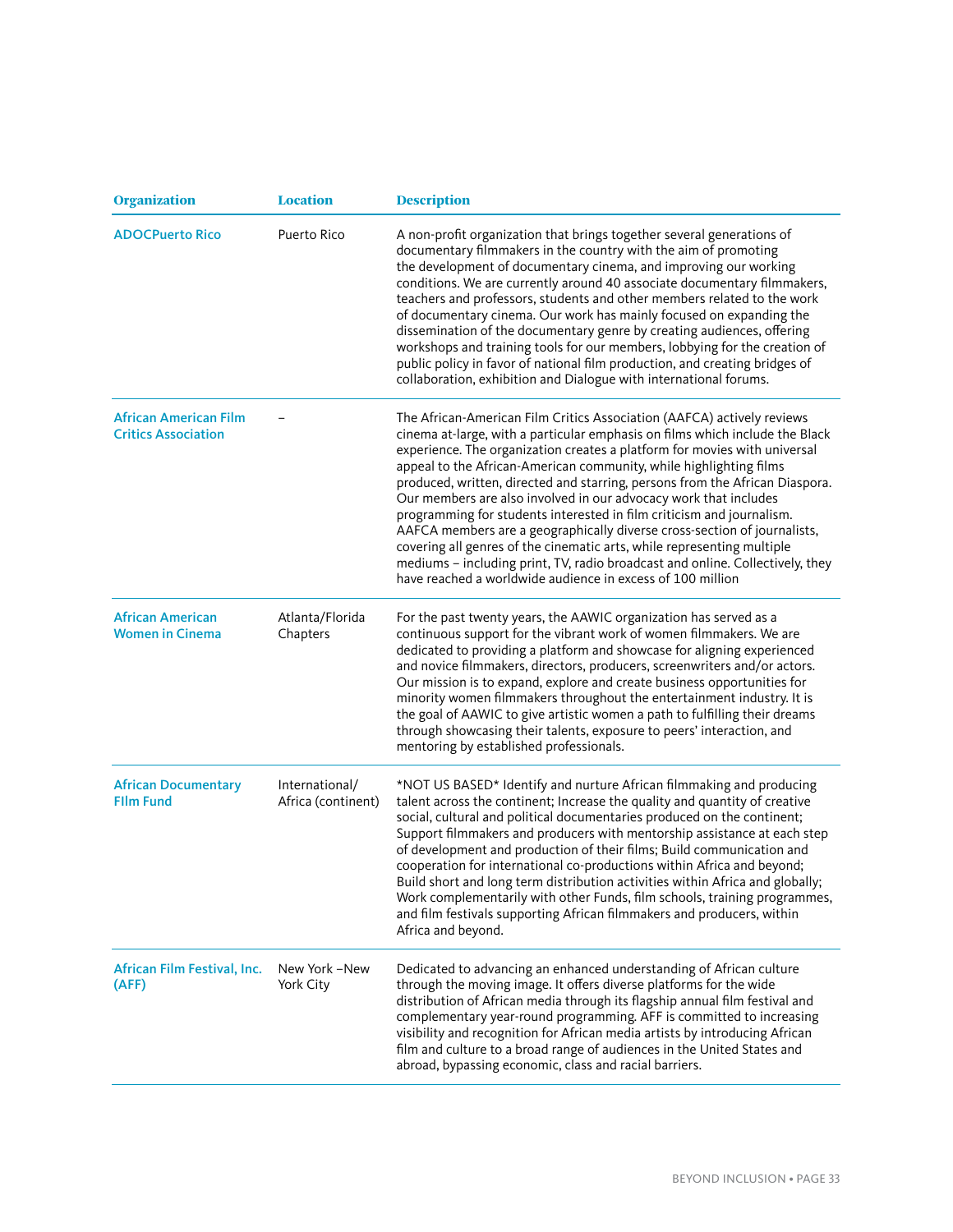| <b>Organization</b>                                        | <b>Location</b>         | <b>Description</b>                                                                                                                                                                                                                                                                                                                                                                                                                                                                                                                                                                                                                                                                                        |
|------------------------------------------------------------|-------------------------|-----------------------------------------------------------------------------------------------------------------------------------------------------------------------------------------------------------------------------------------------------------------------------------------------------------------------------------------------------------------------------------------------------------------------------------------------------------------------------------------------------------------------------------------------------------------------------------------------------------------------------------------------------------------------------------------------------------|
| <b>After Bruce</b>                                         |                         | After Bruce is a creatively driven, boutique public relations and marketing<br>agency dedicated to identifying each client's unique narrative. We provide<br>strategic communications solutions for our clients to create an authentic<br>brand that reflects their values. Our team brings an unparalleled blend of<br>strategy acumen and actionable knowledge to our work We believe in the<br>power of independent filmmakers, community minded organizations, and<br>socially conscious businesses to elevate voices, influence audiences, and<br>impact the most pressing issues we face.                                                                                                           |
| <b>All Y'all Southern</b><br><b>Documentary Collective</b> |                         | All Y'all wants to bring Southern voices front and center into the national<br>discussions in America. We're a group of non-fiction makers who were<br>born and bred and/or chose to make our work in the South and Appalachia<br>because we believe that our proximity and experience with the stories we<br>tell and the places we represent, makes for a richer and more intimate story<br>experience. We make films, photos, interactive work that represents the<br>South as a complex and diverse place that is shifting and transforming in<br>front of our eyes. We are makers from Tennessee, Kentucky, North Carolina<br>and West Virginia, as well as Georgia, Louisiana, Alabama and Florida. |
| <b>Alliance for Inclusion in</b><br>the Arts               | New York -NYC           | [Closed in 2017] The Alliance for Inclusion in the Arts is the nation's leading<br>advocate for full diversity as a key to the vitality and dynamism of American<br>theatre, film, and television. We promote authentic dialogue about race,<br>culture, and disability that embraces the complexity of underlying social<br>and historical issues. Programs include relationships/advocacy in the<br>industry, the National Diversity Forum                                                                                                                                                                                                                                                              |
| <b>Allied Media Projects</b>                               | Michigan - Detroit      | Allied Media Projects (AMP) cultivates media for liberation. Our media<br>includes all the ways we communicate with the world. Our liberation is an<br>ongoing process of personal, collective, and systemic transformation. We<br>are a network of people and projects, rooted in Detroit and connected to<br>hundreds of other places across the globe. Together, we grow and exchange<br>ways of using media to create the world we need.                                                                                                                                                                                                                                                              |
| <b>Alternate Roots</b>                                     | Georgia-Atlanta         | A regional arts service organization with programs that support the<br>creation and presentation of original art that is rooted in community,<br>place, tradition, or spirit, and promotes social and economic justice. Our<br>current Programs include: Partners in Action, Artistic Assistance (Project<br>Development and Professional Development), and our growing collection<br>of Arts & Activism Tools a member-driven national resource for artists and<br>cultural organizers, we seek to champion social and economic justice and<br>the work of people in our field.                                                                                                                          |
| <b>American Black Film</b><br><b>Festival</b>              | Florida -Miami<br>Beach | Annual event dedicated to recognizing black talent and showcasing quality<br>film and television content by and about people of African descenta<br>cornerstone of diversity in Hollywood, providing a platform for emerging<br>black artists "ABFF Pride," this year's social impact showcase theme<br>centered on the Black LGBTQIA community                                                                                                                                                                                                                                                                                                                                                           |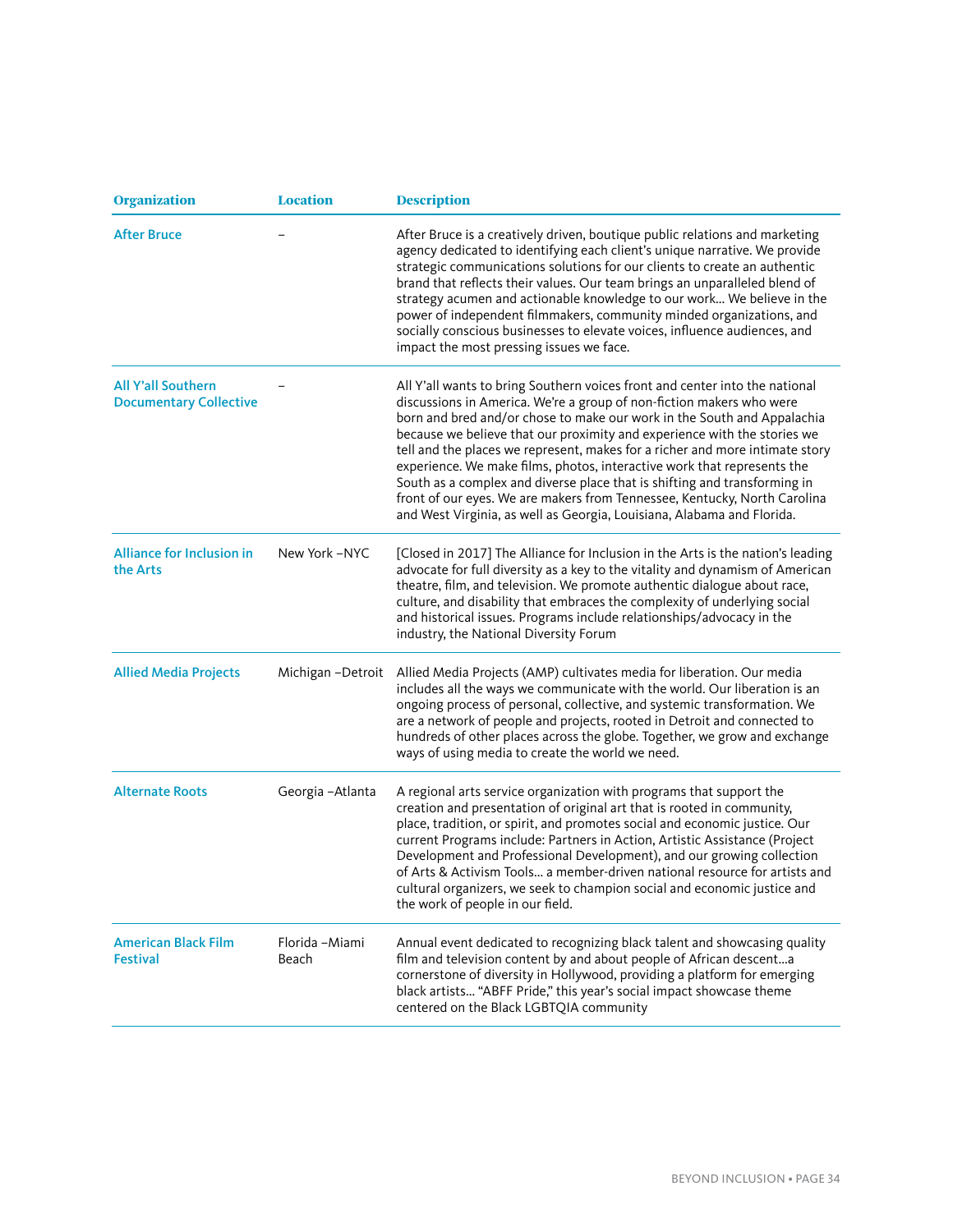| <b>Organization</b>                                                                       | <b>Location</b>               | <b>Description</b>                                                                                                                                                                                                                                                                                                                                                                                                                                                                                                                                                                                                                                                                                                                                                                                                   |
|-------------------------------------------------------------------------------------------|-------------------------------|----------------------------------------------------------------------------------------------------------------------------------------------------------------------------------------------------------------------------------------------------------------------------------------------------------------------------------------------------------------------------------------------------------------------------------------------------------------------------------------------------------------------------------------------------------------------------------------------------------------------------------------------------------------------------------------------------------------------------------------------------------------------------------------------------------------------|
| <b>American Indian Film</b><br>Institute                                                  | California -San<br>Francisco  | The American Indian Film Institute is the premier Native American media<br>and cultural arts exposition in the West Coast and its annual film festival is<br>the world's oldest forum dedicated to Native American cinema. Each year<br>the American Indian Film Festival® aims to provide a diverse audience of<br>people from all nations, multigenerational, and local community with a<br>passion for film and interest in Native people and life, and opportunity to<br>meet, explore, experience and honor all those involved in the contemporary<br>Native film industry.                                                                                                                                                                                                                                     |
| <b>American-Arab</b><br><b>Anti-Discrimination</b><br><b>Committee (ADC)</b>              | D.C. - Washington             | Jack G. Shaheen Mass Communications Scholarship Award is a \$2500<br>scholarship to honor Arab-American students who excel in Media Studies                                                                                                                                                                                                                                                                                                                                                                                                                                                                                                                                                                                                                                                                          |
| *Annenburg/USC's<br><b>Inclusion Initiative</b>                                           | California -L.A.              | Think tank studying diversity and inclusion in entertainment through<br>original research and sponsored projects. Beyond research, the Annenberg<br>Inclusion Initiative develops targeted, research-based solutions to tackle<br>inequality. See: https://annenberg.usc.edu/research/annenberg-inclusion-<br>initiative/research/raceethnicity                                                                                                                                                                                                                                                                                                                                                                                                                                                                      |
| <b>Arab Film and Media</b><br><b>Institute</b>                                            | California - San<br>Francisco | It is a non profit organization founded by the team behind the largest and<br>oldest Arab Film Festival in North America. AFMI aims to be a complete<br>ecosystem to find, nurture, and showcase Arab talent in the United States.<br>Starting with organizing school screenings, and growing into offering<br>filmmaker services and original programming, AFMI is the place for Arab<br>cinema and its fans, and the home of the Arab Film Festival. Once complete,<br>the Arab Film and Media Institute will comprise of four pillars. Two are<br>already active - the world renowned Arab Film Festival and the Education<br>Program to bring Arab films to schools around the country - and two are<br>in the works - Filmmaker Services to support Arab American artists, and a<br>series of original content. |
| <b>Array</b>                                                                              | California -L.A.              | Ava Duverney's company: Array is an independent film distribution and<br>resource collective of arts advocacy orgs, maverick volunteers, and rebel<br>member donors worldwide dedicated to the amplification of independent<br>films by people of color and women filmmakers globally. ArrayNow podcast<br>is dedicated to the amplification of independent films by people of color<br>and women filmmakers globally. Varied voices and images in cinema:<br>Arraynow.com. Broad is an LA screening series.                                                                                                                                                                                                                                                                                                         |
| <b>Arthouse Convergence</b><br><b>Sundance Indigenous</b><br><b>Program Collaboration</b> |                               | A new collaboration between Art House Convergence and Sundance<br>Institute's Indigenous Program, was announced by Sundance Institute's<br>Indigenous Program Director N. Bird Runningwater (Cheyenne/Mescalero<br>Apache) at the 2019 Toronto International Film Festival. The collaboration<br>brought six Indigenous short films from Sundance Institute Fellows to<br>select art house theaters in North America during November's annual<br>celebration of National Native American and Alaska Native Heritage<br>Month. EclairPlay will be offering all e-deliveries to any EclairPlay-equipped<br>cinema that orders the series free of charge. Program is approximately 1<br>hour. We look forward to continuing the collaboration in 2020!                                                                  |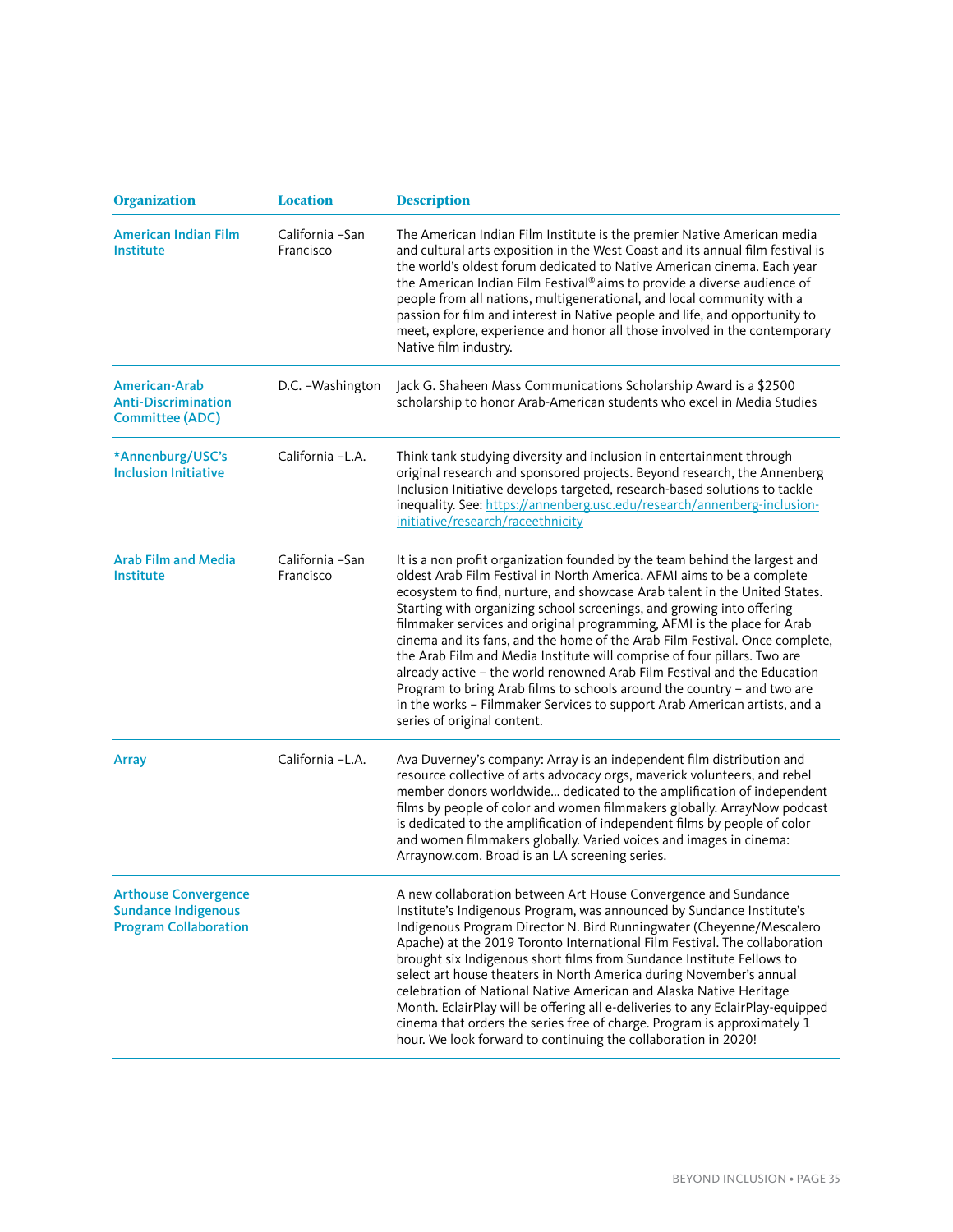| <b>Organization</b>                                                                                 | <b>Location</b>        | <b>Description</b>                                                                                                                                                                                                                                                                                                                                                                                                                                                                                                                                                                                                                                                                                                                                                                                 |
|-----------------------------------------------------------------------------------------------------|------------------------|----------------------------------------------------------------------------------------------------------------------------------------------------------------------------------------------------------------------------------------------------------------------------------------------------------------------------------------------------------------------------------------------------------------------------------------------------------------------------------------------------------------------------------------------------------------------------------------------------------------------------------------------------------------------------------------------------------------------------------------------------------------------------------------------------|
| <b>ArtMattan Productions</b><br>/ African Diaspora<br><b>International Film Festival</b><br>(ADIFF) | New York -NYC          | In 1993, ArtMattan Productions launched the first African Diaspora<br>Film Festival (ADFF). One of the purposes of the festival was that of<br>presenting to New Yorkers a more varied choice of films depicting the<br>human experience of people of color in a context different from the<br>usual museums, cultural centers and universities to which these films are<br>traditinonally relegated. We conceived the ADFF as an open event which<br>would be a way to encourage a critical analysis of people's lives here in the<br>United States as well as being an open window to other people's lives all<br>over the world. The producers of the ADFF wanted to contribute to a more<br>sophisticated analysis of the interaction between art and entertainment.                           |
| ArtUp                                                                                               | Tennessee -<br>Memphis | ArtUp breaks down barriers in the creative economy with programs<br>designed to eliminate citywide inequity and lack of inclusion practices.<br>We nurture ideas that drive social change by teaching artists and<br>creative citizens to channel their talents and skills into the creation of<br>sustainable, arts- and culture-based businesses that uplift and empower<br>whole neighborhoods. We launch artists into creative entrepreneurship<br>and support them every step of the way. ArtUp guides and supports our<br>current cohorts and alumni network as they navigate the ups and downs of<br>entrepreneurship. Building sustainable creative businesses and cultivating<br>successful creative entrepreneurs is what we do at ArtUp. Or, as we like to<br>say, that's how #weartup. |
| <b>Asian American</b><br><b>Documentary Network</b>                                                 |                        | A-Doc is a national network that works to increase the visibility and support<br>of Asian Americans in the documentary field. We welcome and include<br>filmmakers who self-identify as Asian American, recognizing that this is a<br>porous, evolving definition. We encourage members from the broader Asian<br>American community to be active.                                                                                                                                                                                                                                                                                                                                                                                                                                                 |
| <b>Asian CineVision</b>                                                                             |                        | Presents the Asian American International Film Festival, public service<br>media/outreach and other originals, and media arts publication AAIFF's<br>primary goal is to exhibit the most current achievements in Asian/Asian<br>American independent media-making to broad audiences-some 100<br>short and feature films each year. We also seek to create a setting where<br>artists, scholars, and cultural enthusiasts can meet and explore how to<br>push creative bounds and the development of relevant media. Finally, the<br>AAIFF presents works by media makers from various ethnic backgrounds,<br>religions, classes, and creeds, in order to promote an understanding that<br>Asian and Asian American experiences are complex and multiple                                           |
| <b>Asian Pacific American</b><br><b>Media Coalition (APAMC)</b>                                     | D.C. - Washington      | APAMC has agreements with ABC, CBS, FOX and NBC committing them<br>to work to increase diversity on-screen and behind the camera. APAMC<br>members include such organizations as the Asian American Justice Center,<br>East West Players, Japanese American Citizens League, Media Action<br>Network for Asian Americans, National Federation of Filipino American<br>Associations, OCA National, and Visual Communications.                                                                                                                                                                                                                                                                                                                                                                       |
| <b>Association for</b><br><b>Documentary Filmmakers</b><br>of Puerto Rico                           | Puerto Rico            | [need more info]                                                                                                                                                                                                                                                                                                                                                                                                                                                                                                                                                                                                                                                                                                                                                                                   |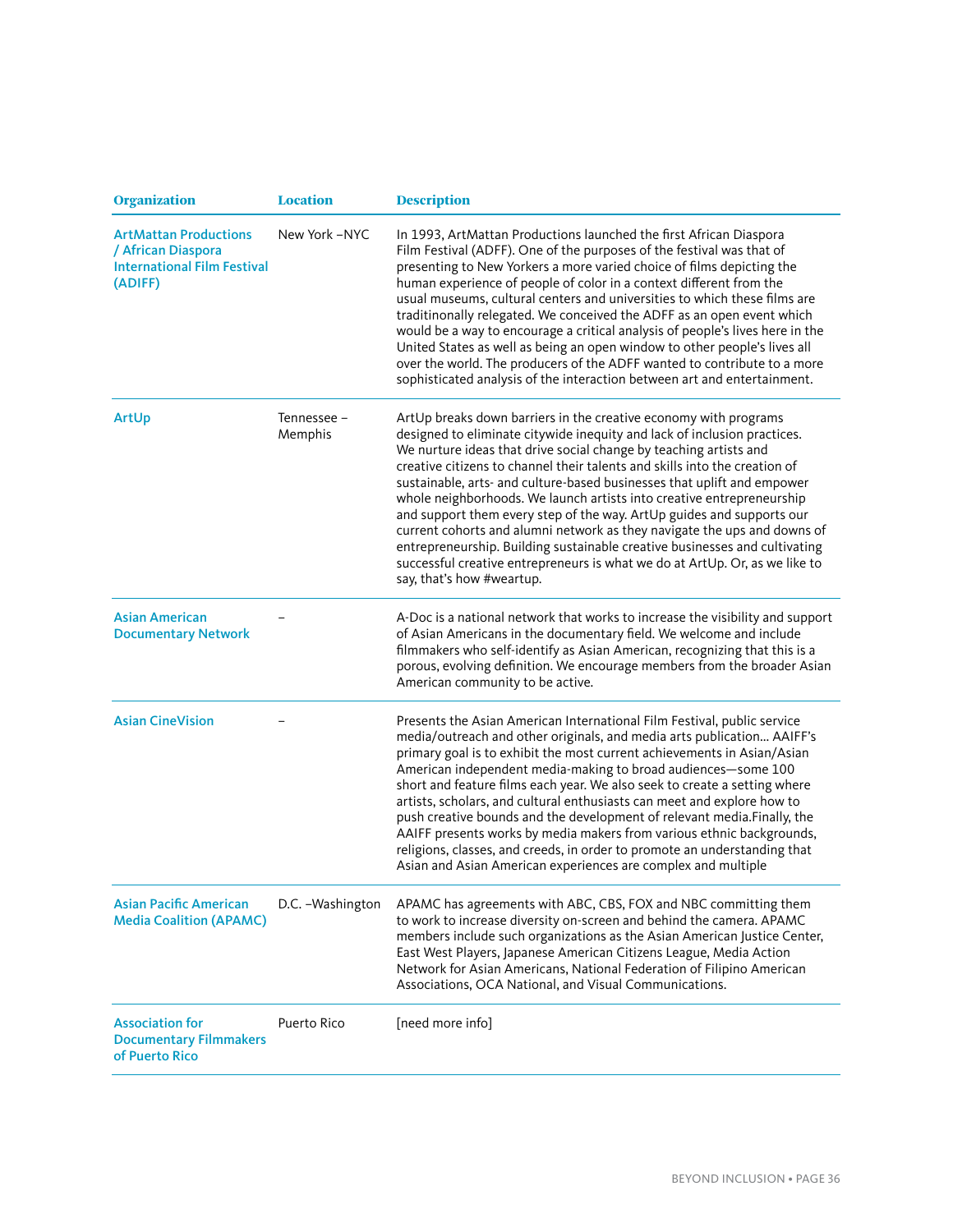| <b>Organization</b>                                            | <b>Location</b>                | <b>Description</b>                                                                                                                                                                                                                                                                                                                                                                                                                                                                                                                                                                                                                                                                                                                                                                                                                                                                                                                                                                                                                                                                                                                                                                                                                                       |
|----------------------------------------------------------------|--------------------------------|----------------------------------------------------------------------------------------------------------------------------------------------------------------------------------------------------------------------------------------------------------------------------------------------------------------------------------------------------------------------------------------------------------------------------------------------------------------------------------------------------------------------------------------------------------------------------------------------------------------------------------------------------------------------------------------------------------------------------------------------------------------------------------------------------------------------------------------------------------------------------------------------------------------------------------------------------------------------------------------------------------------------------------------------------------------------------------------------------------------------------------------------------------------------------------------------------------------------------------------------------------|
| <b>Association of</b><br><b>Independents in Radio</b><br>(AIR) | Massachusetts-<br>Boston       | Audio Producers. Storymakers. Journalists. Creative minds. AIR's network<br>convenes them, forges collaboration, and connects them with other<br>communities. While not POC serving, AIR's New Voices Scholars program<br>identifies and supports minority media makers at the beginning of their<br>public media careers through peer-to-peer mentorships, and the specialized<br>fellowships that emerged from that program, provide point-in-time<br>development for producers at all stages of their careers. AIR productions<br>like Localore, MakersQuest 2.0, Reality Radio, and RaiseUp give rise to<br>exciting new collaborations that are changing public media and expanding<br>its service mission. The AIRdaily, our "inner sanctum," is a 24/7 destination<br>for producers seeking work, technical help, or just good conversation with<br>the brightest minds in media.                                                                                                                                                                                                                                                                                                                                                                 |
| Atlanta Asian Film<br><b>Festival</b>                          | Georgia - Atlanta              | Our goal is to create an annual consciousness-raising celebration of<br>Asian American cultures through educational and informative films in an<br>entertaining context. Atlanta Asian Film Festival is a non-profit organization<br>dedicated to educating the Atlanta community about the rich diversity<br>of Asian Pacific culture through films and movies. Our goal is to create<br>an annual consciousness-raising celebration of Asian American cultures<br>through educational and informative films in an entertaining context.<br>We aim to provide a cultural bridge between the Asian and non-Asian<br>communities as well as the Asian communities themselves. - To bring<br>diverse people together; to promote artistic and social interactions.<br>- Educate communities - Asian American and mainstream, local and<br>national - about Asian history and issues. - Foster understanding across<br>lines of race, ethnicity, religion, age, and region. - Introduce Asian American<br>perspectives into the ongoing self-definition of our multicultural society<br>in Atlanta, the Southeast, and the United States. - Sustain growth and<br>encourage excellence in Asian American culture, and elevate Atlanta's place<br>within it. |
| <b>Baltimore International</b><br><b>Black Film Festival</b>   | Maryland -<br><b>Baltimore</b> | Our mission is to support unity in the community and foster education<br>with the best in independent film-making while enhancing the diverse<br>cultural landscape and economic vitality of Baltimore City. With its unique<br>paring of films by African-American, the African Diaspora and members of<br>the Same Gender Loving - Lesbian Gay Bisexual and Transgender (SGL-<br>LGBT) communities, the Baltimore International Black Film Festival (BIBFF)<br>serves a dual purpose of educating the community while providing a venue<br>for independent films for, by and about African Americans, the African<br>Diaspora and members the SGL-LGBT community locally, nationally and<br>globally.                                                                                                                                                                                                                                                                                                                                                                                                                                                                                                                                                  |
| <b>Barcid Foundation</b>                                       |                                | The foundation serves Native American and non-Native populations<br>throughout Native Youth Multimedia Workshops which teach participants<br>writing, directing, camera operation, and video editing; the Los Angeles<br>Skins Film Festival, a film festival that takes place in Los Angeles during<br>November and it promotes Native America cinema; Native American<br>Director and Writer Workshops which mentor Native American artists on<br>a professional level; and the Los Angeles Skins Music Festival, a summer<br>music concert that promotes Native American contemporary musicians.<br>Barcid Foundation's goal is to use media as a tool for cultural, educational,<br>technological and economic development.                                                                                                                                                                                                                                                                                                                                                                                                                                                                                                                          |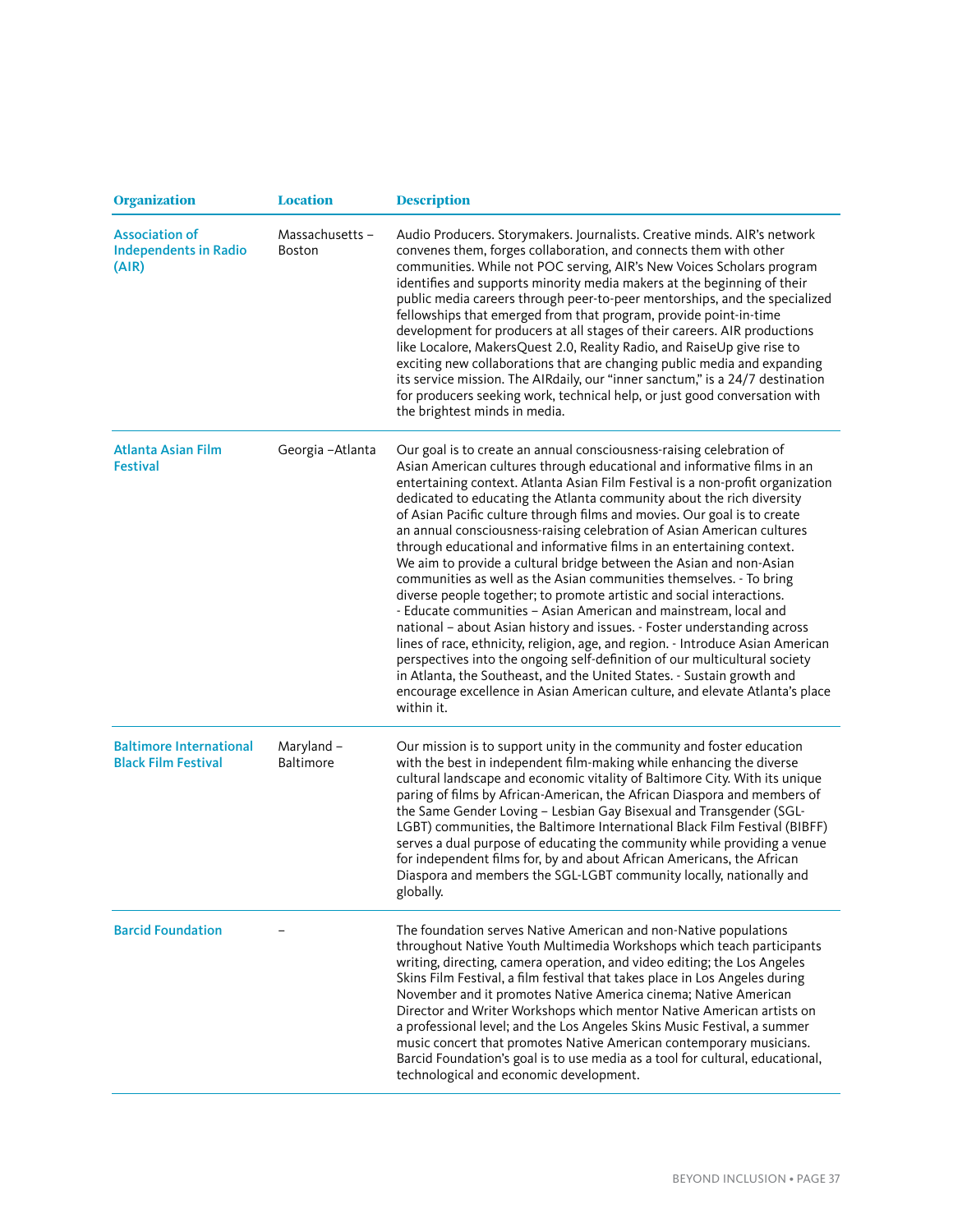| <b>Organization</b>                                                        | <b>Location</b>                | <b>Description</b>                                                                                                                                                                                                                                                                                                                                                                                                                                                                                                                                                                                                                                                                                    |
|----------------------------------------------------------------------------|--------------------------------|-------------------------------------------------------------------------------------------------------------------------------------------------------------------------------------------------------------------------------------------------------------------------------------------------------------------------------------------------------------------------------------------------------------------------------------------------------------------------------------------------------------------------------------------------------------------------------------------------------------------------------------------------------------------------------------------------------|
| <b>Beautiful Ventures</b>                                                  |                                | New York -Harlem Beautiful Ventures is a creative social enterprise that influences popular<br>culture, disrupts anti-blackness and elevates perceptions of Black humanity.<br>We build community, skill, power and wealth of Black story-driven creatives<br>and their communities.                                                                                                                                                                                                                                                                                                                                                                                                                  |
| BET+                                                                       |                                | BET+ is an online streaming service from BET Networks [and Viacom],<br>launched as a joint venture with Tyler Perry Studios. As one of the largest<br>online subscription video-on-demand services focused on the Black<br>audience and lovers of Black culture, BET+ features more than 1,000 hours<br>of premium content including new, exclusive programming, iconic TV series,<br>movie favorites, as well as documentaries and specials from BET Networks.<br>BET+ offers original programming from Tyler Perry, including his plays,<br>series and box office hits. Visit bet.com/betplus for more information.                                                                                 |
| <b>Black Documentary</b><br><b>Collective</b>                              |                                | Founded by documentarian St. Clair Bourne, The Black Documentary<br>Collective (BDC) provides filmmakers, video producers and media<br>professionals of African descent, with the opportunity to network and<br>promote each others' work. See also: http://bdcnewyork.blogspot.com/                                                                                                                                                                                                                                                                                                                                                                                                                  |
| <b>Black Hollywood</b><br><b>Education &amp; Resource</b><br><b>Center</b> | California -L.A.               | a nonprofit, public benefit organization, is designed to advocate, educate,<br>research, develop, and preserve the history, and the future, of blacks in the<br>film and television industries strives to highlight the important roles that<br>blacks have played, and continue to play, in film and television. To that end,<br>the BHERC annually celebrates and promotes black history and culture<br>through a series of annual film festivals.                                                                                                                                                                                                                                                  |
| <b>Black Owned Media</b><br><b>Alliance (BOMA)</b>                         | Florida -South<br>Florida      | Formed to bond forces of common interest for the promotion,<br>development, longevity empowerment, and financial stability of Black<br>owned media in South Florida. Additionally, BOMA is committed to<br>accuracy in reporting while providing the market we serve with fair and<br>balanced coverage. The objective of our organization is to address the<br>disparity that exists in advertisement spending with Black Owned Media.<br>There must be a fair and balanced approach for the dissemination of<br>advertising dollars to Black owned media in South Florida and to create<br>awareness among the advertising community of the spending power of the<br>Black dollar in South Florida. |
| <b>Black Public Media</b>                                                  | New York -NYC                  | Public Media: We support diverse voices by developing, producing and<br>distributing innovative media about the Black experience and by investing<br>in visionary content makers investing in innovative content creators,<br>and bringing dynamic programs about the Black experience that provoke,<br>educate, and entertain on and off the screen                                                                                                                                                                                                                                                                                                                                                  |
| <b>Black Star Film Festival</b>                                            | Pennsylvania -<br>Philadelphia | The BlackStar Film Festival is an annual celebration of the visual and<br>storytelling traditions of the African diaspora and of global communities of<br>color, showcasing films by black, brown and indigenous people from around<br>the world.                                                                                                                                                                                                                                                                                                                                                                                                                                                     |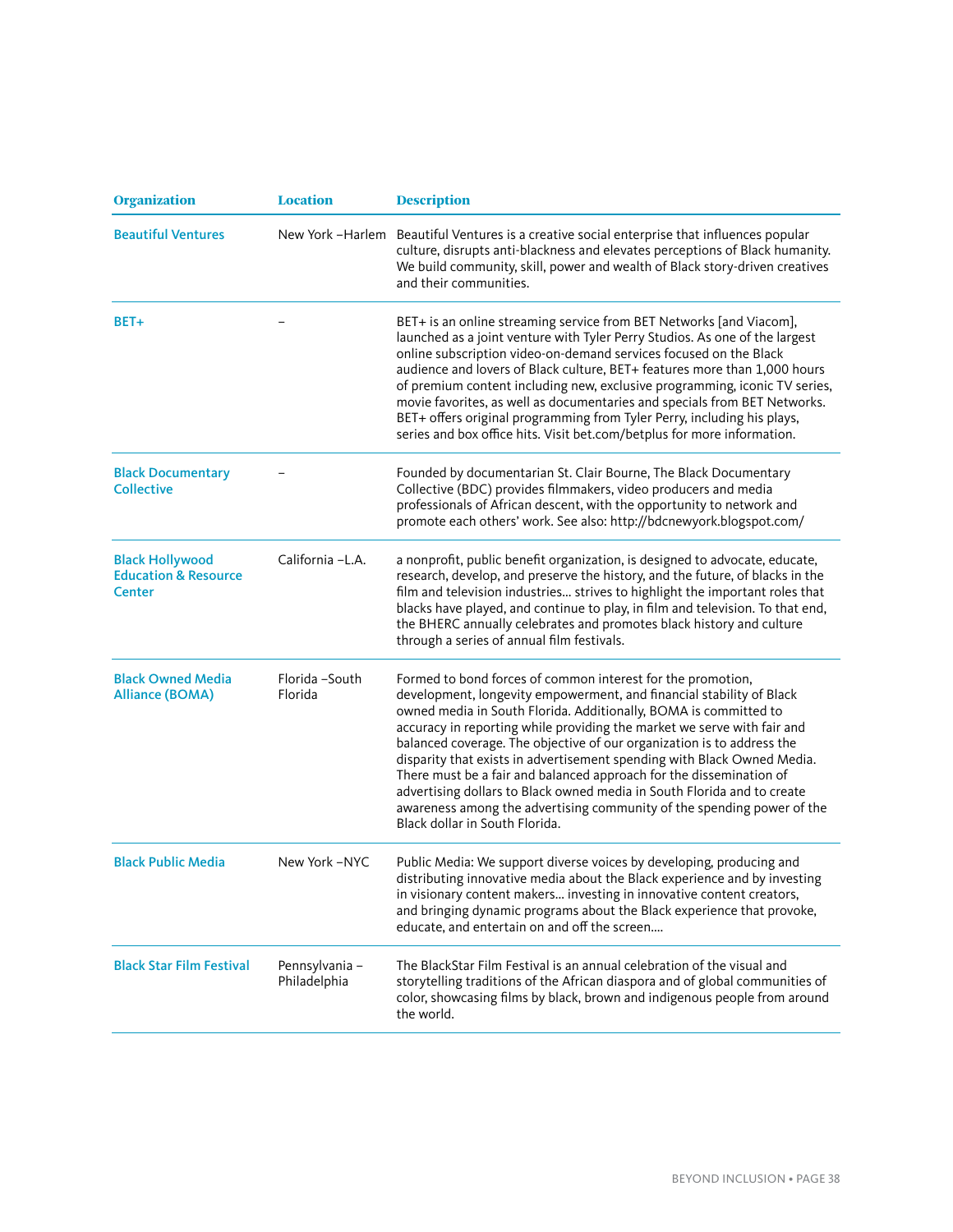| <b>Organization</b>                               | <b>Location</b>             | <b>Description</b>                                                                                                                                                                                                                                                                                                                                                                                                                                                                                                                                                                                                                                                                                                                                                                                                                                                                                                                   |
|---------------------------------------------------|-----------------------------|--------------------------------------------------------------------------------------------------------------------------------------------------------------------------------------------------------------------------------------------------------------------------------------------------------------------------------------------------------------------------------------------------------------------------------------------------------------------------------------------------------------------------------------------------------------------------------------------------------------------------------------------------------------------------------------------------------------------------------------------------------------------------------------------------------------------------------------------------------------------------------------------------------------------------------------|
| <b>Black TV Film Crew</b>                         |                             | Black TV Film Crew was created after Yasmin Shiraz was looking for women<br>cinematographers for a feature film project. Not only did Shiraz find women<br>cinematographers, she found so many talented people of color who work in<br>a variety of positions. Hence, the birth of Black TV Film Crew. Black TV Film<br>Crew aims to elevate our members and promote diversity on the set.                                                                                                                                                                                                                                                                                                                                                                                                                                                                                                                                           |
| <b>BlackHouse</b>                                 | California - Los<br>Angeles | The Blackhouse works to expand opportunities for black multi-platform<br>content creators and executives by providing pathways into career<br>opportunities within: film, television and digital and emerging platforms<br>Since 2015, The Blackhouse Foundation has sponsored ten (10) current<br>MFA students as Fellows from schools across the country to intern with the<br>Blackhouse Foundation during the Sundance Film Festival. For two years,<br>2017 and 2018, the Program was generously sponsored by BET Networks<br>In 2019, The Blackhouse Foundation teamed with The Independent<br>Filmmaker Project ("IFP") to launch the IFP-Blackhouse Multicultural<br>Producers Lab, sponsored by HBO Corporate Social Responsibility<br>Department.                                                                                                                                                                          |
| <b>BoomGen Studios</b>                            | New York -NYC               | We are the premier entertainment brand for film, TV, Virtual Reality,<br>and new media projects by and about the peoples and cultures of the<br>Middle East, Central/South Asia, and North Africa aimed at the global<br>entertainment markets. BoomGen is represented by UTA and Anonymous<br>Content.                                                                                                                                                                                                                                                                                                                                                                                                                                                                                                                                                                                                                              |
| <b>Borscht</b>                                    | Florida -Miami              | This program support POC: In partnership with Time Warner OneFifty,<br>First Generation Stories forwards fresh projects led by filmmakers whose<br>parents were immigrants or who are immigrants themselves. Fellowships<br>for next gen of indy filmmakers in Miami provides 360° development in<br>film and grassroots operations management with program curriculums<br>rooted in artistic excellence and iterative hands-on learning. Knight support<br>film commissions provide commissioned filmmakers with financing and<br>resources including in-kind gear rental, office space, insurance, production<br>support, and post-production services as well as development workshops,<br>consultations with Borscht Corp filmmakers, festival submission and travel<br>assistance, marketing and distribution guidance, and the potential to screen<br>through Borscht Film Festival outlets with an audience reach of millions |
| <b>*Brave New Films</b><br><b>Fellows Program</b> | California - Culver<br>City | The Brave New Fellows Program offers activist storytellers from<br>communities of color and/or economically marginalized communities<br>a one year, paid opportunity to work with Brave New Films and learn<br>how to create and distribute media that makes a difference. By working<br>alongside experienced staff from our production, distribution or outreach<br>team, fellows build practical skills in digital storytelling, production, post-<br>production, campaign strategies, outreach, research, and social media.<br>The fellowship equips activists to use film to support their social justice<br>work, and prepares them for jobs in nonprofits, alternative media, and<br>documentary filmmaking.                                                                                                                                                                                                                  |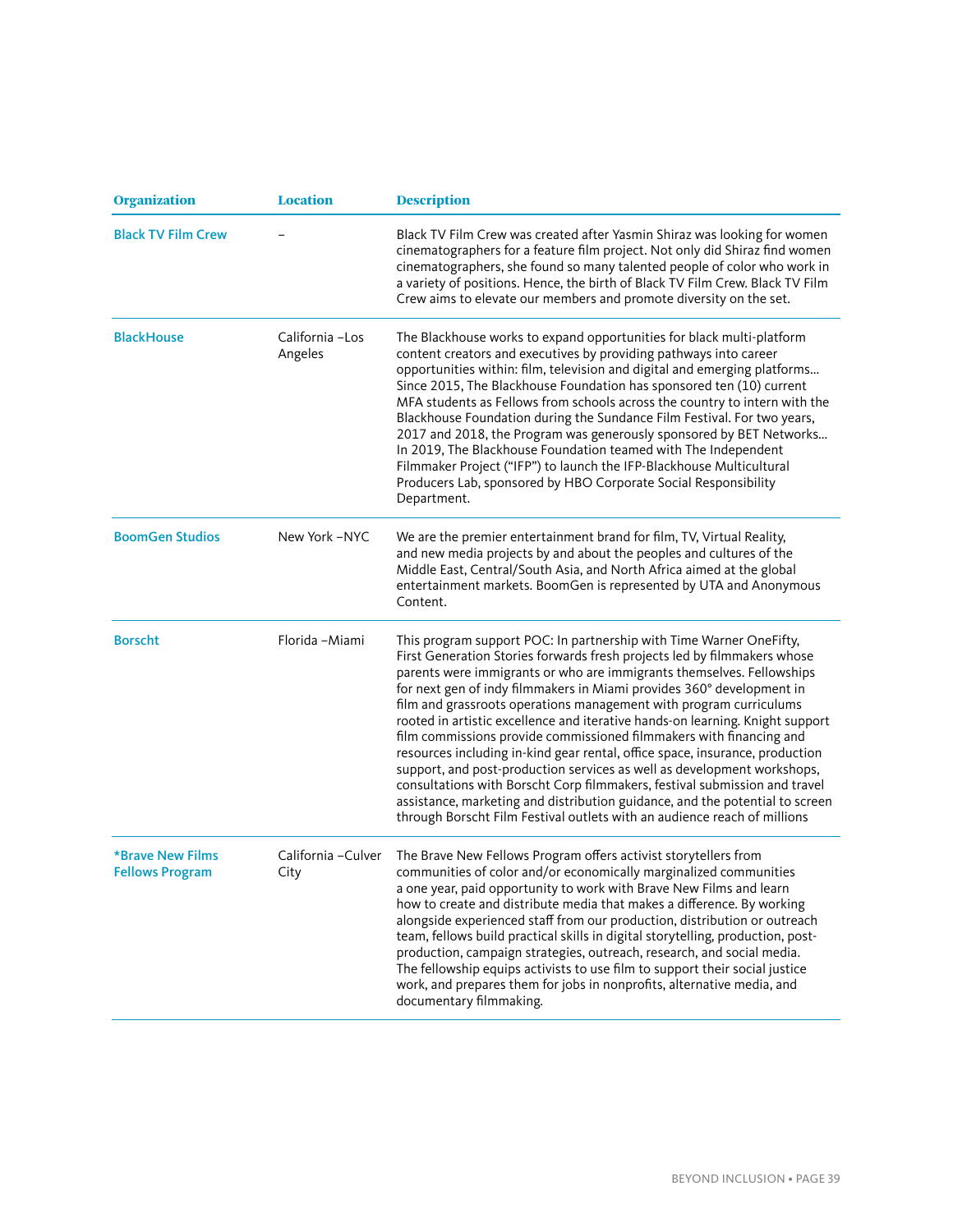| <b>Organization</b>                  | <b>Location</b> | <b>Description</b>                                                                                                                                                                                                                                                                                                                                                                                                                                                                                                                                                                                                                                                                                                                                                                                                                                                                                                                                                                                                                                                                                                                                                                                                                                                                                                                                                                                                                                                                                                                                                                                                                                                                                                                                                                                |
|--------------------------------------|-----------------|---------------------------------------------------------------------------------------------------------------------------------------------------------------------------------------------------------------------------------------------------------------------------------------------------------------------------------------------------------------------------------------------------------------------------------------------------------------------------------------------------------------------------------------------------------------------------------------------------------------------------------------------------------------------------------------------------------------------------------------------------------------------------------------------------------------------------------------------------------------------------------------------------------------------------------------------------------------------------------------------------------------------------------------------------------------------------------------------------------------------------------------------------------------------------------------------------------------------------------------------------------------------------------------------------------------------------------------------------------------------------------------------------------------------------------------------------------------------------------------------------------------------------------------------------------------------------------------------------------------------------------------------------------------------------------------------------------------------------------------------------------------------------------------------------|
| *Break the Room Media<br>(BTR Media) |                 | Break the Room Media (BTR Media) is a new writers room model focused<br>on bringing writers, often relative newcomers to the industry from under-<br>represented communities, together to create episodic television. Co-found-<br>ers of BTR Media is Sameer Gardezi, a decade-long writer in Hollywood<br>who is the Executive Producer for East of La Brea and worked on shows<br>ranging from Modern Family to Mr. Sunshine, and writer, director, producer<br>Paul Feig's new production company PowderKeg, which is focused on telling<br>stories from women, people of color, and people from the margins.                                                                                                                                                                                                                                                                                                                                                                                                                                                                                                                                                                                                                                                                                                                                                                                                                                                                                                                                                                                                                                                                                                                                                                                 |
| <b>BronzeLens Film Festival</b>      | Georgia-Atlanta | BronzeLens seeks to showcase films by seasoned as well as the "next<br>generation" of filmmakers that are by, for and/or depicting people of color,<br>particularly of the African Diaspora. The Festival features outstanding<br>films and workshops, Master Classes and Conversations about the art<br>and business of filmmaking. Previous partners have included BET, HBO,<br>OWN, Turner and many others mission of the BronzeLens Film Festival<br>of Atlanta, Georgia is two fold: to promote Atlanta as the new film mecca<br>for people of color; and to showcase films and provide networking<br>opportunities that will develop the next generation of filmmakers A<br>newcomer and California based filmmaker, Ava DuVernay, screened her first<br>feature, "I Will Follow," with BronzeLens. After the Festival in 2010, She<br>invited BLFF to be a charter member of AFFRM (which was later renamed<br>ARRAY), a film distribution network of a select number of African American<br>film festivals throughout the country. The publicity gained from this alliance<br>catapulted BronzeLens onto the national/international scene. Since that<br>time, we have partnered to form a grassroots distribution network and have<br>screened 21 documentaries and features geared to People of Color and<br>women through ARRAY.                                                                                                                                                                                                                                                                                                                                                                                                                                                       |
| <b>Brown Girls Doc Mafia</b>         |                 | BGDM was founded the Fall of 2015, when a dozen black female<br>documentary professionals gathered for an impromptu drink after an<br>industry event. It was rare for a doc event to have this number of diverse<br>attendees, and we were surprised that many of us didn't know each other<br>already. The deep knowledge that many of us had spent our careers feeling<br>isolated, tokenized, and undervalued suddenly rose to the surface. This<br>kismet meeting helped us realize that we weren't alone, and we rejoiced<br>in the connection. After an inspiring photo of the group went viral on<br>Facebook (top right), and after conversations with a sister group of South<br>Asian women filmmakers, we banded together to create Brown Girls Doc<br>Mafia. (Read more on our origin story in the FAQ!) Ever since, our mission<br>has been to bolster the creative and professional success of women and<br>non-binary people of color working in the documentary industry, and to<br>challenge the often marginalizing norms of the documentary field. We<br>convene online and in person to provide a nourishing atmosphere where<br>our members and their projects can incubate, and where their careers can<br>evolve in a safe place. Our members are a diverse network of filmmakers<br>and industry stakeholders ranging from veterans with long resumes to<br>newly emerging professionals. Many members work in production as<br>directors, producers, editors, cinematographers, and more, and others work<br>on the institutional side as executives, funders, curators, administrators,<br>academics, and more. Our community is populated by documentary film<br>professionals who self-identify as both a person of color and as a woman or<br>non-binary individual. |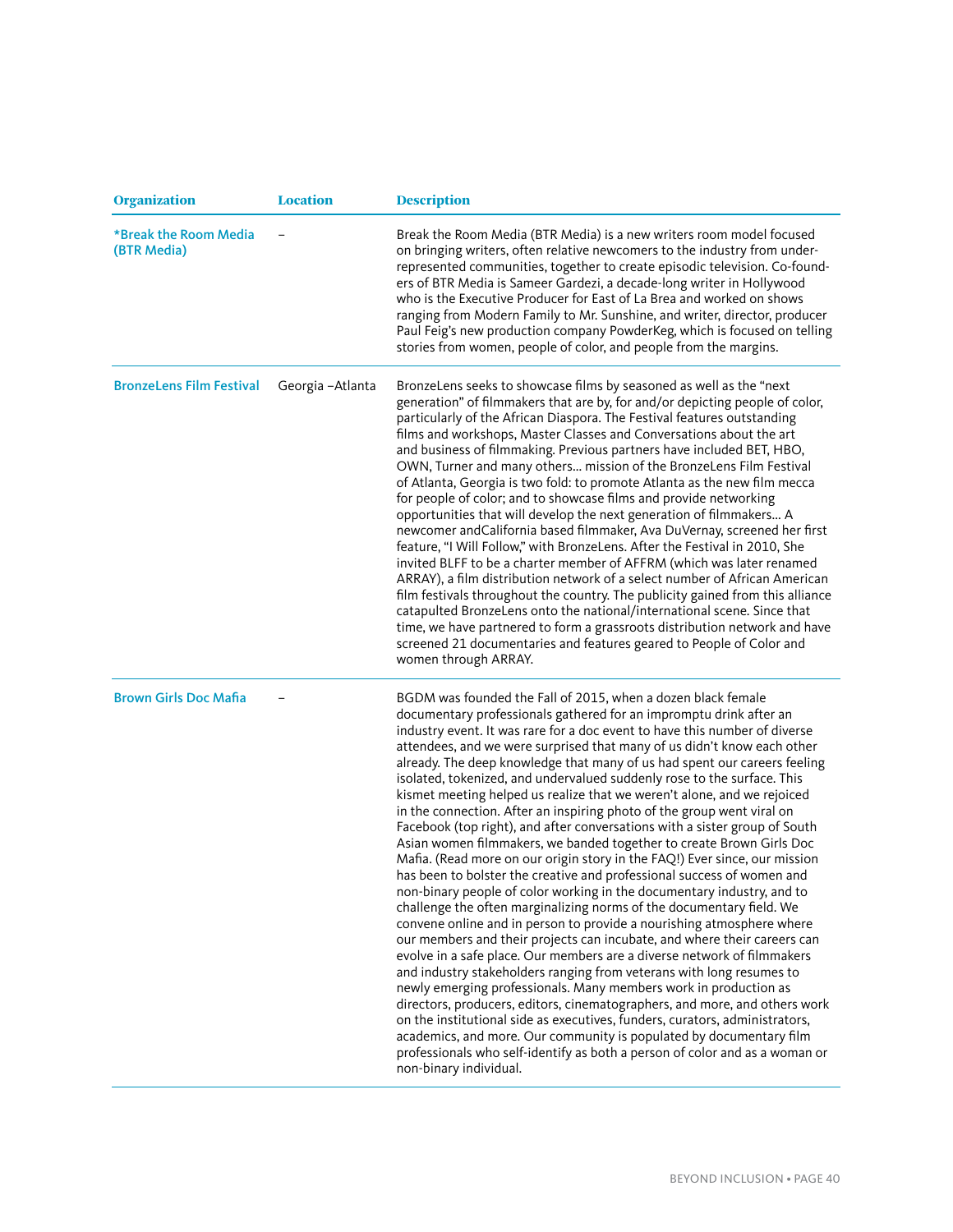| <b>Organization</b>                                                   | <b>Location</b>               | <b>Description</b>                                                                                                                                                                                                                                                                                                                                                                                                                                                                                                                                                                                                                                                                                                                                                                                                                                                 |
|-----------------------------------------------------------------------|-------------------------------|--------------------------------------------------------------------------------------------------------------------------------------------------------------------------------------------------------------------------------------------------------------------------------------------------------------------------------------------------------------------------------------------------------------------------------------------------------------------------------------------------------------------------------------------------------------------------------------------------------------------------------------------------------------------------------------------------------------------------------------------------------------------------------------------------------------------------------------------------------------------|
| *CAA Amplify (Creative<br><b>Artists Agency)</b>                      |                               | The Amplify Database was created as a tool to help the television industry<br>make more inclusive business decisions. The database is a searchable list<br>comprised of more than 800 television writers of color with at least one<br>writing credit on a broadcast, cable, or streaming television project in the<br>past five years. Registered users can filter the database based on gender,<br>ethnicity, and most recent or highest level writing position to generate a<br>list specific to the user's needs. The online database is available to writers,<br>management companies, networks, studios, showrunners, and other key<br>industry decision-makers the invitation-only conference tackles issues<br>like technology, the creative process, criminal justice reform, civil rights and<br>immigration.                                            |
| <b>California Black Media</b>                                         | California -<br>Sacramento    | California Black Media exists to facilitate communication between the<br>black community, media, grassroots organizations, and policy makers by<br>providing fact-based reporting to a network of over 21 Black media outlets<br>on leading public policy issues that impact their lives and communities.                                                                                                                                                                                                                                                                                                                                                                                                                                                                                                                                                          |
| <b>California Chicano</b><br><b>News Media Association</b><br>(CCNMA) | California - Los<br>Angeles   | CCNMA: Latino Journalists of California is a non-profit, professional<br>organization that aims to promote diversity in the news media by<br>providing encouragement, scholarships and educational programs for<br>Latinos pursuing careers in journalism. The organization's mission is<br>to foster an accurate and fair portrayal of Latinos in the news, and to<br>promote the social, economic and professional advancement of Latino<br>journalists. CCNMA accomplishes its mission by: Providing educational<br>and financial assistance, and job placement for journalism students.<br>Providing professional members with information, training, support and<br>job placement. Providing news media employers with support in bringing<br>diversity to their newsrooms. Monitoring coverage of communities of color<br>to ensure it is accurate and fair. |
| <b>Capital City Black Film</b><br><b>Festival</b>                     |                               | The Capital City Black Film Festival exists to provide emerging and<br>established independent filmmakers from around the world an opportunity<br>to showcase their work in "one of the best places to live and work as<br>a moviemaker" (according to MovieMaker Magazine) - Austin, Texas.<br>CCBFF presents programming that celebrates and showcases films that<br>are written, directed or produced by African American filmmakers, films<br>which prominently feature African American actors or films that address<br>topics and issues relating to the Black community. CCBFF offers year-round<br>programming for filmmakers and film lovers alike, including screenings,<br>networking, educational workshops and special events. CCBFF also<br>educates filmmakers on the vast resources available to them in Austin and<br>in Texas.                   |
| <b>Center for Asian</b><br><b>American Media (CAAM)</b>               | California - San<br>Francisco | Public Media: The Center for Asian American Media is a nonprofit<br>organization dedicated to presenting stories that convey the richness and<br>diversity of Asian American experiences to the broadest audience possible.<br>We do this by funding, producing, distributing and exhibiting works in film,<br>television and digital media. For 39 years, CAAM has exposed audiences to<br>new voices and communities, advancing our collective understanding of the<br>American experience through programs specifically designed to engage the<br>Asian American community and the public at large.                                                                                                                                                                                                                                                             |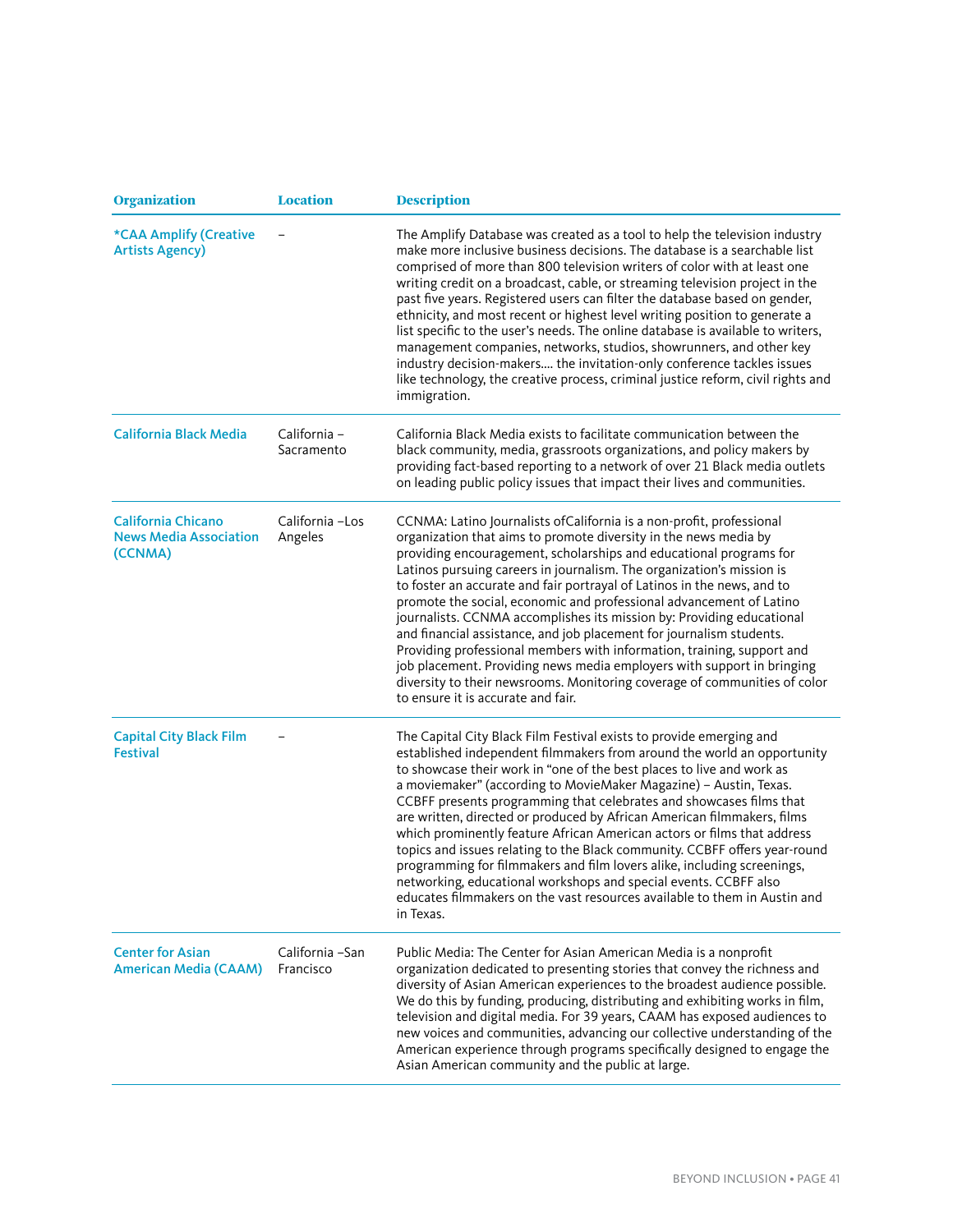| <b>Organization</b>                                                          | <b>Location</b>            | <b>Description</b>                                                                                                                                                                                                                                                                                                                                                                                                                                                                                                                                                                                                                                                                                                                                                                                                                                                                                                                                                                                                                                                                                                                           |
|------------------------------------------------------------------------------|----------------------------|----------------------------------------------------------------------------------------------------------------------------------------------------------------------------------------------------------------------------------------------------------------------------------------------------------------------------------------------------------------------------------------------------------------------------------------------------------------------------------------------------------------------------------------------------------------------------------------------------------------------------------------------------------------------------------------------------------------------------------------------------------------------------------------------------------------------------------------------------------------------------------------------------------------------------------------------------------------------------------------------------------------------------------------------------------------------------------------------------------------------------------------------|
| <b>Center for Cultural Power</b><br>(aka "CultureStrike")                    | California -<br>Oakland    | Creating Climate Woke web series and other videos: www.culturestrike.org/<br>videos. CultureStrike empowers artists to dream big, disrupt the status quo,<br>and envision a truly just world rooted in shared humanity. As risk-takers<br>with the creative audacity to think beyond today's boxes, artists play a<br>powerful role in inciting conversations, inventing new ways of thinking, and<br>redefining the limits of what's possible. That's why we believe cultural work<br>is key to creating systemic change.                                                                                                                                                                                                                                                                                                                                                                                                                                                                                                                                                                                                                   |
| *Center for Media &<br>Social Impact (CMSI) at<br><b>American University</b> |                            | The Center for Media & Social Impact, based at American University's<br>School of Communication in Washington, D.C., is an innovation lab and<br>research center that creates, studies, and showcases media for social<br>impact. They are a convener [StoryMovements] and research themes<br>relate to diversity in the industry [https://cmsimpact.org/report/journey-<br>academy-awards-2018-documentary-film-diversity-report/] \ and themes<br>related to it. The Community Voice Project produces short documentaries<br>and digital stories that capture the voices of DC community storytellers<br>too often unseen and unheard. The creative ethos of CVP is that of<br>collaboration, rather than extraction, in which trained AU filmmakers work<br>closely with community members to express the storyteller's authentic<br>voice in recounting their lived experience in Washington, DC.                                                                                                                                                                                                                                        |
| <b>Channel Black</b>                                                         | California -<br>Oakland?   | Channel Black is a storytelling and media training program that develops<br>the strategy, intervention, and spokesperson skills of social movement<br>leaders. We celebrate and uplift the voices of a broad and diverse array of<br>people, activists, and advocates. These voices and experiences inspire a fair<br>and just democracy, as well as an unobstructed national dialogue about<br>anti-Blackness and anti-Brownness, transphobia, and racism. The work of<br>Channel Black is crucial to building trust with the new American electorate.<br>Besieged by a landscape in which "fake news" and "alternative facts" have<br>fomented suspicion and willful ignorance, we aim to back up our work<br>with thoughtfulness and critical attention to the actual forces that keep us<br>divided. Channel Black equips our leaders with tools for ethical storytelling<br>and the creation of new narratives. What we're told and what we believe<br>about people and places determines how we treat them-and those stories,<br>in turn, determine how we think, act, vote, and engage with the systems to<br>which we are all bound. |
| <b>Chicana Directors</b><br><b>Initiative</b>                                | LA, NYC, Miami,<br>Midwest | To create a solid foundation of Latina Directors and Latina DPs and<br>successfully immerse the members into sustainable careers in the<br>entertainment industry with fair representation and equal pay.                                                                                                                                                                                                                                                                                                                                                                                                                                                                                                                                                                                                                                                                                                                                                                                                                                                                                                                                    |
| <b>Cine Festival at</b><br><b>Guadalupe Theatre</b>                          | Texas-San<br>Antonio       | For four decades, CineFestival has hosted many of the industry's pioneering<br>U.S. Latino and Mexican films, actors, and directors. Its grassroots history<br>and approach provide community members immediate access to and<br>unique encounters with artists who create engaging films. Here in a fertile<br>and innovative climate, lifelong learners, film enthusiasts, and community<br>are invited to honor and celebrate the presentation of Latino cinema.                                                                                                                                                                                                                                                                                                                                                                                                                                                                                                                                                                                                                                                                          |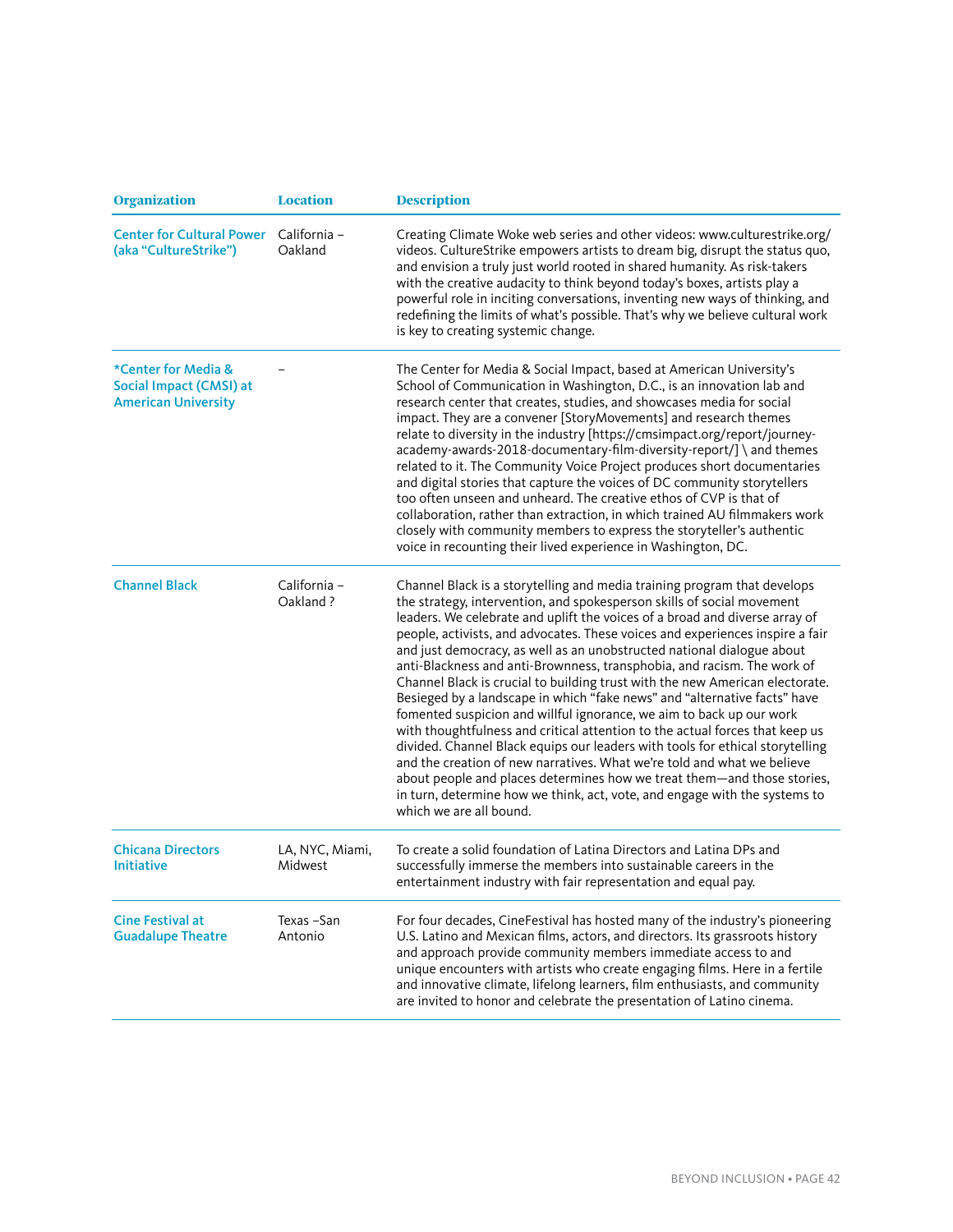| <b>Organization</b>                                      | <b>Location</b> | <b>Description</b>                                                                                                                                                                                                                                                                                                                                                                                                                                                                                                                                                                                                                                 |
|----------------------------------------------------------|-----------------|----------------------------------------------------------------------------------------------------------------------------------------------------------------------------------------------------------------------------------------------------------------------------------------------------------------------------------------------------------------------------------------------------------------------------------------------------------------------------------------------------------------------------------------------------------------------------------------------------------------------------------------------------|
| <b>Cine Las Americas</b>                                 | Texas-Austin    | The festival showcases contemporary films and videos from Latin America<br>(North, Central, South America, and the Caribbean) and the Iberian<br>Peninsula. Films and videos made by or about Latinxs in the U.S. or the rest<br>of the world, as well as films and videos by or about Indigenous groups of<br>the Americas are also invited to participate.                                                                                                                                                                                                                                                                                       |
| <b>Cinema Tropical</b>                                   | New York -NYC   | Through a diversity of programs and initiatives, Cinema Tropical is thriving<br>as a dynamic and groundbreaking organization experimenting in the<br>creation of better and more effective strategies for the distribution and<br>exhibition of foreign cinema in this country. In 2011, in occasion of the<br>organization's tenth anniversary, The Museum of Modern Art paid tribute<br>to the work of Cinema Tropical with the special series 'In Focus: Cinema<br>Tropical.'                                                                                                                                                                   |
| Coalition of Asian Pacifics -<br>in Entertainment (CAPE) |                 | Creates systemic change in Hollywood by focusing on two critical access<br>points: writers, because diversity starts on the page, and executives,<br>because inclusion starts with the gatekeepers. Through our signature<br>CAPE New Writers Fellowship and CAPE Leaders Fellowship, CAPE is<br>increasing representation from the writers' room to the boardroom to<br>the living room has championed diversity by educating, connecting, and<br>empowering Asian American and Pacific Islander artists and leaders in<br>entertainment and media.                                                                                               |
| <b>Color Farm Media</b>                                  |                 | Color Farm's mission is to build an ecosystem that fosters greater<br>equity, inclusion, and diversity in media and that empowers and elevates<br>voices who are underrepresented, overlooked, and undervalued. We are<br>building an ecosystem that will ultimately include media, technology, and<br>community We produce content featuring multicultural characters and<br>storylines for global multicultural audiences. We bring bold, unique stories<br>to screens of all sizes. Launched The Blackness: A new Medium publication<br>for women of color. https://zora.medium.com/about                                                       |
| <b>Color Of Change</b>                                   |                 | Color of Change leads campaigns that build real power for Black<br>communities. We challenge injustice, hold corporate and political leaders<br>accountable, commission game-changing research on systems of inequality,<br>and advance solutions for racial justice that can transform our world.<br>Culture Change & Media Justice Program: Ensuring accurate and diverse<br>representations of Black people in media; ending inaccurate and racially-<br>biased local news reporting; achieving meaningful diversity and inclusion<br>behind the scenes in Hollywood; ending inaccurate representations of the<br>criminal justice system on TV |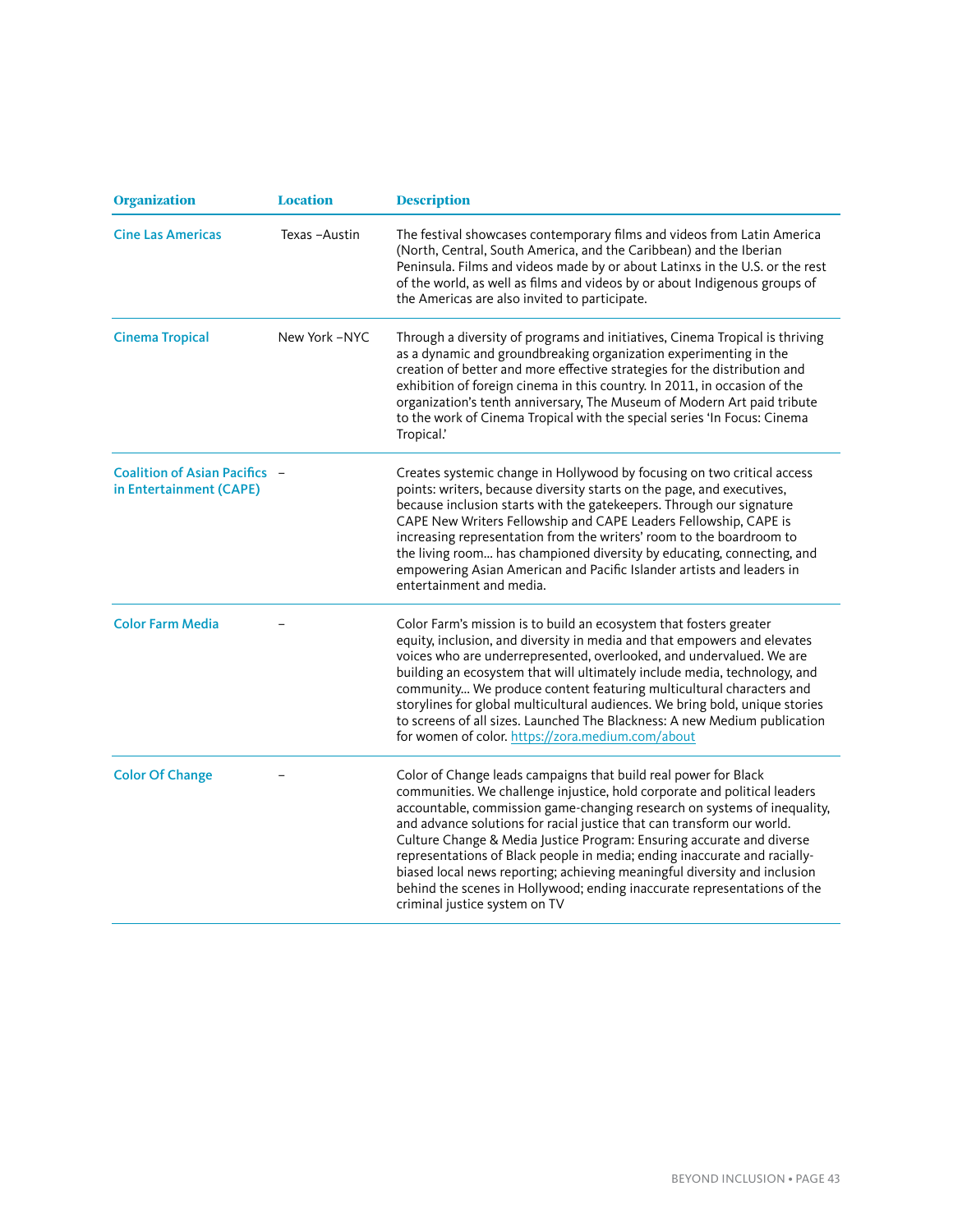| <b>Organization</b>                                 | <b>Location</b>         | <b>Description</b>                                                                                                                                                                                                                                                                                                                                                                                                                                                                                                                                                                                                                                                                                                                                                                                                                                                                                                                                                                                                                                                                                                                                                                                                                                                                                                                                                                                                                                                                                                                                                                             |
|-----------------------------------------------------|-------------------------|------------------------------------------------------------------------------------------------------------------------------------------------------------------------------------------------------------------------------------------------------------------------------------------------------------------------------------------------------------------------------------------------------------------------------------------------------------------------------------------------------------------------------------------------------------------------------------------------------------------------------------------------------------------------------------------------------------------------------------------------------------------------------------------------------------------------------------------------------------------------------------------------------------------------------------------------------------------------------------------------------------------------------------------------------------------------------------------------------------------------------------------------------------------------------------------------------------------------------------------------------------------------------------------------------------------------------------------------------------------------------------------------------------------------------------------------------------------------------------------------------------------------------------------------------------------------------------------------|
| <b>Community Film</b><br><b>Workshop of Chicago</b> | Illinois - Chicago      | Supports Diverse Voices In Docs" (DVID) program  Diverse Voices in<br>Docs (DVID) is a nine-month professional mentorship and development<br>program for documentary filmmakers of color, organized by Kartemquin<br>Films and the Community Film Workshop of Chicago. Founded in 2013,<br>DVID aims to inspire collaboration and skill-sharing among its fellows,<br>and among the larger Midwestern independent documentary filmmaking<br>community. At the core of the fellowship is a series of dynamic workshops<br>led by Kartemquin staff, associates, and invited experts, ranging in focus<br>from storytelling ethics, to fundraising, to distribution, and a pitch session<br>attended by leading funders and distributors. The program culminates with<br>a graduation showcasing fellows work and featuring a keynote speaker<br>The mission of Community Film Workshop of Chicago (CFWC) is to provide<br>media arts education and production that supports the development of<br>digital media artists in underserved and under-represented communities.<br>CFWC's programs in film, video, digital media and design are increase<br>access and equity in media, give people of color, youth and women the<br>tools to transform their communitiesCFWC strongly advocates for first<br>voice media that reflects the concerns of that group and encourages<br>cross-cultural collaboration on projects. Reel Black Filmmakers' purpose<br>of this group of the media makers is to provide information, resources and<br>assistance to filmmakers of African Descent (see below) |
| <b>Confluence</b>                                   |                         | Confluence is a community-supported nonprofit that connects people<br>to the history, living cultures and ecology of the Columbia River system<br>through Indigenous voices. We work through six art landscapes, educational<br>programs and public gatherings in collaboration with Northwest Tribes,<br>communities and the celebrated artist Maya Lin                                                                                                                                                                                                                                                                                                                                                                                                                                                                                                                                                                                                                                                                                                                                                                                                                                                                                                                                                                                                                                                                                                                                                                                                                                       |
| Cousin                                              |                         | a nonprofit with a simple mission: to create create personal, experimental<br>and proudly provocative cinema by Indigenous artists. cousin's co-founders<br>created this collective in response to the lack of infrastructure and support<br>empowering indigenous artists to push boundaries. We celebrate this work,<br>get it made, seen and shared.                                                                                                                                                                                                                                                                                                                                                                                                                                                                                                                                                                                                                                                                                                                                                                                                                                                                                                                                                                                                                                                                                                                                                                                                                                        |
| Crux                                                |                         | Crux is a new company that catalyzes the spectrum of development for<br>XR content creation from Black artists through all stages of ideation,<br>education, capitalization, and distribution. We aim to solve two clear<br>problems: There are no companies expressly distributing XR content from<br>Black creators, creating a severe lack of diverse representation within the<br>XR industry; and Black artists and arts organizations have struggled to build<br>sustainable businesses within the confines of philanthropy, necessitating<br>the development of new, scalable revenue streams.                                                                                                                                                                                                                                                                                                                                                                                                                                                                                                                                                                                                                                                                                                                                                                                                                                                                                                                                                                                          |
| <b>Cultural Critics of Color</b>                    |                         | Build the resources and visibility of cultural critics of color in the US<br>through: direct support to publications and individuals, research, advocacy<br>and convening.                                                                                                                                                                                                                                                                                                                                                                                                                                                                                                                                                                                                                                                                                                                                                                                                                                                                                                                                                                                                                                                                                                                                                                                                                                                                                                                                                                                                                     |
| <b>Cultural Survival</b>                            | *NOT US<br>NECESSARILY* | Cultural Survival supports Indigenous Peoples' struggle in defense of<br>their identities, lands, and human rights through Indigenous community-<br>operated and controlled radio stations.                                                                                                                                                                                                                                                                                                                                                                                                                                                                                                                                                                                                                                                                                                                                                                                                                                                                                                                                                                                                                                                                                                                                                                                                                                                                                                                                                                                                    |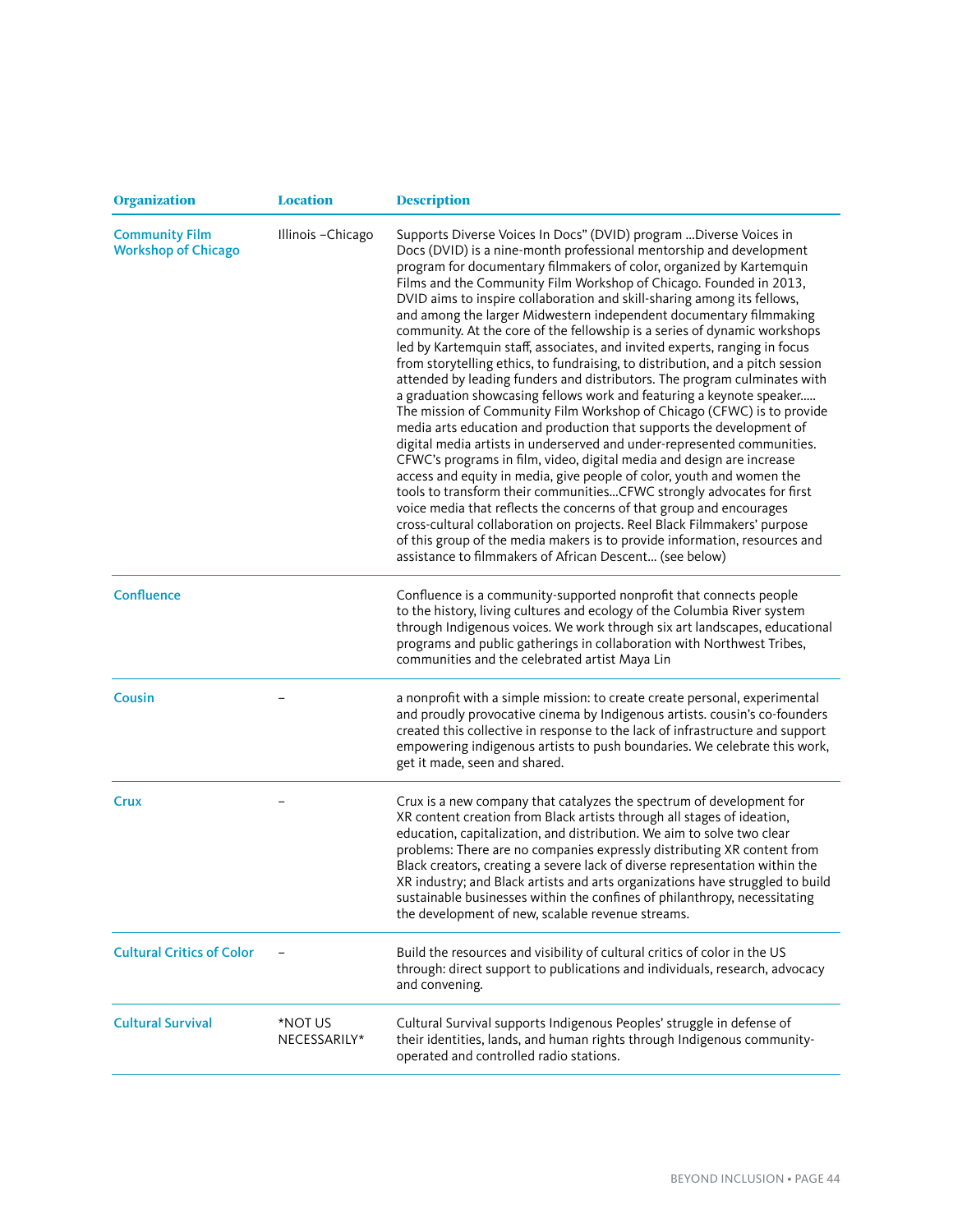| <b>Organization</b>                                         | <b>Location</b>               | <b>Description</b>                                                                                                                                                                                                                                                                                                                                                                                                                                                                                                                                                                                                                                                                                                                                                                                                                                                                                                                                                                                                                                                                                                                                                                                                                                                                                                                                                                |
|-------------------------------------------------------------|-------------------------------|-----------------------------------------------------------------------------------------------------------------------------------------------------------------------------------------------------------------------------------------------------------------------------------------------------------------------------------------------------------------------------------------------------------------------------------------------------------------------------------------------------------------------------------------------------------------------------------------------------------------------------------------------------------------------------------------------------------------------------------------------------------------------------------------------------------------------------------------------------------------------------------------------------------------------------------------------------------------------------------------------------------------------------------------------------------------------------------------------------------------------------------------------------------------------------------------------------------------------------------------------------------------------------------------------------------------------------------------------------------------------------------|
| <b>Define American</b>                                      | Kentucky                      | Define American is a nonprofit media and culture organization that uses<br>the power of story to transcend politics and shift the conversation about<br>immigrants, identity, and citizenship in a changing America. They also host<br>a film festival: https://defineamerican.com/filmfest/                                                                                                                                                                                                                                                                                                                                                                                                                                                                                                                                                                                                                                                                                                                                                                                                                                                                                                                                                                                                                                                                                      |
| Detroit Narrative Agency Michigan - Detroit                 |                               | The Detroit Narrative Agency is amplifying that Detroit, incubating quality<br>and compelling stories that will shift the dominant narratives about this<br>place towards liberation and justice. Our current fellowship program is<br>supporting a cohort of Black and Brown filmmakers in Detroit to develop<br>short films and accompanying community impact strategies.                                                                                                                                                                                                                                                                                                                                                                                                                                                                                                                                                                                                                                                                                                                                                                                                                                                                                                                                                                                                       |
| dGenerate Films                                             | New York -<br><b>Brooklyn</b> | dGenerate Films distributes independent film from mainland China to<br>audiences in North America. We are dedicated to procuring and promoting<br>visionary content, fueled by social change, digital innovation, and<br>unstoppable creativity. We combine pioneering relationships in China with<br>bold partnerships in North America to distribute previously inaccessible<br>content. Films are made available for theatrical release, educational and<br>home DVD, online AVOD and SVOD, public exhibitions, festival screenings,<br>and all other non-theatrical channels. We also facilitate co-production<br>relationships between filmmakers in China with their global counterparts.                                                                                                                                                                                                                                                                                                                                                                                                                                                                                                                                                                                                                                                                                   |
| Director's Guild of<br><b>America's Committee's</b>         |                               | Guild seeks to protect directorial teams' legal and artistic rights, contend<br>for their creative freedom, and strengthen their ability to develop<br>meaningful and credible careers Engages with issues of race and<br>representation in the industry through committees: African American;<br>DGA Asian American Committee; Asian American; DGA Ethnic; Diversity<br>Committee; Eastern Diversity; DGA Latino Committee; Latino                                                                                                                                                                                                                                                                                                                                                                                                                                                                                                                                                                                                                                                                                                                                                                                                                                                                                                                                               |
| *Duke University Center<br>for Documentary Studies<br>(CDS) | Durham, NC                    | CDS is dedicated to documentary expression and its role in creating a<br>more just society. A nonprofit affiliate of Duke University, CDS teaches,<br>produces, and presents the documentary arts across a full range of media-<br>photography, audio, film, writing, experimental and new media Presents<br>the Scene on Radio podcast that tells stories exploring human experience<br>and American society. Produced and hosted by John Biewen Seasons 1 and<br>2 featured a mix of stand-alone episodes as well as multi-episode series,<br>including the Peabody-nominated Seeing White series with collaborator<br>Chenjerai Kumanyika that explored the history and deconstructed the<br>meaning of whiteness. In Season 3, Biewen and co-host Celeste Headlee<br>took a similar approach with MEN, delving into how we got sexism/<br>patriarchy/misogyny and what we can do about it. Stay tuned for Season<br>4, and in the meanwhile find Seeing White back at the top of your<br>podcast feed as we rebroadcast the acclaimed series The Documentary<br>Diversity Project (DDP) is a three-year pilot program whose goal is to build<br>pathways for more people of color to engage with the documentary arts—<br>photography, film, video, writing, audio, experimental and new media—and<br>to become nonfiction storytellers, gatekeepers, and critical consumers. |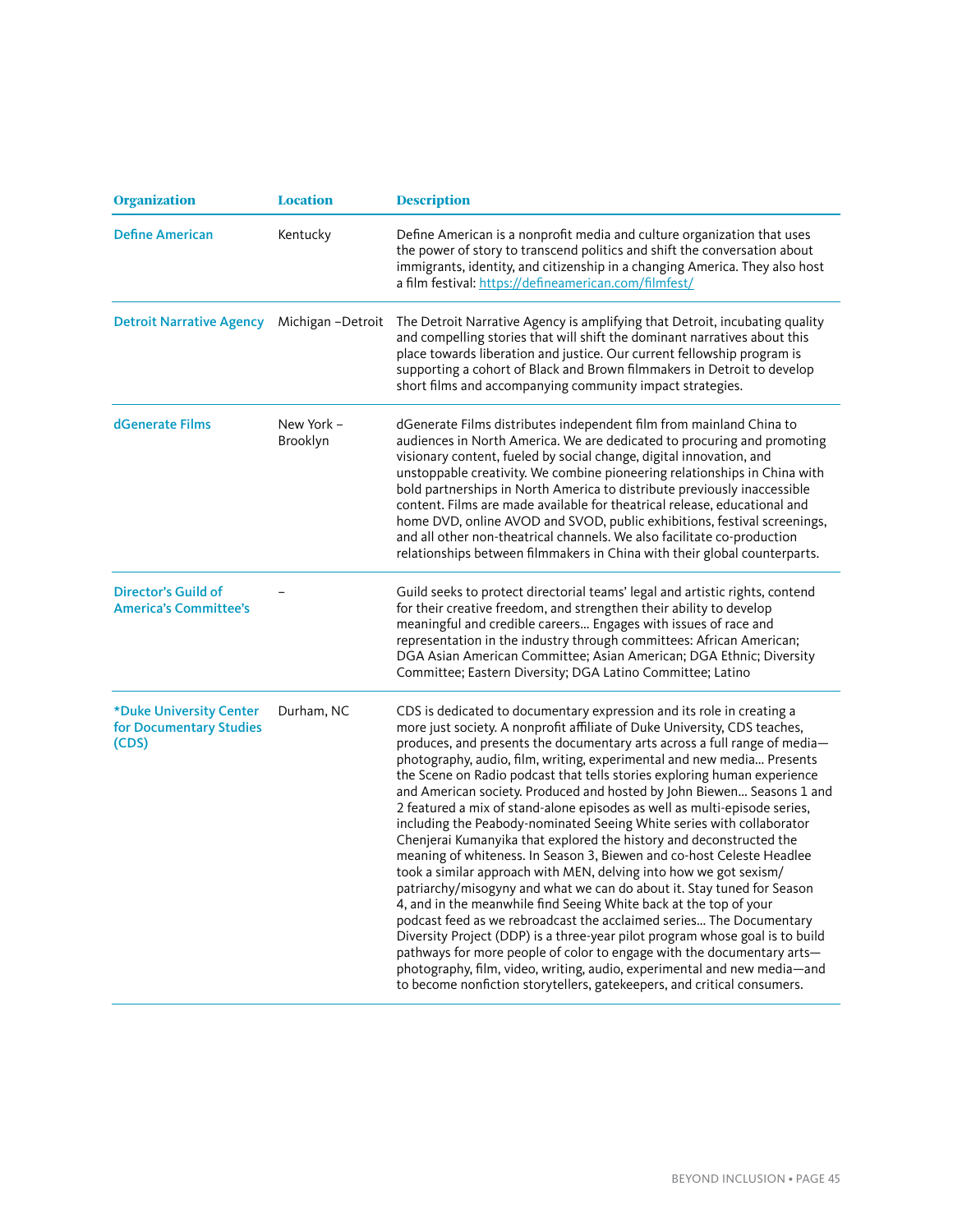| <b>Organization</b>                                                                 | <b>Location</b>  | <b>Description</b>                                                                                                                                                                                                                                                                                                                                                                                                                                                                                                                                                                                                                                                                                                                                                                                                                                    |
|-------------------------------------------------------------------------------------|------------------|-------------------------------------------------------------------------------------------------------------------------------------------------------------------------------------------------------------------------------------------------------------------------------------------------------------------------------------------------------------------------------------------------------------------------------------------------------------------------------------------------------------------------------------------------------------------------------------------------------------------------------------------------------------------------------------------------------------------------------------------------------------------------------------------------------------------------------------------------------|
| <b>Emma L. Bowen</b><br><b>Foundation for Minority</b><br><b>Interests in Media</b> |                  | With support from our more than 75 corporate and nonprofit partners,<br>we recruit promising students of color and place them in multi-year paid<br>internships at some of the nation's leading media, PR and technology<br>companies, provide the media and tech industries with a pipeline of young<br>talent and emerging leadership, and advocate for best practices in diverse<br>hiring, retention and advancement Diversity is important in all aspects of<br>the media industry, from the correspondents in front of the camera to the<br>media sales departments bringing in revenue to the coders and engineers<br>who are changing the way we access and understand content. With this<br>in mind, we prepare our students for careers in one of our three program<br>tracks: Business of Media, Content of Media and Innovation of Media. |
| <b>Femme Frontera</b>                                                               |                  | We advocate for the amplification of films made by women from border<br>regions across the globe a celebration of films made by women filmmakers<br>from the U.S.-Mexico border region include powerful short films from<br>around the world, whose stories challenge perceptions about women,<br>border communities, immigrants, people of color, the LBGTQ community,<br>and other marginalized communities. Filmmaker Showcase and Tour,<br>workshops for next gen, funding                                                                                                                                                                                                                                                                                                                                                                        |
| <b>Film Festival Alliance</b>                                                       | Kansas-Wichita   | Film Festival Alliance creates a collaborative global community for<br>mission-driven film festivals. FFA advocates for a sustainable and inclusive<br>environment for our industry within the cinema exhibition ecosystem<br>and creates a powerful collective voice for film festivals and the people<br>who run them serves a membership of more than 180 organizations and<br>individuals - representing a diverse array of size, geographic location and<br>annual budget.                                                                                                                                                                                                                                                                                                                                                                       |
| *Film Independent                                                                   | California -L.A. | We help filmmakers make their movies, build an audience for their projects<br>and work to diversify the film industry. With over 250 annual screenings<br>and events, we provide access to a network of like-minded artists who are<br>driving creativity in the film industry Our Artist Development programs<br>provide labs for selected writers, directors, producers and documentary<br>filmmakers and offer year-round networking opportunities. Project Involve<br>is our signature program dedicated to fostering the careers of talented<br>filmmakers from communities traditionally underrepresented in the film<br>industry. Concordia Studio, a mission driven studio launched by Davis<br>Guggenheim with Laurene Powell Jobs to produce and finance the next<br>generation of story driven nonfiction.                                 |
| *Filmmakers Without<br><b>Borders</b>                                               | New York -NYC    | An educational nonprofit organization that is dedicated to empowering the<br>next generation of digital storytellers. Through various grants, educational<br>resources, and international fellowships, FWB provides youth from<br>underserved communities with the technical training, media literacy skills,<br>and digital tools to leverage the creative process as a means for interpreting<br>their role in their society.                                                                                                                                                                                                                                                                                                                                                                                                                       |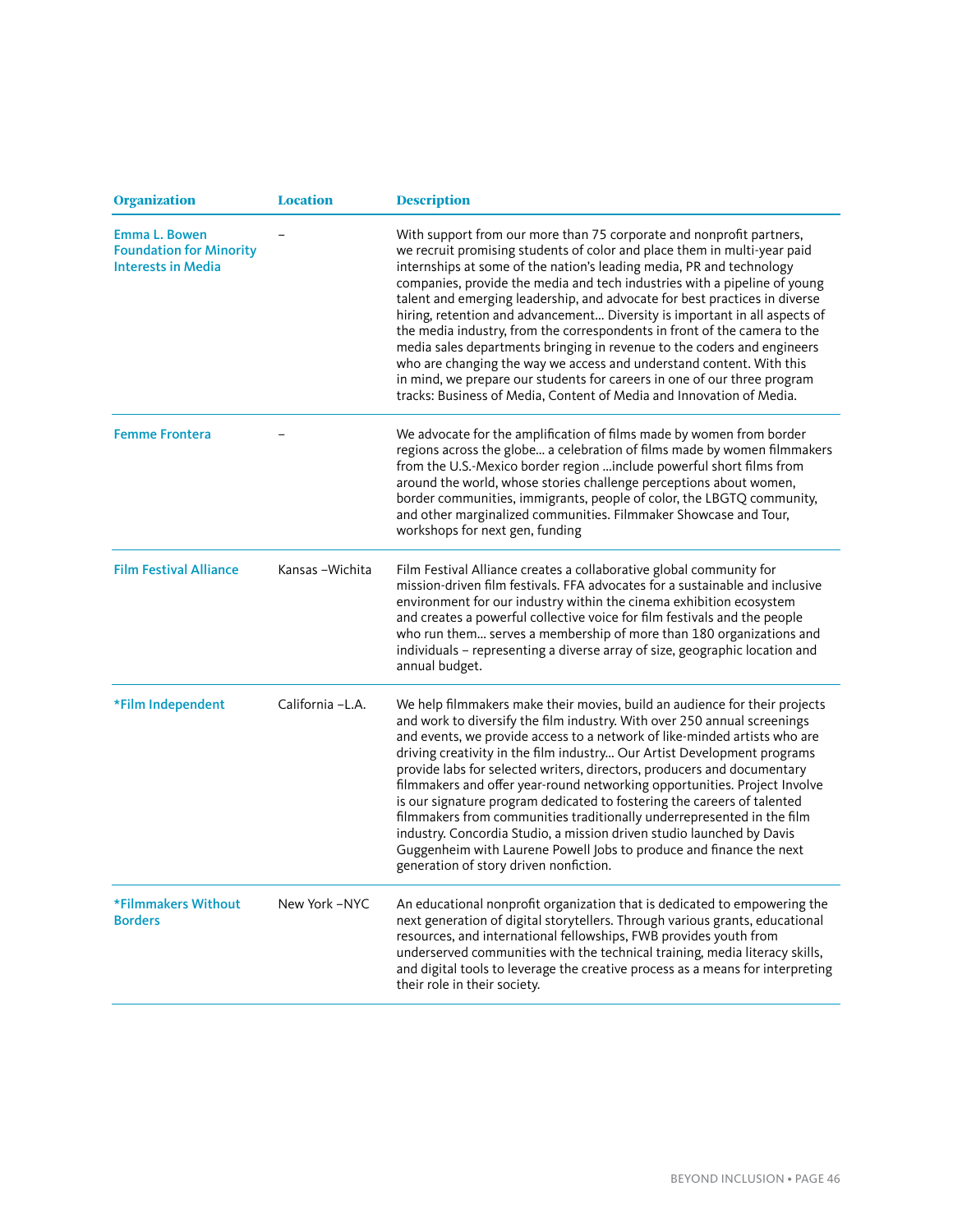| <b>Organization</b>                     | <b>Location</b>                | <b>Description</b>                                                                                                                                                                                                                                                                                                                                                                                                                                                                                                                                                                                                                                                                                                                                                              |
|-----------------------------------------|--------------------------------|---------------------------------------------------------------------------------------------------------------------------------------------------------------------------------------------------------------------------------------------------------------------------------------------------------------------------------------------------------------------------------------------------------------------------------------------------------------------------------------------------------------------------------------------------------------------------------------------------------------------------------------------------------------------------------------------------------------------------------------------------------------------------------|
| <b>Firelight Media</b>                  | $NYC-L.A.$                     | Through our Documentary Lab and other Artists Support Work, we are<br>dedicated to developing talented documentary filmmakers that advance<br>underrepresented stories, moving them from the margins to the forefront<br>of mainstream media through high quality, powerful productions. Also:<br>Firelight's nascent Groundwork initiative, a regional program established<br>for early-stage filmmakers in under-resourced areas of the U.S. and its<br>territories                                                                                                                                                                                                                                                                                                           |
| <b>First Nations Experience</b>         | California - San<br>Bernardino | FNX is The first and only nationally broadcast television network in the U.S.<br>exclusively devoted to Native American and World Indigenous content.<br>Through Native-produced and themed documentaries, dramatic series,<br>nature, cooking, gardening, children's and arts programming, FNX strives<br>to accurately illustrate the lives and cultures of Native people around the<br>world.https://fnx.org/watch/show/native-shorts/                                                                                                                                                                                                                                                                                                                                       |
| <b>Flourishing Films</b>                | California -L.A.               | Boutique film sales agency aiming to expand access to specific filmed<br>content originating from the US, Africa, the UK and countries around the<br>world.                                                                                                                                                                                                                                                                                                                                                                                                                                                                                                                                                                                                                     |
| Ford Foundation JustFilms New York -NYC |                                | The Ford Foundation seeks to reduce inequality in all of its forms, and<br>artist-driven documentary and emerging media projects are crucial to this<br>effort. As part of the Creativity and Free Expression program, JustFilms<br>funds social justice storytelling and the 21st-century arts infrastructure<br>that supports it. The projects and people we support inspire imaginations,<br>disrupt stereotypes, and help transform the conditions that perpetuate<br>injustice and inequality.                                                                                                                                                                                                                                                                             |
| <b>Free Spirit Media</b>                | Illinois-Chicago               | FREE SPIRIT MEDIA provides teens and young adults in communities<br>of color on Chicago's West and South sides with a comprehensive<br>foundation in media literacy and hands-on media production experience.<br>Free Spirit Media runs IN-SCHOOL arts education, AFTER SCHOOL and<br>summer digital media programs, and advanced CREATIVE WORKFORCE<br>DEVELOPMENT programs. FOCUSING our programming and recruitment<br>in economically emerging communities on Chicago's West and South<br>Sides, Free Spirit Media operates across 6 program sites with participants<br>representing 40 unique zip codes. We aim to reach Black youth and youth<br>of color, and youth marginalized based on other aspects of their identity<br>such as class, gender, or immigrant status. |
| <b>Full Spectrum Features</b>           | Illinois - Chicago             | FULL SPECTRUM FEATURES NFP is a Chicago-based 501(c)(3) nonprofit<br>organization committed to increasing diversity in the independent film<br>industry by producing, exhibiting, and supporting the work of women,<br>LGBTQ, and minority filmmakers. We also aim to educate the public about<br>important social and cultural issues, utilizing the power of cinema to foster<br>understanding in our communities.                                                                                                                                                                                                                                                                                                                                                            |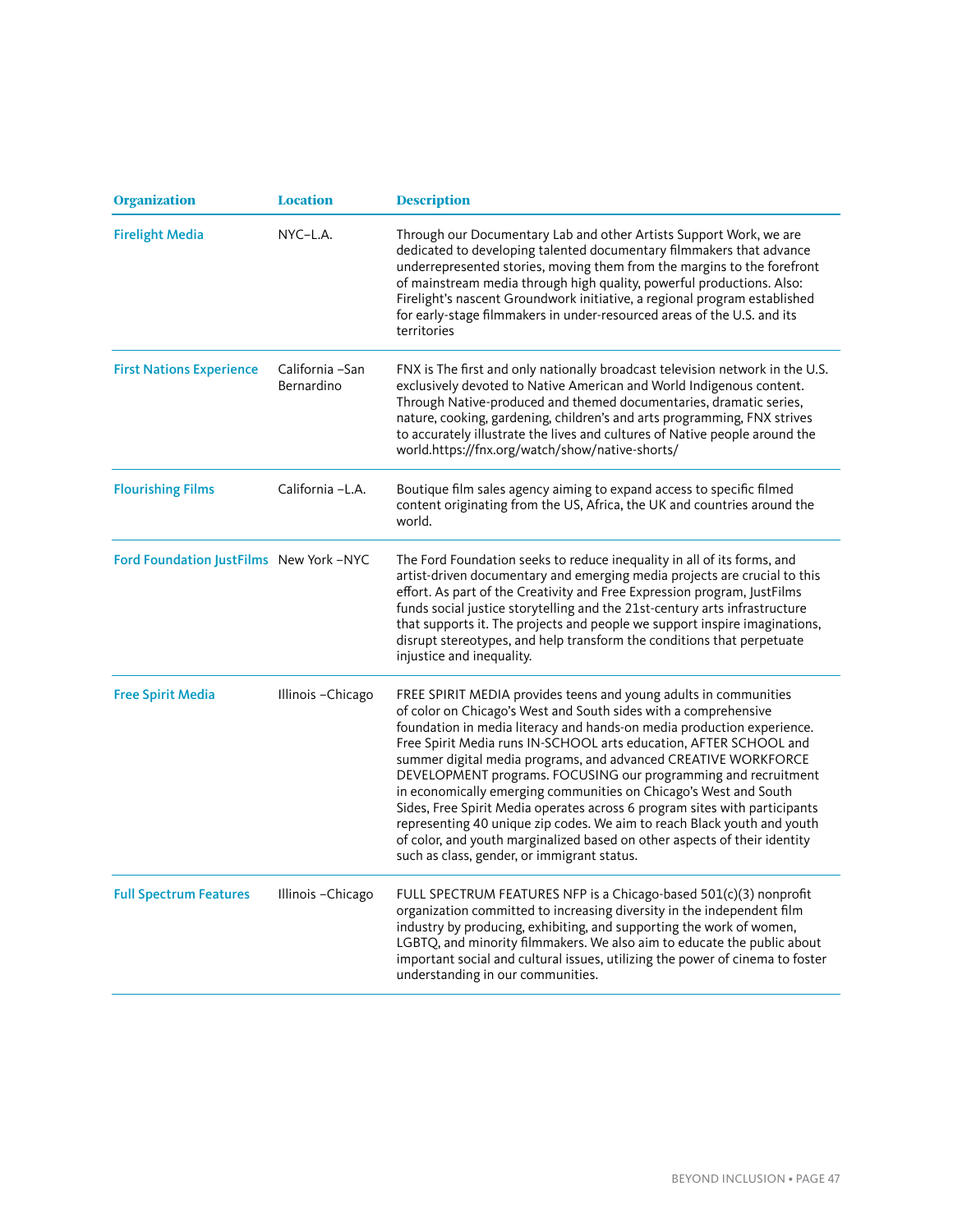| <b>Organization</b>                                     | <b>Location</b>         | <b>Description</b>                                                                                                                                                                                                                                                                                                                                                                                                                                                                                                                                                                                                                                                                                                                                                  |
|---------------------------------------------------------|-------------------------|---------------------------------------------------------------------------------------------------------------------------------------------------------------------------------------------------------------------------------------------------------------------------------------------------------------------------------------------------------------------------------------------------------------------------------------------------------------------------------------------------------------------------------------------------------------------------------------------------------------------------------------------------------------------------------------------------------------------------------------------------------------------|
| <b>Futuro Media Group</b>                               | New York -NYC           | Futuro Media is an independent nonprofit organization committed to<br>producing ethical journalism from a POC perspective and representing<br>the new American mainstream. Based in Harlem and founded in 2010<br>by award-winning journalist Maria Hinojosa, our multimedia journalism<br>explores and gives a critical voice to the diversity of the American<br>experience. We are dedicated to telling stories from perspectives often<br>overlooked. Futuro Media produces Latino USA, NPR's only English-<br>language national Latino news and cultural weekly radio program,<br>preparing to celebrate its 25th anniversary in 2018. The company also<br>produces PBS's America By The Numbers with Maria Hinojosa, In The Thick,<br>and Humanizing America. |
| <b>Game Changers Project</b><br>(of Forward Ever Media) | California -<br>Oakland | The GAME CHANGERS PROJECT is a national fellowship program for<br>emerging filmmakers of color in partnership with community-based<br>organizations dedicated to improving outcomes for boys and men of color<br>and other under-represented groups. The purpose of the fellowship is to<br>catalyze "activist storytellers" across the nation who will regularly shoot,<br>edit, and produce 6-minute "micro-documentaries" and narratives about<br>males of color (and other underrepresented groups) in America who<br>are "changing the game" in various areas such as education, technology<br>and innovation, social equity, immigration reform, health and wellness,<br>entrepreneurship, fatherhood, gender equity, etc                                     |
| <b>Ghetto Film School</b>                               | NYC/LA                  | Educate, develop and celebrate the next generation of great American<br>storytellers the most elite and inclusive film academy in the world,<br>equipping students for top universities and careers in the creative<br>industries through two tracks: an introductory education program for<br>high school students and early-career support for alumni and young<br>professionals. GFS annually serves over 6,000 individuals, 14-34 years of<br>age.                                                                                                                                                                                                                                                                                                              |
| <b>Global Action Project</b>                            | New York -NYC           | Develops the capacities and skills of youth most affected by injustice,<br>to create powerful media, cultural expression, and social change. GAP<br>provides effective media-arts programming to youth from low-income, new<br>immigrant, and TLGBQ (Transgender, Lesbian, Gay, Bi, Queer) communities.<br>Since its founding in 1991, GAP has fostered a pipeline of socially<br>conscious, media-savvy leaders of the future. Working with professionally<br>trained artist-educators, youth collaborate to make powerful narrative,<br>non-fiction, and new media pieces that amplify their diverse stories, and<br>then use that media to educate and advocate on behalf of their respective<br>communities.                                                    |
| <b>Harness</b>                                          | California -L.A.        | We work to shift current dominant narratives about social issues by<br>bringing grassroots leaders that work with communities of color,<br>immigrants, refugees, and Muslims - as well as broader issues of racial<br>equality - to the table with pop culture leaders and influencers to learn<br>how we can change narratives together. This is accomplished through<br>Mainstage events featuring community partners, specialized programming<br>for entertainment, business, and technology industries, content creation,<br>and strategic partnerships with media partners.                                                                                                                                                                                    |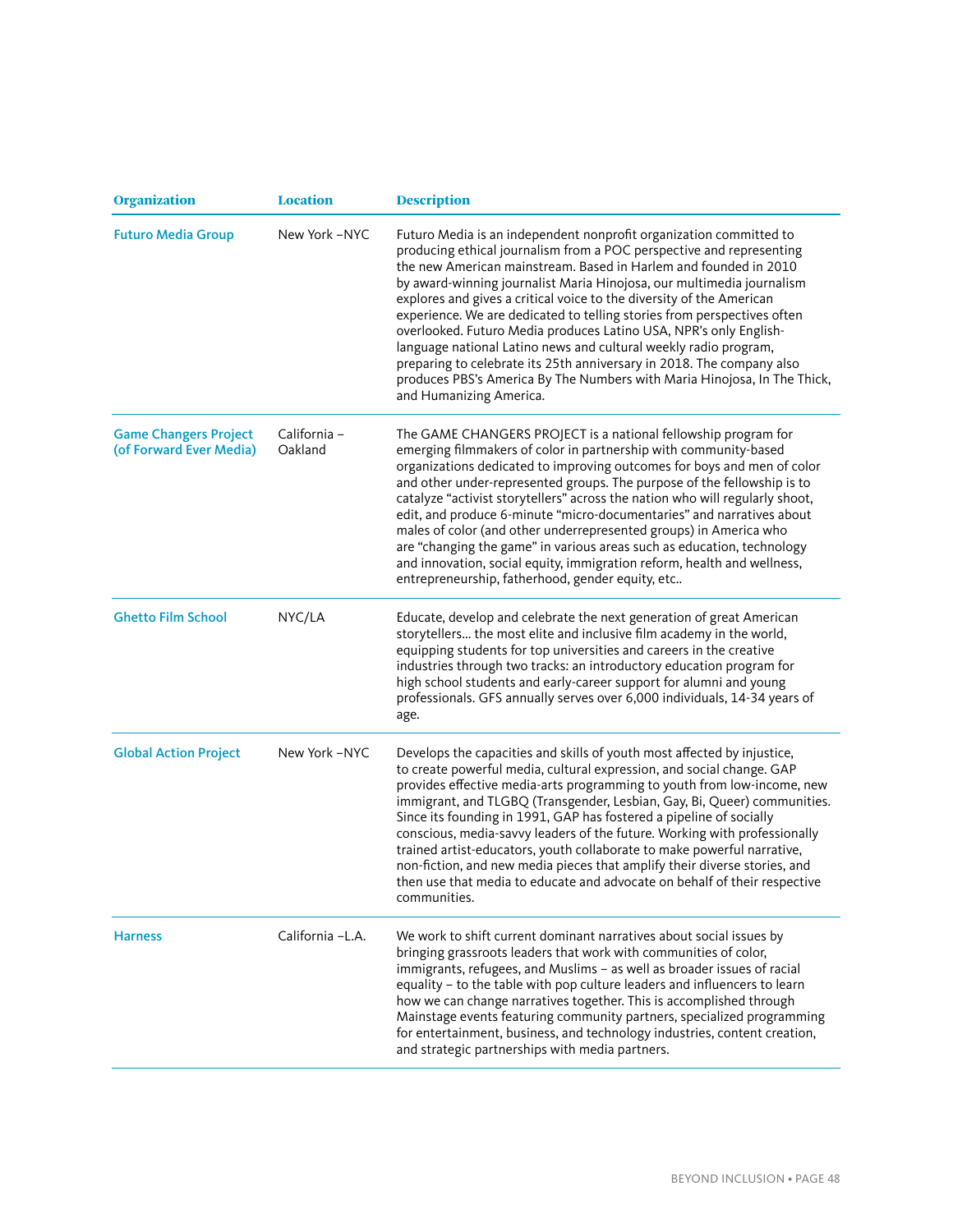| <b>Organization</b>                               | <b>Location</b>              | <b>Description</b>                                                                                                                                                                                                                                                                                                                                                                                                                                                                                                                                                                                                                                                                                                                                                                                 |
|---------------------------------------------------|------------------------------|----------------------------------------------------------------------------------------------------------------------------------------------------------------------------------------------------------------------------------------------------------------------------------------------------------------------------------------------------------------------------------------------------------------------------------------------------------------------------------------------------------------------------------------------------------------------------------------------------------------------------------------------------------------------------------------------------------------------------------------------------------------------------------------------------|
| Hawai'i Women in<br><b>Filmmaking</b>             |                              | Hawai'i Women in Filmmaking is a feminist nonprofit organization<br>committed to achieving intersectional gender equity in filmmaking. We are<br>a creative and safe space where film and media-makers connect, create,<br>mentor, and inspire current and future generations of women to explore<br>and pursue careers in the field of filmmaking. By providing access to a broad<br>network of resources, education, leadership, and support, we create the<br>conditions for women and girls to express themselves through the medium<br>of film; raise awareness and visibility of women's and girls' work in film; and<br>promote a diverse and positive representation of girls and women in media.                                                                                          |
| Hayti Heritage Film<br><b>Festival</b>            | North Carolina -<br>Durham   | The Hayti Heritage Film Festival in Durham, NC is a signature event each<br>year to keep Southern Black film alive. New and veteran artists screen<br>films before a diverse crowd of film enthusiasts while vendors provide<br>great food, beverages, arts and crafts. The Center preserves and advances<br>the heritage and culture of the historic Hayti community in Durham, NC<br>and the African American experience through programs that benefit the<br>broader community locally, nationally and globally. In 2020 we celebrate<br>its 26th anniversary  With an array of classic Black cinema, cutting-<br>edge documentary and fictional shorts and features, master classes, and<br>more, we anticipate the 2019 season to be a watershed moment for Black<br>filmmaking in the South. |
| *HBO Asian Pacific<br><b>American Visionaries</b> |                              | HBO Asian Pacific American Visionaries is a short film competition<br>sponsored by HBO that provides emerging directors of Asian and/or<br>Pacific Islander descent the opportunity to showcase their work. Judged by<br>a panel of HBO executives, industry leaders, and fellow APA filmmakers,<br>the competition seeks to identify cinematic storytellers who offer unique<br>perspectives of the Asian Pacific American experience. The theme for<br>the 2020 APA Visionaries Short Film Competition is "Breaking Barriers."<br>Films should provide a unique lens into the challenges and victories of<br>overcoming obstacles from the perspective of an Asian Pacific American<br>cinematic storyteller.                                                                                    |
| <b>Houston Latino Film</b><br><b>Festival</b>     | Texas-Houston                | The Houston Latino Film Festival is a non-profit organization dedicated<br>to educating and enlightening the communities of the South Texas<br>region about Latino culture and issues through film and video while also<br>recognizing the contributions of the artists who are dedicated to the craft<br>of filmmaking. The Houston Latino Film Festival is produced by a nonprofit,<br>Latino arts organization dedicated to developing, promoting and increasing<br>awareness of Latino culture among Latinos and other communities by<br>presenting a variety of art and films to the Houston area.                                                                                                                                                                                            |
| If Not Us Then Who?                               | California - Santa<br>Monica | Supports a global awareness campaign highlighting the role indigenous and<br>local peoples play in protecting our planet. We work in partnership with<br>communities to make films, take photographs, curate content, commission<br>local artists and host events. Our work aims to build lasting networks,<br>target unjust policies, and advocate for greater rights for indigenous and<br>local peoples to bring about positive social change.                                                                                                                                                                                                                                                                                                                                                  |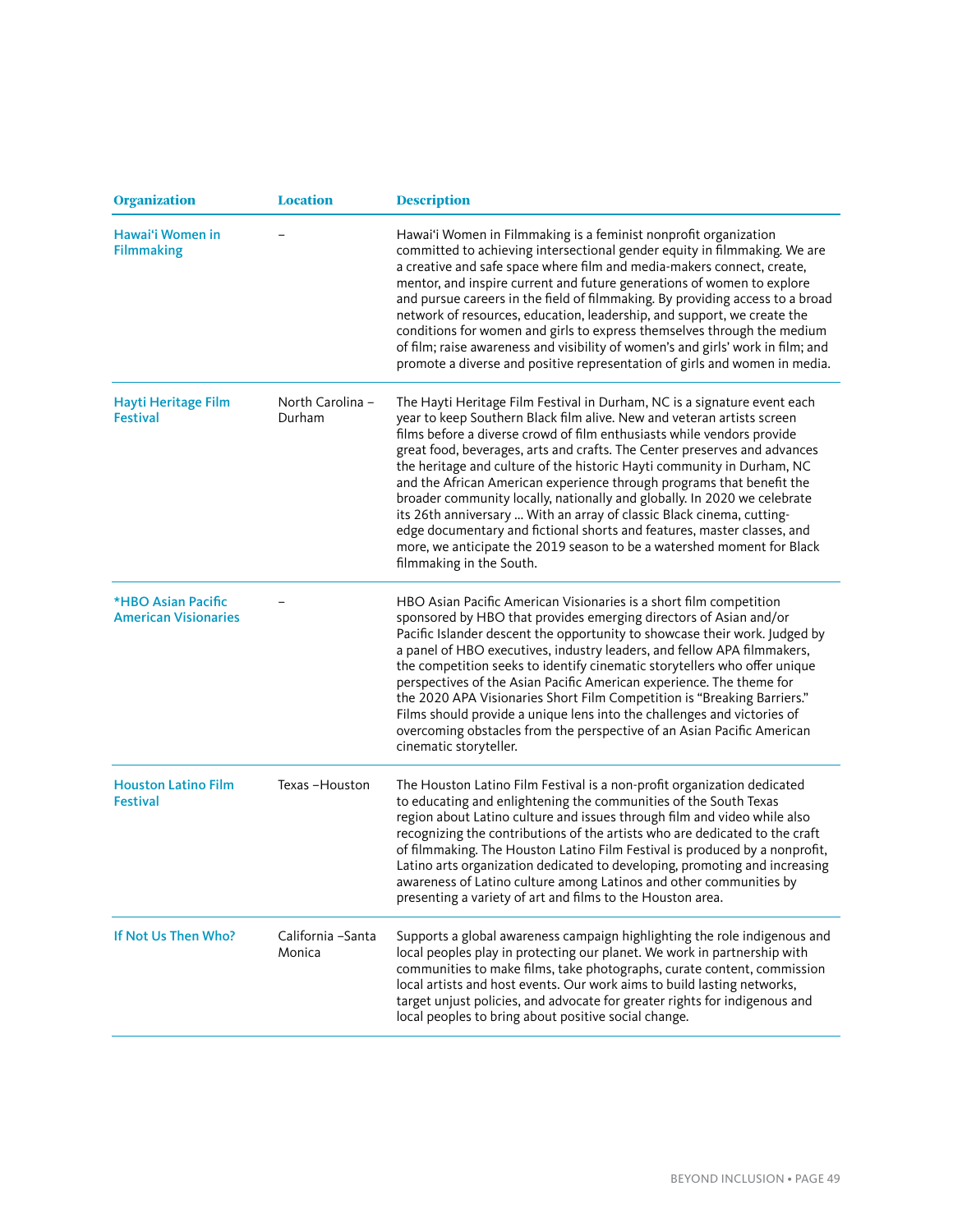| <b>Organization</b>                                | <b>Location</b>             | <b>Description</b>                                                                                                                                                                                                                                                                                                                                                                                                                                                                                                                                                                                                                                                                                                         |
|----------------------------------------------------|-----------------------------|----------------------------------------------------------------------------------------------------------------------------------------------------------------------------------------------------------------------------------------------------------------------------------------------------------------------------------------------------------------------------------------------------------------------------------------------------------------------------------------------------------------------------------------------------------------------------------------------------------------------------------------------------------------------------------------------------------------------------|
| <b>IllumiNative</b>                                | California -Santa<br>Monica | For decades, the lack of representation and information about Native<br>peoples has perpetuated damaging myths and stereotypes. IllumiNative is<br>an initiative, created and led by Natives, to challenge the negative narrative<br>that surrounds Native communities and ensure accurate and authentic<br>portrayals of Native communities are present in pop culture and media.                                                                                                                                                                                                                                                                                                                                         |
| <b>ImagineNative</b>                               | International-<br>Canada    | *NOT US BASED* imagineNATIVE (legal entity: The Centre for<br>Aboriginal Media) is a registered charity committed to creating a<br>greater understanding of Indigenous peoples and cultures through the<br>presentation of contemporary Indigenous-made media art including film,<br>video, audio and digital media. presents the world's largest Indigenous film<br>festival, a national Tour focused on reconciliation, as well as the Institute<br>among many other initiatives throughout the year. imagineNATIVE is one<br>of the leading arts organisations in Canada and won the highly competitive<br>and prestigious Premier's Award for Excellence in the Arts (Ontario) in<br>2018 (finalist in 2009 and 2015). |
| <b>Immigrants Rising</b>                           |                             | We empower undocumented young people to achieve educational and<br>career goals through personal, institutional and policy transformation.<br>Created a storytelling bill of rights and put out video stories                                                                                                                                                                                                                                                                                                                                                                                                                                                                                                              |
| <b>Indian Country Today</b>                        |                             | Public Media: Indian Country Today is a daily digital news platform that<br>covers the Indigenous world, including American Indians and Alaska<br>Natives. Indian Country Today is the largest news site that covers tribes and<br>Native people throughout the Americas. Our primary focus is delivering<br>news to a national audience to your mobile phone.                                                                                                                                                                                                                                                                                                                                                             |
| *Indie Memphis                                     |                             | Black Creators Forum is a two day symposium of workshops and<br>invited speakers led by notable black filmmakers and critics with an<br>interdisciplinary range. The goal is to explore ways black filmmaking can<br>find creativity and sustainability from other mediums, and to ease the entry<br>for black artists who would like to work in film. During the Black Filmmakers<br>Pitch Rally, 12 filmmakers from Memphis and around the world pitched<br>feature films to shoot in Memphis. The Black Filmmaker Residency for<br>Screenwriting offered \$7,500 + housing for 2018                                                                                                                                     |
| <b>Indigenous Media</b><br><b>Freedom Alliance</b> |                             | To create a thriving, journalism collective of independent media<br>contributors who will provide freedom of information to Indigenous<br>communities through open records and independent tribal press<br>ordinances. In addition, we envision a world where media helps to restore<br>and revitalize our Indigenous languages and culture.                                                                                                                                                                                                                                                                                                                                                                               |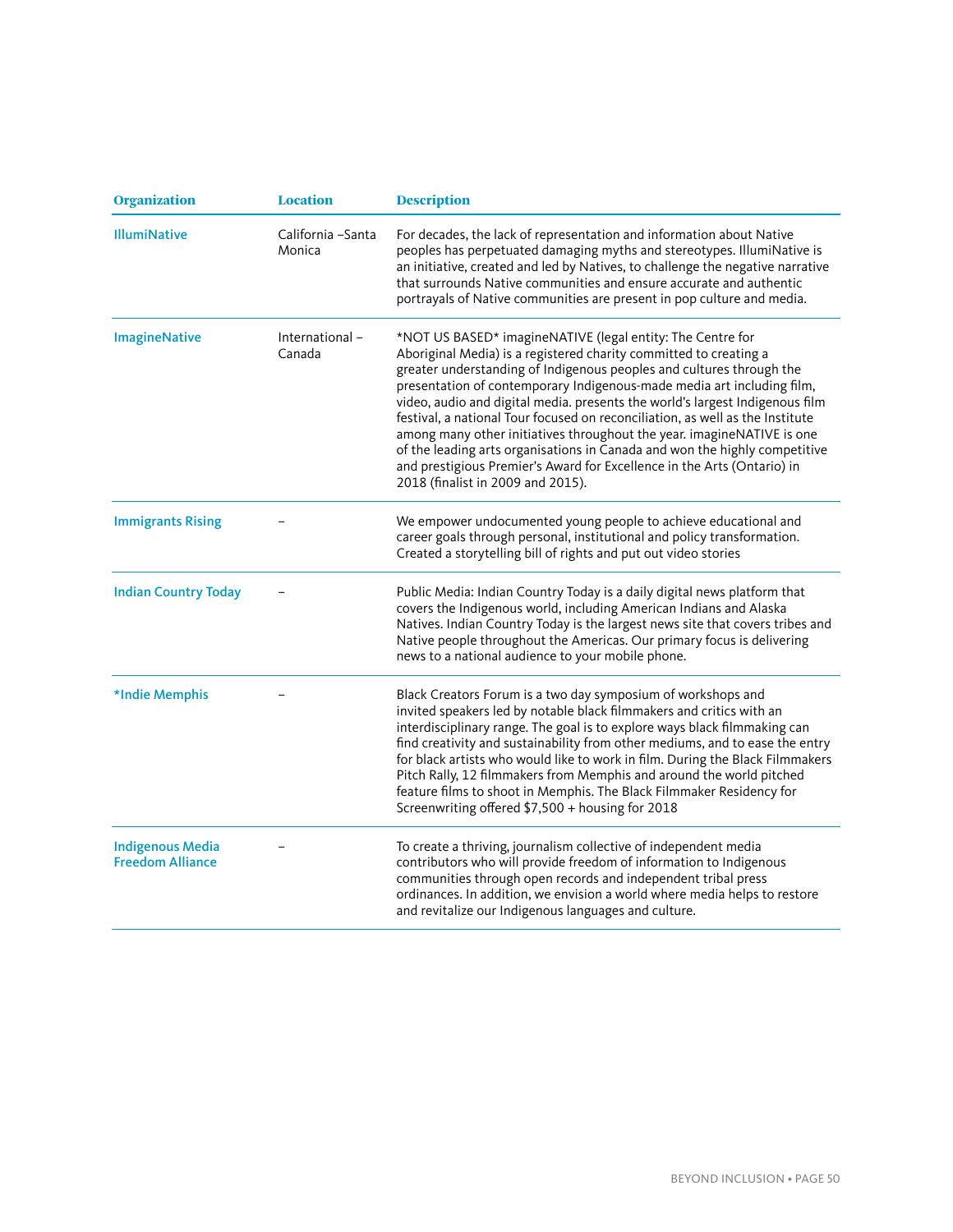| <b>Organization</b>                                 | <b>Location</b>              | <b>Description</b>                                                                                                                                                                                                                                                                                                                                                                                                                                                                                                                                                                                                                                                                                                                                                                                                                                                                                                                                                                                                                                                                                                                                                                                   |
|-----------------------------------------------------|------------------------------|------------------------------------------------------------------------------------------------------------------------------------------------------------------------------------------------------------------------------------------------------------------------------------------------------------------------------------------------------------------------------------------------------------------------------------------------------------------------------------------------------------------------------------------------------------------------------------------------------------------------------------------------------------------------------------------------------------------------------------------------------------------------------------------------------------------------------------------------------------------------------------------------------------------------------------------------------------------------------------------------------------------------------------------------------------------------------------------------------------------------------------------------------------------------------------------------------|
| *INSIGHT Program<br>(Women in Film)                 | California -Los<br>Angeles   | INSIGHT is a community for women of color media creators. With support<br>and resources from Women In Film, we are creating a group aimed<br>to elevate our careers in a collective and nurturing way, and provide<br>guidance and knowledge-sharing with one another. Participation includes<br>open dialogue sessions, collaboration with fellow participants, and the<br>opportunities to plan custom programs. Ultimately we hope to address<br>the vast range of what it takes to forge livelihoods in entertainment. There<br>is urgency in our industry to address professional challenges faced by<br>those of us with intersectional identities. We come together to ensure our<br>voices and work are valued by each other and the entertainment field at<br>large. In addition to the larger community, 15 INSIGHT Fellows will receive<br>mentoring, bi-monthly master classes, and the opportunity to be featured<br>on the Women In Film website. Master class topics range from creative<br>producing to directing actors (and many things in between). If you are not<br>selected for a fellowship, there will be other avenues to be involved, so we<br>hope you'll stay connected. |
| <b>Intercultural Leadership</b><br><b>Institute</b> |                              | The Intercultural Leadership Institute is a rigorous, year-long personal and<br>leadership development program created out of our shared commitment<br>to pursue cultural equity and to support artists, culture bearers and other<br>arts professionals as change-makers in their communities. A collab btwn<br>NALAC, the First People's Fund, Alternate Roots, and the PA'l Foundation                                                                                                                                                                                                                                                                                                                                                                                                                                                                                                                                                                                                                                                                                                                                                                                                            |
| <b>Iranian Film Festival</b>                        | California -San<br>Francisco | The first independent Iranian film festival outside of Iran, with no<br>affiliation to any political or religious organizations, launched in 2008, is<br>an annual event showcasing independent feature and short films made<br>by or about Iranians from around the world©. IFF is also a platform for<br>the Iranian filmmakers living around the globe to express their vision and<br>talent through the artistic medium of film. Iranian Film Festival (IFF) was<br>established to support the Iranian film and culture in the Iranian-American<br>community of the San Francisco Bay Area and beyond.                                                                                                                                                                                                                                                                                                                                                                                                                                                                                                                                                                                           |
| <b>Islamic Scholarship Fund</b>                     |                              | The Islamic Scholarship Fund began awarding film grants in 2014 and<br>through 2017, we awarded \$30K each year in film grants. In 2018, \$35K<br>was awarded in film grants. The mass media has an undoubtedly powerful<br>influence on society's perceptions and beliefs about the subjects portrayed.<br>While the spread of Internet media sources and social networking sites<br>provide outlets for alternative voices, traditional mass media still reaches a<br>larger number of people and holds substantial power in determining what<br>information is deemed important. The Islamic Scholarship Fund Film Grant<br>specifically aims to facilitate and support Muslims entering the world of<br>film, who intend to create artistic, engaging and positive stories about<br>Muslims. The chosen recipient will receive a grant, which allows them to<br>focus their energy and attention entirely on the creative process. Grant<br>recipients will also receive mentorship and/or networking opportunities<br>from an industry professional to help further the advancement of their<br>script and film. The grant will be split into two categories: narrative and<br>documentary.     |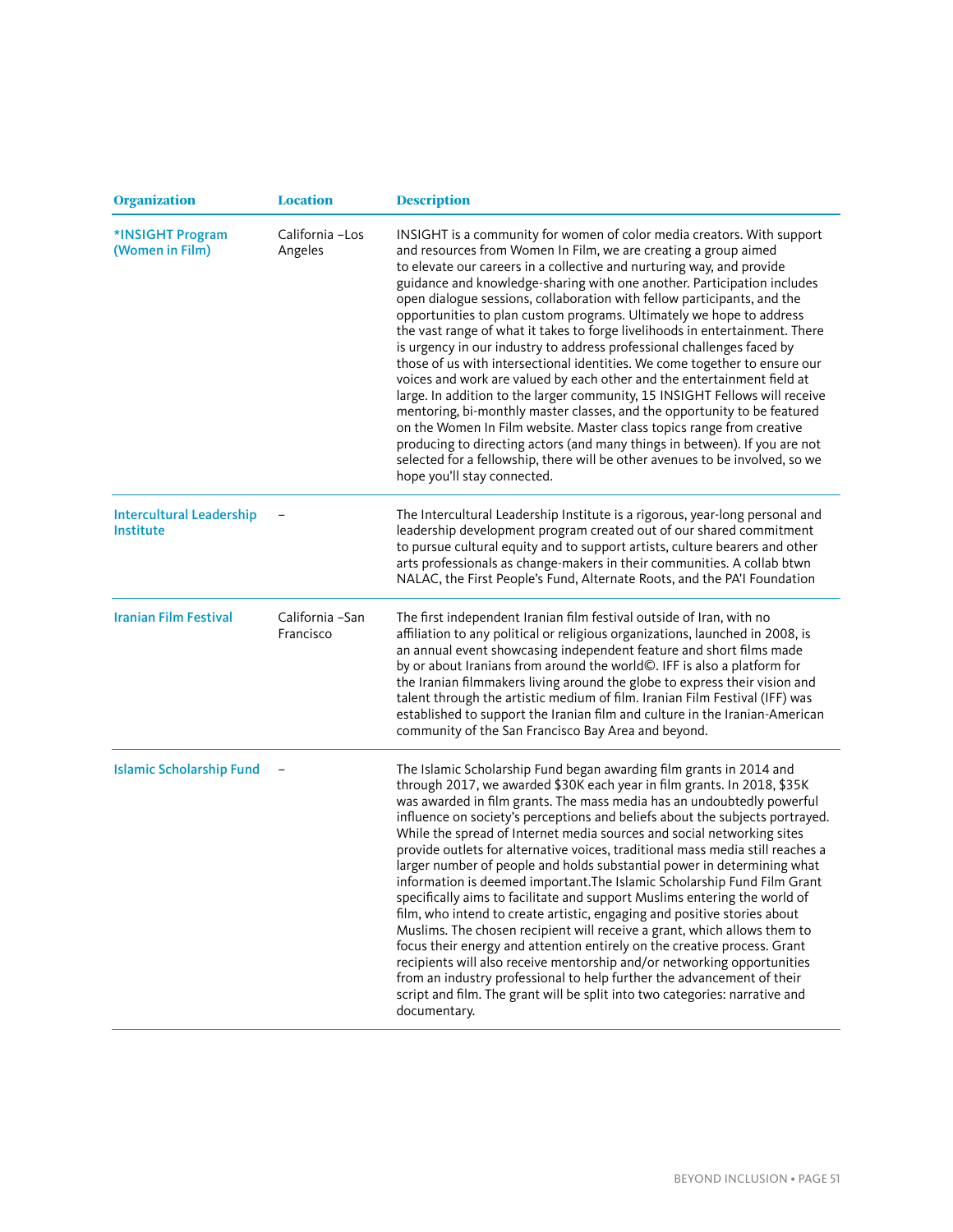| <b>Organization</b>                                  | <b>Location</b>              | <b>Description</b>                                                                                                                                                                                                                                                                                                                                                                                                                                                                                                                                                                                                                                                                                                                                                                                                                                                                                                                                                                                                                                                                                                                                                                                                                                                                                                |
|------------------------------------------------------|------------------------------|-------------------------------------------------------------------------------------------------------------------------------------------------------------------------------------------------------------------------------------------------------------------------------------------------------------------------------------------------------------------------------------------------------------------------------------------------------------------------------------------------------------------------------------------------------------------------------------------------------------------------------------------------------------------------------------------------------------------------------------------------------------------------------------------------------------------------------------------------------------------------------------------------------------------------------------------------------------------------------------------------------------------------------------------------------------------------------------------------------------------------------------------------------------------------------------------------------------------------------------------------------------------------------------------------------------------|
| <b>ITVS Diversity</b><br><b>Development Fund</b>     | California -San<br>Francisco | Public Media: Nearly 70% of ITVS funds go to diverse producers, 50% to<br>women -We're looking for exceptional stories by filmmakers from diverse<br>backgrounds: stories that take creative risks, inspire dialogue, and are rarely<br>seen on public media. We are committed to supporting producers of color<br>and creating public media programming that is truly inclusive. Diversity<br>Development Fund gives producers of color up to \$25,000 in research and<br>development funding so you can develop your documentary for public<br>media. Pre-production nonfiction projects only.                                                                                                                                                                                                                                                                                                                                                                                                                                                                                                                                                                                                                                                                                                                  |
| <b>Just Vision</b>                                   | NYC/DC/E<br>Jerusalem        | Just Vision increases the power and reach of Palestinians and Israelis<br>working to end the occupation and build a future of freedom, dignity and<br>equality for all. Our overarching goal is to contribute to fostering peace and<br>an end to the occupation by rendering Palestinian and Israeli grassroots<br>leaders more visible, valued and influential in their efforts. We drive<br>attention to compelling local role models in unarmed movement-building<br>and demonstrate to journalists, community leaders, public intellectuals and<br>students - in the US, Israel, Palestine and beyond - what is possible when<br>leaders at the grassroots choose to act. We tell their under-documented<br>stories through award-winning films, digital media and targeted public<br>education campaigns that undermine stereotypes, inspire commitment<br>and galvanize action Local Call (Sikha Mekomit in Hebrew) is a Hebrew-<br>language news site advancing citizen journalism and an independent media.<br>Our journalists highlight the political, economic and social developments in<br>the region and amplify the stories of community organizers, human rights<br>defenders and activists who are working to end the occupation and build a<br>future of freedom, dignity and equality for all. |
| *Kartemquin                                          | Illinois - Chicago           | Supports the Diverse Voices in Docs (DVID) program  Diverse Voices in<br>Docs (DVID) is a nine-month professional mentorship and development<br>program for documentary filmmakers of color, organized by Kartemquin<br>Films and the Community Film Workshop of Chicago. Founded in 2013,<br>DVID aims to inspire collaboration and skill-sharing among its fellows,<br>and among the larger Midwestern independent documentary filmmaking<br>community. At the core of the fellowship is a series of dynamic workshops<br>led by Kartemquin staff, associates, and invited experts, ranging in focus<br>from storytelling ethics, to fundraising, to distribution, and a pitch session<br>attended by leading funders and distributors. The program culminates with<br>a graduation showcasing fellows work and featuring a keynote speaker<br>Sparking democracy through documentary since 1966, Kartemquin is a<br>collaborative community that empowers documentary makers who create<br>stories that foster a more engaged and just society.                                                                                                                                                                                                                                                                |
| <b>Koahnic Broadcast</b><br><b>Corporation (KBC)</b> | Alaska -<br>Anchorage        | Bringing Native voices to Alaska and the nation through a selection of<br>radio programming that is broadcast by public and tribal radio stations<br>across the country. KBC's national programming includes National Native<br>News, Native America Calling, Earthsongs, Stories of Our People, and<br>Native Word of the Day.                                                                                                                                                                                                                                                                                                                                                                                                                                                                                                                                                                                                                                                                                                                                                                                                                                                                                                                                                                                   |
| <b>Latino Film Institute</b>                         |                              | Latino Film Institute (LFI) showcases, strengthens and celebrates the<br>richness of Latino lives through the audiovisual event. We develop, activate,<br>and support artists, creators, and executives through pathways and<br>platforms for the expression and appreciation of their work.                                                                                                                                                                                                                                                                                                                                                                                                                                                                                                                                                                                                                                                                                                                                                                                                                                                                                                                                                                                                                      |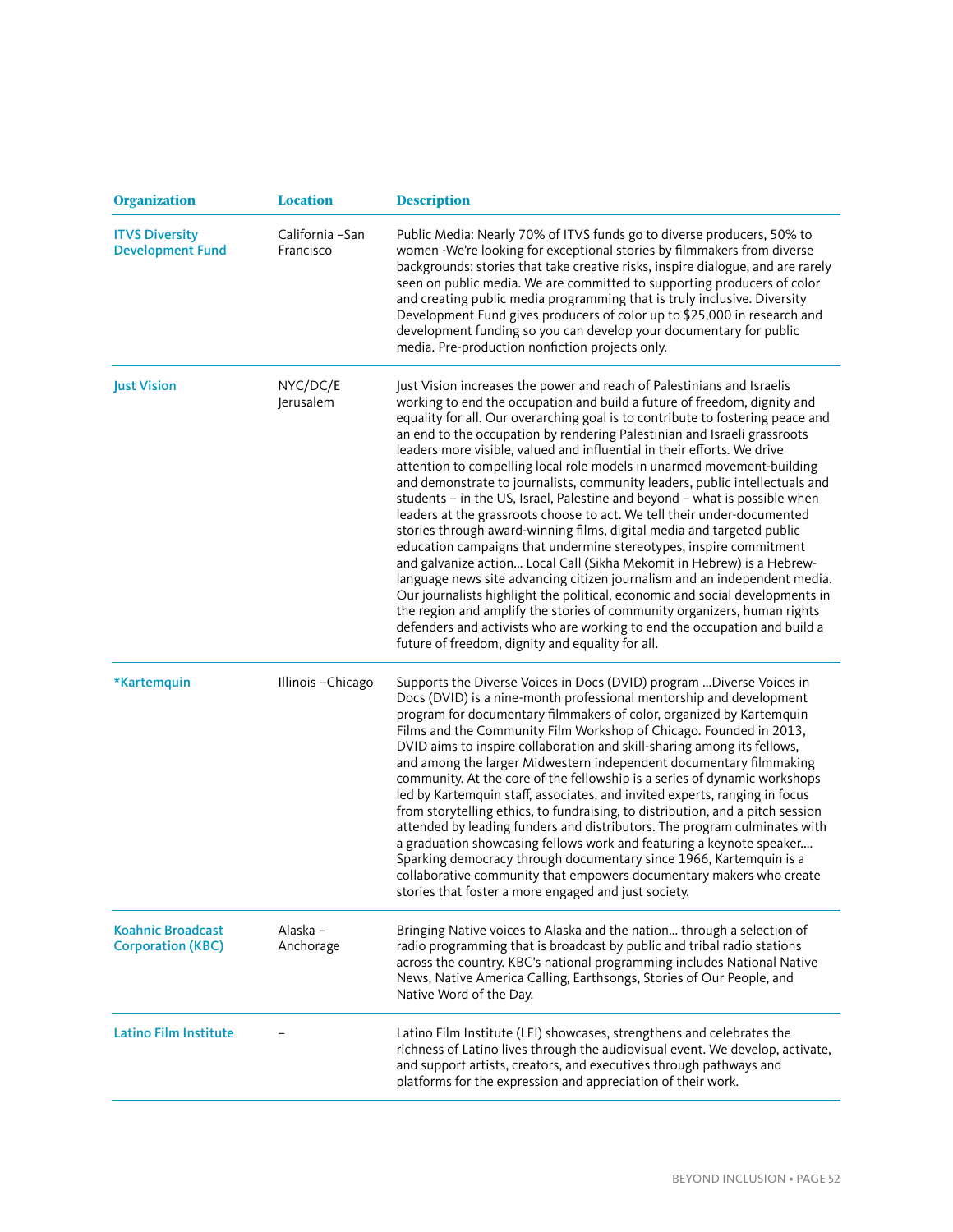| <b>Organization</b>                                                    | <b>Location</b>                | <b>Description</b>                                                                                                                                                                                                                                                                                                                                                                                                                                                                                                                                                                                                                                                                                                                                                                                                                                                                                                                                                                                                                                                                                                                                                                                                                                                                                                                                                                                                                                                                                                                                                                                                                                                                                                                                          |
|------------------------------------------------------------------------|--------------------------------|-------------------------------------------------------------------------------------------------------------------------------------------------------------------------------------------------------------------------------------------------------------------------------------------------------------------------------------------------------------------------------------------------------------------------------------------------------------------------------------------------------------------------------------------------------------------------------------------------------------------------------------------------------------------------------------------------------------------------------------------------------------------------------------------------------------------------------------------------------------------------------------------------------------------------------------------------------------------------------------------------------------------------------------------------------------------------------------------------------------------------------------------------------------------------------------------------------------------------------------------------------------------------------------------------------------------------------------------------------------------------------------------------------------------------------------------------------------------------------------------------------------------------------------------------------------------------------------------------------------------------------------------------------------------------------------------------------------------------------------------------------------|
| <b>Latino Filmmakers</b><br><b>Network</b>                             |                                | Latino Filmmakers Network mission is to connect, inspire, educate and<br>create opportunities for the Latino community while also promoting<br>diversity & inclusion in the entertainment industry.                                                                                                                                                                                                                                                                                                                                                                                                                                                                                                                                                                                                                                                                                                                                                                                                                                                                                                                                                                                                                                                                                                                                                                                                                                                                                                                                                                                                                                                                                                                                                         |
| <b>Latino Public</b><br><b>Broadcasting</b>                            | California -<br><b>Burbank</b> | Public Media: Latino Public Broadcasting is the leader of the development,<br>production, acquisition and distribution of non-commercial educational and<br>cultural media that is representative of Latino people, or addresses issues<br>of particular interest to Latino Americans. These programs are produced for<br>dissemination to the public broadcasting stations and other public telecom-<br>munication entities. LPB provides a voice to the diverse Latino community<br>on public media throughout the United States. Voces series presents new<br>and established filmmakers and brings their powerful and illuminating<br>stories to a national audience-- on TV, online and on the PBS app.                                                                                                                                                                                                                                                                                                                                                                                                                                                                                                                                                                                                                                                                                                                                                                                                                                                                                                                                                                                                                                                |
| <b>Looky Looky Pictures</b>                                            |                                | We connect powerful films with passionate people and organizations who<br>can use them as tools to change the world. Respect the dignity of the<br>film's participants - Stories by filmmakers that value the "nothing about us<br>without us" approach-that no policy/strategy should be decided without<br>the direct participation of members of the group(s) affected, particularly<br>groups often thought to be marginalized from political, social, and<br>economic opportunities. - Go beyond empathy - Are created from a place<br>of sincerity, and humility, rather than pity, and hope to create solidarity<br>amongst communities, audiences, and film stakeholders.- Want to highlight<br>solutions - Projects that don't just want to focus on a problem, but that<br>also hope to present impactful solutions, either through the storytelling<br>itself (i.e. intend for audiences to feel hope, inspiration, beauty, excitement,<br>introspection, delight, and/or joy), or through folding solutions into their<br>impact campaign.                                                                                                                                                                                                                                                                                                                                                                                                                                                                                                                                                                                                                                                                                                      |
| <b>MacArthur</b><br><b>Foundation Journalism &amp;</b><br><b>Media</b> |                                | Despite abundant and growing sources of news and information, only a<br>small percentage of journalism and media is created with an intention to<br>engender deep understanding about current events; lift under-reported or<br>misunderstood issues; include and amplify diverse perspective; promote<br>self-reflection, empathy, and mutual respect; and inspire civic engagement<br>and action. As a result and compounded by systemic social and economic<br>disparities and a highly polarized political culture, large segments of the<br>American public are misinformed, disengaged, and cynical about their<br>role as civic actors and agents for social change. A small but growing<br>community of nonprofit journalism and media organizations, supported<br>by philanthropy and enabled by digital technologies, is working creatively<br>and entrepreneurially to provide the American public with the information<br>it needs for rigorous critical thinking and informed decision making and<br>the opportunity and tools to share authentic and alternative perspectives<br>for a robust civic dialogue. These organizations create and disseminate<br>journalism and media content by professionals and citizens that is original,<br>illuminating, and engaging, and they achieve a level of influence and impact<br>disproportionate to their size and resources. Our Journalism & Media<br>program seeks to strengthen and sustain an independent media ecosystem<br>that investigates the actions of institutions, explores the implications<br>of policies, challenges social norms, amplifies diverse perspectives, and<br>creates opportunities for individual action and public conversations on<br>urgent contemporary issues. |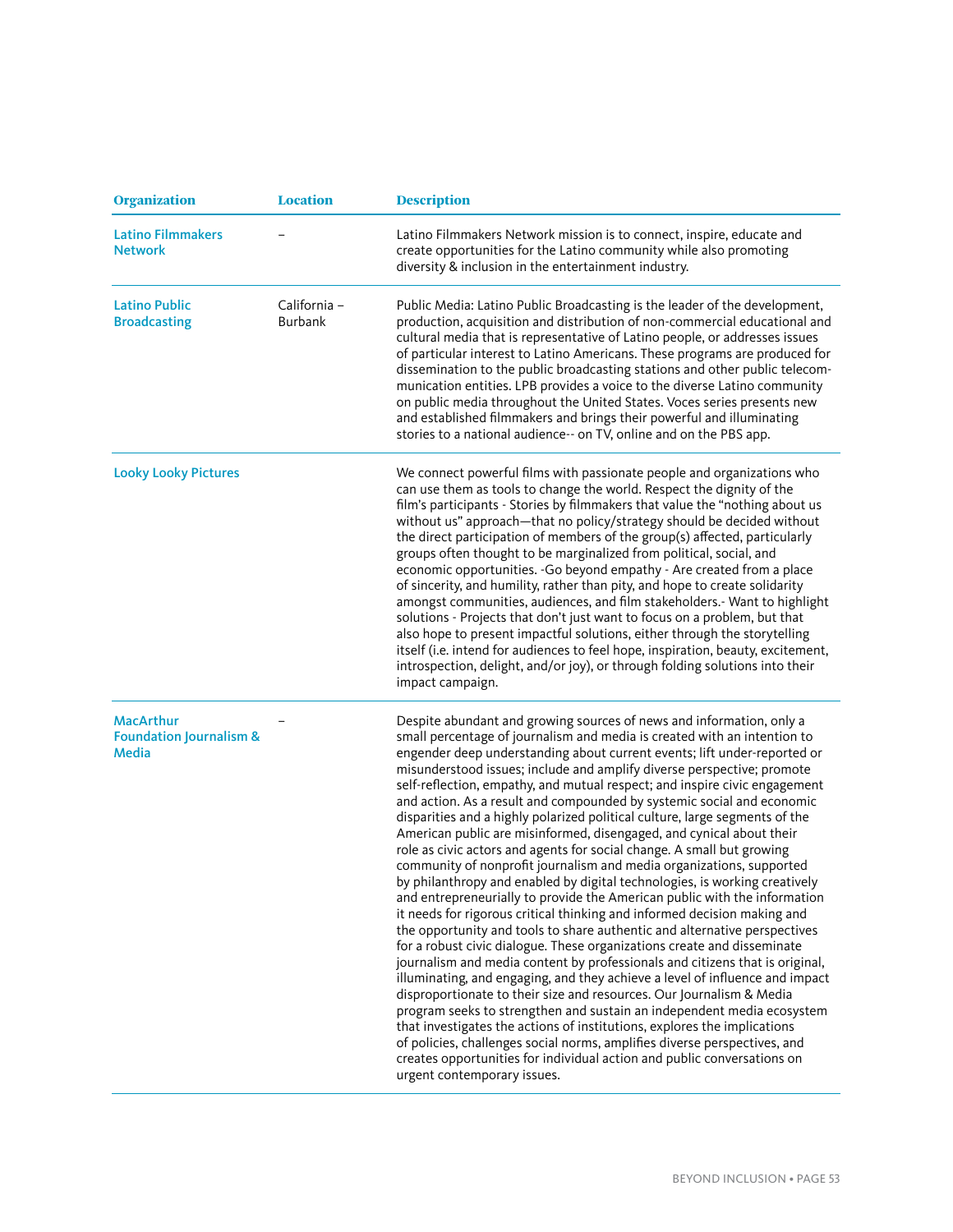| <b>Organization</b>                                                          | <b>Location</b>             | <b>Description</b>                                                                                                                                                                                                                                                                                                                                                                                                                                                                                                                                                                                                                                                                                                                                                                                                                                                                                                                                                                                                                                                                                                                                                                                                                                                                                                                                                                                             |
|------------------------------------------------------------------------------|-----------------------------|----------------------------------------------------------------------------------------------------------------------------------------------------------------------------------------------------------------------------------------------------------------------------------------------------------------------------------------------------------------------------------------------------------------------------------------------------------------------------------------------------------------------------------------------------------------------------------------------------------------------------------------------------------------------------------------------------------------------------------------------------------------------------------------------------------------------------------------------------------------------------------------------------------------------------------------------------------------------------------------------------------------------------------------------------------------------------------------------------------------------------------------------------------------------------------------------------------------------------------------------------------------------------------------------------------------------------------------------------------------------------------------------------------------|
| *Manifest Works                                                              | California - Los<br>Angeles | ManifestWorks turns real-world experience into learning opportunities for<br>those impacted by foster care, homelessness and incarceration. Our three-<br>month program pairs participants with working professionals in film and<br>television. The skills and connections we impart lead directly to living-wage<br>jobs and provide the scaffolding for long-term career advancement.                                                                                                                                                                                                                                                                                                                                                                                                                                                                                                                                                                                                                                                                                                                                                                                                                                                                                                                                                                                                                       |
| <b>March on Washington</b><br><b>Film Festival</b>                           | D.C. - Washington           | The March on Washington Film Festival was founded in 2013 in<br>Washington, DC to commemorate the 50th anniversary of the March on<br>Washington for Jobs and Freedom. The inaugural festival attracted over<br>1,000 attendees to ten events over the span of two weeks at venues across<br>Washington DC. The flagship festival is held every year in Washington, DC<br>and serves as a national platform to tell, celebrate, and increase awareness<br>of the untold events and heroes, known and unsung, of the Civil Rights<br>Movement. The Festival uses film screenings as a platform for panel<br>discussions featuring filmmakers, academics, and activists and brings<br>together an audience that is diverse in age, class, and ethnicity.                                                                                                                                                                                                                                                                                                                                                                                                                                                                                                                                                                                                                                                         |
| <b>Media Education</b><br><b>Foundation</b>                                  | Massachusetts               | Produces and distributes documentary films and other educational<br>resources to inspire critical thinking about the social, political, and cultural<br>impact of American mass media.                                                                                                                                                                                                                                                                                                                                                                                                                                                                                                                                                                                                                                                                                                                                                                                                                                                                                                                                                                                                                                                                                                                                                                                                                         |
| <b>Mezcla Media Collective</b>                                               | Illinois-Chicago            | Mezcla Media Collective exists to ensure that women and non-binary<br>filmmakers of color realize their full potential as storytellers and agents<br>of change. By creating a founding hub in Chicago, we provide femme-<br>identifying filmmakers of color with resources to enhance their craft. This<br>includes creating access to a network, workshops, and a local community<br>without having to depend on established industry hubs. Mezcla also seeks<br>to level the playing field, ensuring that members are able to participate in<br>their city's bustling media production scene.                                                                                                                                                                                                                                                                                                                                                                                                                                                                                                                                                                                                                                                                                                                                                                                                                |
| Multicultural Media,<br><b>Telecom and Internet</b><br><b>Council (MMTC)</b> | D.C. - Washington           | The Multicultural Media, Telecom and Internet Council (MMTC) is a<br>national not-for-profit organization dedicated to promoting and preserving<br>equal opportunity and civil rights in the mass media, telecommunications,<br>and broadband industries. MMTC is the leading advocate for minority<br>participation in the communications industries. We seek to preserve and<br>expand minority ownership and equal employment opportunity in these<br>industries and to close the digital divide. - In MMTC's public interest<br>and civil rights law practice, we represent 80 national organizations in<br>selected proceedings before the FCC, the federal courts of appeals and<br>the U.S. Supreme Court. Our clients have included essentially all of the<br>traditional civil rights organizations (including the NAACP, National Urban<br>League, LULAC, NCLR and the Rainbow/PUSH Coalition), professional<br>and trade organizations such as the and the National Association of Black<br>Telecommunications Professionals, religious organizations (the National<br>Council of Churches and the Office of Communication of the United Church<br>of Christ, Inc.), unions (AFTRA and CWA) and many other organizations<br>interested in fostering diversity and equal opportunity and in closing<br>the digital divide. MMTC serves as General Counsel to the Broadband<br>Opportunity Coalition. |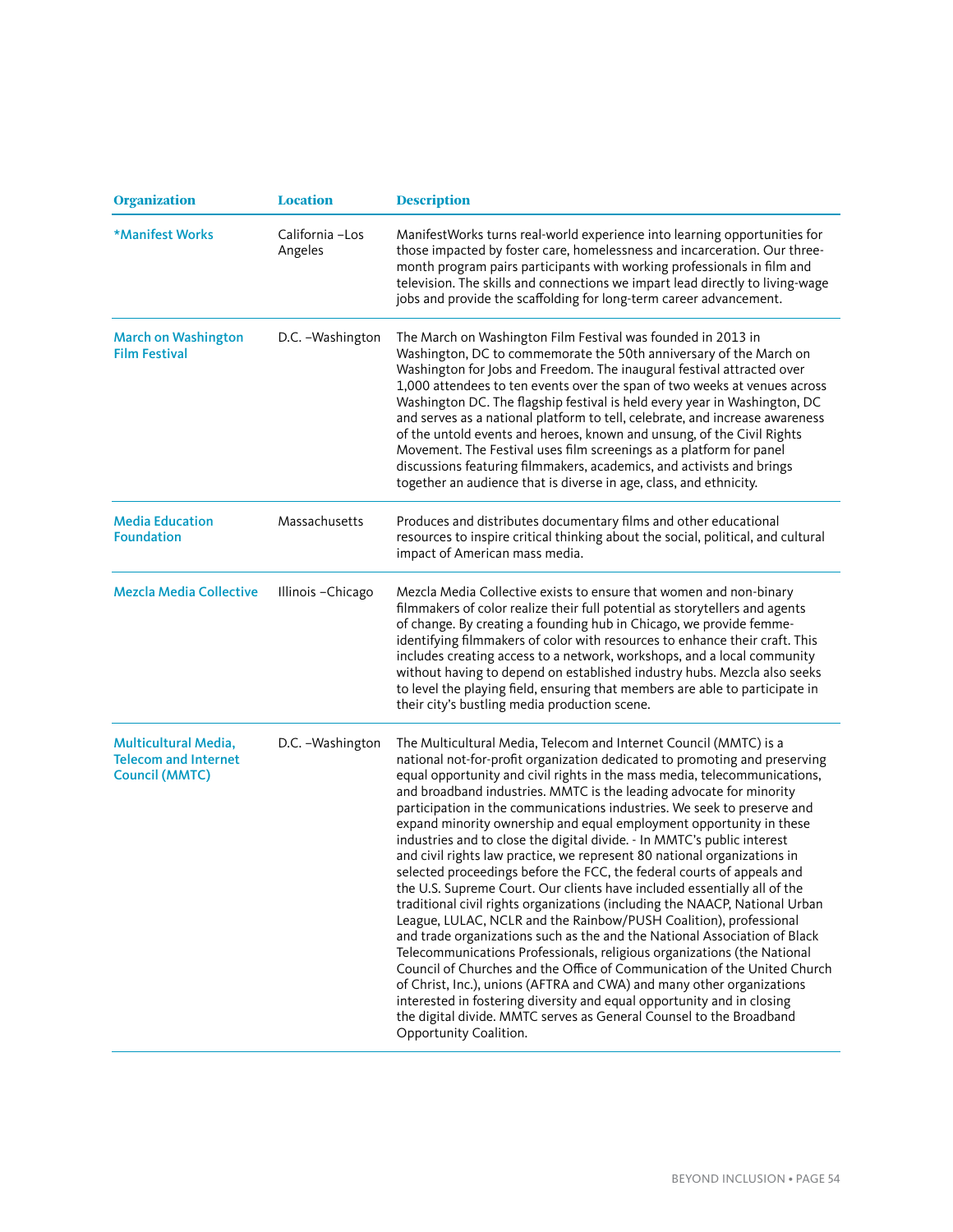| <b>Organization</b>                                                                | <b>Location</b>   | <b>Description</b>                                                                                                                                                                                                                                                                                                                                                                                                                                                                                                                                                                                                                                                                                                                                                                                                                                                                                                                                                                                                                                 |
|------------------------------------------------------------------------------------|-------------------|----------------------------------------------------------------------------------------------------------------------------------------------------------------------------------------------------------------------------------------------------------------------------------------------------------------------------------------------------------------------------------------------------------------------------------------------------------------------------------------------------------------------------------------------------------------------------------------------------------------------------------------------------------------------------------------------------------------------------------------------------------------------------------------------------------------------------------------------------------------------------------------------------------------------------------------------------------------------------------------------------------------------------------------------------|
| *Multitude Films                                                                   |                   | Multitude Films is an independent production company dedicated<br>to nonfiction storytelling. We produce documentaries by and about<br>underrepresented voices and are committed to a representational<br>storytelling model, where the core creative team behind a film has a stake<br>in the communities that will be most impacted by the story The majority<br>of our slate is directed by emerging voices - filmmakers within the first<br>three features of their career - because we're committed to ensuring<br>that this generation of storytellers represents the world we live in, so<br>that stories on screen truly represent the complexity of the lives we live.<br>We're one of few production companies that integrates a social change<br>orientation and impact strategy from the earliest stages of our involvement<br>in a project, and have built our slate around core issue areas allowing us to<br>engage partners over time and build impact cumulatively - since individual<br>films are never silver bullet solutions. |
| <b>National Association</b><br>of Minority Media<br><b>Executives (NAAME)</b>      | Virginia - Vienna | [Now defunct] Organization of managers and executives of color working<br>in both news and business operations, across all media related fields,<br>aiming to: increase diversity in senior ranks of media industry; resource<br>to multicultural exec talent; provide executive development; management<br>training and mentorship; fosters forums and alliances across companies/<br>orgs to discuss multicultural issues; provide networking opportunities.                                                                                                                                                                                                                                                                                                                                                                                                                                                                                                                                                                                     |
| <b>National Association</b><br>for Multi-ethnicity<br>in Communications<br>(NAMIC) | New York -NYC     | The premier organization that educates, advocates and empowers for<br>multi-ethnic diversity in the communications industry. Our success<br>stems from our ability to provide the resources that allow our members<br>to cultivate their individual careers. Equally important, we partner with<br>the country's leading media companies that are committed to leveraging<br>diversity as a business imperative NAMIC is at the forefront in driving<br>towards ethnic diversity in the communications industry. Our mission is<br>to develop a pipeline of diverse talent from which the next generation of<br>industry leadership will be selected. NAMIC engages with professionals and<br>the companies invested in their success to determine tactics for reaching<br>our goals. Education, mentoring, leadership development, and positioning<br>diversity as an essential business asset are the areas in which we excel.                                                                                                                   |
| <b>National Association</b><br>of Black Owned<br><b>Broadcasters (NABOB)</b>       |                   | NABOB is the only trade organization representing the interests of African-<br>American owners of radio and television stations across the country. The<br>association was organized in 1976 by a small group of African-American<br>broadcasters who desired to establish a voice and a viable presence in<br>the industry and to address specific concerns facing African-American<br>broadcasters. The NABOB Foundation was created to help prepare the<br>next generation of broadcast station owners and managers. NABOB has<br>two principal objectives: First, to increase the number of African-American<br>owners of telecommunications facilities, and second, to improve the<br>business climate in which we operate                                                                                                                                                                                                                                                                                                                    |
| <b>National Association of</b><br><b>Latino Arts and Cultures</b><br>(NALAC)       | Texas             | National Association of Latino Arts and Cultures has delivered programs<br>that stabilize and revitalize the US Latino arts and cultural sector via<br>funding, leadership training, convenings, research, and advocacy.                                                                                                                                                                                                                                                                                                                                                                                                                                                                                                                                                                                                                                                                                                                                                                                                                           |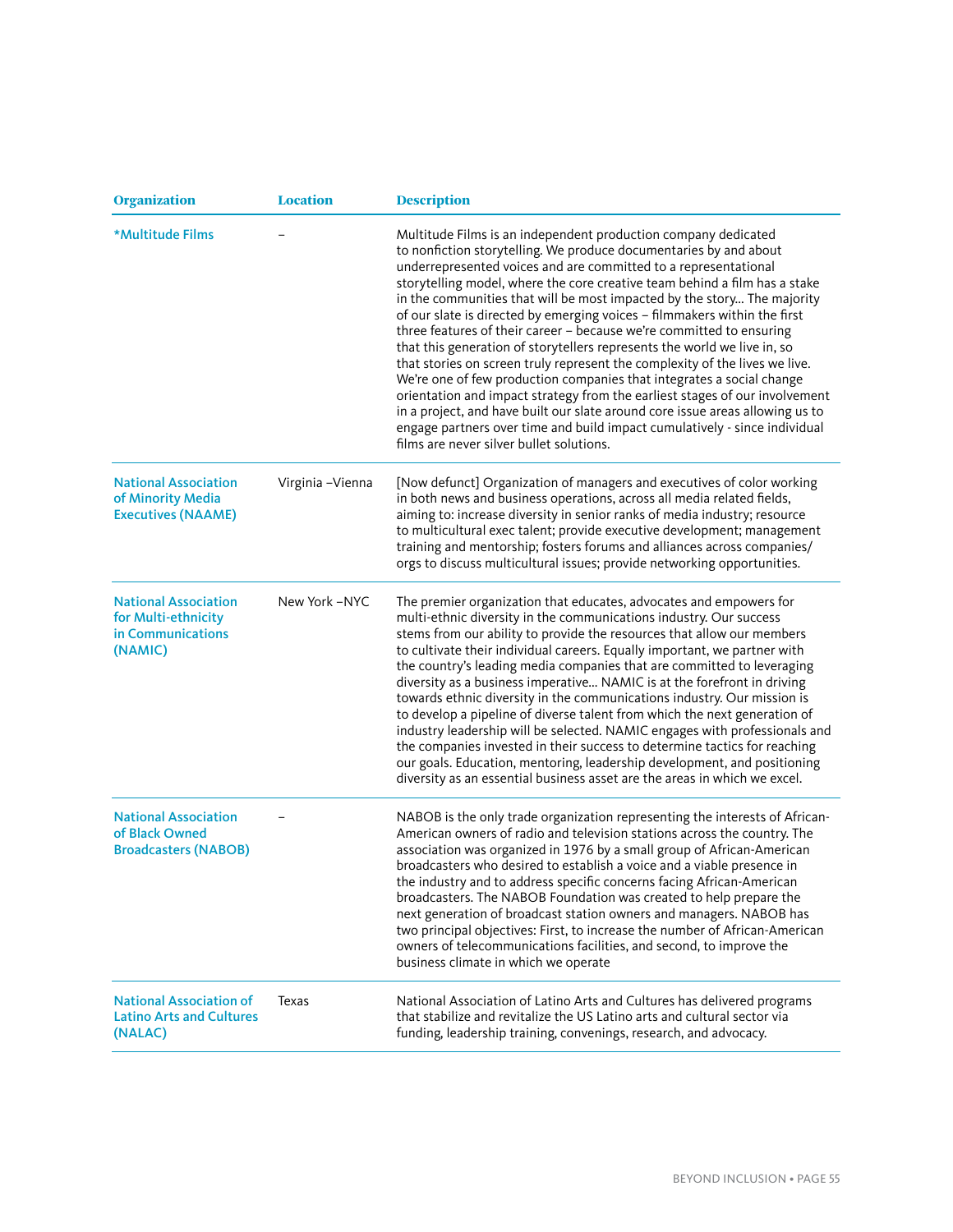| <b>Organization</b>                                                                          | <b>Location</b>          | <b>Description</b>                                                                                                                                                                                                                                                                                                                                                                                                                                                                                                                                                                                                                                                                                                                                                                                                                                                                                |
|----------------------------------------------------------------------------------------------|--------------------------|---------------------------------------------------------------------------------------------------------------------------------------------------------------------------------------------------------------------------------------------------------------------------------------------------------------------------------------------------------------------------------------------------------------------------------------------------------------------------------------------------------------------------------------------------------------------------------------------------------------------------------------------------------------------------------------------------------------------------------------------------------------------------------------------------------------------------------------------------------------------------------------------------|
| <b>National Association</b><br>of Latino Independent<br><b>Producers (NALIP)</b>             | California -L.A.         | NALIP's mission is to discover, promote and inspire Latinx content creators<br>and diverse voices across all media platforms. NALIP serves the needs<br>of diverse content creators including, producers, performers, writers,<br>directors, and industry professionals.                                                                                                                                                                                                                                                                                                                                                                                                                                                                                                                                                                                                                          |
| <b>National Hispanic Media</b><br><b>Coalition</b>                                           | California -<br>Pasadena | The National Hispanic Media Coalition (NHMC) is the media watchdog<br>for the Latino community, ensuring that we are fairly and consistently<br>represented in news and entertainment and that our voices are heard<br>over the airwaves and on the internet. We exist to challenge policy makers<br>and influencers from Hollywood to Washington, DC and everywhere in<br>between, to eliminate barriers for Latinos to express themselves and be<br>heard through every type of medium. NHMC works to bring decision-<br>makers to the table to open new opportunities for Latinos to create,<br>contribute and consume programming that is inclusive, free from bias and<br>hate rhetoric, affordable and culturally relevant Advocacy around media<br>ownership & diversity; affordable communication; open internet; hate<br>speech. They host a TV writers program and a policy fellowship. |
| <b>National Multicultural</b><br><b>Alliance (fka National</b><br><b>Minority Consortia)</b> |                          | Dedicated to bringing unique voices and perspectives from diverse<br>communities to all aspects of public broadcasting crucial to public<br>broadcasting's mission fund film and media makers, present works on<br>public television and other venues, exhibit films and videos, and distribute<br>works to schools and libraries facilitate a new media institute, production<br>training, skills advancement, and career development through workshops,<br>lectures and counseling.                                                                                                                                                                                                                                                                                                                                                                                                             |
| <b>Native Public Media</b>                                                                   |                          | Provides services that encourage the expansion and strengthening of<br>Native media through platforms that are community-based, local, and<br>democratic. NPM, as a national center, provides leadership, centralized<br>resources, and strategic and coordinated approaches to successfully<br>strengthen the Native Broadcast System. These services include broadcast<br>licensing guidance, Federal Communications Commission (FCC) and<br>Corporation for Public Broadcasting (CPB) compliance, station operations<br>guidance, legal guidance, broadcast leadership training and education, and<br>telecommunications and communications policymaking. Over the past<br>fourteen years, NPM has grown a network of 57 Native radio stations and 4<br>television stations.                                                                                                                   |
| <b>Native Voice One</b>                                                                      | Alaska -<br>Anchorage    | Native Voice One (NV1) is the distribution division of Anchorage-based<br>Koahnic Broadcast Corporation. Our mission is to serve as a leader in<br>bringing Native voices to Alaska, the nation, and the world. NV1 distributes<br>work from Native and non-Native producers whose programming educates,<br>advocates, and celebrates Indigenous life and values. The programs also<br>enlighten and inform the general public about Native American news,<br>culture, history, music, events, and modern life NV1 distributed programs<br>are carried by over 180 affiliates, from reservation and village-based<br>stations to top-market urban radio stations throughout the United States<br>and Canada. NV1 also offers a twenty-four hour web stream with access to<br>unique programming with an Indigenous perspective.                                                                   |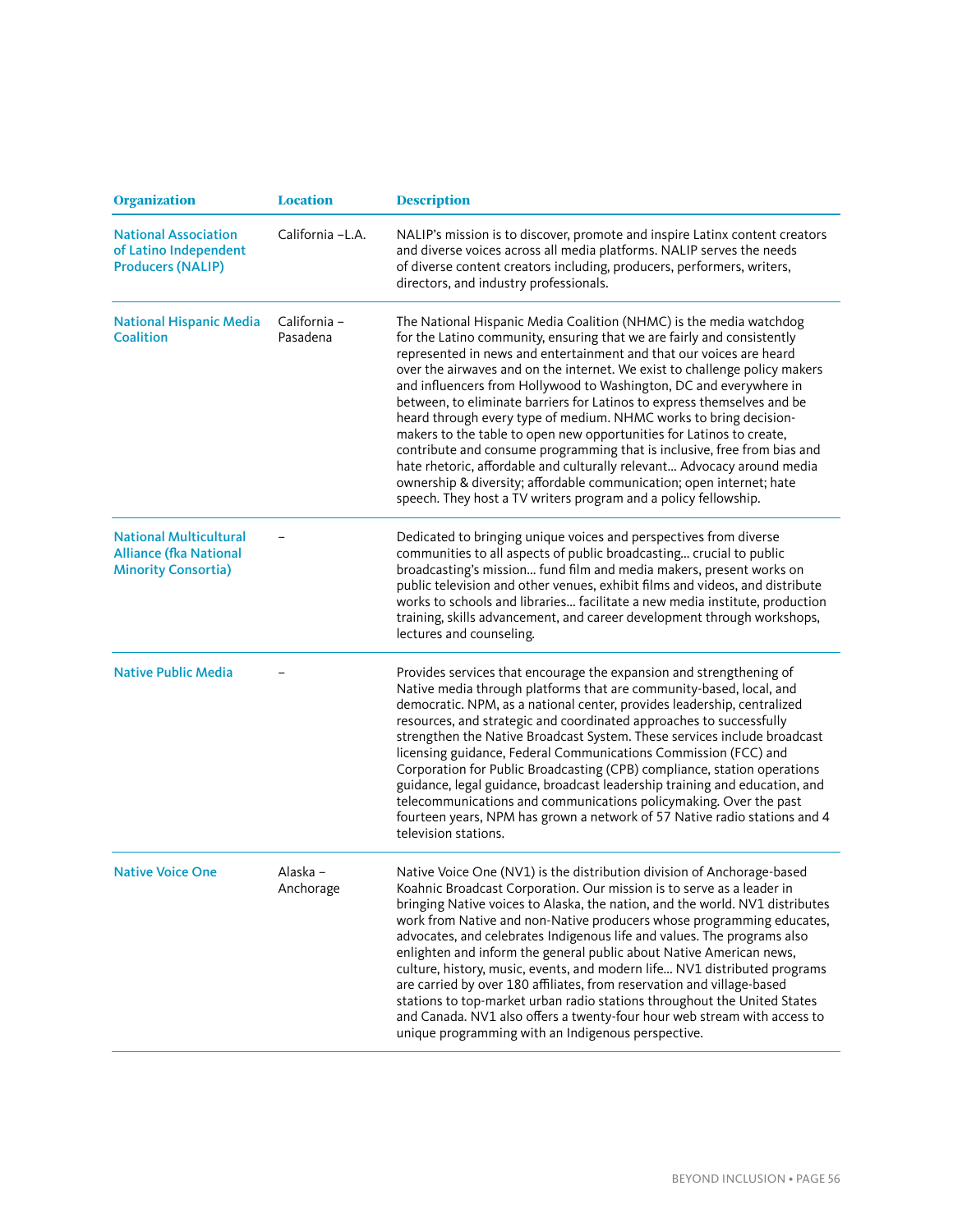| <b>Organization</b>                                                                          | <b>Location</b>           | <b>Description</b>                                                                                                                                                                                                                                                                                                                                                                                                                                                                                                                                                                                                                                                                                                                                                                                                                                                                                                                                                                                                                                                                                                                                                                                                          |
|----------------------------------------------------------------------------------------------|---------------------------|-----------------------------------------------------------------------------------------------------------------------------------------------------------------------------------------------------------------------------------------------------------------------------------------------------------------------------------------------------------------------------------------------------------------------------------------------------------------------------------------------------------------------------------------------------------------------------------------------------------------------------------------------------------------------------------------------------------------------------------------------------------------------------------------------------------------------------------------------------------------------------------------------------------------------------------------------------------------------------------------------------------------------------------------------------------------------------------------------------------------------------------------------------------------------------------------------------------------------------|
| <b>New Negress Society</b>                                                                   |                           | A core collective of black women filmmakers whose priority is to create<br>community and spaces for support, exhibition and consciousness-raising.<br>The group is formed by Chanelle Aponte Pearson, Nuotama Bodomo, Dyani<br>Douze, Ja'Tovia Gary, Stefani Saintonge and Yvonne Michelle Shirley<br>We focus primarily on works that break boundaries in film politically and<br>artistically. Womanist in their content and experimental in form, often<br>these are some of the most challenging for a marginalized filmmaker to<br>create and distribute. They co-organized the inaugural Black Women's Film<br>Conference will convene Black women from all over the country to screen<br>work, exchange filmmaking strategies, and build community. Offering a<br>space that centers Black women's voices and experiences, this conference<br>provides a vital alternative to a white, male-dominated film industry.<br>Featuring screenings, talkbacks, and roundtables in a mix of intimate and<br>communal spaces, the conference explores the current landscape of Black<br>women's cinema and the intersections of history, film theory, filmmaking,<br>and political action. www.moma.org/calendar/events/5029 |
| *New Orleans Film<br><b>Society</b>                                                          | Louisiana -New<br>Orleans | The New Orleans Film Society discovers, cultivates, and amplifies diverse<br>voices of filmmakers who tell the stories of our time. We produce the<br>Oscar®-qualifying New Orleans Film Festival annually and invest year-<br>round in building a vibrant film culture in the South to share transformative<br>cinematic experiences with audiences, and connect dynamic filmmakers<br>to career-advancing resources. 45% will be helmed by filmmakers of color.<br>Emerging Voices is a mentorship program offered for filmmakers of color.<br>The producers lab also emphasizes people of color.                                                                                                                                                                                                                                                                                                                                                                                                                                                                                                                                                                                                                         |
| <b>New Orleans Video</b><br><b>Acces Center/Black Film</b><br><b>Festival of New Orleans</b> | Louisiana -New<br>Orleans | Founded in 1972 by VISTA volunteers, NOVAC's mission remains the<br>cultivation of independent voices and visions. For over four decades,<br>NOVAC has provided education, training, resources, and opportunities to<br>Louisiana's storytellers. Our daily work connects locals in New Orleans and<br>Baton Rouge to creative and economic opportunities, while supporting<br>innovative and community-based storytelling projects and programs. We<br>invite you to be part of our community of storytellers.                                                                                                                                                                                                                                                                                                                                                                                                                                                                                                                                                                                                                                                                                                             |
| <b>New York African Film</b><br><b>Festival</b>                                              | New York -NYC             | [see African Film Festival, Inc. (AFF)]                                                                                                                                                                                                                                                                                                                                                                                                                                                                                                                                                                                                                                                                                                                                                                                                                                                                                                                                                                                                                                                                                                                                                                                     |
| <b>New York Asian Film</b><br><b>Festival</b>                                                | New York -NYC             | The New York Asian Film Foundation Inc. is America's premier $501(c)(3)$<br>nonprofit organization dedicated to the exhibition and appreciation of<br>Asian film culture in all its forms, with year-round festivals and programs,<br>and a view to building bridges between Asia and America. The New York<br>Asian Film Foundation's flagship event is the annual New York Asian Film<br>Festival (NYAFF), which has been presented in collaboration with the Film<br>Society of Lincoln Center since 2010. Now entering its 18th year, NYAFF is<br>North America's leading festival of Asian cinema.                                                                                                                                                                                                                                                                                                                                                                                                                                                                                                                                                                                                                     |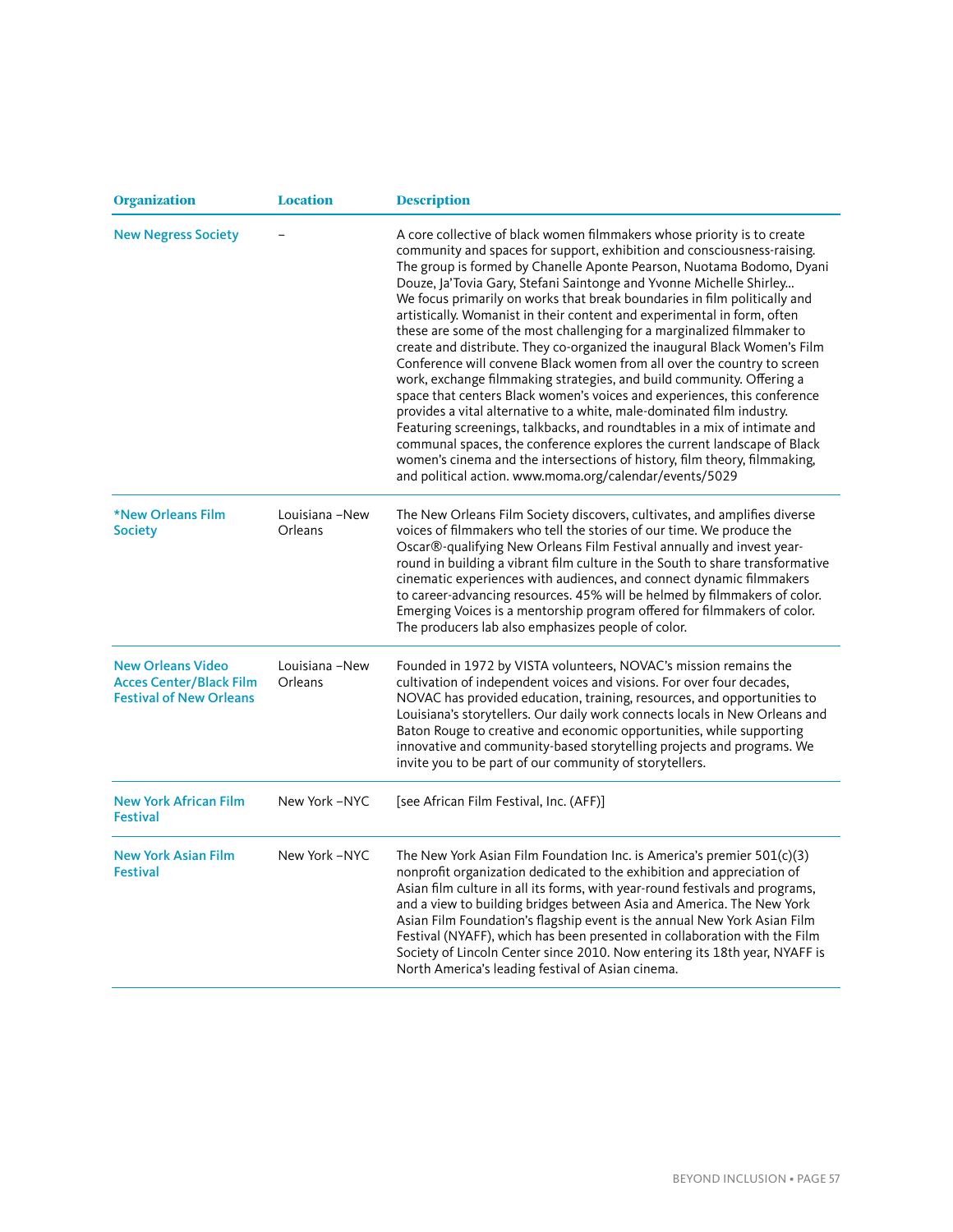| <b>Organization</b>                                                                  | <b>Location</b>                 | <b>Description</b>                                                                                                                                                                                                                                                                                                                                                                                                                                                                                                                                                                                                                                                                                                                             |
|--------------------------------------------------------------------------------------|---------------------------------|------------------------------------------------------------------------------------------------------------------------------------------------------------------------------------------------------------------------------------------------------------------------------------------------------------------------------------------------------------------------------------------------------------------------------------------------------------------------------------------------------------------------------------------------------------------------------------------------------------------------------------------------------------------------------------------------------------------------------------------------|
| <b>New York City Mayor's</b><br><b>Office of Media &amp;</b><br><b>Entertainment</b> | New York -NYC                   | Made in NY Production Assistant Training Program, in partnership with<br>Brooklyn Workforce Innovations (BWI), provides individuals from diverse<br>communities with training for entry-level positions in film production<br>and access to employers in New York City's production industry. Made<br>in NY Writers Room, in partnership with the NYC Department of Small<br>Business Services and the Writers Guild of America East, is a mentorship<br>program that pairs writers of diverse backgrounds and perspectives with<br>experienced TV Showrunners to get feedback on works in progress.                                                                                                                                           |
| <b>New York Latino Film</b><br><b>Festival</b>                                       | New York -NYC                   | The New York Latino Film Festival (NYLFF) is the premier Urban Latino<br>film event in the country. Since its founding in 1999, the NYLFF produces<br>culturally relevant and entertaining experiences that build audiences for<br>Latino cinema, support the film community with professional development<br>and foster relationships for Latino talent. Programming includes the<br>flagship film festival in New York City, competition programs and<br>community programs.                                                                                                                                                                                                                                                                 |
| <b>Next Generation</b><br><b>Leadership Fund</b>                                     | Massachusetts-<br><b>Boston</b> | A professional development program designed to help public media expand<br>diversity among its programming executives by identifying and training<br>new and diverse senior and executive producers and other content leaders<br>in television, film, radio, and digital platforms. Eight Senior Editorial Fellows<br>will be selected for training in 2016, to bring new voices and perspectives<br>to the top levels of public media programming.                                                                                                                                                                                                                                                                                            |
| <b>NextDoc of YouthFX</b>                                                            | New York -Albany                | NeXt Doc is a year-long fellowship that brings together emerging<br>documentary storytellers from diverse backgrounds across the country<br>with award-winning documentary filmmakers to learn, share, and build<br>their skills. Throughout the year we will provide each cohort of Fellows the<br>opportunity to build their networks and amplify their voices, while forming<br>deep relationships and fostering community amongst the cohort. NeXt<br>Doc is a program of Youth FX and includes film screenings, masterclasses,<br>and workshops that explore project development, narrative structure,<br>treatment writing, budgeting, doc history and critical explorations of power<br>and representation in non-fiction storytelling. |
| *North Star Fellowship<br>(Points North Institute)                                   |                                 | The North Star Fellowship supports five filmmakers from diverse<br>backgrounds telling underrepresented stories. Selected filmmakers spend<br>a week together in a shared house on the coast of Maine. In this intimate,<br>focused environment, early-career filmmakers have time to reflect on their<br>artistic process, grow their voices, and build a community of support that<br>will sustain their creative work.                                                                                                                                                                                                                                                                                                                      |
| The Latinx Project, NYU                                                              |                                 | Explores and promotes U.S. Latinx art, culture and scholarship through<br>creative and interdisciplinary programs it serves as a platform linking<br>scholarship, media and activism to foster critical thinking about US Latinxs.<br>Our use of Latinx indicates an openness to gender, sexual and racial<br>inclusivity, while also paying attention to the multiple ways in which Latinx<br>organize and forge community around nationality, race, ethnicity, gender,<br>and other designations. The project advocates for Latinx Studies and<br>explores the generative power of Latinxs in U.S. society                                                                                                                                   |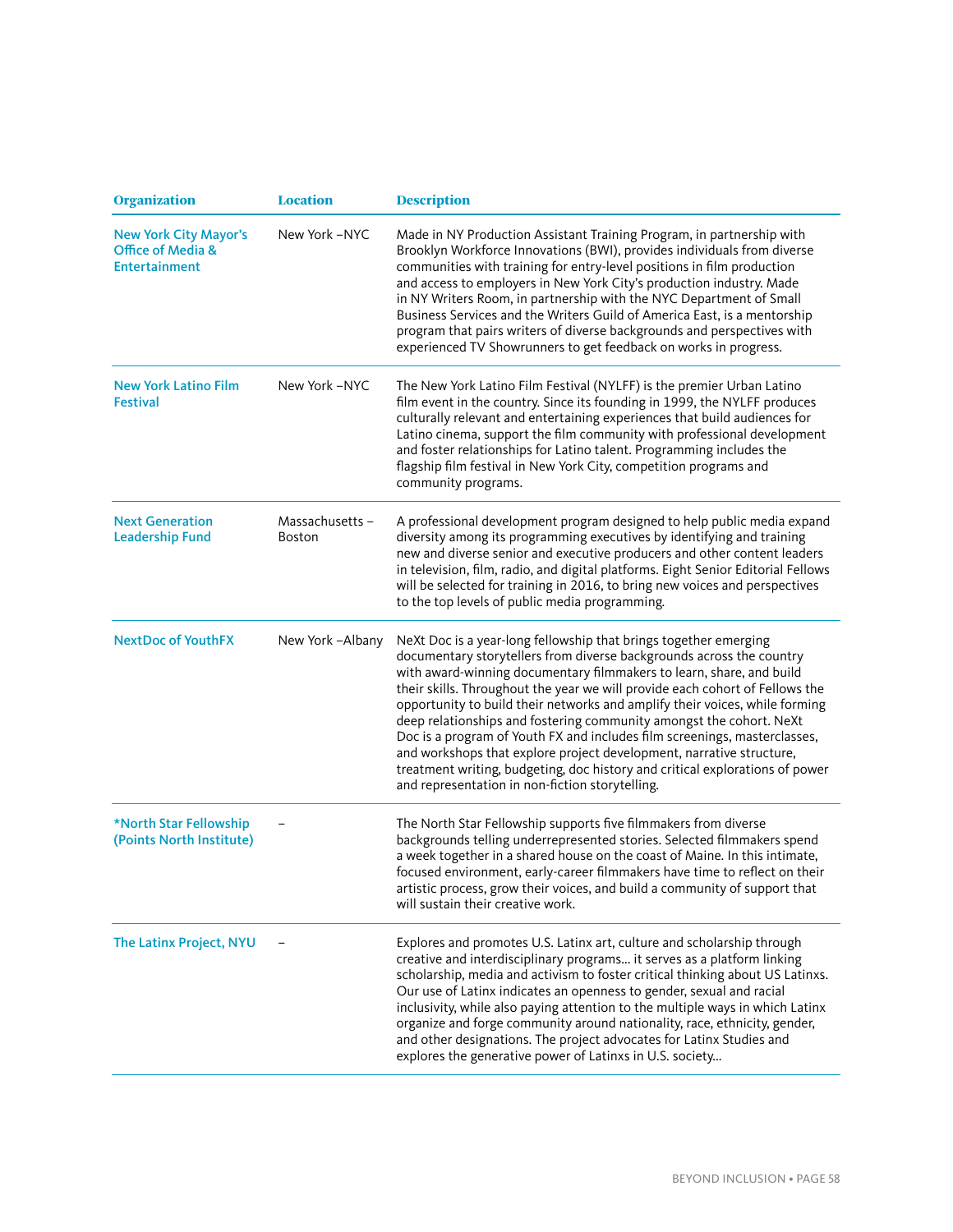| <b>Organization</b>                                                  | <b>Location</b>  | <b>Description</b>                                                                                                                                                                                                                                                                                                                                                                                                                                                                                                                                                                                                                                                                                                                                                                                                                                                                                                                                                                                                                                                                         |
|----------------------------------------------------------------------|------------------|--------------------------------------------------------------------------------------------------------------------------------------------------------------------------------------------------------------------------------------------------------------------------------------------------------------------------------------------------------------------------------------------------------------------------------------------------------------------------------------------------------------------------------------------------------------------------------------------------------------------------------------------------------------------------------------------------------------------------------------------------------------------------------------------------------------------------------------------------------------------------------------------------------------------------------------------------------------------------------------------------------------------------------------------------------------------------------------------|
| <b>Open Signal PDX</b><br>(formerly Portland<br><b>Community TV)</b> | Oregon-Portland  | Open Signal Labs launched in summer 2018 with a 12-month fellowship<br>program for emerging Black filmmakers. This incubator - the first program<br>of its kind in the state of Oregon - provides six filmmakers with training,<br>access to equipment, workspace and mentorship with professionals in order<br>to create new and authentic stories of Black Americans; black filmmaker<br>fellowship                                                                                                                                                                                                                                                                                                                                                                                                                                                                                                                                                                                                                                                                                      |
| *OregonMade                                                          |                  | The Oregon Made Creative Foundation supports storytellers, filmmakers,<br>and artists to attain sustainable careers in the arts, especially the digital<br>arts The #OregonMade Creative Foundation has partnered with the arts<br>nonprofit, NW Documentary, to establish fellowships for two documentary<br>filmmakers of color to attend Oregon Documentary Camp from May 30<br>to June 2, 2019. Doc Camp is an annual, 4-day professional development<br>retreat that brings 75 documentary filmmakers to Silver Falls State Park in<br>Oregon's Willamette Valley to share work, knowledge, and networks, while<br>learning from leading figures in the world of documentary filmmaking. Doc<br>Camp programming includes screenings, workshops, panel discussions,<br>networking events, and a chance to share your own work.                                                                                                                                                                                                                                                        |
| <b>Organization of Black</b><br><b>Screenwriters (OBS)</b>           |                  | Address the lack of black writers represented within the entertainment<br>industry. Assists screenwriters in the creation of works for film and<br>television and helps them present their work to the industry.                                                                                                                                                                                                                                                                                                                                                                                                                                                                                                                                                                                                                                                                                                                                                                                                                                                                           |
| <b>Oscars Academy Gold</b><br>Program                                | California -L.A. | A multi-tiered educational and experiential initiative designed to enhance<br>and extend an industry-wide diversity internship enhancement program<br>under the Academy brand. The initiative affords top film entertainment,<br>technology, production services and digital media companies an all-<br>inclusive pass to recruit and educate a nationwide pool of diverse talent.<br>The program offers interns exclusive access to Academy members, industry<br>professionals, screenings, and educational workshops offering an inclusive<br>industry networking experience.                                                                                                                                                                                                                                                                                                                                                                                                                                                                                                            |
| <b>OTV - Open Television</b>                                         | Illinois-Chicago | A platform for intersectional television. OTV's mission is R&D (research<br>and development): ARTIST DEVELOPMENT: We prioritize helping artists<br>develop their projects from production to release. Our primary function<br>is support. We offer financing, consultation, and referrals in order to get<br>projects through to completion. We also help artists establish a plan<br>and trajectory for their careers and works. We only develop artists in<br>Chicago. COMMUNITY DEVELOPMENT: We provide a space for different<br>communities to come together to experience culture, have critical<br>conversations about identity, and meet people across social networks.<br>Chicago is our primary community, followed by national and global<br>communities united by intersectionality. RESEARCH: All activities provide<br>for data to help us understand how to develop intersectional art and TV.<br>This data is published in peer-reviewed scholarly journals and books. More<br>general findings are published in annual development reports for the public<br>and industry. |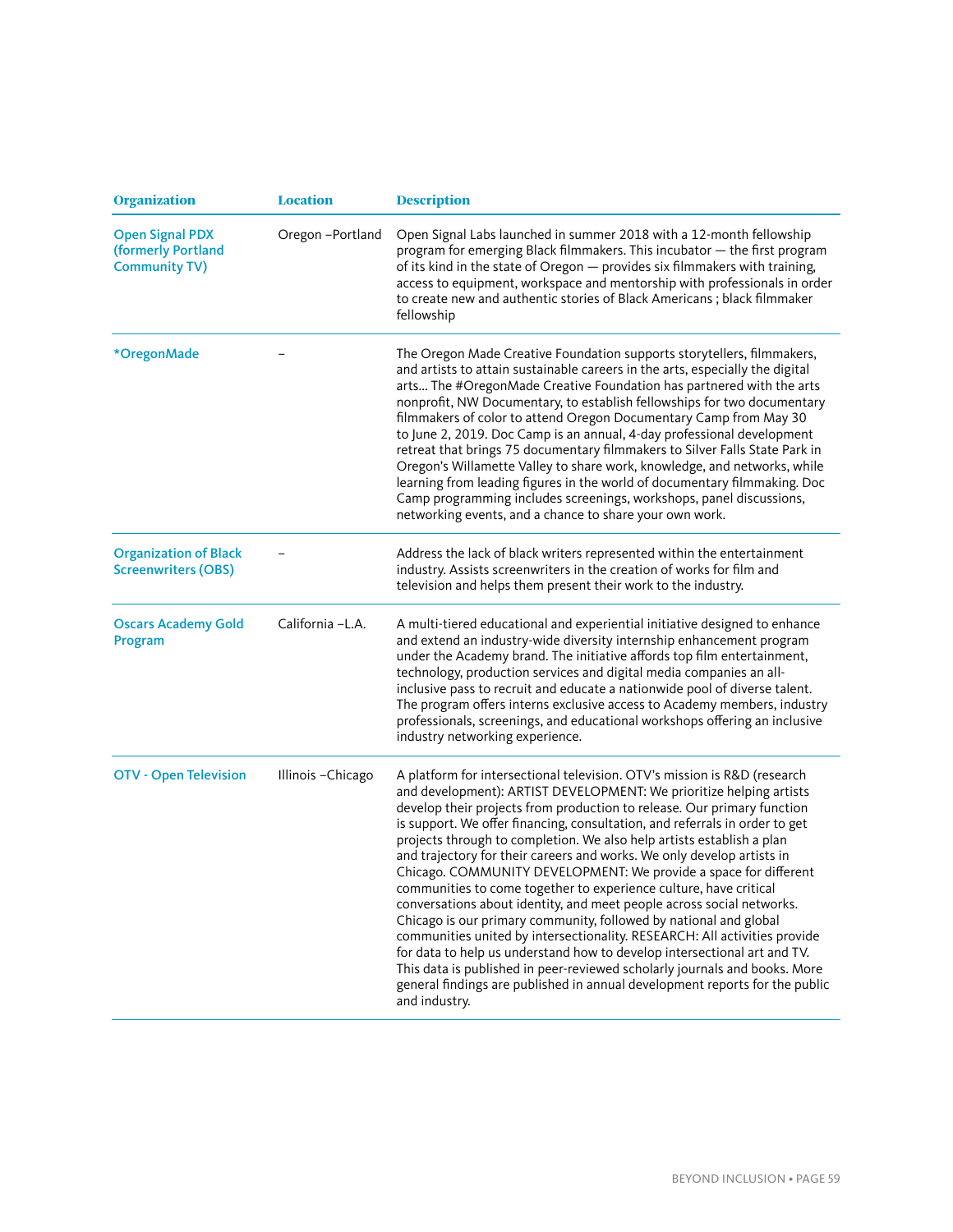| <b>Organization</b>                          | <b>Location</b>                | <b>Description</b>                                                                                                                                                                                                                                                                                                                                                                                                                                                                                                                                                                                                                                                                                                                                                                                                                                                                                                                                                                                                                                                                                                                                                                                                                                                                                                                                                                                                                                                                                                                                                                                                                                                                                                                                                |
|----------------------------------------------|--------------------------------|-------------------------------------------------------------------------------------------------------------------------------------------------------------------------------------------------------------------------------------------------------------------------------------------------------------------------------------------------------------------------------------------------------------------------------------------------------------------------------------------------------------------------------------------------------------------------------------------------------------------------------------------------------------------------------------------------------------------------------------------------------------------------------------------------------------------------------------------------------------------------------------------------------------------------------------------------------------------------------------------------------------------------------------------------------------------------------------------------------------------------------------------------------------------------------------------------------------------------------------------------------------------------------------------------------------------------------------------------------------------------------------------------------------------------------------------------------------------------------------------------------------------------------------------------------------------------------------------------------------------------------------------------------------------------------------------------------------------------------------------------------------------|
| <b>Pacific Islanders in</b><br>Communication |                                | To support, advance, and develop Pacific Island media content and talent<br>that results in a deeper understanding of Pacific Island history, culture, and<br>contemporary challenges Pacific Islanders in Communications provides<br>producer training. We work with independent producers to create and<br>distribute programs about Pacific Islanders that bring new audiences to<br>public television, advance issues, and represent diverse voices and points of<br>view not usually seen on public or commercial television What PIC needs<br>assistance with is finding Pacific Islanders interested in the media industry.<br>We want to continue to train and guide content creators to continue<br>storytelling traditions through media.                                                                                                                                                                                                                                                                                                                                                                                                                                                                                                                                                                                                                                                                                                                                                                                                                                                                                                                                                                                                               |
| <b>Paper Tiger Film</b><br><b>Collective</b> | New York -NYC                  | An early innovator in video art and public access television of the early<br>80's, PTTV developed a unique, handmade, irreverent aesthetic that<br>experimented with the television medium by combining art, academics,<br>politics, performance and live television. The goal of our work is to provide<br>viewers with a critical understanding of the communications industry.<br>We believe this critical consciousness is a necessary step towards more<br>equitable and democratic control of information resources. Since its<br>founding, PTTV has expanded its activities to include the production of<br>original documentaries and activist videos, and providing media literacy<br>and production training to activists and community members.                                                                                                                                                                                                                                                                                                                                                                                                                                                                                                                                                                                                                                                                                                                                                                                                                                                                                                                                                                                                        |
| Philadelphia Latino Film<br><b>Festival</b>  | Pennsylvania -<br>Philadelphia | The Philadelphia Latino Film Festival (PHLAFF) was established in 2012<br>and has become the Greater Philadelphia region's only festival showcasing<br>the extraordinary and innovative work of emerging and established<br>Latin American and Latino filmmakers. Each year, the Festival includes<br>screenings of groundbreaking works from all genres. Festival programs<br>attract a diverse audience, developing a new space in the Philadelphia<br>region where filmmakers, actors, and producers can meet with other<br>artists, engage with audiences and present and discuss innovative work.<br>MISSION The Philadelphia Latino Film Festival's mission is to nurture,<br>through showcasing emerging and established Latino and Latinx creatives<br>and filmmakers; by promoting the richness and diversity of our cultures<br>and experiences. Celebrating by fostering cross-cultural understanding and<br>dialogue. The Philadelphia Latino Film Festival will include screenings of<br>groundbreaking works from all genres: short film, narrative, documentary,<br>animation and full feature films. Festival programs will attract a diverse<br>audience, developing a new space in the Philadelphia region where<br>filmmakers, actors, producers can meet with other artists, engage with<br>audiences and present and discuss innovative work. Through screenings,<br>public discussion groups (both virtual and in person), workshops, lectures<br>and special events, The Philadelphia Latin Film Festival will engage the<br>region's diverse communities through the universal language of film<br>creating critical connections to shared experiences and cross cultural<br>understanding at both the national and international levels. |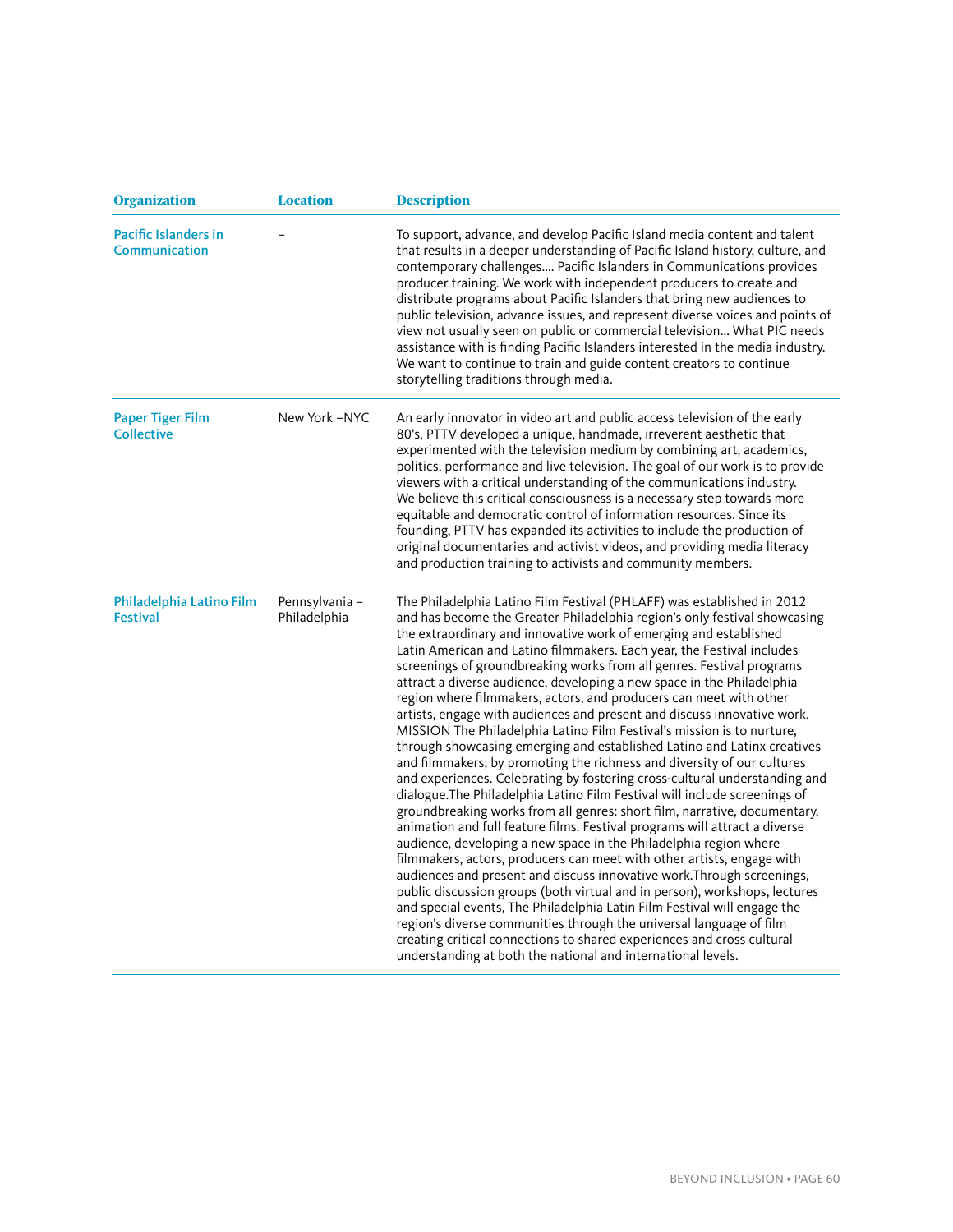| <b>Organization</b>                                       | <b>Location</b>             | <b>Description</b>                                                                                                                                                                                                                                                                                                                                                                                                                                                                                                                                                                                                                                                                                                                                                |
|-----------------------------------------------------------|-----------------------------|-------------------------------------------------------------------------------------------------------------------------------------------------------------------------------------------------------------------------------------------------------------------------------------------------------------------------------------------------------------------------------------------------------------------------------------------------------------------------------------------------------------------------------------------------------------------------------------------------------------------------------------------------------------------------------------------------------------------------------------------------------------------|
| <b>Pillars Fund</b>                                       |                             | Amplifying the leadership, narratives and talents of American Muslims<br>Pillars invests in initiatives and cultural projects that empower American<br>Muslims to tell their own stories, ensuring that more accurate and<br>authentic narratives are represented in media and pop culture. From<br>backing talented Muslim writers and entertainers to designing a long-term<br>culture change strategy in partnership with Pop Culture Collaborative, we<br>recognize the power of media and pop culture to influence our daily lives by<br>shaping our perceptions of one another.                                                                                                                                                                             |
| <b>Pittsburgh Black Media</b><br><b>Federation (PBMF)</b> | Pennsylvania-<br>Pittsburgh | The Pittsburgh Black Media Federation, which is an organization of<br>journalists, communications specialists and students, supports black<br>journalists, hosts programs that recognize excellent media coverage<br>of minority communities and trains young people to enter the media<br>industry. Founded in 1973, PBMF was developed to advocate for blacks<br>in the media in two ways. It seeks fair representation of the African-<br>American community in the news and an increased presence of minorities<br>in newsrooms. PBMF also was designed to create a social network for<br>black media professionals in Pittsburgh and surrounding areas. In the early<br>1990s, PBMF became an affiliate of the National Association of Black<br>Journalists. |
| <b>POC in Audio</b>                                       |                             | A searchable database.                                                                                                                                                                                                                                                                                                                                                                                                                                                                                                                                                                                                                                                                                                                                            |
| <b>Point Made Learning</b>                                |                             | We bring innovative content and programming to institutions and<br>organizations that are serious about inclusion We start with documentary<br>films about American identity and then we use that content to design<br>programs, tools, and workshops to get people learning, talking, and doing<br>something about all the isms, phobias, and systems of inequity that<br>continue to divide us.                                                                                                                                                                                                                                                                                                                                                                 |
| <b>POV Spark (program of</b><br>POV)                      | New York -NYC               | An incubation initiative that offers support through three distinct<br>opportunities: Production, Community/Culture and New Tech. Each strand<br>is specificity structured to support and create interactive stories. It's the<br>only program in the industry that has a built-in post-event production cycle<br>and distribution arm POV Spark's African Interactive Art Residency is an<br>opportunity to experiment with digital and emerging media in New York<br>City and Washington, D.C. The three-month residency supports artists from<br>Africa and its diaspora engaged in political and social issues to explore<br>new forms of expression. It's an invaluable setting for collaboration across<br>geographic borders and areas of discipline.      |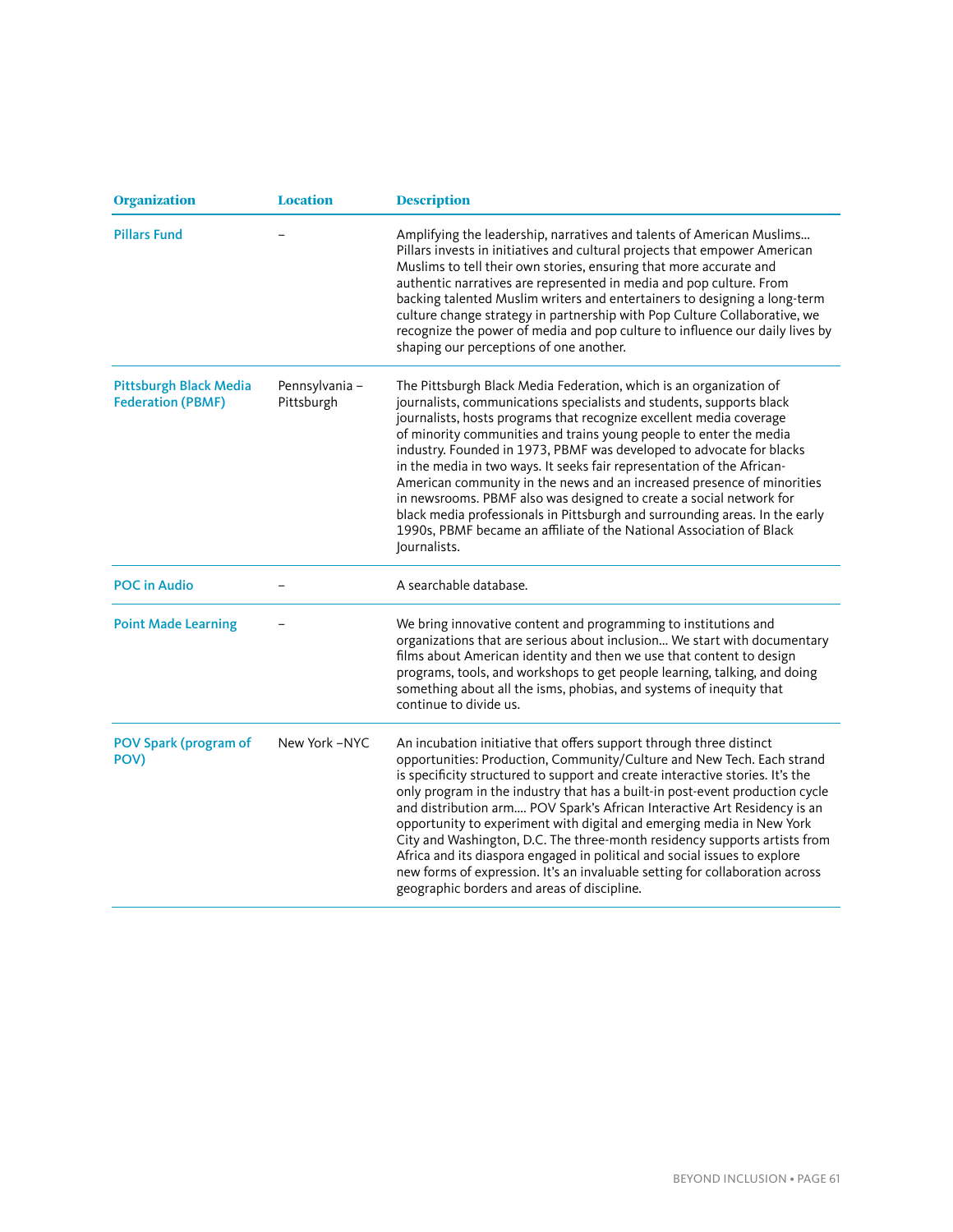| <b>Organization</b>                                                   | <b>Location</b>              | <b>Description</b>                                                                                                                                                                                                                                                                                                                                                                                                                                                                                                                                                                                                                                                                                                                                                                                                                                                                                                                                                                                                                                                                                                                                                                                                                                                                                                                                                                  |
|-----------------------------------------------------------------------|------------------------------|-------------------------------------------------------------------------------------------------------------------------------------------------------------------------------------------------------------------------------------------------------------------------------------------------------------------------------------------------------------------------------------------------------------------------------------------------------------------------------------------------------------------------------------------------------------------------------------------------------------------------------------------------------------------------------------------------------------------------------------------------------------------------------------------------------------------------------------------------------------------------------------------------------------------------------------------------------------------------------------------------------------------------------------------------------------------------------------------------------------------------------------------------------------------------------------------------------------------------------------------------------------------------------------------------------------------------------------------------------------------------------------|
| Pragda                                                                | New York -NYC                | Distributor for the newest Latin American, Spanish, and Latinx cinema.<br>We spend a great deal of time searching for the finest contemporary<br>documentaries and features produced each year, and we bring them to<br>you. Our films are inspiring, challenging, and entertaining. They cover a<br>wide array of the region's hottest topics, including global economy, DACA,<br>immigration and exile, feminism, education, modern politics, and more<br>Spanish Film Club, an initiative by PRAGDA, offers grants twice a year to<br>help high schools and universities bring the very best in contemporary<br>Spanish and Latin American cinema to campuses with the aim of<br>introducing students to the language and cultures of these territories. More<br>than 150 schools have participated in the program so far. The inventive<br>model allows schools to select a minimum of five films from a catalogue to<br>create a film festival on campus. A committee of experts in Ibero American<br>cinema has made an eclectic and diverse selection of films featuring first-<br>time filmmakers and established masters alike The project's ultimate goal<br>is to introduce students and a generally broader audience to the cultures of<br>Ibero American countries and to create a stable exhibition platform of the<br>latest Spanish and Portuguese language cinema. |
| <b>Programmers of Color</b><br><b>Collective (POC2)</b>               |                              | Aims to stimulate conversation around the underrepresentation of<br>people of colour within film programming and international film festival<br>staffing, but also to act as a catalyst for transformative change towards<br>a more inclusive international programming pool. Spurred by the many<br>cases of (unconscious) bias in film festival selections that are gender-<br>imbalanced, lack representation of people of colour or else portray them<br>or other underrepresented groups in a way that is inauthentic or culturally<br>appropriative, the collective's objective is for programming pools, and<br>therefore the films selected for festivals, to become truly divers                                                                                                                                                                                                                                                                                                                                                                                                                                                                                                                                                                                                                                                                                           |
| Quebrada Entertainment                                                | California -Los<br>Angeles   | Quebrada Entertainment, founded by Mexican-born actress Ana Alicia<br>Ortiz, is a scripted and unscripted television and film production company<br>which focuses on the development of human stories that probe deeply,<br>and sometimes uncomfortably into the areas of identity, normalcy, reality<br>and freedom. Quebrada thrives on its unique business model based on<br>our founder's mission to mentor young diverse artists, always putting<br>resources behind the development of creators and content rather than on<br>infrastructure. We are committed to growing the role of women and Latinos<br>in our industry, as well as sending the elevator back down.                                                                                                                                                                                                                                                                                                                                                                                                                                                                                                                                                                                                                                                                                                        |
| <b>Queer Women of Color</b><br><b>Media Arts Project</b><br>(QWOCMAP) | California -San<br>Francisco | Queer Women of Color Media Arts Project (QWOCMAP) uses film to<br>shatter stereotypes and bias, reveal the lived truth of inequality, and build<br>community around art and activism. QWOCMAP creates, exhibits, and<br>distributes high-impact new films that authentically reflect the lives of<br>queer women of color both cisgender & transgender, and nonbinary, gender<br>nonconforming, and transgender people of color of any orientation, and<br>address the vital, intersecting social justice issues that concern our multiple<br>communities.                                                                                                                                                                                                                                                                                                                                                                                                                                                                                                                                                                                                                                                                                                                                                                                                                          |
| Questionbridge                                                        |                              | Question Bridge is an innovative transmedia project that facilitates a<br>dialogue between Black men from diverse and contending backgrounds and<br>creates a platform for them to represent and redefine Black male identity in<br>America.                                                                                                                                                                                                                                                                                                                                                                                                                                                                                                                                                                                                                                                                                                                                                                                                                                                                                                                                                                                                                                                                                                                                        |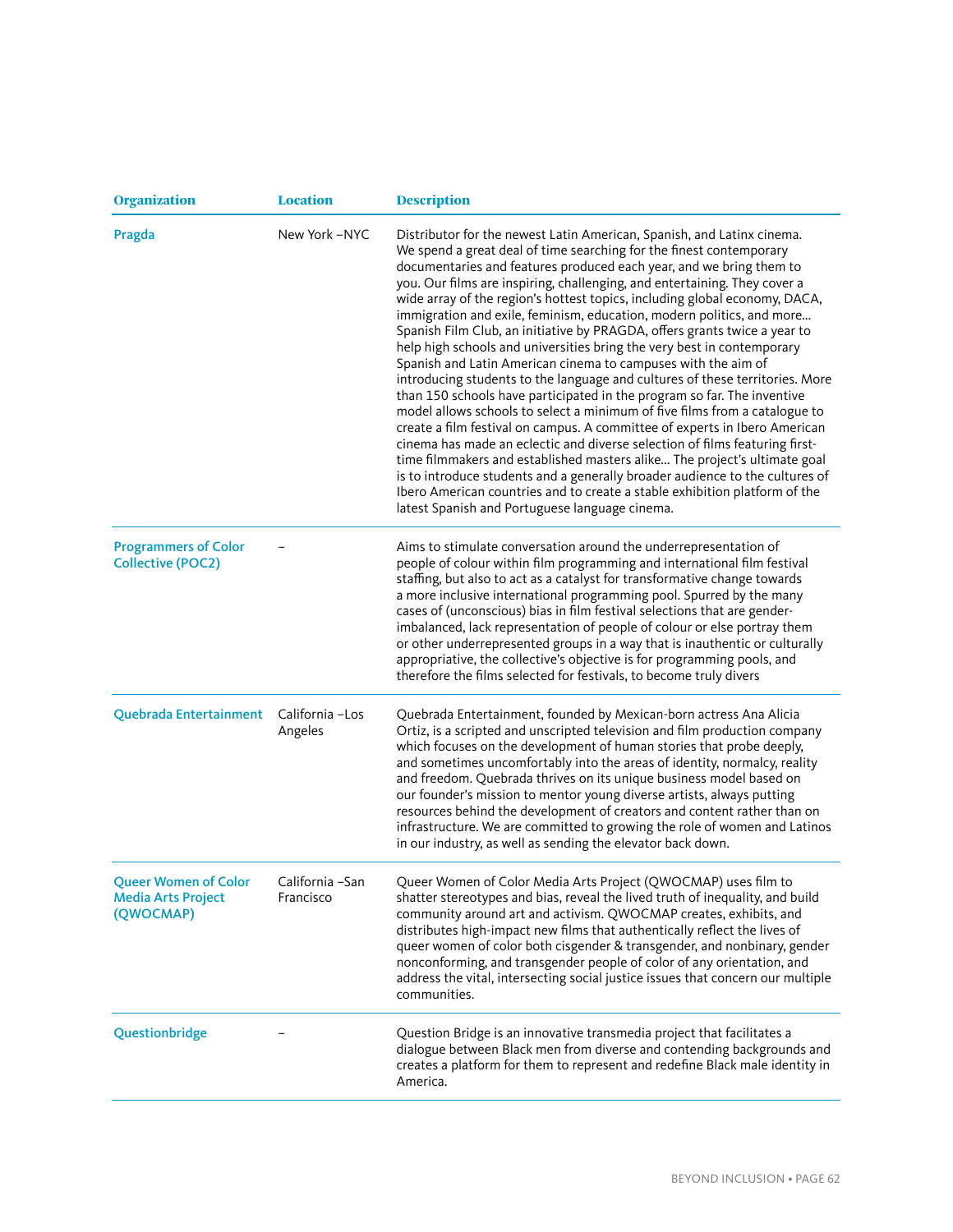| <b>Organization</b>                                      | <b>Location</b>               | <b>Description</b>                                                                                                                                                                                                                                                                                                                                                                                                                                                                                                                                                                                                                                                                                                                                                                                                                                                                                                                                                                                                                                                                                                                                                                                                                                                                                                                                                                                                                                                                                                                                                                                                                                                                                     |
|----------------------------------------------------------|-------------------------------|--------------------------------------------------------------------------------------------------------------------------------------------------------------------------------------------------------------------------------------------------------------------------------------------------------------------------------------------------------------------------------------------------------------------------------------------------------------------------------------------------------------------------------------------------------------------------------------------------------------------------------------------------------------------------------------------------------------------------------------------------------------------------------------------------------------------------------------------------------------------------------------------------------------------------------------------------------------------------------------------------------------------------------------------------------------------------------------------------------------------------------------------------------------------------------------------------------------------------------------------------------------------------------------------------------------------------------------------------------------------------------------------------------------------------------------------------------------------------------------------------------------------------------------------------------------------------------------------------------------------------------------------------------------------------------------------------------|
| <b>Re-Present Media/</b><br><b>Re-Take Oakland</b>       | California -<br>Oakland       | Re-Take Oakland is a two-year public education and filmmaker mentoring<br>program. Documentary filmmakers of color work with community<br>advocates to create short personal films featuring stories of individuals,<br>families, and communities in Oakland. We offer master classes, film<br>screenings with private filmmaker talks, and mentoring with award-winning<br>documentary filmmakers. Modest stipends are available to filmmakers for<br>production costs. The program focuses on mentoring emerging filmmakers<br>of color living in the San Francisco Bay Area who have completed one or<br>more documentary films but have not been featured in national public<br>television or top tier film festivals. Priority is given to Oakland residents<br>and/or filmmakers who are Asian American (South, East, Southeast, and<br>West Asian/Middle Eastern), mixed race, and LGBTQ+ people of color.                                                                                                                                                                                                                                                                                                                                                                                                                                                                                                                                                                                                                                                                                                                                                                                      |
| <b>Re:Imagine/ATL</b>                                    | Georgia-Atlanta               | Equip youth for jobs in digital media and film by cultivating a new<br>generation of skilled storytellers. Core components of our programs are<br>exposure to technologies and inspiring experiences, training in technical<br>and soft skills, and connection to a network of support and mentorship.                                                                                                                                                                                                                                                                                                                                                                                                                                                                                                                                                                                                                                                                                                                                                                                                                                                                                                                                                                                                                                                                                                                                                                                                                                                                                                                                                                                                 |
| <b>Red Nation Celebration</b><br>Institute (RNCI)        | Los Angeles/New<br>Mexico     | The first and largest National Native-Led enterprise - Founded 1995 in San-<br>ta Fe New Mexico during Indian Market. Red Nation Celebration Institute is<br>the longest standing American Indian & Indigenous media educational Arts<br>& Cultural federally recognized 501 (c) (3) non-profit organization based in<br>Los Angeles CA. Red Nation Celebration Institute the Authentic Voice of<br>American Indian & Indigenous Nations, increases visibility of independent<br>filmmakers, media artists, contemporary and traditional performing arts of<br>diverse artistic disciplines and content creators amplifying cinematic excel-<br>lence in creating systemic change through the arts with an emphasis on ini-<br>tiatives for Native women, girls and youth in all media platforms and within<br>educational institutions. RNCI focuses on diversity, inclusion and equity<br>with a 25 year history of cohesive research-informed strategies, advocacy<br>efforts and ground-breaking initiatives through cinematic excellence, media<br>and a strong focus on partnerships. RNCI serves Native and non-native<br>populations through its Red Nation International Film Festival casting light<br>on the voices, stories, contributions and assets of contemporary Native<br>peoples in replacing dangerous stereotypes that Native peoples face in me-<br>dia and academia. RNCI's year-round programming highlights Native Film<br>Labs, and Masterclasses @ USC Bedrosian Center School of Public Policy<br>and through RNCI media online streaming company Red Nation Television<br>Network, the nation's first American Indian and World Indigenous Peoples<br>Television Network. |
| <b>Renaissance Journalism</b><br>and Storytelling Center | California - San<br>Francisco | We create and launch strategic initiatives that support journalists and their<br>news organizations to produce ambitious, in-depth and compelling stories<br>that reveal and illuminate social injustice and inequity. Each initiative<br>inspires journalists to expand-and to even rethink-their reporting<br>and storytelling practices and how they frame complex issues. Through<br>intensive training conferences, coaching and regenerative storytelling<br>retreats, journalists are encouraged to go beyond the formulaic and the<br>status quo when tackling difficult social problems, such as poverty, equity<br>and racism. In short, we help to reshape the way journalists think about,<br>and report on, the critical stories of our time.                                                                                                                                                                                                                                                                                                                                                                                                                                                                                                                                                                                                                                                                                                                                                                                                                                                                                                                                             |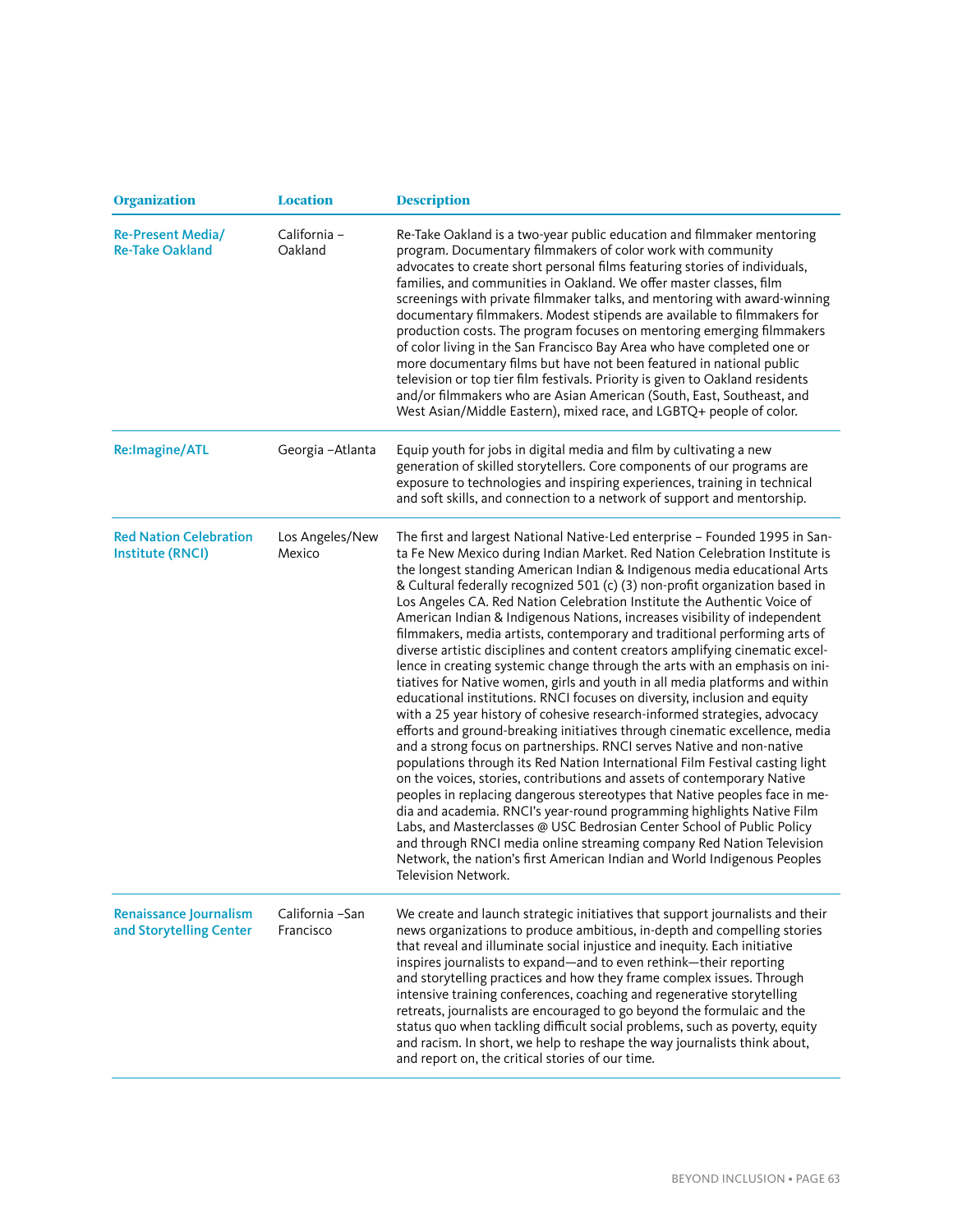| <b>Organization</b>                             | <b>Location</b>          | <b>Description</b>                                                                                                                                                                                                                                                                                                                                                                                                                                                                                                                                                                                                                                                                                                                                                                                                                                                                                                                                                                                                                                                                                                                                                                                                                                                                                                                                                                                                                |
|-------------------------------------------------|--------------------------|-----------------------------------------------------------------------------------------------------------------------------------------------------------------------------------------------------------------------------------------------------------------------------------------------------------------------------------------------------------------------------------------------------------------------------------------------------------------------------------------------------------------------------------------------------------------------------------------------------------------------------------------------------------------------------------------------------------------------------------------------------------------------------------------------------------------------------------------------------------------------------------------------------------------------------------------------------------------------------------------------------------------------------------------------------------------------------------------------------------------------------------------------------------------------------------------------------------------------------------------------------------------------------------------------------------------------------------------------------------------------------------------------------------------------------------|
| <b>Revolve Impact</b>                           | L.A./NYC                 | A movement building creative agency and content studio that provides<br>strategic consulting and campaign management for a wide range of<br>influential artists and athletes, nonprofit and government entities,<br>corporate communities and philanthropic foundations. Revolve Impact<br>combines policy advocacy, grassroots organizing and broad-based<br>communications strategies to directly improve the lives of millions of<br>people. In the last five years, Revolve Impact has integrated entertainers<br>and athletes into several of the largest justice-related policy victories and<br>cultural shifts of the last 30 years.                                                                                                                                                                                                                                                                                                                                                                                                                                                                                                                                                                                                                                                                                                                                                                                      |
| <b>Rockwood JustFilms</b><br>Fellowship         | California -<br>Oakland  | *NOT EXPLICIT RE POC* This fellowship brings together 12 leaders<br>working at the intersection of storytelling, film, and social change to learn<br>powerful skills that will shift their capacity for leadership and collaboration.<br>This cohort represents a wide range of established leaders in the film and<br>digital storytelling sectors including: organizational leaders, media impact<br>producers, filmmakers, thought leaders, curators, archivists, and critics.<br>Through two residential retreats, peer coaching sessions, and additional<br>leadership support, they will develop stronger working partnerships with<br>each other, and with leaders of other social movements.                                                                                                                                                                                                                                                                                                                                                                                                                                                                                                                                                                                                                                                                                                                              |
| <b>Run&amp;Shoot Filmworks</b>                  |                          | Black owned production company that appear to run 2 festivals: Color<br>of Conversation in Denver and Martha's Vineyard African American Film<br>Festival                                                                                                                                                                                                                                                                                                                                                                                                                                                                                                                                                                                                                                                                                                                                                                                                                                                                                                                                                                                                                                                                                                                                                                                                                                                                         |
| <b>SAG-AFTRA Diversity</b><br><b>Committees</b> | California -L.A.         | SAG-AFTRA represents approximately 160,000 actors, announcers,<br>broadcast journalists, dancers, DJs, news writers, news editors, program<br>hosts, puppeteers, recording artists, singers, stunt performers, voiceover<br>artists and other media professionals. Various committees promote<br>diverseity within, e.g. Asian Pacific American Media (APAM) Committee<br>to enhance the perception of Asian and Pacific Islander Americans (APIAS)<br>as a viable and talented demographic. The committee's ultimate goal is<br>the increased quantity and improved quality of employment opportunities<br>and depictions of APIAS. The Ethnic Employment Opportunities (EEO)<br>Committee to increase opportunities for members of any and all racial/<br>ethnic groups so that the American Scene is accurately reflected in all<br>areas of our workforce fair employment; Native Americans Committee<br>promotes a heightened awareness of and commitment to fair employment<br>practices on the part of industry decision makers leading to an expanded<br>use of Native Americans; The Diversity Advisory Committee is committed<br>to facilitating collaboration and communication between the seven national<br>diversity committees: Asian Pacific American Media; Ethnic Employment<br>Opportunities; Lesbian, Gay, Bisexual and Transgender; Native Americans;<br>Performers with Disabilities; Seniors; and Women's. |
| San Diego Black Film<br><b>Festival</b>         | California -San<br>Diego | Our mission is to preserve and promote African American & African<br>Diaspora Cinema. Our motto is "Spotlight on African American & African<br>Diaspora Cinema." Our goal is to continue to be a world class film festival,<br>and leader in the area of African American & African Diaspora cinema arts.                                                                                                                                                                                                                                                                                                                                                                                                                                                                                                                                                                                                                                                                                                                                                                                                                                                                                                                                                                                                                                                                                                                         |
| San Diego Latino Film<br><b>Festival</b>        | California -San<br>Diego | San Diego Latino Film Festival (SDLFF) is presented and produced by Media<br>Arts Center San Diego, a 501 c(3) non-profit organization focusing on<br>works by Latinos and/or about the Latino Experience                                                                                                                                                                                                                                                                                                                                                                                                                                                                                                                                                                                                                                                                                                                                                                                                                                                                                                                                                                                                                                                                                                                                                                                                                         |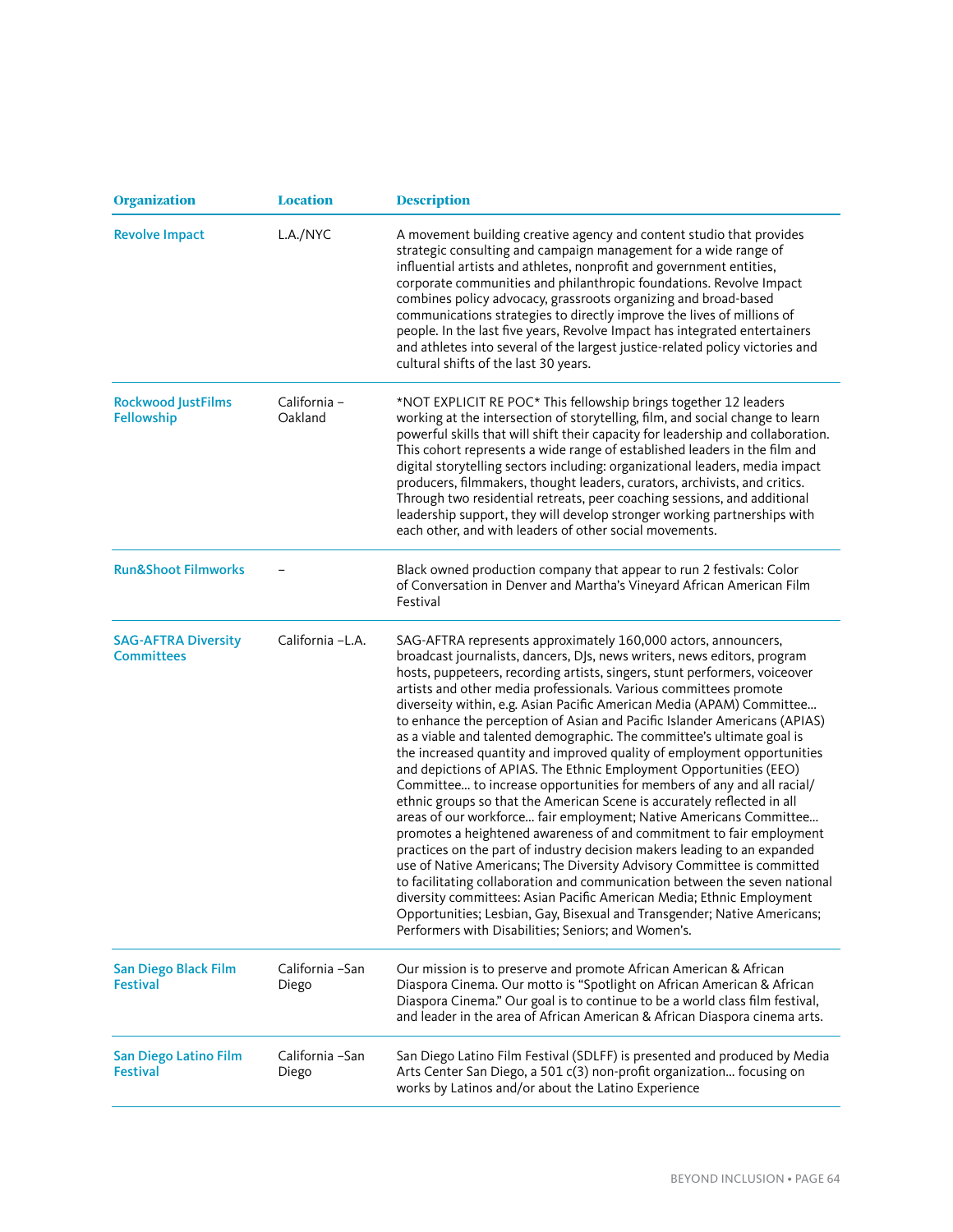| <b>Organization</b>                                | <b>Location</b>                | <b>Description</b>                                                                                                                                                                                                                                                                                                                                                                                                                                                                                                                                                                                                                                                                                                                                                                                                                                          |
|----------------------------------------------------|--------------------------------|-------------------------------------------------------------------------------------------------------------------------------------------------------------------------------------------------------------------------------------------------------------------------------------------------------------------------------------------------------------------------------------------------------------------------------------------------------------------------------------------------------------------------------------------------------------------------------------------------------------------------------------------------------------------------------------------------------------------------------------------------------------------------------------------------------------------------------------------------------------|
| <b>San Francisco Black Film</b><br><b>Festival</b> | California -San<br>Francisco   | To celebrate African American cinema and the African cultural Diaspora and<br>to showcase a diverse collection of films - from emerging and established<br>filmmakers. This is accomplished by presenting Black films, which reinforce<br>positive images and dispel negative stereotypes, and providing film artists<br>from the bay area in particular and around the world in general, a forum<br>for their work to be viewed and discussed. SFBFF believes film can lead to<br>a better understanding of and communication between, peoples of diverse<br>cultures, races, and lifestyles, while simultaneously serving as a vehicle to<br>initiate dialogue on the important issues of our times.                                                                                                                                                      |
| San Francisco Latino Film<br><b>Festival</b>       | California - San<br>Francisco  | Cine+Más SF contributes to the Bay Area's active and diverse arts scene<br>through the Latino Film Festival, year-round programming and special<br>events centered on Latino arts- including the visual, performance, and<br>literary arts. The Cine+Mas SF Latino Film Festival showcases the work of<br>emerging and established filmmakers from the US, Latin America, Spain<br>and Portugal. It is a celebration of the latest work coming out of the 20+<br>countries with which we share a bond.                                                                                                                                                                                                                                                                                                                                                      |
| <b>Scribe Video Center</b>                         | Pennsylvania -<br>Philadelphia | Seeks to explore, develop and advance the use of electronic media,<br>including video and audio, as artistic media and as tools for progressive<br>social change. "Scribe" is a metaphor for the use of electronic recording<br>technologies as a modern tool to document significant contemporary<br>concerns and events. Scribe uses electronic media to document issues<br>and ideas affecting diverse economic and cultural communities; create<br>media works that comment on the human condition and celebrate cultural<br>diversity. Scribe Video Center facilitates new approaches to visual form and<br>language in an effort to further the aesthetics of video making. Programs<br>include: Muslim Voices of Philadelphia is a community history project<br>exploring the long history of a diverse array of Muslim communities in the<br>region |
| <b>Seattle Latino Film</b><br><b>Festival</b>      | Washington $-$<br>Seattle      | Founded in 2009 by Cuban-born, Internationally known Poet and Film<br>Industry Professional Jorge Enrique Gonzalez Pacheco, SEATTLE LATINO<br>FILM FESTIVAL (SLFF) is a 501(c) (3) nonprofit organization that discovers<br>and presents independent films, documentaries and short films from<br>Ibero & Latin-American countries. The SLFF is the only forum in the Pacific<br>Northwest for genuine Spanish & Portuguese cinema (SLFF) embraces<br>the mission to bring audiences and filmmakers together for an educational<br>experience and to support the magic of film-making as part of Hispanic<br>culture globally.                                                                                                                                                                                                                              |
| Señorita Cinema                                    | Texas-Houston                  | In the past the role of the Latina woman in film, for the most part, was left<br>to the imaginations of others with very typical Hollywood results. Señorita<br>Cinema turns the screen over to the rising wave of Latina women who<br>are sharing their stories and visions by making movies and video art. The<br>festivals aim is to show the rich tapestry of different voices, styles, ideas,<br>unique to the Latina experience.                                                                                                                                                                                                                                                                                                                                                                                                                      |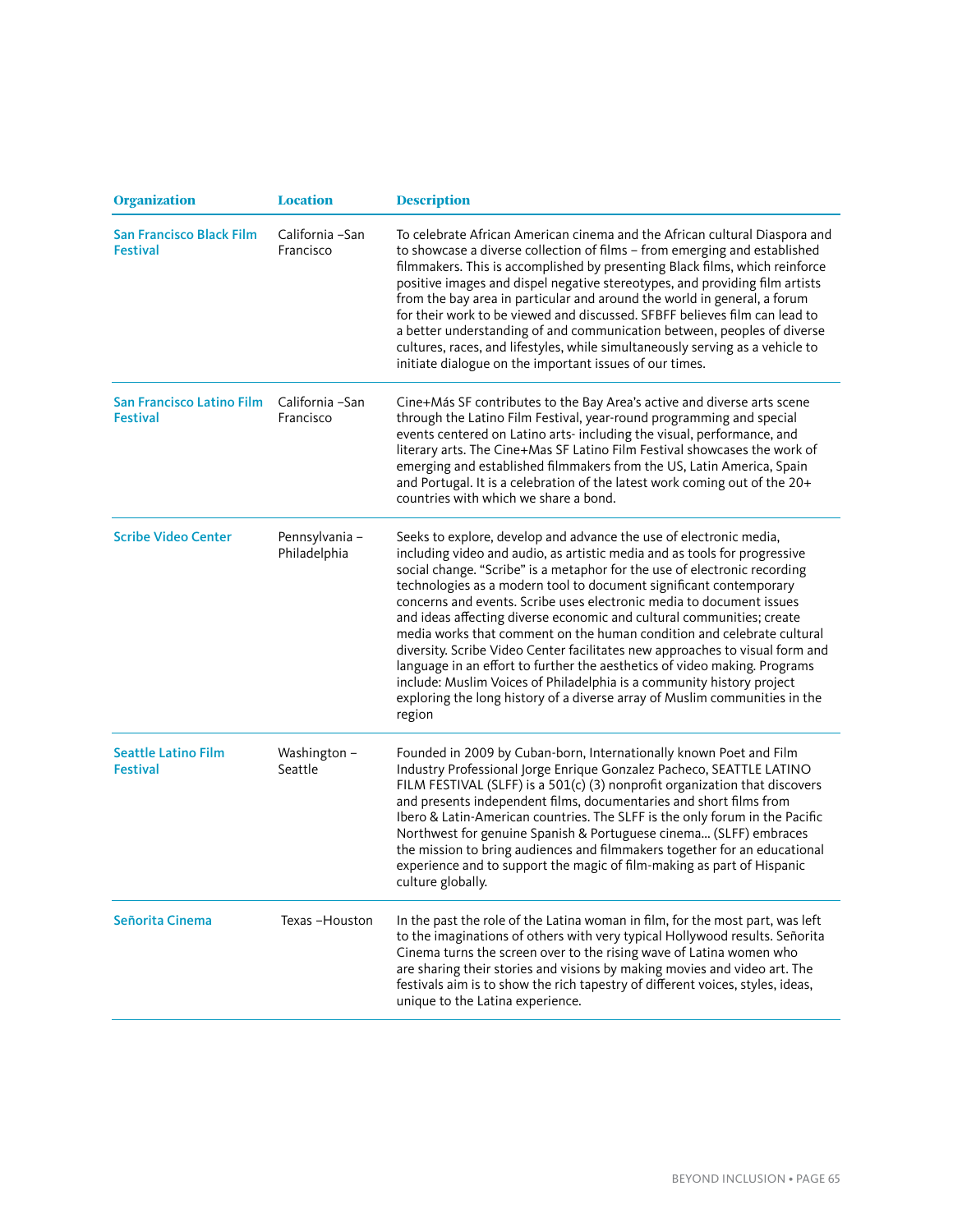| <b>Organization</b>                                                              | <b>Location</b>   | <b>Description</b>                                                                                                                                                                                                                                                                                                                                                                                                                                                                                                                                                                                                                                            |
|----------------------------------------------------------------------------------|-------------------|---------------------------------------------------------------------------------------------------------------------------------------------------------------------------------------------------------------------------------------------------------------------------------------------------------------------------------------------------------------------------------------------------------------------------------------------------------------------------------------------------------------------------------------------------------------------------------------------------------------------------------------------------------------|
| <b>Seventh Generation Fund</b>                                                   |                   | We have long recognized the critical need at the Native grassroots<br>community level for access to resources, technical assistance and training<br>to address an overall need for healthy and sustainable environments. Our<br>work throughout the Americas has consistently been based on traditional<br>Native concepts of holistic ecological stewardship. Seventh Generation<br>Fund and the communities we serve have long understood the direct<br>relationships between a healthy environment, social justice and community<br>well-being. We remain focused on supporting grassroots development<br>through Native community empowerment and action. |
| <b>Sisters in Cinema</b>                                                         | Illinois-Chicago  | In 2014, Sisters in Cinema was established as a 501(c) 3 non-profit<br>corporation in the state of Illinois with an inclusive mission to entertain,<br>educate, develop and celebrate Black girls and women media-makers and<br>future generations of storytellers and their audiences.                                                                                                                                                                                                                                                                                                                                                                       |
| <b>Solutions Senter</b>                                                          | California -L.A.  | A boutique firm that works with clients to develop impactful and purposeful<br>content that engages diverse cultures while also driving action.                                                                                                                                                                                                                                                                                                                                                                                                                                                                                                               |
| <b>Squeeky Wheel Film &amp;</b><br><b>Media Arts Center</b>                      | New York -Buffalo | Squeaky Wheel Film & Media Art Center has a mission to continue a legacy<br>of innovation in media arts through access, education, and exhibition. We<br>envision a community that uses electronic media and film to celebrate<br>freedom of expression and diversity of voice the only organization<br>in Western NY to offer education, equipment access, and exhibition<br>programming dedicated to exploring film & digital media arts.                                                                                                                                                                                                                   |
| <b>Sundance (Indigenous</b><br>Program, Latinx + Asian<br><b>Am Fellowships)</b> | Utah              | The Indigenous Program has built and sustained an Indigenous film circle,<br>which now spans over three generations. The cycle of work begins by<br>scouting for and identifying Indigenous artists, bringing them through the<br>mechanisms of support at Sundance Institute to get their work made and<br>shown, then bringing the filmmakers and their work back to Native lands.<br>The Native Lab Fellowship has been a vital part of supporting Indigenous<br>filmmakers full-circle since 2004. See also: http://www.sundance.org/<br>programs/feature-film                                                                                            |
| <b>SWAMP</b> (Southwest<br><b>Alternate Media Project)</b>                       | Texas-Houston     | SWAMP is a non-profit organization that encourages a diverse, multicultural<br>community to create and appreciate film as an art form. SWAMP is<br>Houston's premier creative resource for filmmakers and film lovers.<br>SWAMP promotes film and new media through education, information, and<br>presentation activities for all ages.                                                                                                                                                                                                                                                                                                                      |
| <b>That Child Got Talent</b><br>(TCGT)                                           |                   | A full-service film, video and live event production and production<br>management company. TCGT's team background gives us the flexibility<br>to adapt to the ever-changing needs of our clients. We continually adopt<br>newly innovative and interesting techniques for both live events and<br>film/video creation. We bring together a plethora of individuals under a<br>single umbrella. This gives us the edge in sustaining abilities to provide<br>comprehensive, end-to-end film and live event production along with<br>promotion solutions. Providing quality products, development through<br>fruition!                                          |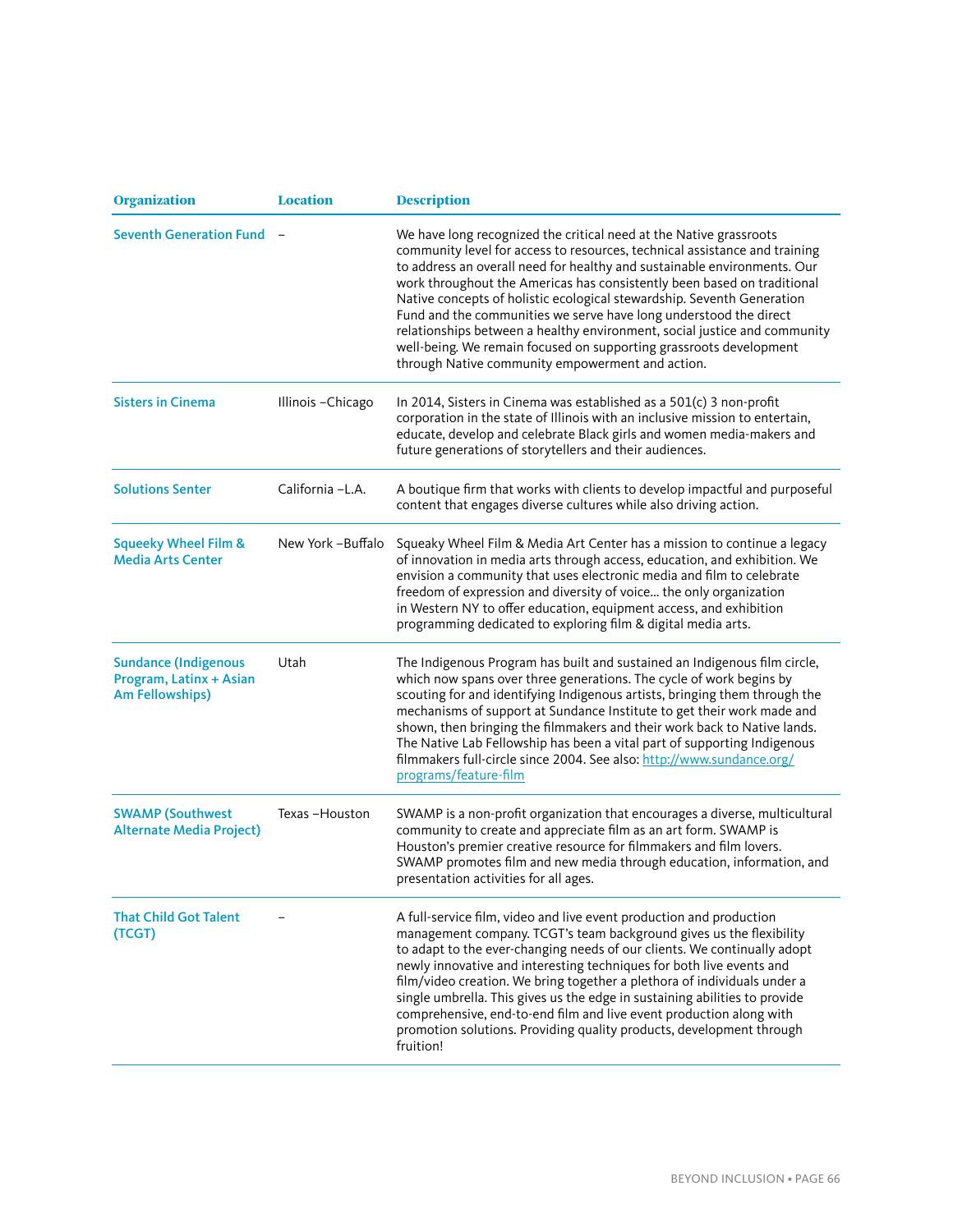| <b>Organization</b>                                            | <b>Location</b>          | <b>Description</b>                                                                                                                                                                                                                                                                                                                                                                                                                                                                                                                                                                                                                                                                                                                                                                                                                                                                                                                                                                                            |
|----------------------------------------------------------------|--------------------------|---------------------------------------------------------------------------------------------------------------------------------------------------------------------------------------------------------------------------------------------------------------------------------------------------------------------------------------------------------------------------------------------------------------------------------------------------------------------------------------------------------------------------------------------------------------------------------------------------------------------------------------------------------------------------------------------------------------------------------------------------------------------------------------------------------------------------------------------------------------------------------------------------------------------------------------------------------------------------------------------------------------|
| <b>The Color of Film</b><br><b>Collaborative</b>               | <b>Boston</b>            | A non-profit organization that works to support media makers of color<br>and others who have an interest in creating and developing new, diverse<br>images of people of color in film, video and performing arts co-produces<br>the Roxbury Film Festival, a festival that celebrates the vision and the voice<br>of independent filmmakers of color as well as the Kay Bourne Arts Report<br>a multicultural arts newsletter. running an RFP for shorts, each filmmaker<br>who is new to the collective and is commissioned will be provided<br>mentorship by a member of the collective and guidance on best practices<br>and creative advisement                                                                                                                                                                                                                                                                                                                                                           |
| The Episcopal Church's<br><b>Becoming Beloved</b><br>Community |                          | The Episcopal Church's long-term commitment to racial healing,<br>reconciliation, and justice in our personal lives, our ministries, and our<br>society. It centers around Sacred Ground, a film- and readings-based<br>dialogue series on race, grounded in faith. Small groups are invited to walk<br>through chapters of America's history of race and racism, while weaving<br>in threads of family story, economic class, and political and regional<br>identity. The 10-part series is built around a powerful online curriculum of<br>documentary films and readings that focus on Indigenous, Black, Latino,<br>and Asian/Pacific American histories as they intersect with European<br>American histories.                                                                                                                                                                                                                                                                                           |
| <b>The Maysles</b><br><b>Documentary Center</b>                | New York -<br>Harlem/NYC | Dedicated to the exhibition and production of documentary films<br>that inspire dialogue and action. Through our cinema and education<br>programs we engage diverse communities in creative self-expression,<br>communicating ideas and advocating needs MDC's mission began with<br>a summer education program for youth whose parents were incarcerated<br>to encourage creative self-expression, holistic youth development and<br>community building. Today, our low or no-cost education programs range<br>from film literacy classes for children, filmmaking for high school students,<br>intro and advanced filmmaking and editing for adults, and a cinema<br>management job training program for Harlem residents. Maysles Cinema,<br>at the MDC, is the only independent film house north of Lincoln Center<br>devoted exclusively to documentary programming.                                                                                                                                     |
| <b>Third Horizon</b>                                           | Florida - Miami          | Our platform began in two cities as two separate organizations: Miami's<br>Third Horizon Media started as a collective of Caribbean filmmakers whose<br>work came to be showcased at some of the biggest film festivals in the<br>world (Sundance and Toronto International, to name a few). In New York,<br>Caribbean Film Academy was founded to showcase the films of the region,<br>especially to the diasporic communities who are so eager, yet so often<br>struggle, to see them. Together, THM and CaFA founded Third Horizon<br>Film Festival in 2016 merged into the new Third Horizon, a non-profit<br>media platform giving voice to the overlooked, yet prognostic stories of<br>the region through our network of international film festivals, an online<br>streaming platform, and support initiatives which identify, mentor, and fund<br>burgeoning Caribbean creatives into the production and distribution of<br>cutting-edge work that speaks deeply to both local and global audiences. |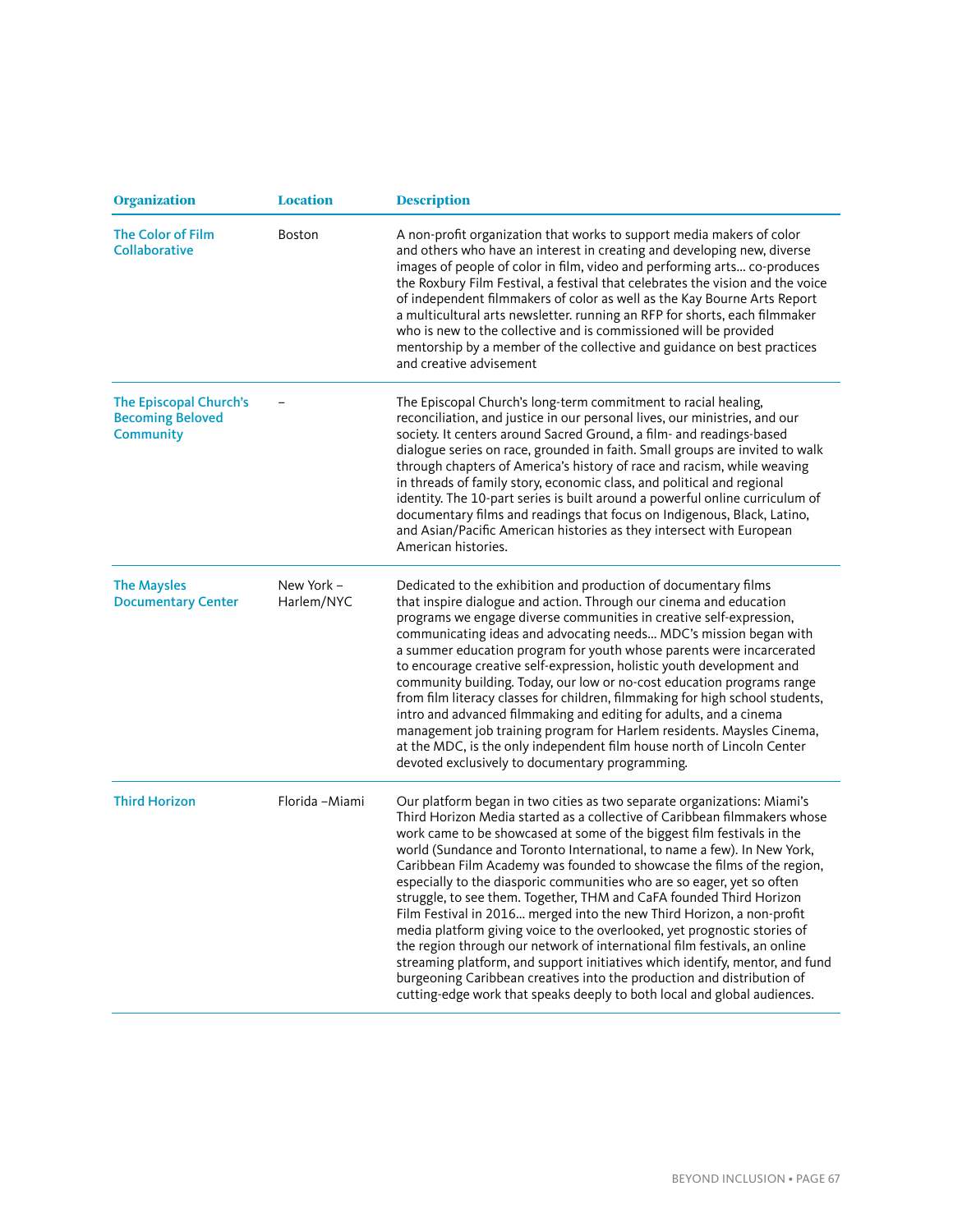| <b>Organization</b>                                 | <b>Location</b>         | <b>Description</b>                                                                                                                                                                                                                                                                                                                                                                                                                                                                                                                                                                                                                                                                                                                                                                                                                                                              |
|-----------------------------------------------------|-------------------------|---------------------------------------------------------------------------------------------------------------------------------------------------------------------------------------------------------------------------------------------------------------------------------------------------------------------------------------------------------------------------------------------------------------------------------------------------------------------------------------------------------------------------------------------------------------------------------------------------------------------------------------------------------------------------------------------------------------------------------------------------------------------------------------------------------------------------------------------------------------------------------|
| <b>Third World NewsReel</b>                         | New York -NYC           | An alternative media arts organization that fosters the creation,<br>appreciation and dissemination of independent film and video by and<br>about people of color and social justice issues. It supports innovative work<br>of diverse forms and genres made by artists who are intimately connected<br>to their subjects through common bonds of ethnic/cultural heritage, class<br>position, gender, sexual orientation and political identification. TWN<br>promotes the self-representation of traditionally marginalized groups as<br>well as the negotiated representation of those groups by artists who work<br>in solidarity with them.                                                                                                                                                                                                                                |
| <b>Unbound</b>                                      | New York -NYC           | Unbound Philanthropy is an independent private grantmaking foundation<br>that invests in leaders and organizations in the US and UK working to build<br>a vibrant, welcoming society and just immigration system We believe that<br>arts and culture have the ability to change hearts and minds and motivate<br>people to take action, in ways that traditional organizing, advocacy, and<br>communications strategies cannot. We are exploring effective ways of<br>using art to advance social change we invest in organizational leadership,<br>immigrant leadership (with an emphasis on youth and women), artists<br>as cultural leaders, and leadership within receiving communities on<br>immigration issues. We also aim to support under-represented voices and<br>to build leadership capability among those able to build bridges across<br>issues and communities. |
| <b>Undocumented</b><br><b>Filmmakers Collective</b> |                         | Published an open letter to call on Netflix's Living Undocumented series'<br>producers as well as the broader media industry to reflect on the unjust<br>media practices when telling the stories of the undocumented community.<br>https://medium.com/@undocufilmmakerscollective                                                                                                                                                                                                                                                                                                                                                                                                                                                                                                                                                                                              |
| *United Roots                                       | California -<br>Oakland | Professional level media and tech training, as well as networking,<br>professional development, mentorship, fellowship and other support<br>offered. Youth members of United Roots have been highly impacted by<br>street, domestic, sexual, emotional and/or economic violence. Since our<br>opening in 2009, we have engaged over 5,000 low-income youth of color,<br>and have an average youth membership of 200 youth a year, engaging up to<br>1,000 youth a year in events and community projects. United Roots houses<br>many programs and community projects, and these programs create an<br>ecosystem of opportunities for our young people. Each program at United<br>Roots plays a crucial role in the ecosystem                                                                                                                                                    |
| <b>Values Partnerships</b>                          | D.C. - Washington       | We develop creative engagement campaigns for diverse sectors and<br>audiences, we provide strategic advice on complex issues, and we market<br>and produce films and television programs with meaning and value.                                                                                                                                                                                                                                                                                                                                                                                                                                                                                                                                                                                                                                                                |
| <b>Vision Maker Media</b>                           |                         | Vision Maker Media exists to serve Native producers and Indian country<br>in partnership with public television and radio. Vision Maker Media works<br>with Native producers to develop, produce and distribute educational<br>telecommunications programs for all media including public television<br>and public radio. Vision Maker Media supports training to increase the<br>number of American Indians and Alaska Natives producing quality public<br>broadcasting programs, which includes advocacy efforts promoting<br>increased control and use of information technologies and the policies to<br>support this control by American Indians and Alaska Natives.                                                                                                                                                                                                       |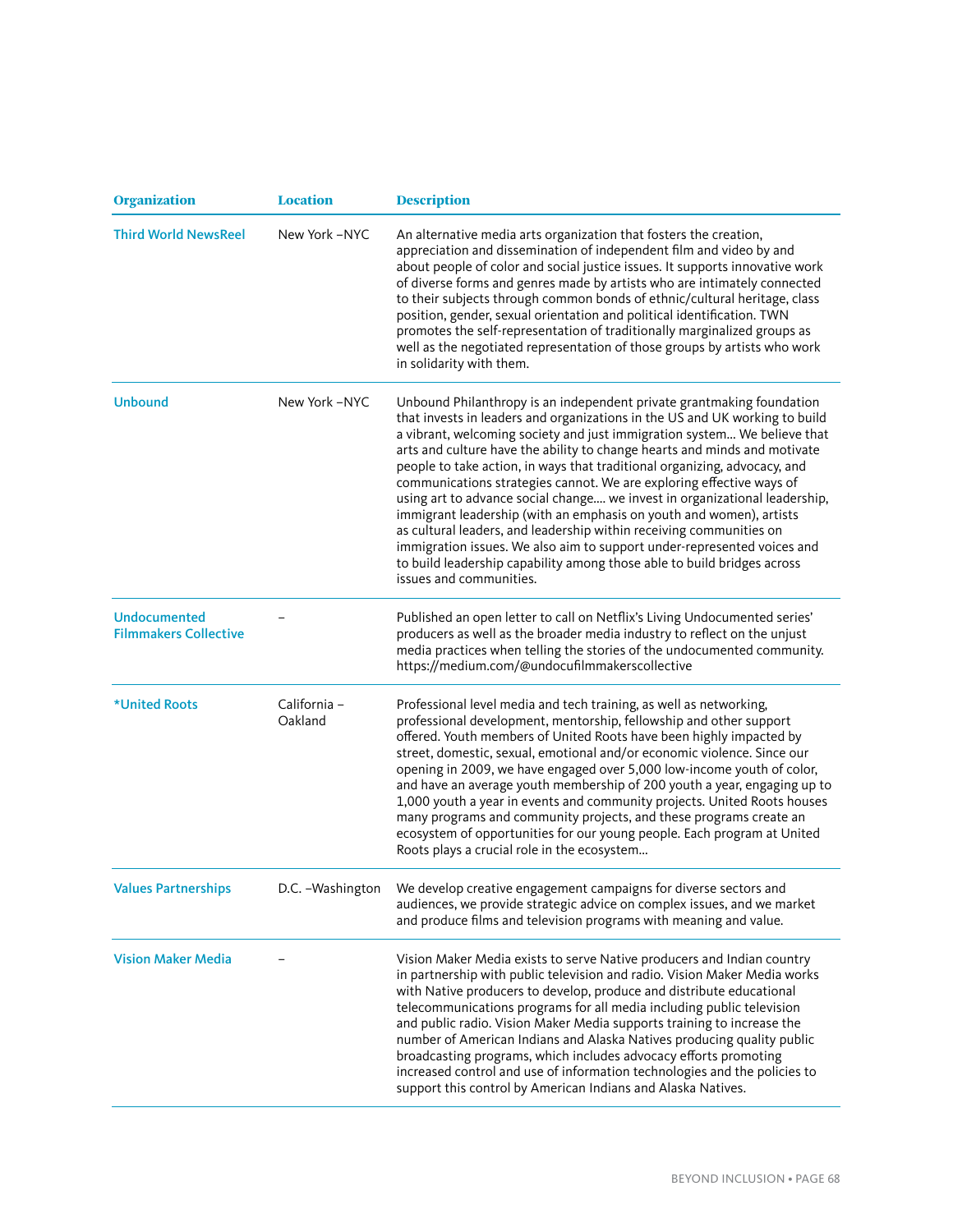| <b>Organization</b>                                                                      | <b>Location</b>                | <b>Description</b>                                                                                                                                                                                                                                                                                                                                                                                                                                                                                                                                                                                                                                                                                                                                                                                                                                                                           |
|------------------------------------------------------------------------------------------|--------------------------------|----------------------------------------------------------------------------------------------------------------------------------------------------------------------------------------------------------------------------------------------------------------------------------------------------------------------------------------------------------------------------------------------------------------------------------------------------------------------------------------------------------------------------------------------------------------------------------------------------------------------------------------------------------------------------------------------------------------------------------------------------------------------------------------------------------------------------------------------------------------------------------------------|
| <b>Visual Communications</b>                                                             | California -L.A.               | Visual Communications' mission is to develop and support the voices<br>of Asian American & Pacific Islander filmmakers and media artists who<br>empower communities and challenge perspectives. Founded in 1970<br>with the understanding that media and the arts are powerful forms of<br>storytelling, Visual Communications creates cross cultural connections<br>between peoples and generations. They host the Los Angeles Asian Pacific<br>International Film Festival                                                                                                                                                                                                                                                                                                                                                                                                                 |
| <b>Wide Angle Media</b>                                                                  | Maryland -<br><b>Baltimore</b> | Cultivates and amplifies the voices of Baltimore youth to engage audiences<br>across generational, cultural, and social divides. Our programs inspire<br>creativity and instill confidence in young people, empowering them with<br>skills to navigate school, career, and life.                                                                                                                                                                                                                                                                                                                                                                                                                                                                                                                                                                                                             |
| Wisdom of the Elders /<br><b>Native Wisdom</b>                                           | Oregon                         | WISDOM, a Portland area $501(c)(3)$ nonprofit, is committed to Native<br>American cultural sustainability, multimedia education, and cross-cultural<br>communications. WISDOM records and preserves oral tradition and<br>cultural arts of exemplary indigenous elders, storytellers, cultural leaders<br>and environmentalists, and shares their messages with Native Americans<br>and public audiences of all cultures. Projects include Discovering Our Story,<br>Wisdom of the Elders Radio, k12 curriculum materials, the Northwest<br>Indian Storytellers Association (NISA) which sponsors annual storytelling<br>festivals, and Turtle Island Storytellers Network.                                                                                                                                                                                                                  |
| *Working Films                                                                           | North Carolina -<br>Wilmington | *not explicitly poc serving* Recognizing the power of film to inspire,<br>we use documentaries to increase civic engagement and shift culture<br>at the local, state, and national level. We offer funding and in-kind<br>support to underrepresented filmmakers. And, we share our learning and<br>foster dialogue to further the field of documentary for change. We lead<br>conversations and trainings with nonprofits to ensure that nonfiction<br>media is increasingly embraced as a critical resource for their strategies<br>for social change. StoryShift program offers training, technical assistance,<br>and funding to help engage/integrate stories with imapcted communities<br>Docs In Action for funding and distributing short films by social issue<br>documentary filmmakers with a special focus on serving filmmakers of color<br>and other underrepresented artists. |
| <b>WORLD channel/America</b><br><b>ReFramed</b>                                          |                                | *not included in original data set* The documentary series presents an<br>array of personal voices and experiences through which we learn from our<br>past, understand our present and are challenged to seek new frameworks<br>for America's future. MISSION: To inform and inspire with real stories from<br>around the world.                                                                                                                                                                                                                                                                                                                                                                                                                                                                                                                                                             |
| <b>Writer's Guild of</b><br><b>America's Inclusion &amp;</b><br><b>Equity Committees</b> |                                | A labor union composed of the thousands of writers who write the content<br>for television shows, movies, news programs, documentaries, animation,<br>and Internet and mobile phones (new media) that keep audiences<br>constantly entertained and informed The WGAW's Inclusion and Equity<br>Department works with producers, studio and network executives, and<br>writers to increase employment opportunities and the availability of<br>writing assignments for writers via committees: Asian American Writers<br>Committee; Committee of Black Writers; Latino Writers Committee; Native<br>American & Indigenous Writers Committee.                                                                                                                                                                                                                                                  |